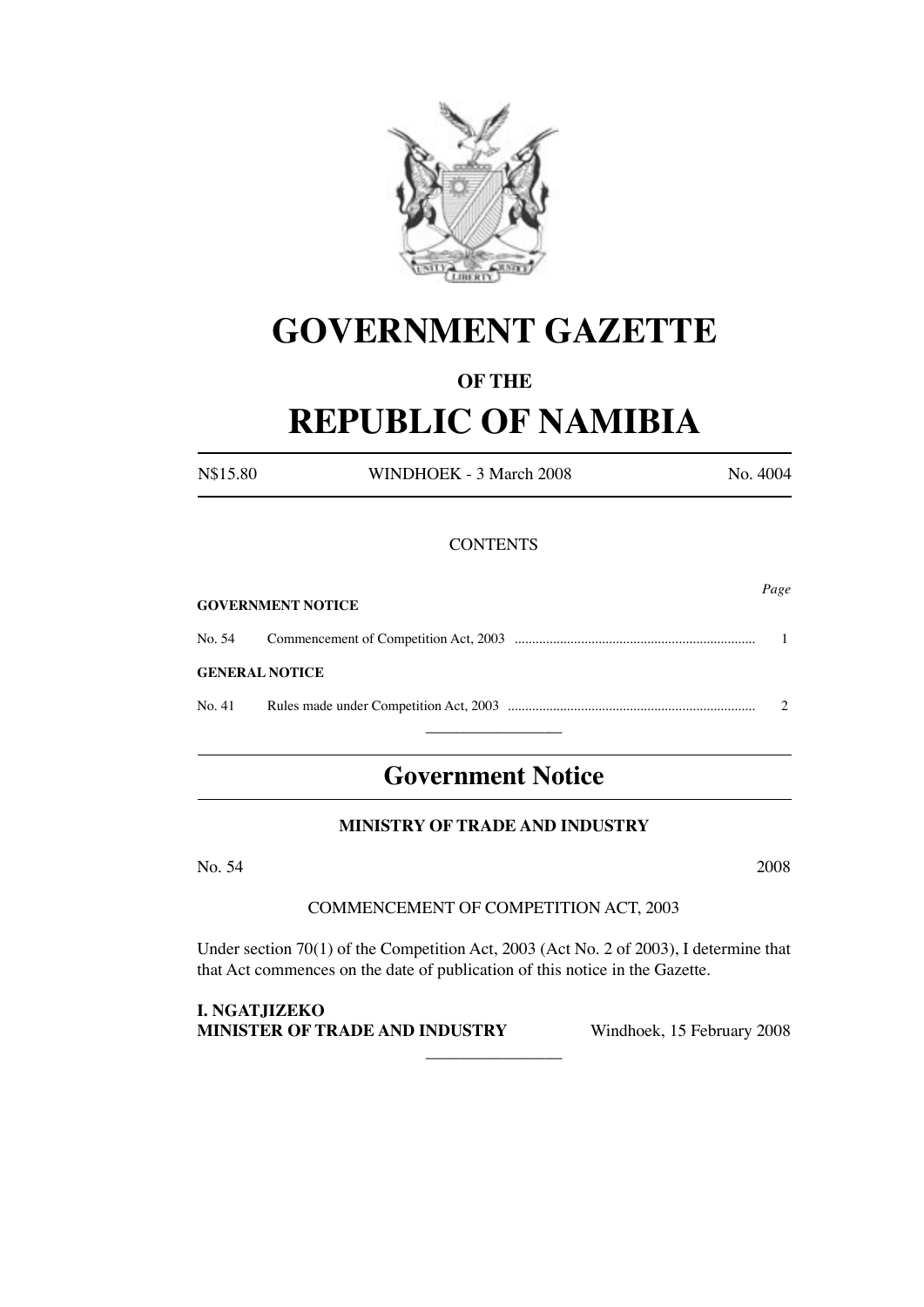# **General Notice**

# **NAMIBIAN COMPETITION COMMISSION**

### No. 41 2008

### RULES MADE UNDER COMPETITION ACT, 2003

The Namibian Competition Commission, under section 22 of the Competition Act, 2003 (Act No. 2 of 2003), with the approval of the Minister of Trade and Industry, has made the rules set out in the Schedule.

# **D.F. REISSNER CHAIRPERSON NAMIBIAN COMPETITION COMMISSION**

### **SCHEDULE**

### **ARRANGEMENT OF RULES**

### **Part 1 Definitions and Office Functions of Commission**

- 1. Definitions
- 2. Office hours and address of Commission
- 3. Time limits
- 4. Assigning of functions and powers by Commission

### **Part 2**

### **Delivery of Documents**

- 5. Delivery of documents
- 6. Filing of documents
- 7. Fees
- 8. Form of notices, applications, certificates and receipts
- 9. Contents of notices in *Gazette*

# **Part 3 Access to Records of Commission**

- 10. Confidential information
- 11. Right of informants to claim confidentiality or request restricted access
- 12. Access to information

# **Part 4 Complaint Procedure**

- 13. Information concerning alleged restrictive practices<br>14. Complaints initiated by Commission
- Complaints initiated by Commission
- 15. Complaints by persons other than Commission
- 16. Notice of proposed investigation and notice to furnish information to, or produce any document or article to, or to appear before Commission
- 17. Notice of proposed decisions of Commission
- 18. Notice of action to be taken under section 38 and institution of proceedings in Court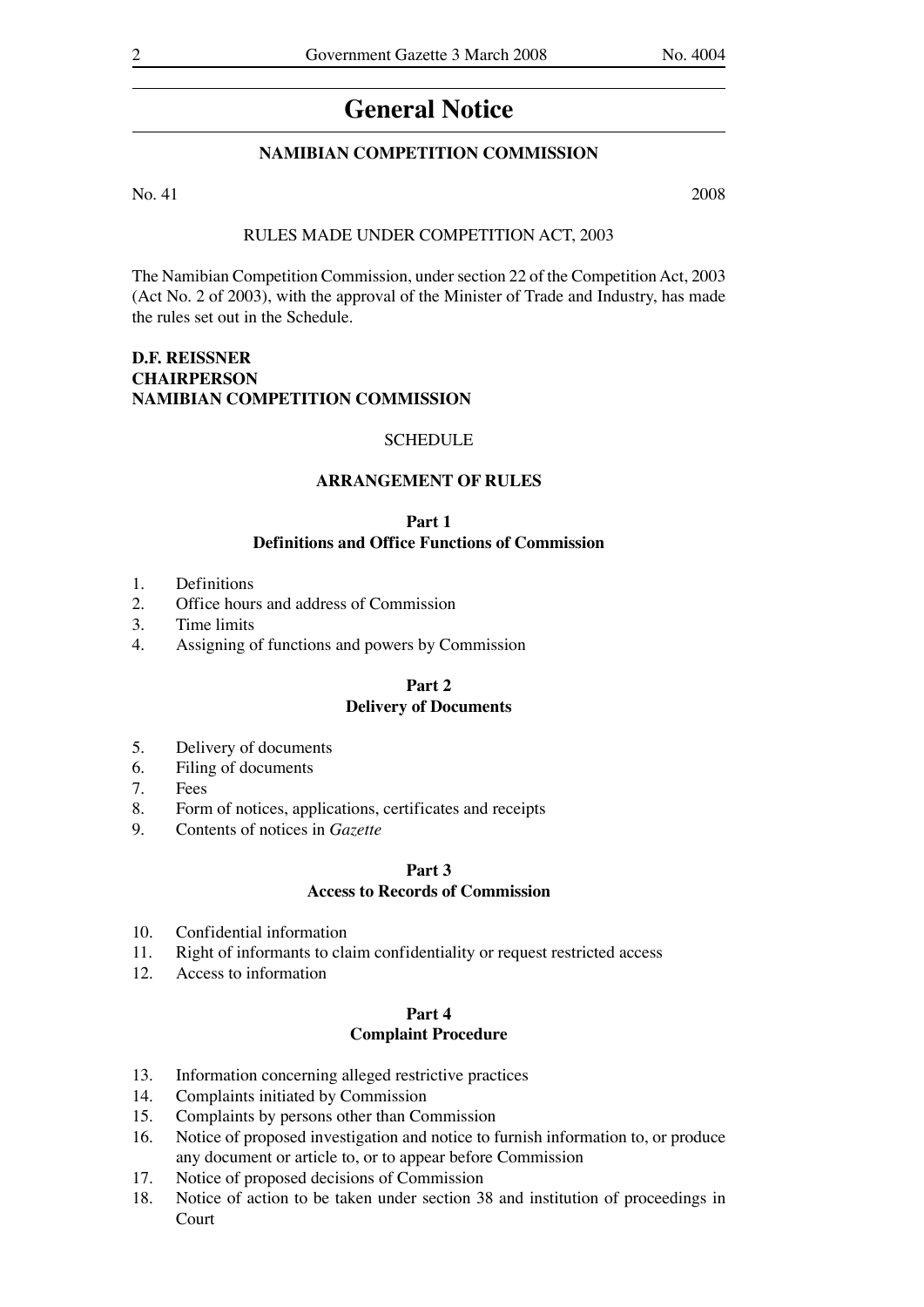### **Part 5 Exemption Procedures**

- 19. Application to Court for interim order
- 20. Notice of consent agreement to be submitted to Court for confirmation as an order of the Court and application to Court for confirmation of agreement of settlement as order of the Court
- 21. Applications for exemption in respect of certain restrictive practices
- 22. Revocation or amendment of exemption or revocation of certificate of clearance

# **Part 6 Merger Procedures**

- 23. Applications for exemption in respect of intellectual property rights 24. Revocation or amendment of exemptions contemplated in section 30
- Revocation or amendment of exemptions contemplated in section 30 of Act
- 25. Applications for exemption in respect of professional rules
- 26. Revocation or amendment of exemptions contemplated in section 31 of Act
- 27. Merger parties and participants
- 28. Merger notice requirements
- 29. Notification of merger investigations
- 30. Notice of determination made by Commission in relation to proposed merger
- 31. Revocation of approval of proposed merger
- 32. Notice of application for review of decisions of Commission on mergers by Minister and notice of determination
- 33. Application to Court in terms of section 51

# **Part 7**

### **Miscellaneous**

- 34. Requirements for small undertaking
- 35. Financial year of Commission
- 36. Criteria to be applied for determining dominant position in market
- 37. Notice from chairperson of Commission Annexure A: Index to Forms and Forms Annexure B: Categories of Small Undertakings

# **Part 1 Definitions and Office Functions of Commission**

# **Definitions**

**1.** (1) In these rules, unless the context otherwise indicates, any word or expression to which a meaning has been assigned in the Act has that meaning, and -

"certified copy" means a copy of a document certified by a Commissioner of Oaths;

"complaint" means -

- (a) a matter initiated by the Commission under section 33 of the Act; or
- (b) a matter that has been submitted to the Commission under section 33 of the Act, and accepted by the Commission under rule 15(2)(a);

"confidential information" means -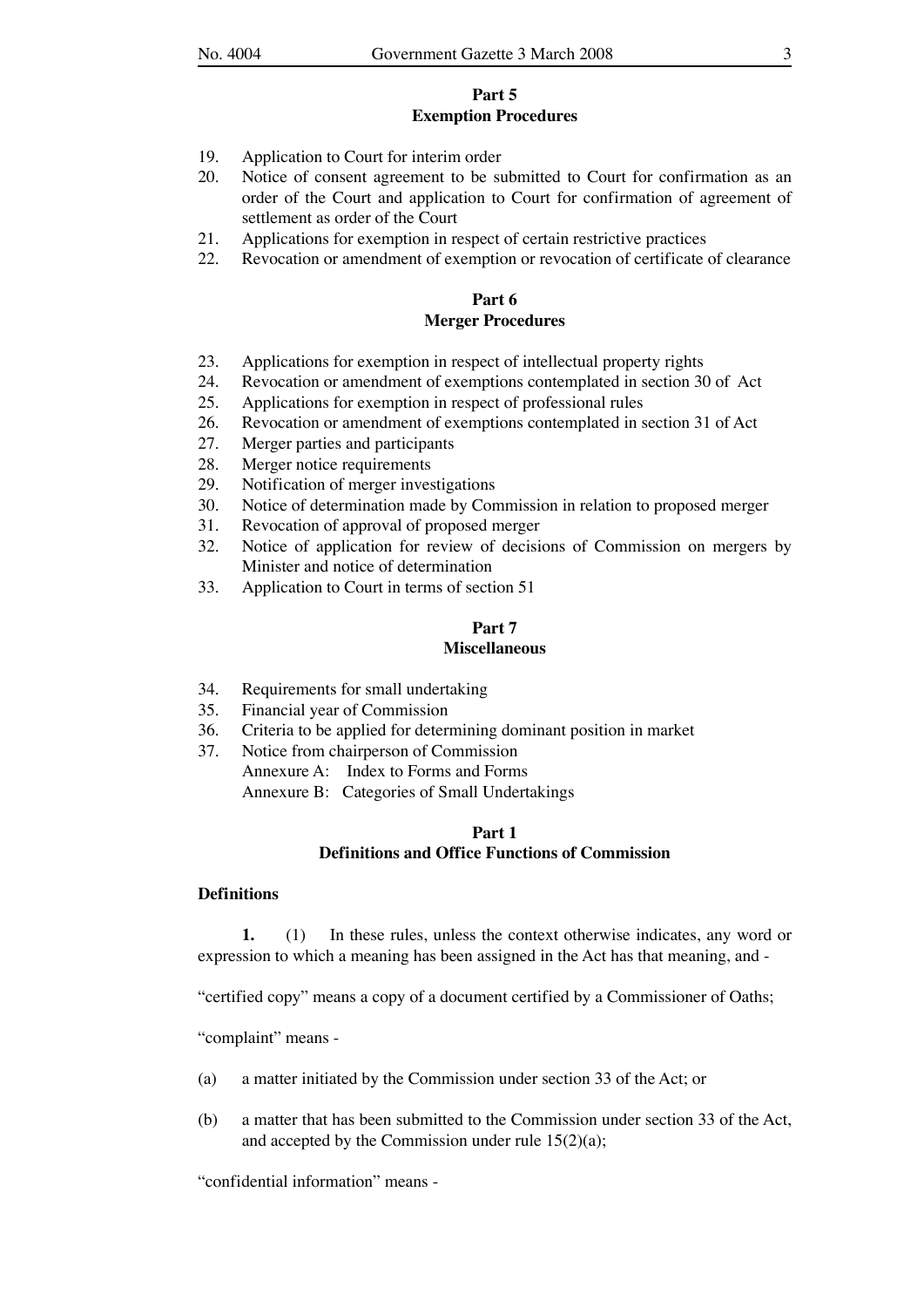- (a) information in the possession of the Commission in respect of which a claim has been made asserting that it is confidential information; or
- (b) other information in the possession of the Commission that is restricted in terms of rule 10, 11 or 12;

"deliver" means to serve and file;

"file", when used as a verb, means to deposit with the Commission;

"merger notice" means a notification required in terms of section 44 of the Act;

"public holiday" means a public holiday referred to in section 1 of the Public Holidays Act, 1990 (Act No. 26 of 1990);

"restrictive practice" means a practice prohibited in terms of Chapter 3 of the Act;

"the Act" means the Competition Act, 2003 (Act No. 2 of 2003);

# **Office hours and address of Commission**

 **2.** (1) Subject to subrule (2), the offices of the Commission are open to the public every Monday to Friday, excluding public holidays, from 08:30 to 13:00 and from 13:30 to 15:30.

 (2) The Commission may in exceptional circumstances accept documents for filing on any day and at any time within office hours.

 (3) Subject to rules 5 and 6, any communication to the Commission, or to a member of the staff of the Commission, may be -

- (a) delivered by hand to The Namibian Competition Commission, at .............. ........................................................, Windhoek, Namibia;
- (b) mailed by post to The Namibian Competition Commission, Private Bag ..................., Windhoek, Namibia;
- (c) communicated by telephone at (09264) (61) ........................;
- (d) transmitted by fax at (09264) (61) ....................; or
- (e) transmitted by electronic mail to ............................................ .

# **Time limits**

- **3.** (1) If -
- (a) a particular number of days are prescribed for doing an act, the number of days must be calculated by excluding the first day and including the last day;
- (b) the time for doing an act expires on a public holiday, a Saturday or a Sunday, the act may be done on the next day that is not a public holiday, a Saturday, or a Sunday;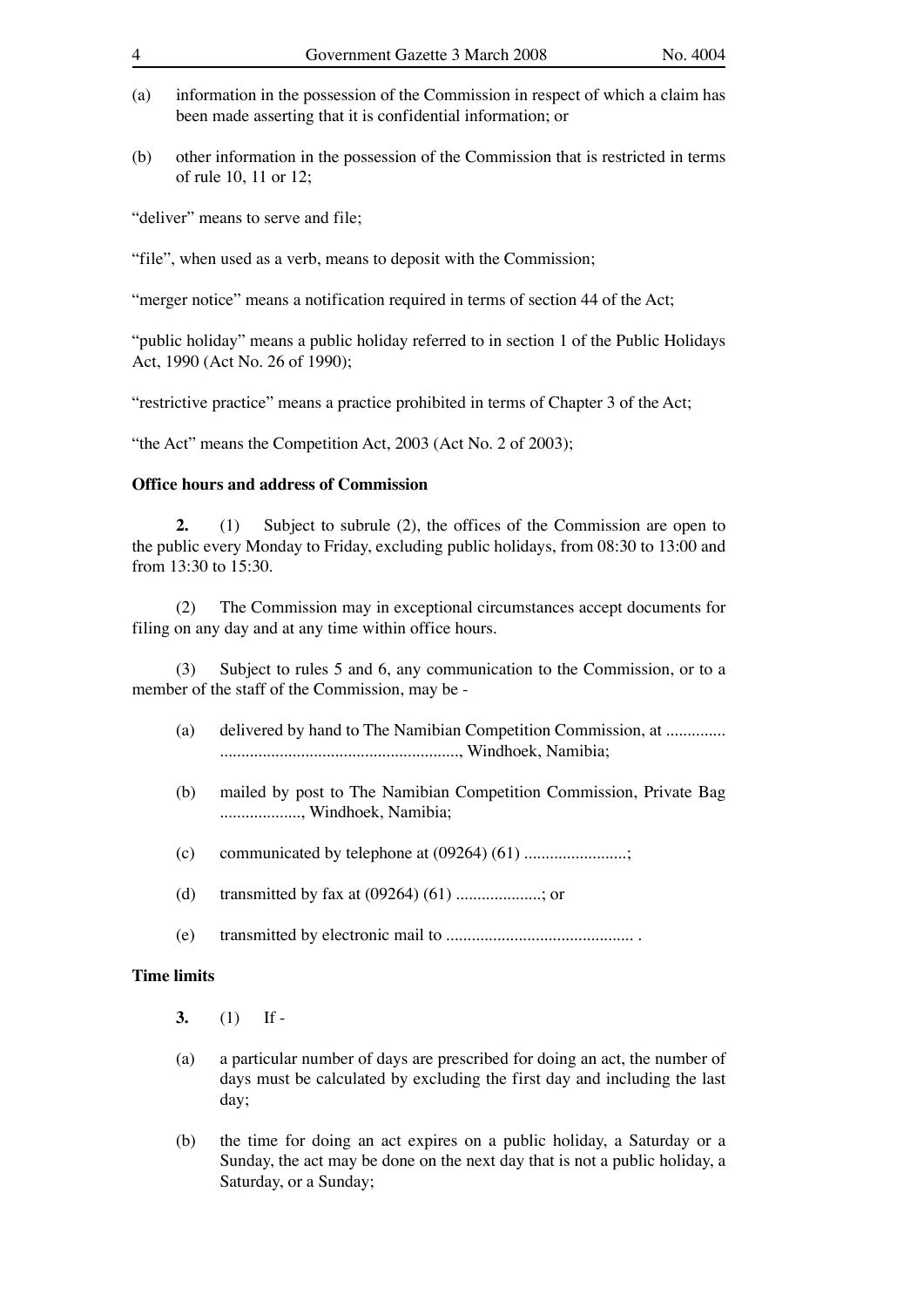(c) a particular number of days are prescribed for doing an act, the number of days must be calculated by excluding the first day and including the last day, but public holidays, Saturdays and Sundays are not included in the calculation of days.

 (2) On good cause shown, the Commission may condone late performance of an act in respect of which these rules prescribe a time limit, other than a time limit that is binding on the Commission itself.

## **Assigning of functions by Commission**

 **4.** The Commission may in writing assign any function of the Commission to a member of the staff of the Commission, either generally or in connection with a particular matter.

# **Part 2 Delivery of Documents**

### **Delivery of documents**

 **5.** (1) A notice or document that is required to be delivered may be filed or served in any way permitted or required by the Act or these rules.

 (2) If, in a particular matter, it proves impossible to deliver a document in any manner provided for in the Act or these rules, the person concerned may apply to the Commission for an order of substituted service.

(3) Subject to rule  $2(2)$ , if a date for the delivery of a document in terms of or under the Act or these rules falls outside the office hours of the Commission as set out in rule 2(1), that document is deemed to have been delivered on the next business day.

 (4) A document that is delivered by fax must include a cover page, and a document that is transmitted by electronic mail must be accompanied by a cover message, in either case setting out -

- (a) the name, address, and telephone number of the sender;
- (b) the name of the person to whom it is addressed, and the name of that person's representative, if it is being sent to the representative of a person;
- (c) the date and time of the transmission;
- (d) the total number of pages sent, including the cover page; and
- (e) the name and telephone number of the person to contact if the transmission appears to be incomplete or otherwise unsuccessful.

 (5) Despite this rule, if, in terms of rule 7, a filing fee is required in respect of a document that has been filed, that document is deemed to have been filed -

- (a) on the date and at the time of delivery, or determined by subrule (2), if applicable, provided that the filing fee is paid to the Commission within 5 days of that time; or
- (b) when the filing fee is received by the Commission, if later.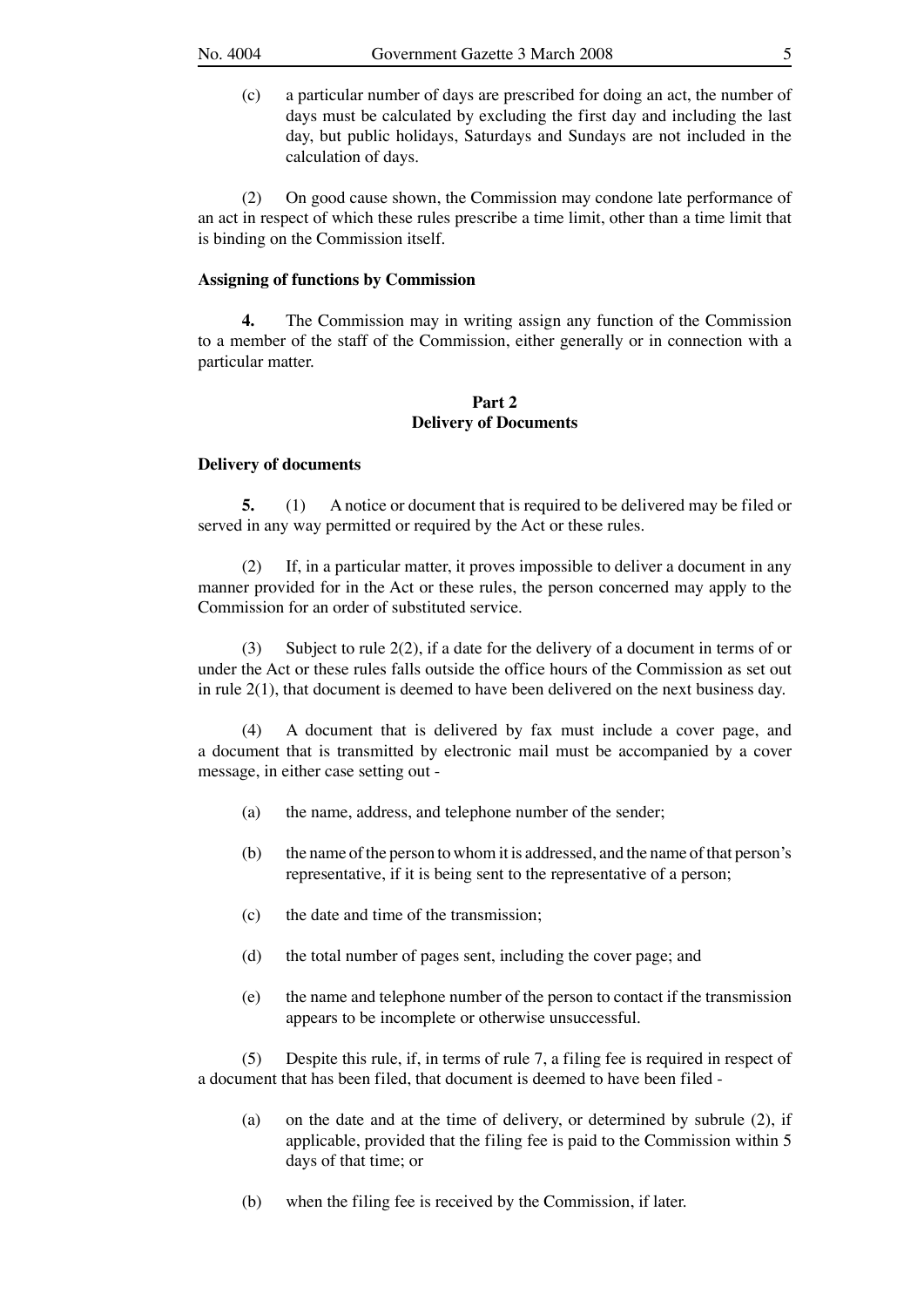### **Filing of documents**

 **6.** (1) The Commission must assign distinctive case numbers to each -

- (a) complaint;
- (b) application; or
- (c) merger notice.

 (2) The Commission may combine two or more complaints under a common investigation if they concern substantially the same conduct by the same undertaking.

 (3) The Commission must ensure that every document subsequently filed in respect of the same proceedings is marked with the same case number.

 (4) The Commission may refuse to accept a document, subsequently filed in respect of the same proceedings, that is not properly marked with the assigned case number.

### **Fees**

 **7.** (1) The Commission may not charge a fee to any person for filing a complaint.

- (2) Subject to subrule (3), the fee for filing an application with the Commission -
- (a) for a single exemption is  $N$5 000$ , plus an annual fee, payable in advance, equal to N\$500 times the number of years for which the exemption is granted;
- (b) for a category exemption is N\$100 000, plus an annual fee, payable in advance, equal to N\$1 000 times the number of years for which the exemption is granted; or
- (c) for an exemption contemplated in section 31 of the Act is N\$100 000.

(3) If an application is refused in terms of rule  $21(4)(b)$ , or rule  $23(4)(b)$  or an advice is given in terms of rule 21(6), the Commission must refund the applicant the annual fee paid in respect of that application.

- (4) The fee for filing a merger notice is -
- (a) N\$1 500, if the combined figure is valued below N\$50 million;
- (b) N\$5 000, if the combined figure is valued at or above N\$50 million, but less than N\$65 million; or
- (c) N\$25 000, if the combined figure is valued at or above N\$65 million, but less than N\$75 million; or
- (d) N\$50 000, if the combined figure is valued at or above N\$75 million, but less than N\$100 million;
- (e) N\$125 000, if the combined figure is valued at or above N\$100 million, but less than N\$1 billion;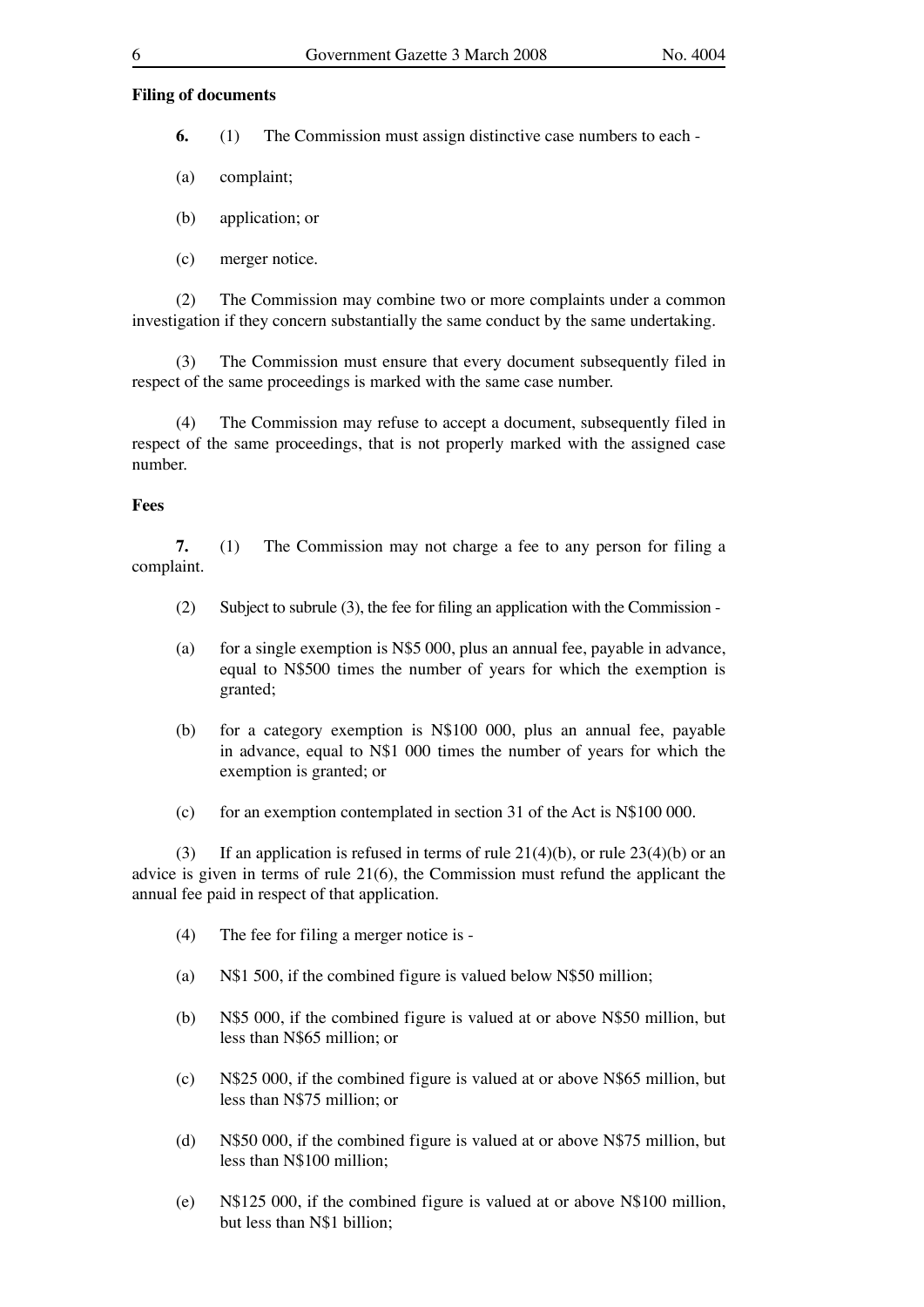- (f) N\$250 000, if the combined figure is valued at or above N\$1 billion, but less than N\$3,5 billion; or
- (g) N\$500 000, if the figure is valued at or above N\$3,5 billion.
- (5) For the purposes of subrule (4) -
- (a) "combined figure" means the greater of
	- (i) the combined annual turnover in Namibia of the acquirer and the target;
	- (ii) the combined assets in Namibia of the acquirer and the target;
	- (iii) the annual turnover in Namibia of the acquirer plus the assets in Namibia of the target; or
	- (iv) the assets in Namibia of the acquirer plus the annual turnover in Namibia of the target; and
- (b) annual turnover and assets must be calculated in accordance with the notice published by the Minister in terms of section 24 of the Act.
- (6) For the purpose of subrule (5) -
- (a) "acquirer" means the total of all the undertakings that are acquiring undertakings in respect of that merger, as defined in Rule 27(1)(a); and
- (b) "target" means the total of all the undertakings that are target undertakings in respect of that merger, as defined in Rule 27(1)(b).

 (7) The Commission may charge a fee of N\$1 per A4-size page or part thereof to any person wishing to copy a record in the possession of the Commission and N\$2 each for the Commission's certification on copies of documents.

### **Form of notices, applications, certificates and receipts**

 **8.** If a notice, application, certificate or receipt is required in terms of the Act or these rules, the document must be substantially in the form of the appropriate Form contained in Annexure A.

# **Contents of notices in** *Gazette*

 **9.** If the Commission is required, in terms of the Act or these rules, to publish a notice in the *Gazette*, that notice must contain at least the following information -

- (a) the name of any undertaking or other person directly affected by the notice;
- (b) the file number assigned by the Commission to the relevant matter;
- (c) the provision of the Act or rules in terms of which the notice is required;
- (d) a brief and concise description of the nature of the relevant matter;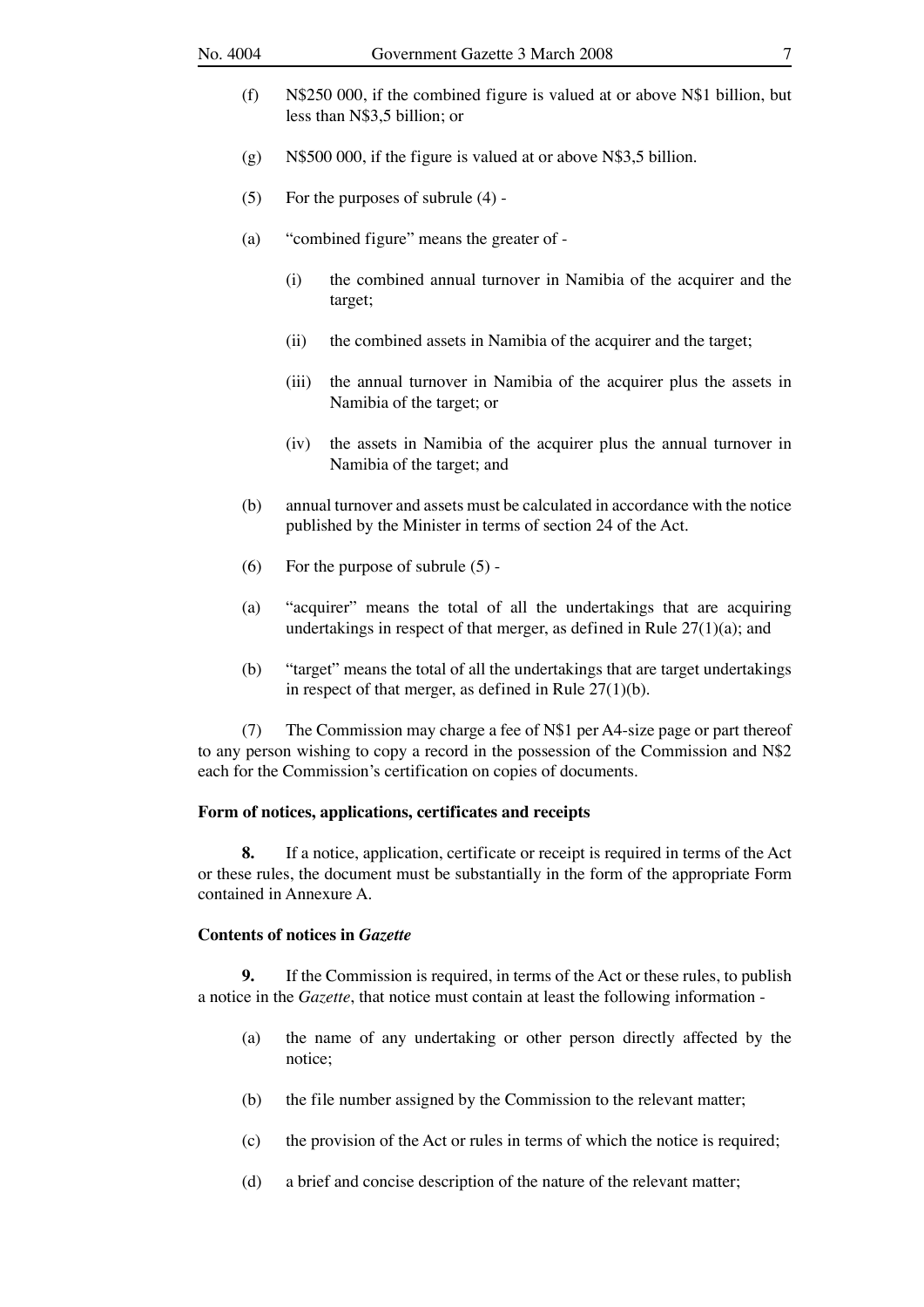- (e) if the notice invites submissions, the last date on which submissions may be received;
- (f) if the notice reports a decision
	- (i) a brief and concise description of the nature of the relevant decision;
	- (ii) a statement indicating whether reasons for the decision have been published, and if so, how a copy of those reasons may be obtained; and
	- (iii) a statement of any right of review of that decision, including the period during which a review may be lodged;
- (g) the name, address, and contact numbers of the person in the Commission responsible for publishing the notice.

### **Part 3 Access to Records of Commission**

### **Confidential information**

 **10.** (1) A complaint and any information received by the Commission during its investigation of the complaint are regarded confidential information.

 (2) An application and any information received by the Commission during its consideration of the application, or revocation of an exemption granted to the applicant, are regarded confidential information only to the extent provided for in rule 11.

 (3) A statement relating to merger information and any information annexed to it, or received by the Commission during its investigation of that merger, are regarded as confidential information.

### **Right of informants to claim confidentiality or request restricted access**

 **11.** (1) When submitting information to the Commission, a person may identify information that the person claims to be confidential information, but must support that claim at the same time with a written statement in the form of Form 1, explaining why the information is confidential.

If a person makes a claim in terms of subrule  $(1)$ , the Commission may agree to be bound by that claim without determining whether or not the information is confidential information.

 (3) Information that is the subject of a claim in terms of subrule (1) is confidential information -

- (a) from the time that the claim is made, until the Commission has determined whether it is confidential information; and
- (b) only to the extent that the Commission has accepted the claim upon determination under paragraph (a).

 (4) If a person has requested under rule 13(2) that the Commission treat his or her identity or any other person's identity as confidential information -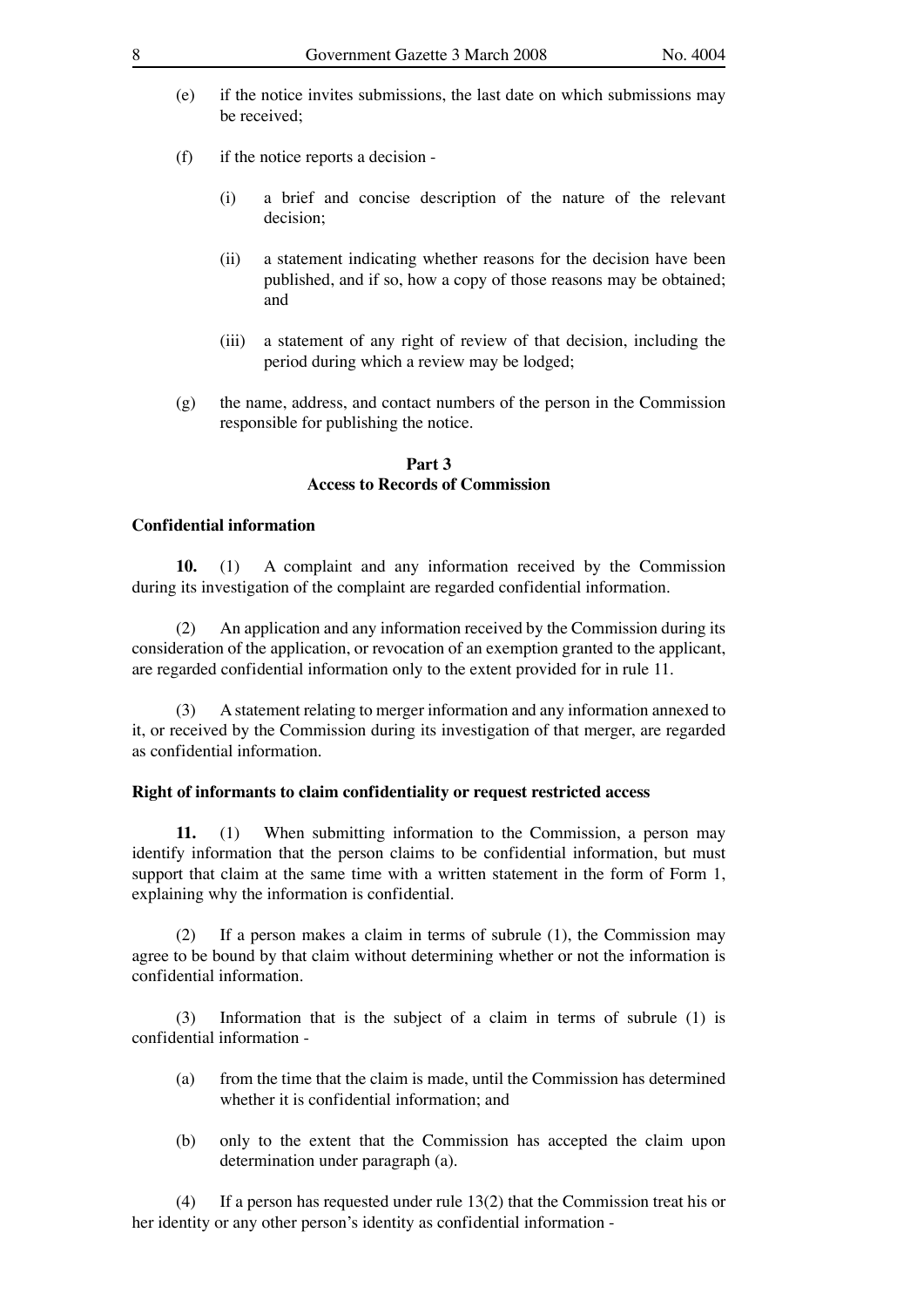- (a) the Commission must accept that request; and
- (b) that information is restricted unless the person subsequently waives the request in writing.

### **Access to information**

 **12.** (1) Any person may inspect or copy upon payment of the fee prescribed for a copy in rule 7(7), any record of the Commission's proceedings in terms of Chapters 3 or 4 of the Act -

- (a) if it is not confidential information; or
- (b) if it is confidential information, to the extent permitted, and subject to any conditions imposed by this rule or an order of the Court.

 (2) In a particular complaint the Commission may release to the respondent confidential information, other than confidential information relating to -

- (a) a possible agreement of terms of an appropriate order; or
- (b) the consent of a complainant for an order to include an award of damages.

 (3) In addition to the provisions of subrule (1) and (2), the Commission may release confidential information to, or permit access to it by, the following persons -

- (a) the person who provided that information to the Commission;
- (b) the undertaking to whom the confidential information belongs;
- (c) a person who requires it for a purpose mentioned in section  $55(2)(a)$  or (b) of the Act;
- (d) a person mentioned in section  $55(2)(c)$  of the Act;
- (e) the Minister, if the information concerns a merger; or
- (f) any other person, with the written consent of the undertaking to whom the information belongs.

 (4) If the Commission submits any information to the Minister, the Commission must identify to the Minister any information included in its submission -

- (a) in respect of which a claim has been made in terms of rule  $11(1)$ , that has not yet been determined by the Commission; or
- (b) that has been finally determined to be confidential information.

 (5) Subject to subrule (6), when making any decision in terms of the Act or these rules, the Commission may take confidential information into account in making its decision.

 (6) If the reasons of the Commission for a decision contemplated in subrule (5) would reveal any confidential information, the Commission, after publishing its decision in the matter, must provide a copy of the proposed reasons to the party concerned at least 10 days before the publications of the reasons.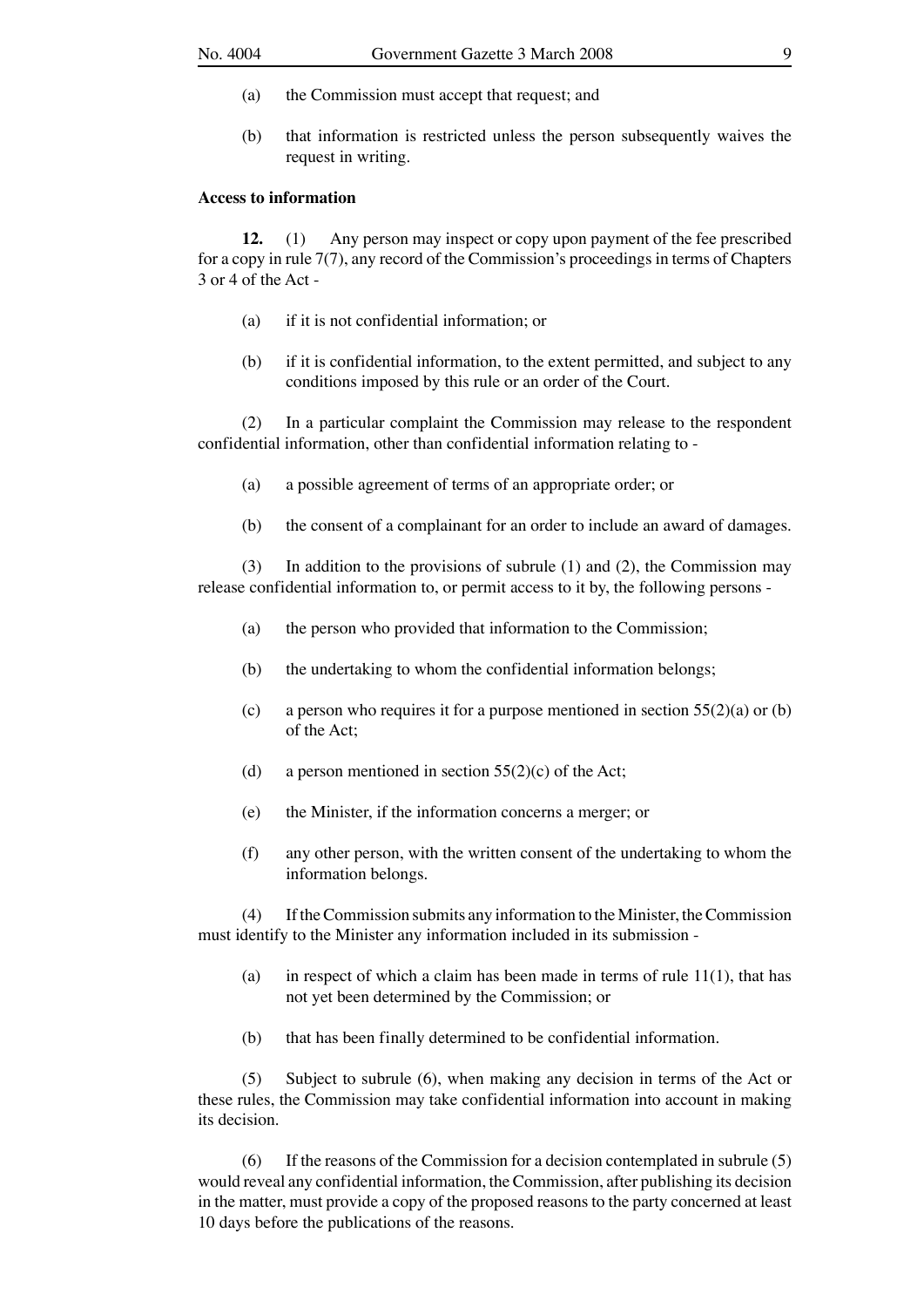### **Part 4 Complaint Procedures**

### **Information concerning alleged restrictive practices**

 **13.** (1) A person may provide information concerning an alleged restrictive practice to the Commission in any manner and at any time, whether or not a complaint has been initiated concerning those allegations.

 (2) A person who provides information in terms of subrule (1) may request that the Commission treat his or her identity as confidential information, but that person may be a complainant in the relevant matter only if he or she subsequently waives the request in writing.

### **Complaints initiated by Commission**

- **14.** The Commission may initiate a complaint at any time -
- (a) in respect of a matter that is within its power; and
- (b) within the time period contemplated in section 57 of the Act.

# **Complaints by persons other than Commission**

**15.** (1) A person other than the Commission may submit a complaint to the Commission by filing a completed Form 2, if -

- (a) the complaint is in respect of a matter that is within the scope of the Act;
- (b) the complaint is, in terms of section 57 of the Act, done within three years from the date the infringement has ceased;
- (c) the complaint is not frivolous; and
- (d) the Commission has not initiated or has not already accepted a complaint in respect of that practice.
- (2) Upon receiving a complaint in terms of subrule (1), the Commission may -
- (a) accept it as a complaint in terms of section 33 of the Act; or
- (b) notify, in the form of Form 3, the person who made the complaint that the Commission has decided not to conduct an investigation, and inform the person of the reasons for that decision.

 (3) A person whose complaint under subrule (1) has been accepted may withdraw that complaint at any time before the matter has been referred to the Court as contemplated in section 38 of the Act, if applicable, but the Commission may continue to investigate that matter as if the Commission had initiated the complaint as from the date the complaint was originally accepted.

# **Notice of proposed investigation and notice to furnish information to, or produce any document or article to, or to appear before Commission**

 **16.** (1) If the Commission, on its own initiative or upon receipt of information or a complaint from any person, decides to conduct an investigation as contemplated in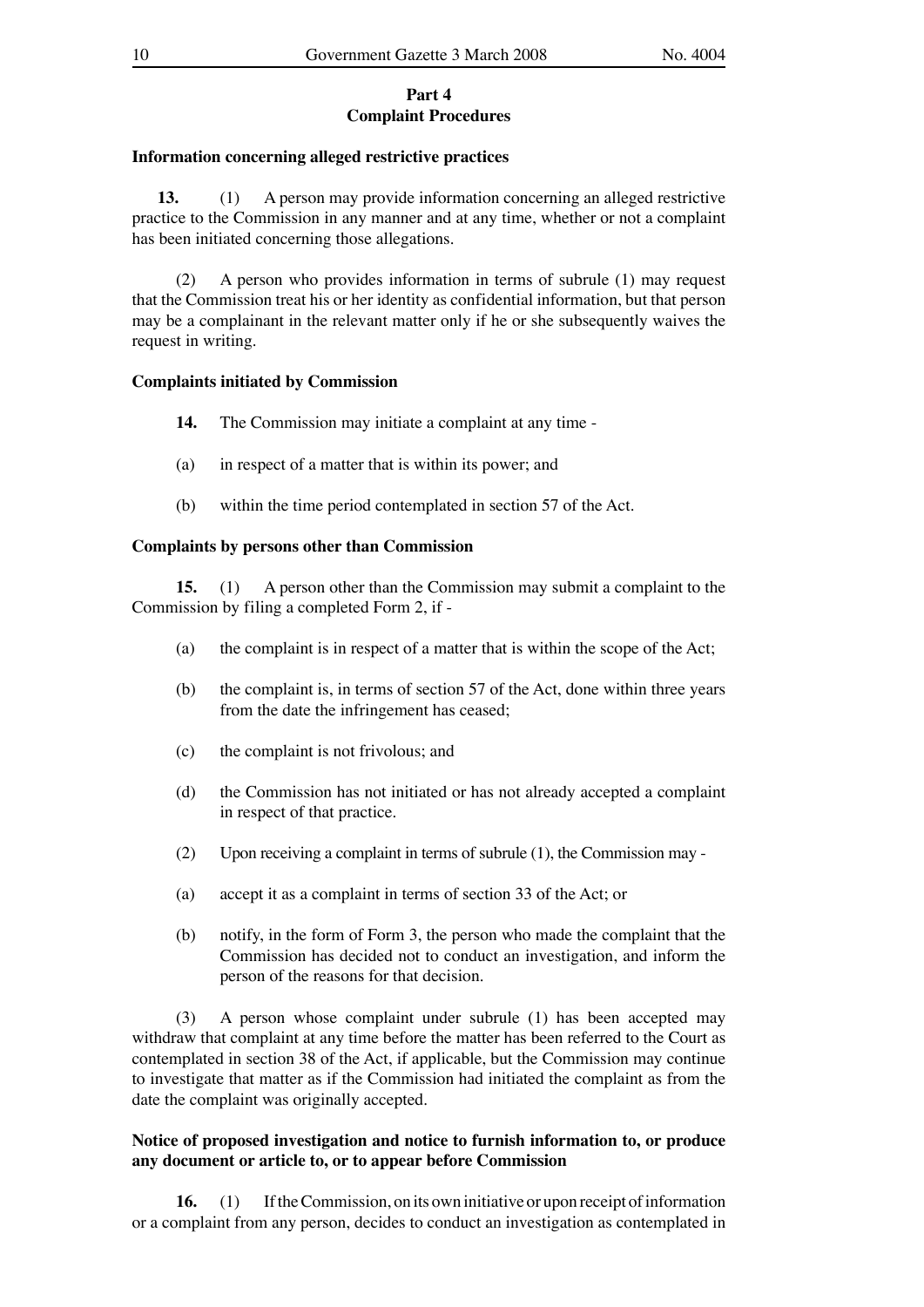section 33, it must in the form of Form 4 give notice of the proposed investigation to every undertaking the conduct of which is to be investigated.

- (2) A notice to a person to -
- (a) furnish information to;
- (b) produce any document or article to; or
- (c) to appear before,

the Commission as contemplated in section 33(4) of the Act must be in the form of Form 5.

- (3) A notice contemplated in subrule (1) must be served as follows -
- (a) to the person concerned at his or her place of work or residence;
- (b) if the person concerned is not at his or her place of work or residence, to any person apparently not less than 16 years of age at the place of work or residence of the person concerned; or
- (c) by registered post addressed to the postal address of the person concerned.

#### **Notice of proposed decisions of Commission**

 **17.** A notice containing a proposed decision of the Commission as contemplated in section 36(1) of the Act must be in the form of Form 6.

## **Notice of action to be taken under section 38 and institution of proceedings in Court**

 **18.** (1) The Commission must give notice in the *Gazette* in the form of Form 7 of any action which it wishes to take under section 38 of the Act.

 (2) Any proceedings which the Commission wishes to institute in the Court as contemplated in section 38(1) of the Act must be in the form of Form 8.

### **Application to Court for interim order**

 **19.** An application to the Court for an interim order as contemplated in section 39(1) of the Act must be in the form of Form 9.

# **Notice of consent agreement to be submitted to Court for confirmation as an order of the Court and application to Court for confirmation of agreement of settlement as order of the Court**

 **20.** (1) The Commission must give notice in the *Gazette* in the form of Form 10 of any consent agreement referred to in section 40 of the Act to be submitted to the Court for confirmation as an order of the Court.

 (2) An application to the Court for confirmation of an agreement of settlement as an order of the Court as contemplated in section 40(1) of the Act must be in the form of Form 11.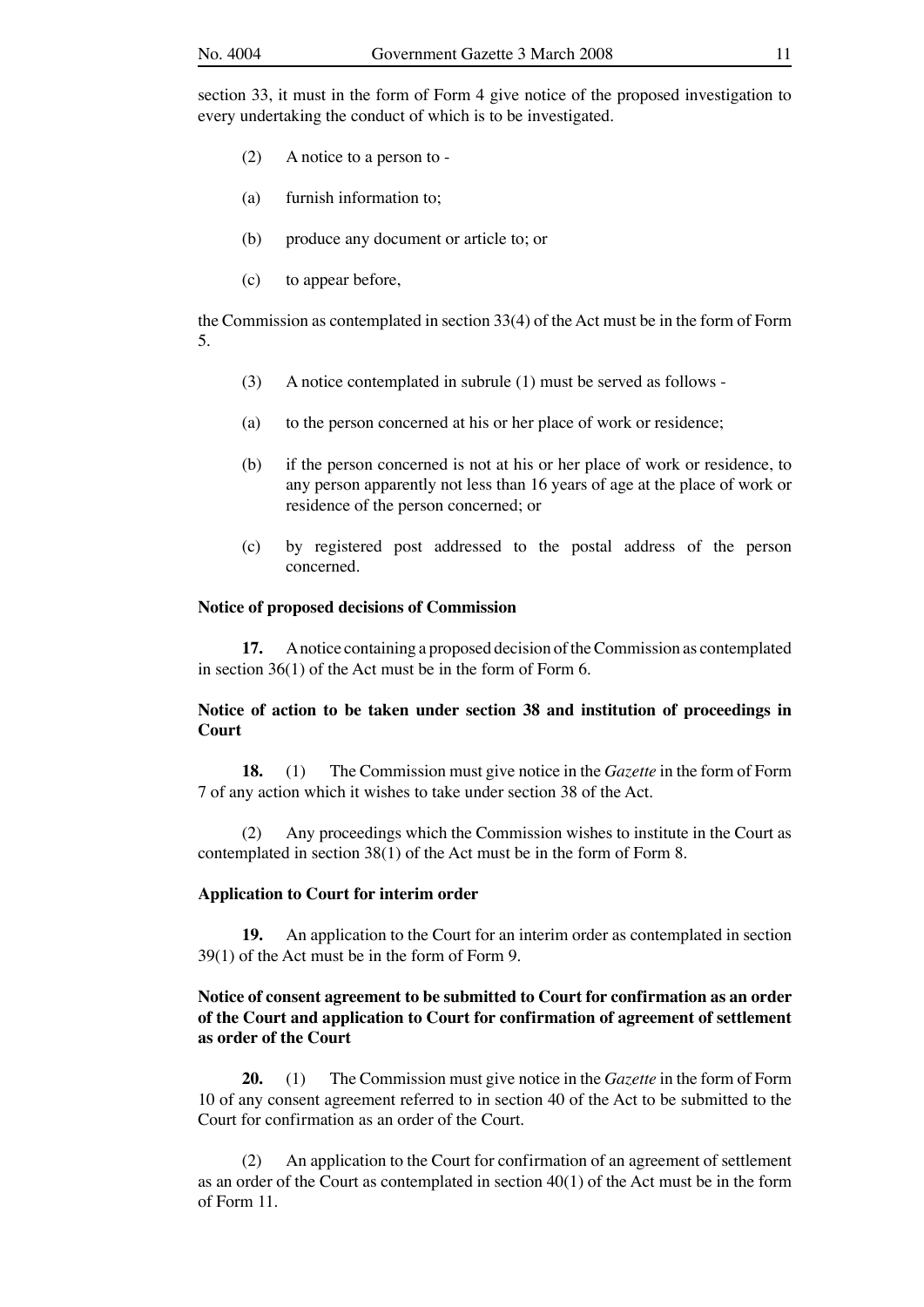### **Part 5 Exemption Applications and Procedures**

### **Applications for exemption in respect of certain restrictive practices**

 **21.** (1) An application for exemption as contemplated in section 27(1) of the Act must be in the form of Form 12.

 (2) Upon receiving an application in terms of section 27 of the Act, the Commission must give notice of receipt of the application in the *Gazette* in the form of Form 13.

 (3) The Commission may request further information from any person who has submitted a representation in response to a notice published in terms of subrule (2).

- (4) If the Commission -
- (a) grants an exemption in terms of section 28(1) of the Act, it must issue to the applicant an exemption certificate in the form of Form 14;
- (b) refuses to grant an exemption in terms of section  $28(1)$  of the Act, it must issue to the applicant a notice of refusal to grant exemption in the form of Form 15.

 (5) The Commission must publish in the *Gazette* a notice in the form of Form 16 of its decision referred to in subrule 4(a) or (b), setting out the section of the Act in terms of which the exemption was granted or refused.

 (6) If the subject matter of the application concerned appears not to constitute an infringement of the Part I or the Part II prohibition as contemplated in section  $28(1)(c)$ of the Act, the Commission must issue to the applicant a certificate of clearance in the form of Form 17.

### **Revocation or amendment of exemption or revocation of certificate of clearance**

 **22.** (1) If the Commission proposes to revoke or amend an exemption or to revoke a certificate of clearance under section 29(1) of the Act, the Commission must give notice of the proposed action in the form of Form 18 -

- (a) to the person to whom the exemption was granted or the certificate of clearance was issued; and
- (b) to any other person who, in the opinion of the Commission, is likely to have an interest in the matter.

 (2) The Commission must issue a revocation or amendment of an exemption or a revocation of a certificate of clearance in the form of Form 19.

 (3) An application to the Court for a pecuniary penalty under section 29(3) of the Act must be in the form of Form 20.

# **Applications for exemption in respect of intellectual property rights**

 **23.** (1) An application for exemption in respect of intellectual property rights as contemplated in section 30(1) of the Act must be in the form of Form 21.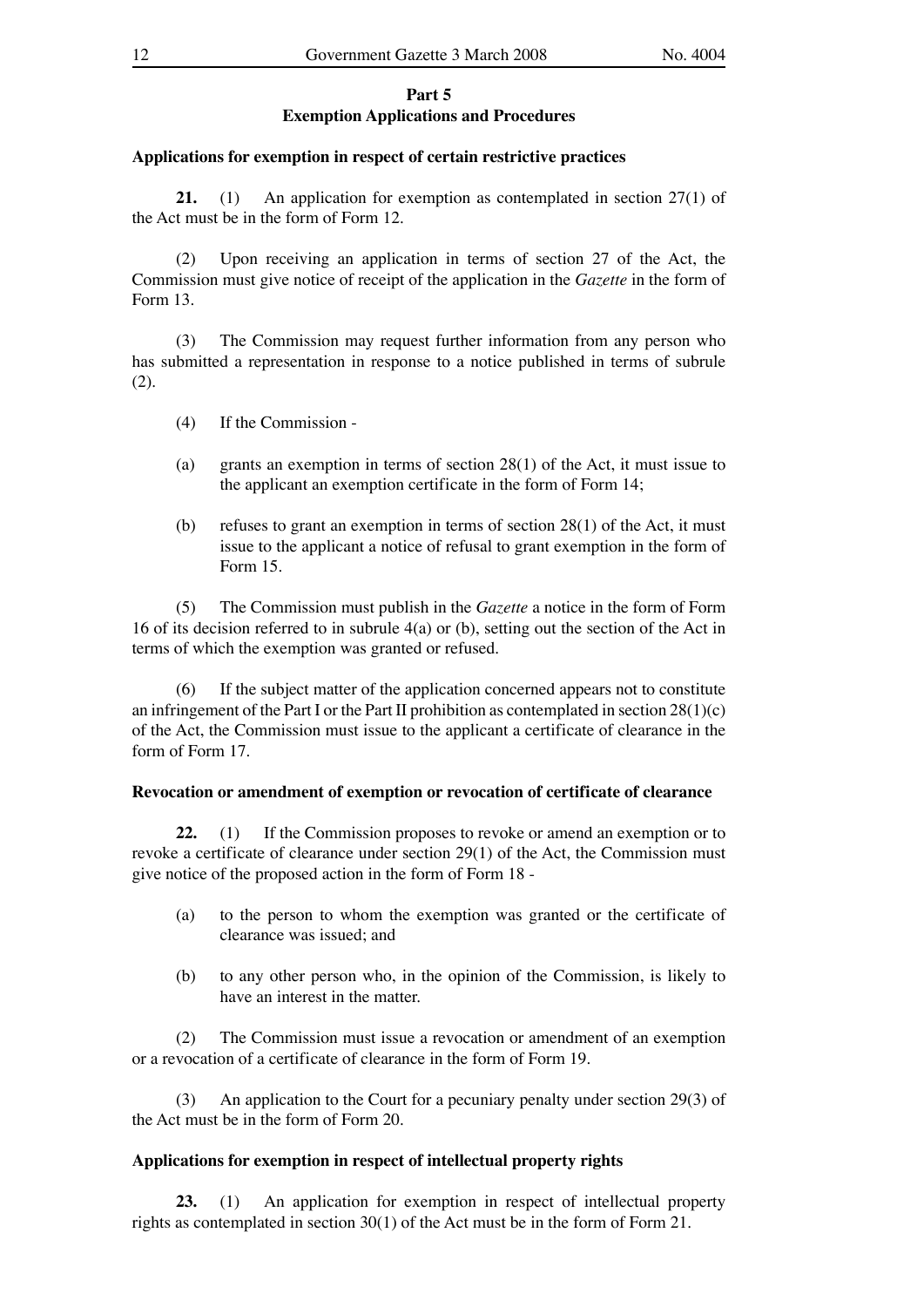(2) Upon receiving an application in terms of section 30 of the Act, the Commission must give notice of receipt of the application in the *Gazette* in the form of Form 22.

 (3) The Commission may request further information from any person who has submitted a representation in response to a notice published in terms of subrule (2).

- (4) If the Commission -
- (a) grants an exemption under section 30(1) of the Act, it must issue to the applicant an exemption certificate in the form of Form 23;
- (b) refuses to grant an exemption under section  $30(1)$  of the Act, it must issue to the applicant a notice of refusal to grant exemption in the form of Form 24.

 (5) The Commission must publish in the *Gazette* a notice in the form of Form 25 of its decision referred to in subrule 4(a) or (b), setting out the section of the Act in terms of which the exemption was granted or refused.

 (6) If the subject matter of the application concerned appears not to constitute an infringement of the Part I or the Part II prohibition as contemplated in section  $30(1)$ of the Act, the Commission must issue to the applicant a certificate of clearance in the form of Form 26.

### **Revocation or amendment of exemptions contemplated in section 30 of Act**

 **24.** (1) If the Commission proposes to revoke or amend an exemption or to revoke a certificate of clearance under section 30(2) of the Act, the Commission must give notice of the proposed action in the form of Form 27 -

- (a) to the person to whom the exemption was granted or the certificate of clearance was issued; and
- (b) to any other person who, in the opinion of the Commission, is likely to have an interest in the matter.

 (2) The Commission must issue a revocation or amendment of an exemption or a revocation of a certificate of clearance in the form of Form 28.

An application to the Court for a pecuniary penalty under section 29(3) of the Act must be in the form of Form 29.

### **Application for exemption in respect of professional rules**

 **25.** (1) An application for exemption as contemplated in section 31(1) of the Act must be in the form of Form 30.

 (2) Upon receiving an application in terms of section 31 of the Act, the Commission must give notice of receipt of the application in the *Gazette* in the form of Form 31.

 (3) The Commission may request further information from any person who has submitted a representation in response to a notice published in terms of subrule (2).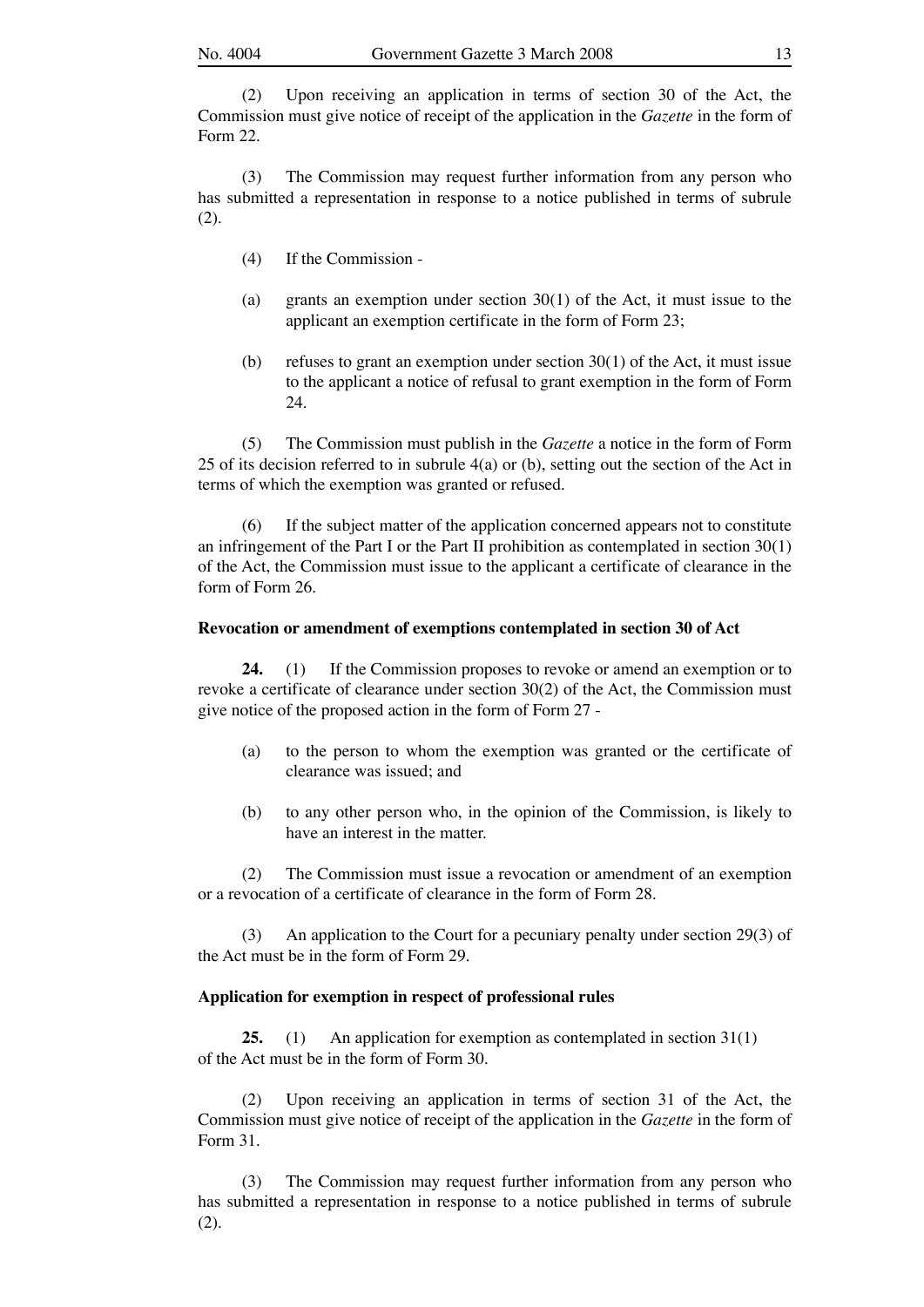- (a) grants an exemption under section 31(4) of the Act, it must issue to the applicant an exemption certificate in the form of Form 32;
- (b) rejects an application for exemption under section  $31(4)$  of the Act, it must issue to the applicant a notice of refusal to grant exemption in the form of Form 33.

 (5) The Commission must publish in the *Gazette* a notice in the form of Form 34 of its decision referred to in subrule 4(a) or (b), setting out the section of the Act in terms of which the exemption was granted or refused.

 (6) If the professional rules concerned appear not to contain a restriction that has the effect of preventing or substantially lessening competition in a market, the Commission must issue to the applicant a certificate of clearance in the form of Form 35.

### **Revocation of exemptions as contemplated in section 31 of Act**

26. (1) If the Commission proposes to revoke an exemption in respect of any rules under section 31(5) of the Act, the Commission must give notice in the *Gazette* of the proposed action in the form of Form 36.

 (2) The Commission must issue a revocation of an exemption in respect of any rules in the form of Form 37.

### **Part 6 Merger Procedures**

### **Merger parties and participants**

 **27.** (1) In this Part, in respect of any particular merger -

"acquiring undertaking" means -

- (a) any undertaking that, as a result of a transaction in any circumstances set out in section 42 of the Act, would acquire or establish direct or indirect control over the whole or part of the business of another undertaking;
- (b) any other undertaking that has direct or indirect control over the whole or part of the business of an undertaking referred to in paragraph (a); and
- (c) any other undertaking that is controlled by, or the direct or indirect control over the whole or part of the business which is held by, an undertaking referred to in paragraph (a) or (b);

"primary acquiring undertaking" means an undertaking that meets the definition of acquiring undertaking in paragraph (a) of that definition;

"primary target undertaking" means the undertaking that satisfies the definition of "target undertaking" in paragraph (a) of that definition; and

"target undertaking" means -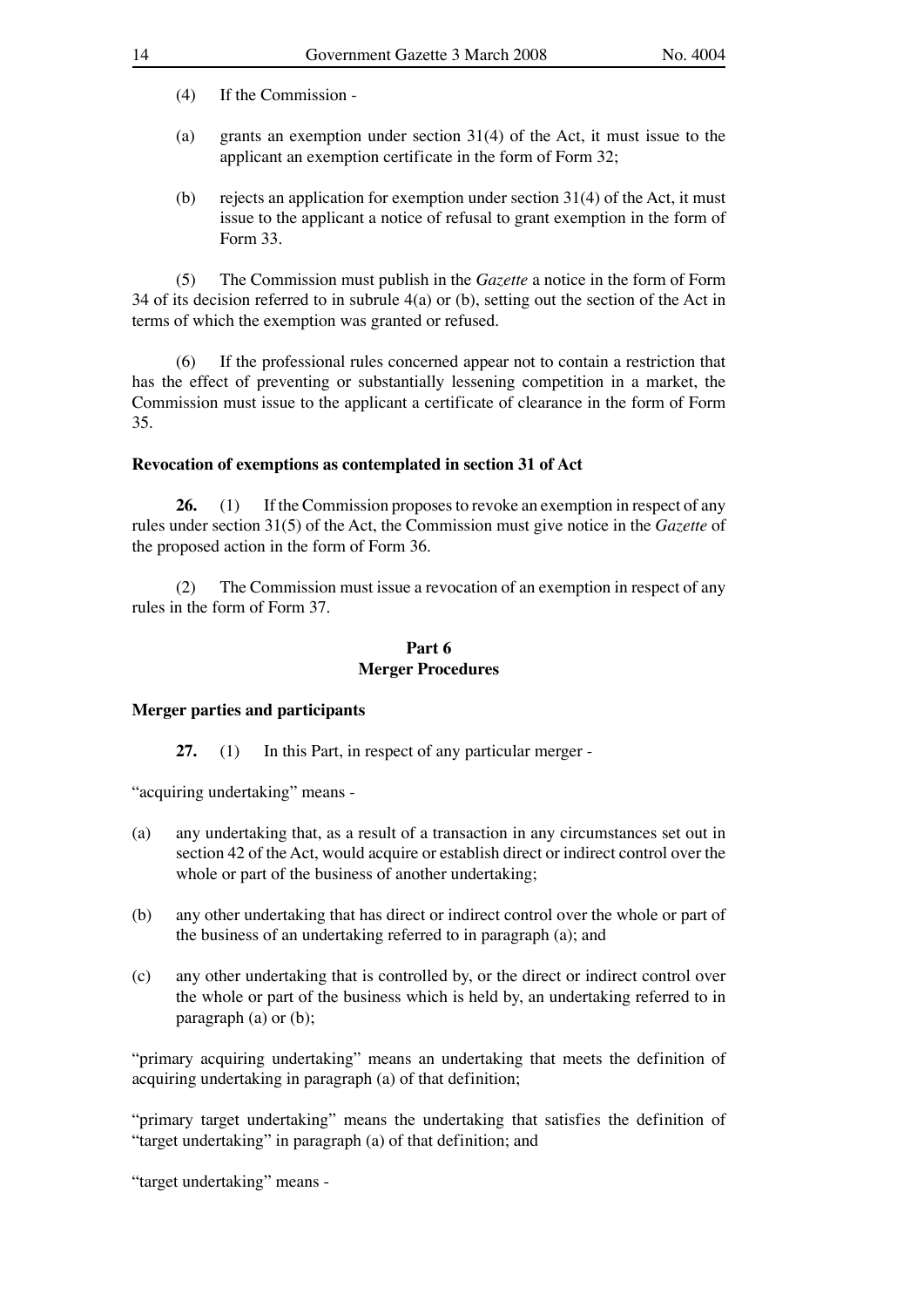- (a) an undertaking that, as a result of a transaction in any circumstances set out in section 42 of the Act -
	- (i) would become controlled by, or the direct or indirect control over the whole or part of the business which is held by, another undertaking; or
	- (ii) would transfer control of, or the direct or indirect control over the whole or part of its business to another undertaking; and
- (b) any other undertaking that is controlled by, or the direct or indirect control over the whole or part of the business which is held by, a business described in subparagraph (i).

 (2) The following persons may participate in proceedings before the Commission in respect of any merger -

- (a) the party to the merger who files the merger notice contemplated in Form 38;
- (b) any other party to the merger who indicates an intention to participate when filing a statement of merger information contemplated in Form 39.

### **Merger notice requirements**

 **28.** Each undertaking involved in a proposed merger as contemplated in section 44(1) of the Act must notify the Commission of the proposal in the merger notice in the form of Form 38, and must attach to it a completed statement of merger information in the form of Form 39.

### **Notification of merger investigation**

 **29.** If the Commission has referred the particulars of a proposed merger to an inspector for investigation and a report as contemplated in section 49(3) of the Act, the Commission must inform the undertakings involved of such referral in the form of Form 40.

### **Notice of determination made by Commission in relation to proposed merger**

 **30.** The Commission must give notice of the determination made by it in relation to a proposed merger in the form of Form 41 -

- (a) to the parties involved in the proposed merger; and
- (b) by notice in the *Gazette,*

as contemplated in section 47(7) of the Act.

#### **Revocation of approval of proposed merger**

 **31.** (1) If the Commission proposes to revoke its decision under section 48(1) to approve the implementation of a proposed merger, the Commission must give notice of the proposed action in the form of Form 42 -

(a) to every undertaking involved in the merger; and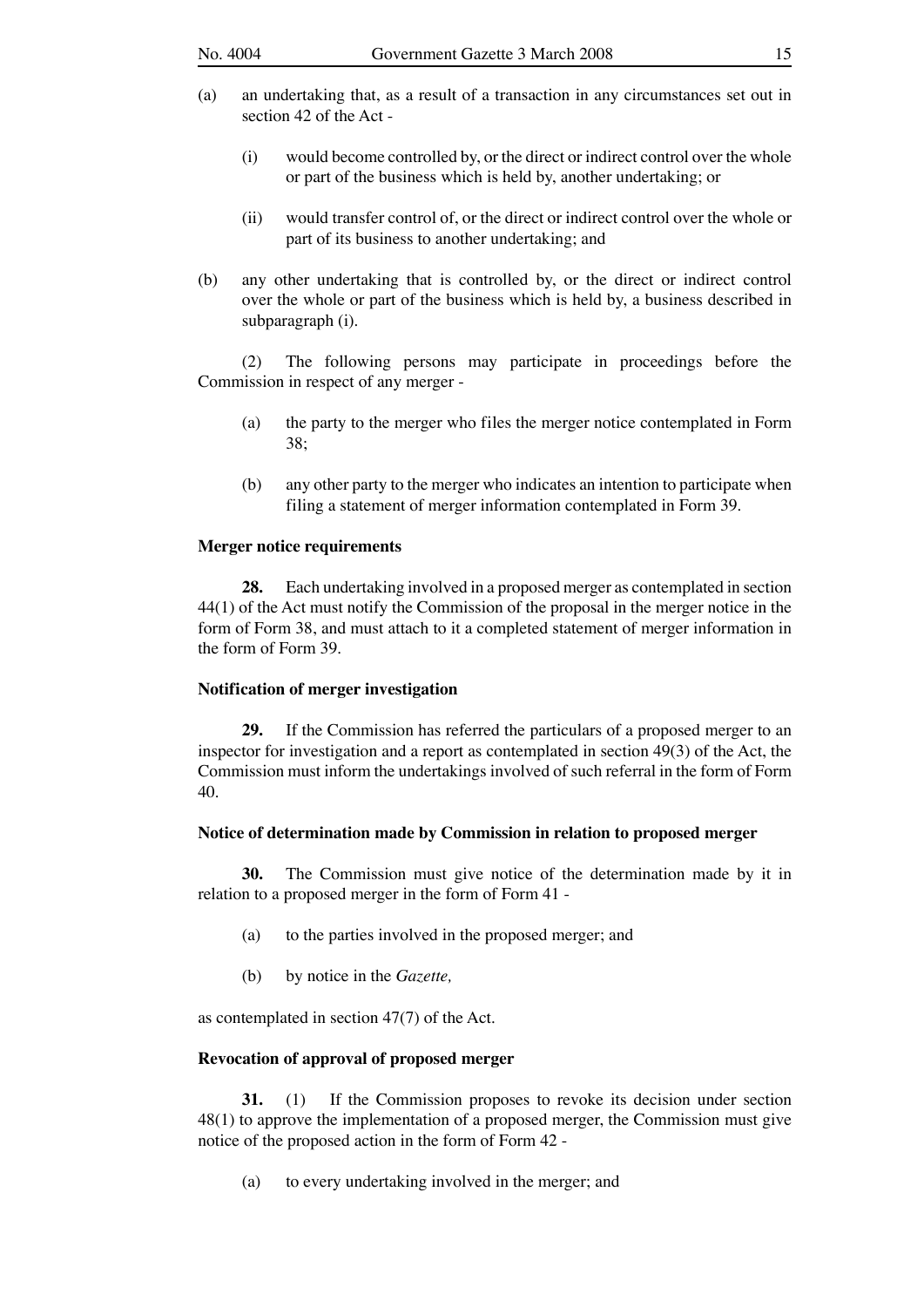- 
- (b) to any other person who in the opinion of the Commission is likely to have an interest in the matter.

 (2) The Commission must issue a revocation of its decision to approve the implementation of a proposed merger in the form of Form 43.

# **Notice of application for review of decisions of Commission on mergers by Minister and notice of determination**

 **32.** (1) The Minister must give notice, as contemplated in section 49(2) of the Act, of an application to review the decision of the Commission in relation to a proposed merger in the *Gazette* in the form of Form 44.

- (2) The Minister must give notice, in the form of Form 45 -
- (a) to the Commission;
- (b) to the parties involved in a proposed merger; and
- (c) in the *Gazette,*

of the determination made by the Minister in relation to the review by the Minister of the decision of the Commission in relation to a proposed merger, as contemplated in section 49(4).

# **Application to Court in terms of section 51**

 **33.** An application to the Court as contemplated in section 51 of the Act in respect of a merger which being, or has been implemented in contravention of Chapter 4 of the Act, must be in the form of Form 46.

# **Part 7**

# **Miscellaneous**

# **Requirements for small undertaking**

- **34.** A small undertaking is
	- (a) a separate and distinct business entity, including co-operative enterprises and non-governmental organisations, which is managed by one owner or more and, includes its branches or subsidiaries, if any; and
	- (b) predominantly carried on in any sector or subsector of the economy mentioned in column 1 of Annexure B, and which can be classified as a micro-, a very small, a small or a medium enterprise by satisfying the criteria mentioned in columns 3, 4 and 5 of that Annexure opposite the smallest relevant size or class as mentioned in column 2 of that Annexure.

# **Financial year of Commission**

 **35.** The financial year of the Commission ends on 31 March of each year.

# **Criteria to be applied for determining dominant position in market**

 **36.** (1) An undertaking has, or two or more undertakings have, a dominant position in a market if -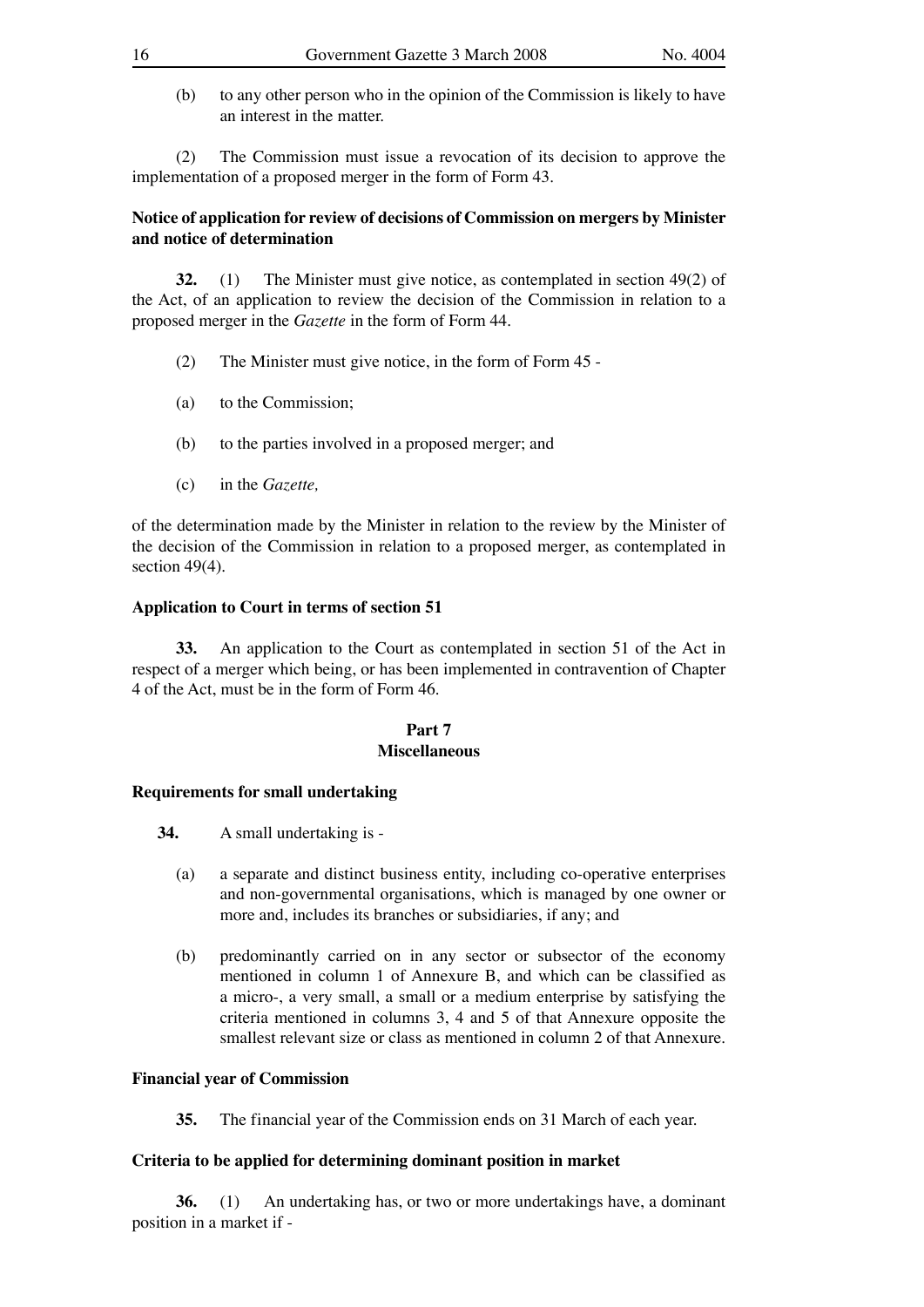- (a) it has or they have at least 45% of that market;
- (b) it has or they have at least 35%, but less than 45%, of that market, unless it can show that it does not have market power; or
- (c) it has or they have less than 35% of that market, but has or have marker power.

 (2) For the purposes of this rule "market power" means the power of an undertaking or undertakings to control prices, to exclude competition or to behave to an appreciable extent independently of its competitors, customers or suppliers.

# **Notice from chairperson of Commission**

 **37.** A notice from the chairperson of the Commission as contemplated in section 54(2) of the Act, must be in the form of Form 47.

### ANNEXURE A

### **Index to Forms and Forms**

| <b>FORM</b> | <b>DESCRIPTION</b>                                                                               | <b>RULE</b> |
|-------------|--------------------------------------------------------------------------------------------------|-------------|
| Form 1      | Confidentiality claim                                                                            | 11(1)       |
| Form 2      | Complaint                                                                                        | 15(1)       |
| Form 3      | Notice of decision not to conduct an investigation                                               | 15(2)(b)    |
| Form 4      | Notice of proposed investigation                                                                 | 16(1)       |
| Form 5      | Notice to appear before Commission                                                               | 16(2)       |
| Form 6      | Notice of proposed decision of Commission in relation to<br>investigation                        | 17          |
| Form 7      | Notice of action to be taken under section 38                                                    | 18(1)       |
| Form 8      | Institution of proceedings in court for order                                                    | 18(2)       |
| Form 9      | Application to court for interim order                                                           | 19          |
| Form 10     | Notice of consent agreement to be submitted to Court                                             | 20(1)       |
| Form 11     | Application to Court for confirmation of settlement<br>agreement as order of Court               | 20(2)       |
| Form 12     | Application for exemption in respect of certain restrictive<br>practices                         | 21(1)       |
| Form 13     | Notice of receipt of application for exemption in respect of<br>certain restrictive practices    | 21(2)       |
| Form 14     | Exemption certificate in respect of certain restrictive<br>practices                             | 21(4)(a)    |
| Form 15     | Notice of refusal to grant exemption                                                             | 21(4)(b)    |
| Form 16     | Notice of decision of Commission regarding exemption                                             | 21(5)       |
| Form 17     | Certificate of clearance in respect of certain restrictive<br>practices                          | 21(6)       |
| Form 18     | Notice of proposed revocation or amendment of exemption<br>/ Revocation of clearance certificate | 22(1)       |
| Form 19     | Revocation or amendment of exemption / Revocation of<br>clearance certificate                    | 22(2)       |
| Form 20     | Application to Court for pecuniary penalty                                                       | 22(3)       |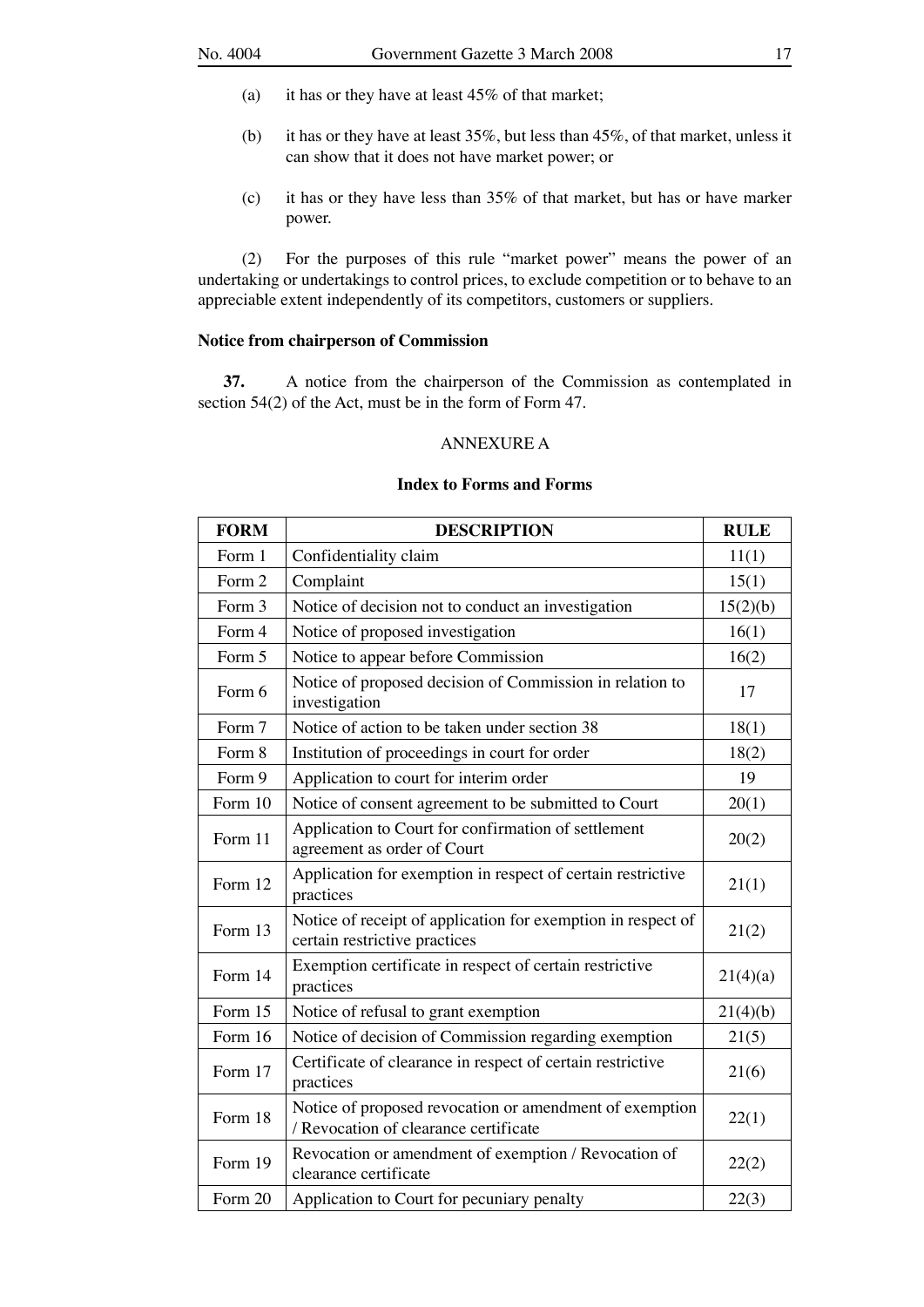| Form 21 | Application for exemption in respect of intellectual<br>property rights                                                                        | 23(1)    |
|---------|------------------------------------------------------------------------------------------------------------------------------------------------|----------|
| Form 22 | Notice of receipt of application for exemption in respect of<br>intellectual property rights                                                   | 23(2)    |
| Form 23 | Exemption certificate in respect of intellectual property<br>rights                                                                            | 23(4)(a) |
| Form 24 | Notice of refusal to grant exemption in respect of<br>intellectual property rights                                                             | 23(4)(b) |
| Form 25 | Notice of decision of Commission regarding exemption in<br>respect of intellectual property rights                                             | 23(5)    |
| Form 26 | Certificate of clearance in respect of intellectual property<br>rights                                                                         | 23(6)    |
| Form 27 | Notice of proposed revocation or amendment of exemption<br>/ Revocation of clearance certificate in respect of<br>intellectual property rights | 24(1)    |
| Form 28 | Revocation or amendment of exemption / Revocation of<br>clearance certificate in respect of intellectual property<br>rights                    | 24(2)    |
| Form 29 | Application to Court for pecuniary penalty                                                                                                     | 24(3)    |
| Form 30 | Application for exemption in respect of professional rules                                                                                     | 25(1)    |
| Form 31 | Notice of receipt of application for exemption in respect of<br>professional rules                                                             | 25(2)    |
| Form 32 | Exemption certificate in respect of professional rules                                                                                         | 25(4)(a) |
| Form 33 | Notice of refusal to grant exemption in respect of<br>professional rules                                                                       | 25(4)(b) |
| Form 34 | Notice of decision of Commission regarding exemption in<br>respect of professional rules                                                       | 25(5)    |
| Form 35 | Certificate of clearance in respect of professional rules                                                                                      | 25(6)    |
| Form 36 | Notice of proposed revocation of exemption in respect of<br>professional rules                                                                 | 26(1)    |
| Form 37 | Revocation of exemption in respect of professional rules                                                                                       | 26(2)    |
| Form 38 | Merger notice                                                                                                                                  | 28       |
| Form 39 | Statement of merger information                                                                                                                | 28       |
| Form 40 | Notice of referral to inspector for investigation and report                                                                                   | 29       |
| Form 41 | Notice of determination made by Commission in relation<br>to proposed merger                                                                   | 30       |
| Form 42 | Notice of proposed revocation of decision to approve<br>implementation of proposed merger                                                      | 31(1)    |
| Form 43 | Revocation of decision to approve implementation of<br>proposed merger                                                                         | 31(2)    |
| Form 44 | Notice of application for review of decision of<br>Commission in relation to proposed merger                                                   | 32(1)    |
| Form 45 | Notice of determination made by Minister in relation to<br>review of decision of Commission in relation to proposed<br>merger                  | 32(2)    |
| Form 46 | Application to Court in terms of section 51                                                                                                    | 33       |
| Form 47 | Notice from chairperson of Commission regarding<br>suffering of alleged damages                                                                | 37       |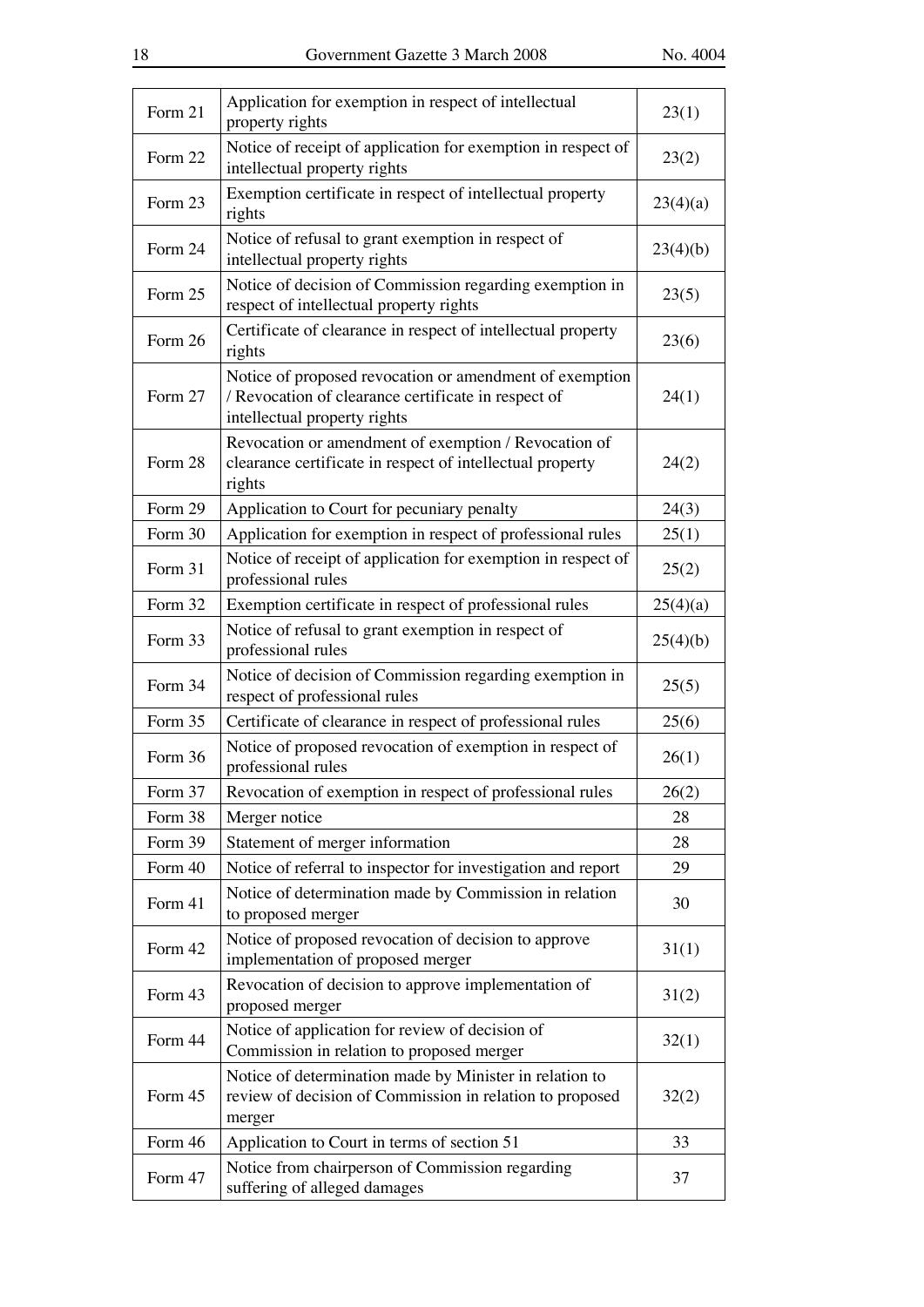### NAMIBIAN COMPETITION COMMISSION

### **CONFIDENTIALITY CLAIM**

COMPETITION ACT, 2003 (Rule 11(1))

# To: The Namibian Competition Commission

### **Concerning:**

(Name and file number :)

On a separate sheet of paper, list the following information, and set out the facts and contentions supporting your claim that the identified information is confidential.

Column 1: The name of the document that contains the confidential information.

Column 2: The page and line number.

Column 3: The name of the undertaking that owns the particular information.

Column 4: The nature of the economic value of the information.

Column 5: The existing restrictions on access to the information

### **Statement of confidentiality:**

I, \_\_\_\_\_\_\_\_\_\_\_\_\_\_\_\_\_\_\_\_\_\_\_\_\_\_\_\_\_\_\_\_\_\_\_\_\_\_\_\_\_\_\_\_\_\_\_\_\_\_\_\_\_\_\_\_\_\_\_\_\_\_\_\_\_\_\_,

have compiled or supervised the persons who compiled the attached list. I believe that the information identified in that list is confidential information as defined in section 1 of the Act.

\_\_\_\_\_\_\_\_\_\_\_\_\_\_\_\_\_\_\_\_\_\_\_\_\_\_\_\_\_\_\_\_\_\_\_\_\_\_\_\_\_\_\_\_\_\_\_\_\_\_\_\_\_\_\_\_\_\_\_\_\_\_\_\_\_\_\_\_\_

### **Name and title of person authorised to sign:**

**Authorised signature: Date:**

|           | For office Commission file number: | Date filed: |
|-----------|------------------------------------|-------------|
| Use only: |                                    |             |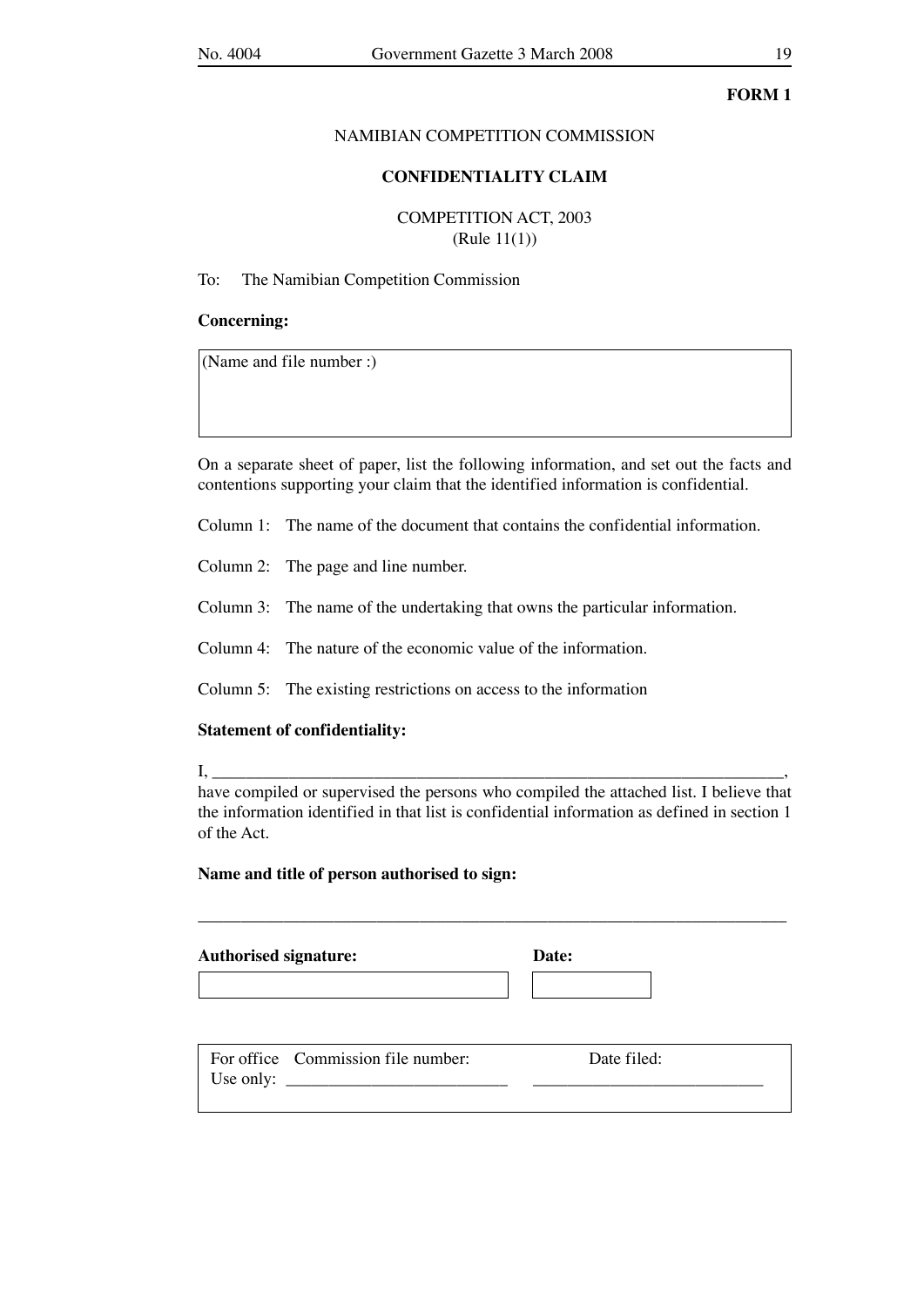# NAMIBIAN COMPETITION COMMISSION

# **COMPLAINT**

# COMPETITION ACT, 2003 (Section 33, Rule 15(1))

# To: The Namibian Competition Commission

# **From:**

(Name of person submitting complaint:)

# **Concerning:**

(Name of person whose conduct is the subject of this complaint:)

# **Description of complaint:**

(Provide a concise statement of the conduct that is the subject of this complaint:)

# 1. Please attach to this form any relevant documents, as well as a typed statement describing the conduct that is the subject of this complaint, including -

- (a) the names of each party involved in the conduct;
- (b) the dates on which the conduct occurred;
- (c) a statement indicating when and how you became aware of the conduct, and
- (d) any other information you consider relevant.

| Is the conduct continuing?<br>∼ | ັ |  |
|---------------------------------|---|--|
|---------------------------------|---|--|

\_\_\_\_\_\_\_\_\_\_\_\_\_\_\_\_\_\_\_\_\_\_\_\_\_\_\_\_\_\_\_\_\_\_\_\_\_\_\_\_\_\_\_\_\_\_\_\_\_\_\_\_\_\_\_\_\_\_\_\_\_\_\_\_\_\_\_\_\_

3. If not, when did the conduct end? \_\_\_\_\_\_\_\_\_\_\_\_\_\_\_\_\_\_\_\_\_\_\_\_\_\_\_\_\_\_\_\_\_\_\_

# **Name and title of person authorised to sign:**

| <b>Authorised signature:</b> | Date: |
|------------------------------|-------|
|                              |       |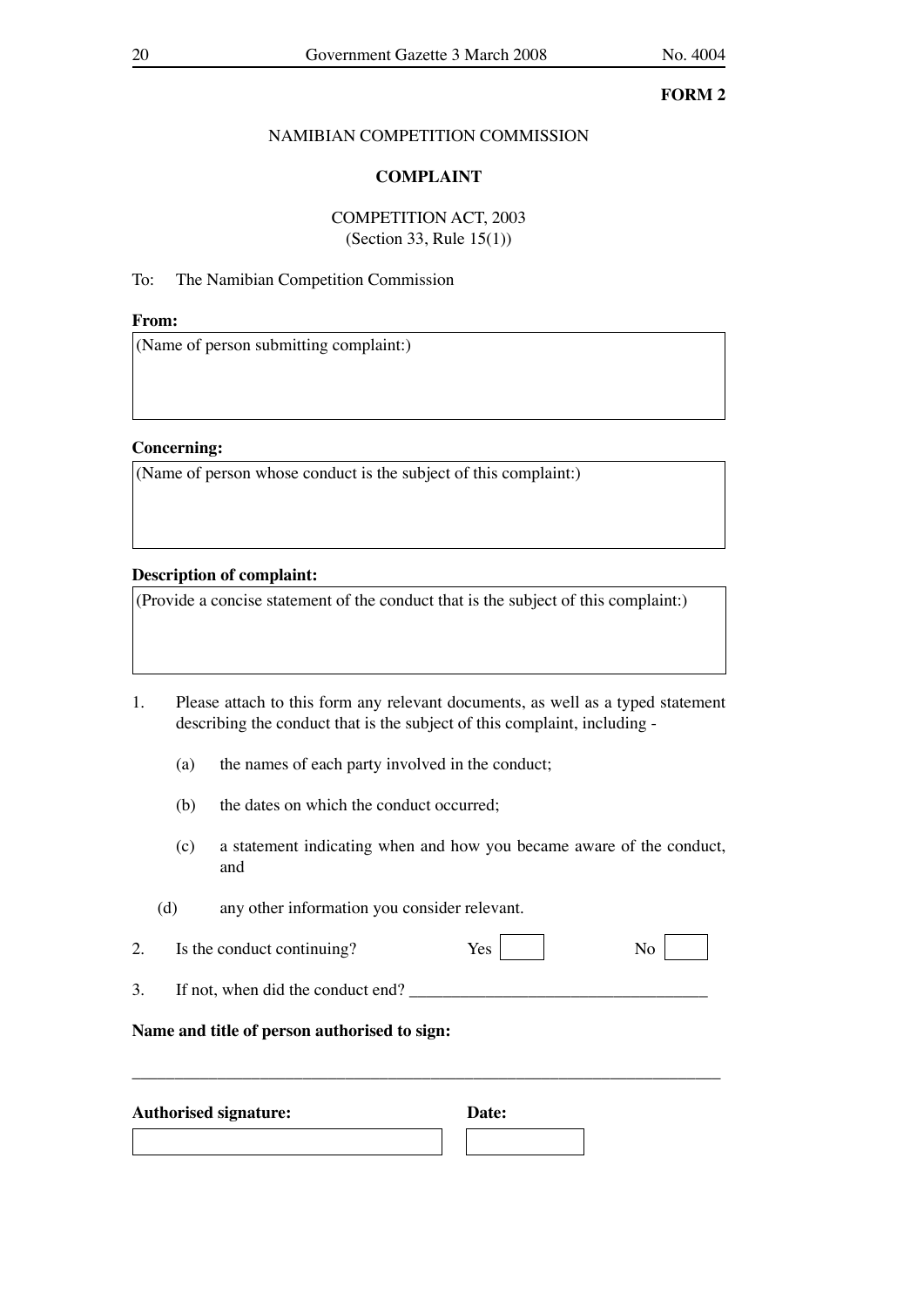# **FORM 2** (continue)

|           | For office Commission file number: | Date filed |
|-----------|------------------------------------|------------|
| Use only: |                                    |            |

### **Please note:**

If this complaint is lodged by a person other than an individual, please provide contact details of the person authorised to discuss the complaint.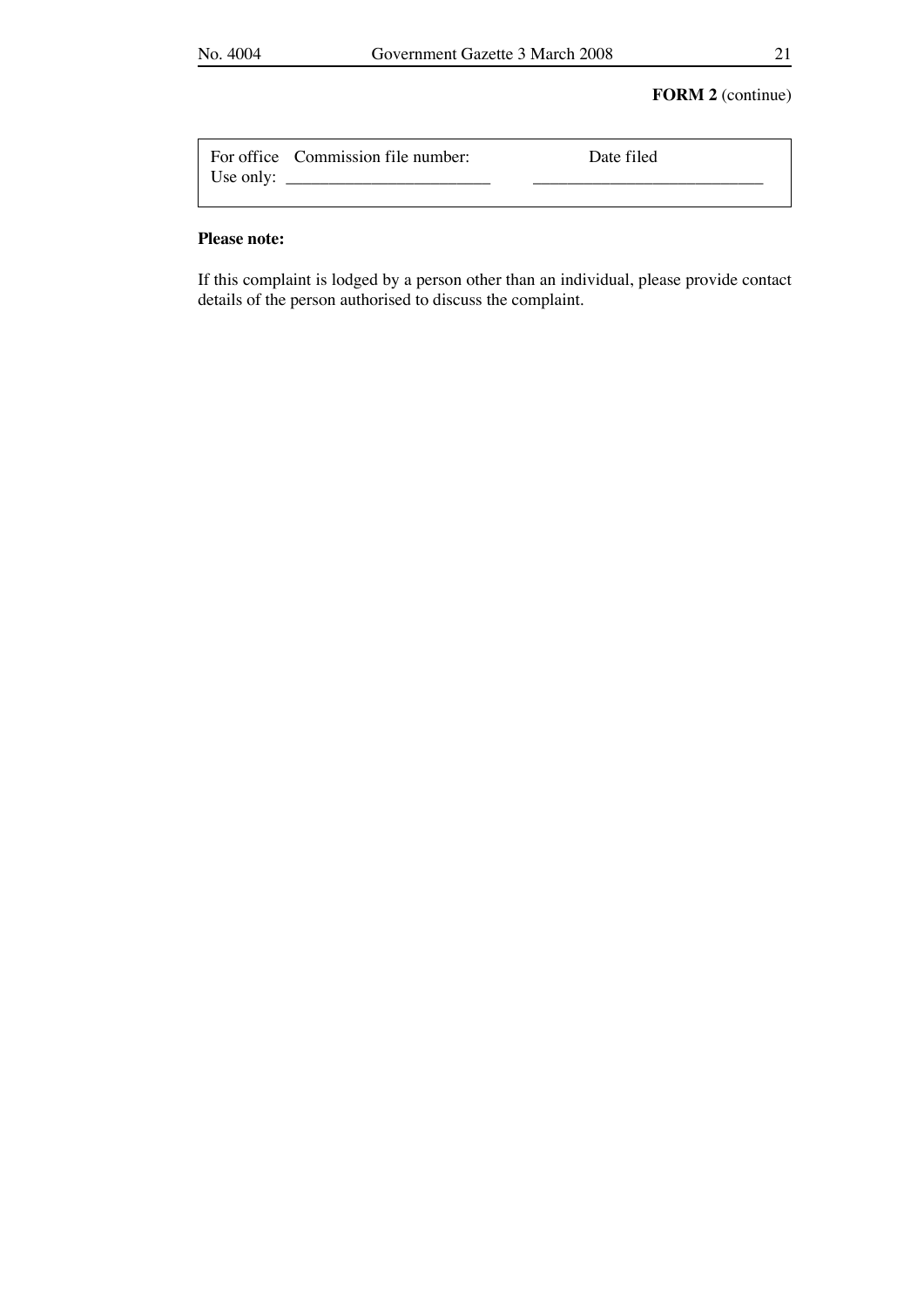# NAMIBIAN COMPETITION COMMISSION

### NOTICE OF DECISION NOT TO CONDUCT AN INVESTIGATION

**COMPETITION ACT. 2003** (Section 33(2), Rule  $15(2)(b)$ )

### **Concerning:**

(Name and file number of complaint:)

- The Commission has received a complaint against the above named respondent 1. on  $\qquad \qquad$   $\qquad$   $\qquad$   $\qquad$   $\qquad$   $\qquad$   $\qquad$   $\qquad$   $\qquad$   $\qquad$   $\qquad$   $\qquad$   $\qquad$   $\qquad$   $\qquad$   $\qquad$   $\qquad$   $\qquad$   $\qquad$   $\qquad$   $\qquad$   $\qquad$   $\qquad$   $\qquad$   $\qquad$   $\qquad$   $\qquad$   $\qquad$   $\qquad$   $\qquad$   $\qquad$   $\qquad$   $\qquad$   $\qquad$   $\qquad$   $\qquad$
- $\overline{2}$ . The Commission gives notice that it has decided not to conduct an investigation into the alleged infringement concerned.
- $3.$ The reasons for the decision of the Commission are as follows:

Name and title of person authorised to sign on behalf of the Commission:

| <b>Authorised signature:</b> |  | Date: |  |  |
|------------------------------|--|-------|--|--|
|                              |  |       |  |  |

### **Please note:**

This notice must be sent to the person from whom a complaint has been received.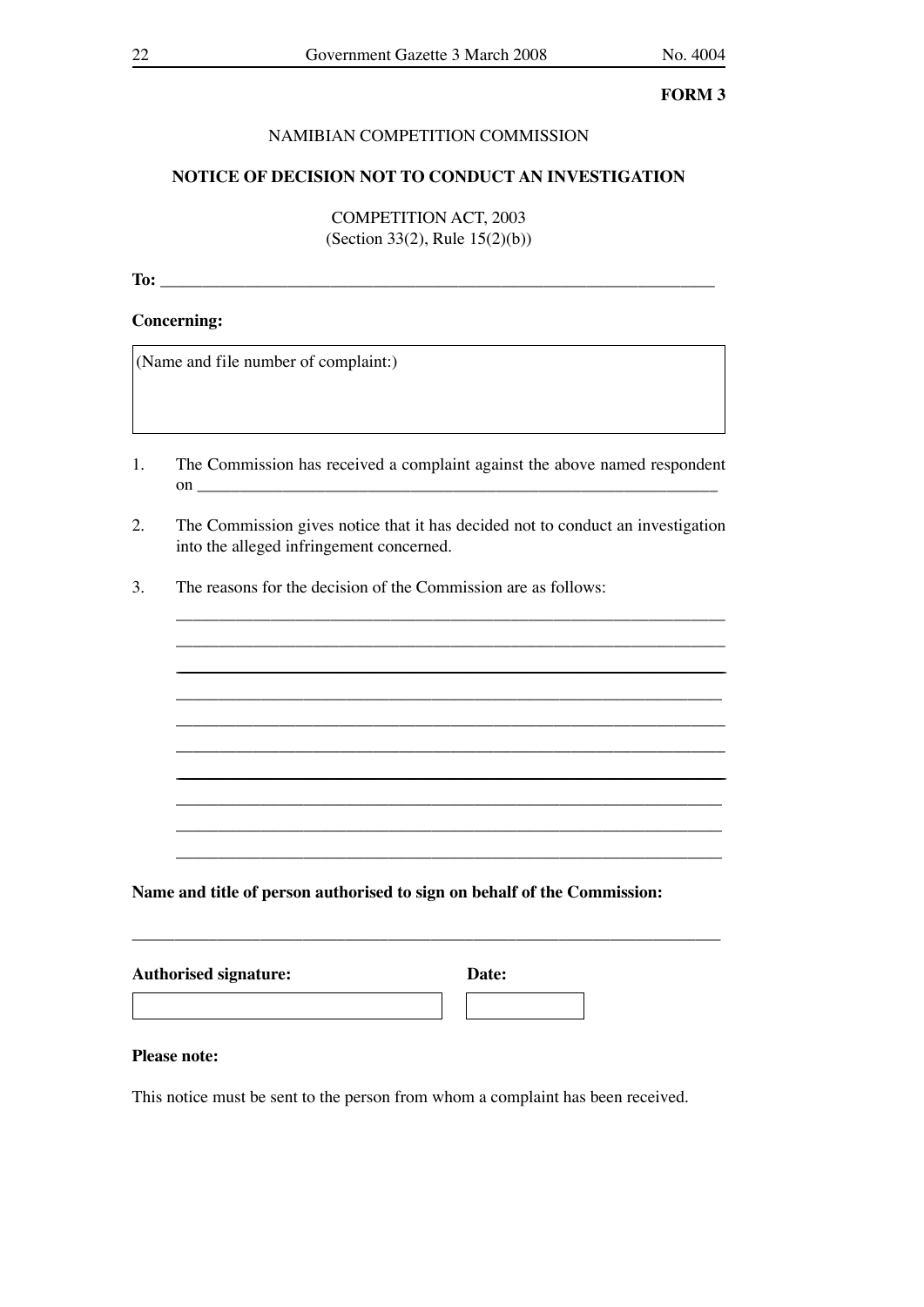### NAMIBIAN COMPETITION COMMISSION

### **NOTICE OF PROPOSED INVESTIGATION**

COMPETITION ACT, 2003 (Section 33(3), Rule 16(1))

**To:** \_\_\_\_\_\_\_\_\_\_\_\_\_\_\_\_\_\_\_\_\_\_\_\_\_\_\_\_\_\_\_\_\_\_\_\_\_\_\_\_\_\_\_\_\_\_\_\_\_\_\_\_\_\_\_\_\_\_\_\_\_\_\_\_\_

### **Concerning:**

(Name and file number of complaint:)

- 1. The Commission has received a complaint against the above named respondent on: \_\_\_\_\_\_\_\_\_\_\_\_\_\_\_\_\_\_\_\_\_\_\_\_\_\_\_\_\_\_\_\_\_\_\_\_\_\_\_\_\_\_\_\_\_\_\_\_\_\_\_\_\_\_\_\_\_\_\_\_\_ in relation to the following subject matter:
- 2. The Commission gives notice that it has decided to conduct an investigation into the alleged infringement concerned.

\_\_\_\_\_\_\_\_\_\_\_\_\_\_\_\_\_\_\_\_\_\_\_\_\_\_\_\_\_\_\_\_\_\_\_\_\_\_\_\_\_\_\_\_\_\_\_\_\_\_\_\_\_\_\_\_\_\_\_\_\_\_\_\_

 $\mathcal{L}_\text{max} = \frac{1}{2} \sum_{i=1}^n \mathcal{L}_\text{max}(\mathbf{z}_i - \mathbf{z}_i)$ \_\_\_\_\_\_\_\_\_\_\_\_\_\_\_\_\_\_\_\_\_\_\_\_\_\_\_\_\_\_\_\_\_\_\_\_\_\_\_\_\_\_\_\_\_\_\_\_\_\_\_\_\_\_\_\_\_\_\_\_

\_\_\_\_\_\_\_\_\_\_\_\_\_\_\_\_\_\_\_\_\_\_\_\_\_\_\_\_\_\_\_\_\_\_\_\_\_\_\_\_\_\_\_\_\_\_\_\_\_\_\_\_\_\_\_\_\_\_\_\_\_\_\_\_

- 3. The purpose of the investigation is:
- 4. You are hereby invited to submit to the Commission within 30 days as from the date of this notice, any written representations which you may wish to make to the Commission in connection with any matter to be investigated.

\_\_\_\_\_\_\_\_\_\_\_\_\_\_\_\_\_\_\_\_\_\_\_\_\_\_\_\_\_\_\_\_\_\_\_\_\_\_\_\_\_\_\_\_\_\_\_\_\_\_\_\_\_\_\_\_\_\_\_\_\_\_\_\_\_\_\_\_\_

# **Name and title of person authorised to sign on behalf of the Commission:**

| <b>Authorised signature:</b> | Date: |  |
|------------------------------|-------|--|
|                              |       |  |

### **Please note:**

This notice must be send to every undertaking the conduct of which is to be investigated.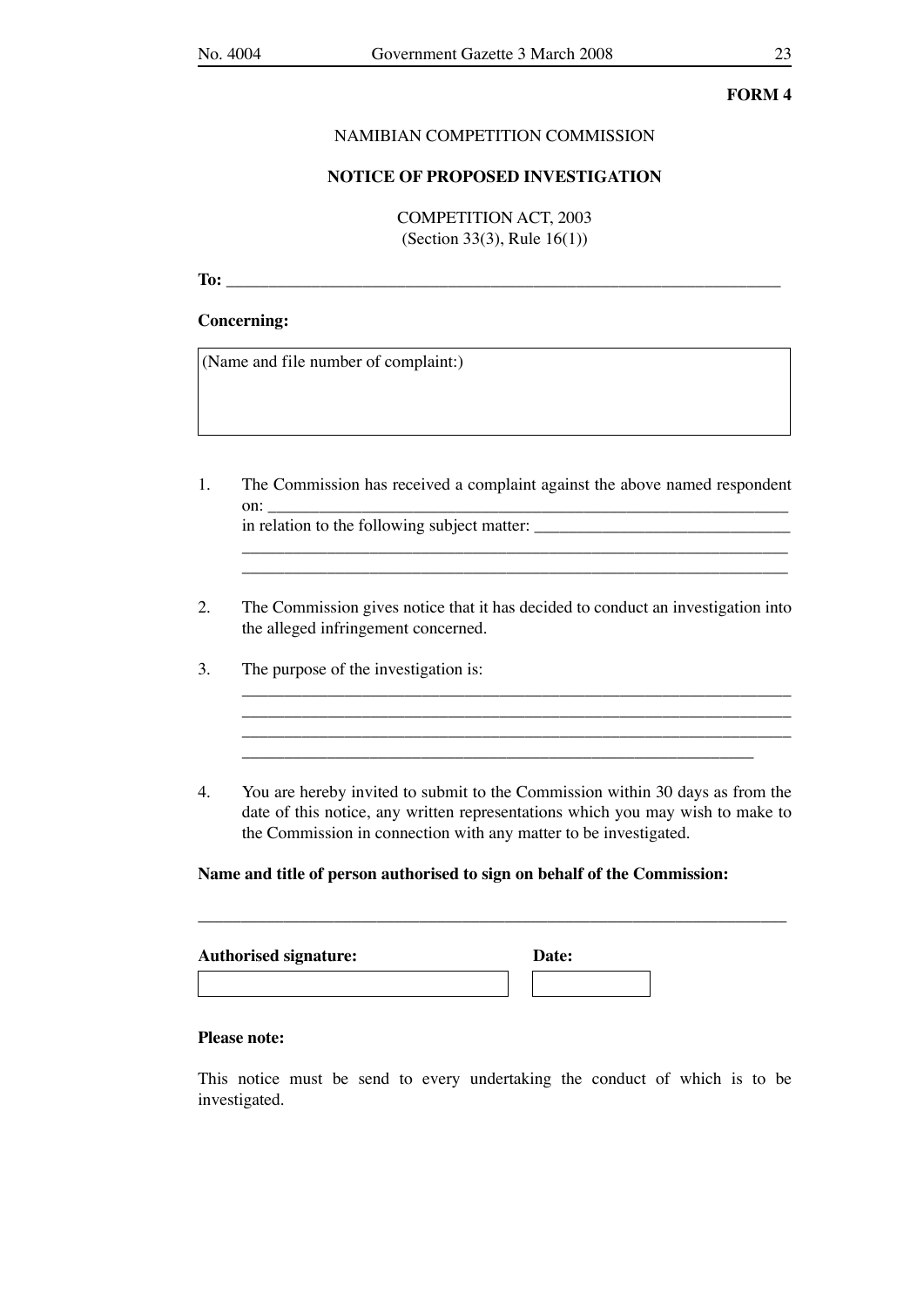# NAMIBIAN COMPETITION COMMISSION

# **NOTICE TO APPEAR BEFORE COMMISSION**

COMPETITION ACT, 2003 (Section 33(4), Rule 16(2))

# **To:**

# **Concerning:**

(Name and file number:)

- 1. The Commission has decided to conduct an investigation concerning the above mentioned matter.
- 2. You are required to appear at and give evidence before the Competition Commission on \_\_\_\_\_\_\_\_\_\_\_\_\_\_\_\_\_\_\_\_\_\_\_\_\_  $\frac{1}{\sqrt{1-\frac{1}{2}}\sqrt{1-\frac{1}{2}}\sqrt{1-\frac{1}{2}}\sqrt{1-\frac{1}{2}}\sqrt{1-\frac{1}{2}}\sqrt{1-\frac{1}{2}}\sqrt{1-\frac{1}{2}}\sqrt{1-\frac{1}{2}}\sqrt{1-\frac{1}{2}}\sqrt{1-\frac{1}{2}}\sqrt{1-\frac{1}{2}}\sqrt{1-\frac{1}{2}}\sqrt{1-\frac{1}{2}}\sqrt{1-\frac{1}{2}}\sqrt{1-\frac{1}{2}}\sqrt{1-\frac{1}{2}}\sqrt{1-\frac{1}{2}}\sqrt{1-\frac{1}{2}}\sqrt{1-\frac{1}{2}}\sqrt{1-\frac$ afternoon.\*
- 3. You are also required to bring with you:
	- (a) the documents or items listed on the attached sheet(s); and
	- (b) any other documents or items in your possession or under your control that relate to this matter.

# **Name and title of person authorised to sign on behalf of the Commission:**

\_\_\_\_\_\_\_\_\_\_\_\_\_\_\_\_\_\_\_\_\_\_\_\_\_\_\_\_\_\_\_\_\_\_\_\_\_\_\_\_\_\_\_\_\_\_\_\_\_\_\_\_\_\_\_\_\_\_\_\_\_\_\_\_\_\_\_\_\_

| <b>Authorised signature:</b> | Date: |  |
|------------------------------|-------|--|
|                              |       |  |

# **Please note:**

\* Delete whichever is not applicable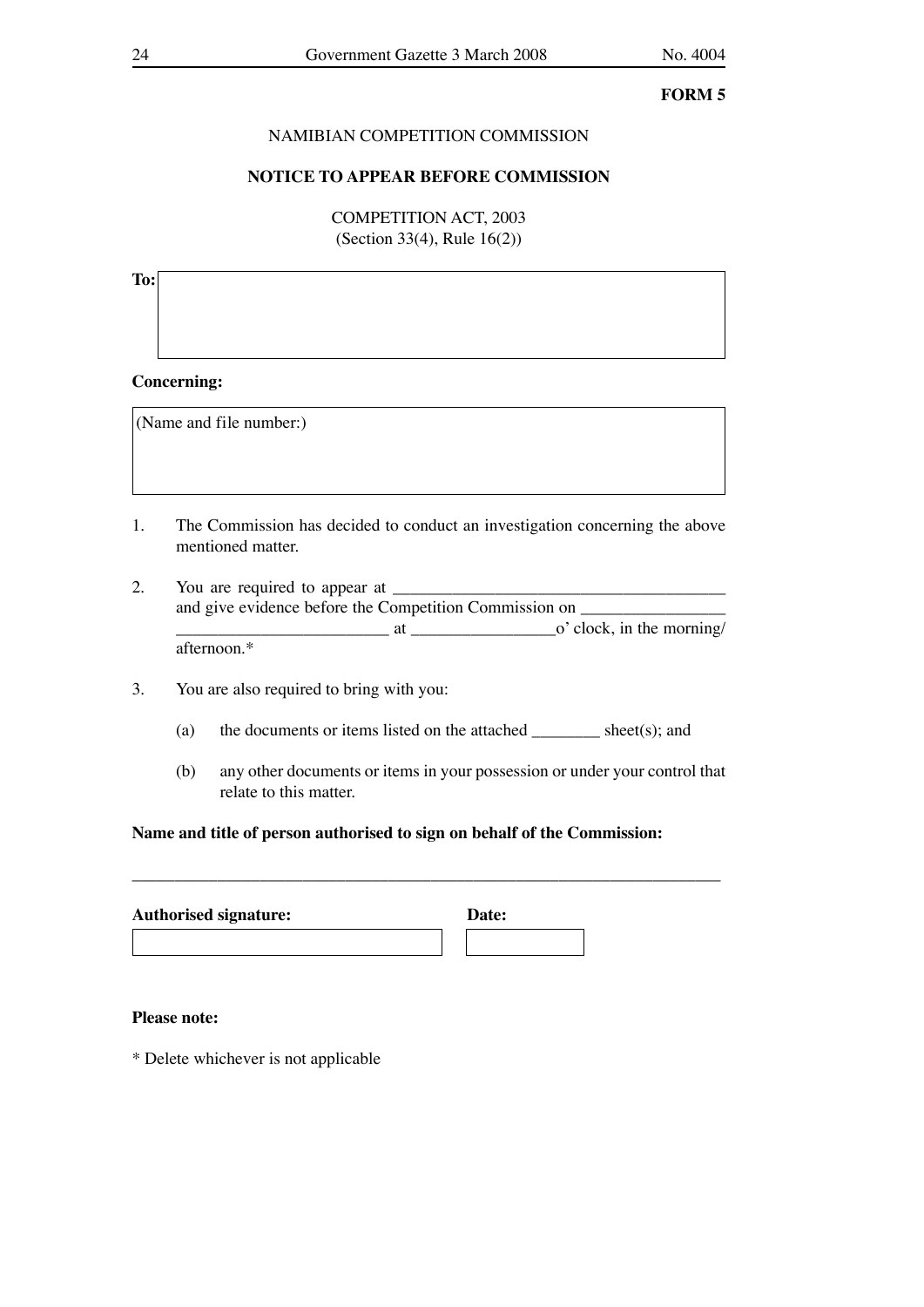### NAMIBIAN COMPETITION COMMISSION

# **NOTICE OF PROPOSED DECISION OF COMMISSION IN RELATION TO INVESTIGATION**

COMPETITION ACT, 2003 (Section 36(1), Rule 17))

**To:** \_\_\_\_\_\_\_\_\_\_\_\_\_\_\_\_\_\_\_\_\_\_\_\_\_\_\_\_\_\_\_\_\_\_\_\_\_\_\_\_\_\_\_\_\_\_\_\_\_\_\_\_\_\_\_\_\_\_\_\_\_\_\_\_\_

### **Concerning:**

(Name and file number of complaint:)

- 1. The Commission has received a complaint against the above named respondent on question  $\mathfrak{g}$  and  $\mathfrak{g}$  and  $\mathfrak{g}$  and  $\mathfrak{g}$  are  $\mathfrak{g}$  and  $\mathfrak{g}$  and  $\mathfrak{g}$  are  $\mathfrak{g}$  and  $\mathfrak{g}$  are  $\mathfrak{g}$  and  $\mathfrak{g}$  are  $\mathfrak{g}$  and  $\mathfrak{g}$  are  $\mathfrak{g}$  and  $\mathfrak{g}$  are
- 2. The Commission proposes to make a decision that
	- (a) the Part I prohibition has been infringed;\*
	- (b) the Part II prohibition has been infringed.\*
- 3. The reasons for the proposed decision are:
- 4. The Commission considers to seek the following relief from the Court by way of the institution of proceedings in accordance with section 38:  $\overline{\phantom{a}}$  ,  $\overline{\phantom{a}}$  ,  $\overline{\phantom{a}}$  ,  $\overline{\phantom{a}}$  ,  $\overline{\phantom{a}}$  ,  $\overline{\phantom{a}}$  ,  $\overline{\phantom{a}}$  ,  $\overline{\phantom{a}}$  ,  $\overline{\phantom{a}}$  ,  $\overline{\phantom{a}}$  ,  $\overline{\phantom{a}}$  ,  $\overline{\phantom{a}}$  ,  $\overline{\phantom{a}}$  ,  $\overline{\phantom{a}}$  ,  $\overline{\phantom{a}}$  ,  $\overline{\phantom{a}}$

\_\_\_\_\_\_\_\_\_\_\_\_\_\_\_\_\_\_\_\_\_\_\_\_\_\_\_\_\_\_\_\_\_\_\_\_\_\_\_\_\_\_\_\_\_\_\_\_\_\_\_\_\_\_\_\_\_\_\_\_\_\_\_\_

\_\_\_\_\_\_\_\_\_\_\_\_\_\_\_\_\_\_\_\_\_\_\_\_\_\_\_\_\_\_\_\_\_\_\_\_\_\_\_\_\_\_\_\_\_\_\_\_\_\_\_\_\_\_\_\_\_\_\_\_\_\_\_\_

\_\_\_\_\_\_\_\_\_\_\_\_\_\_\_\_\_\_\_\_\_\_\_\_\_\_\_\_\_\_\_\_\_\_\_\_\_\_\_\_\_\_\_\_\_\_\_\_\_\_\_\_\_\_\_\_\_\_\_\_\_\_\_\_

 $\mathcal{L}_\text{max}$  $\mathcal{L}_\text{max} = \mathcal{L}_\text{max} = \mathcal{L}_\text{max} = \mathcal{L}_\text{max} = \mathcal{L}_\text{max} = \mathcal{L}_\text{max} = \mathcal{L}_\text{max} = \mathcal{L}_\text{max} = \mathcal{L}_\text{max} = \mathcal{L}_\text{max} = \mathcal{L}_\text{max} = \mathcal{L}_\text{max} = \mathcal{L}_\text{max} = \mathcal{L}_\text{max} = \mathcal{L}_\text{max} = \mathcal{L}_\text{max} = \mathcal{L}_\text{max} = \mathcal{L}_\text{max} = \mathcal{$ \_\_\_\_\_\_\_\_\_\_\_\_\_\_\_\_\_\_\_\_\_\_\_\_\_\_\_\_\_\_\_\_\_\_\_\_\_\_\_\_\_\_\_\_\_\_\_\_\_\_\_\_\_\_\_\_\_\_\_\_\_\_\_\_

- 5. In relation to the proposed decision of the Commission you may
	- (a) submit written representations to the Commission;
	- (b) indicate whether you require to an opportunity to make oral representations to the Commission,

within 30 days as from the date of this notice.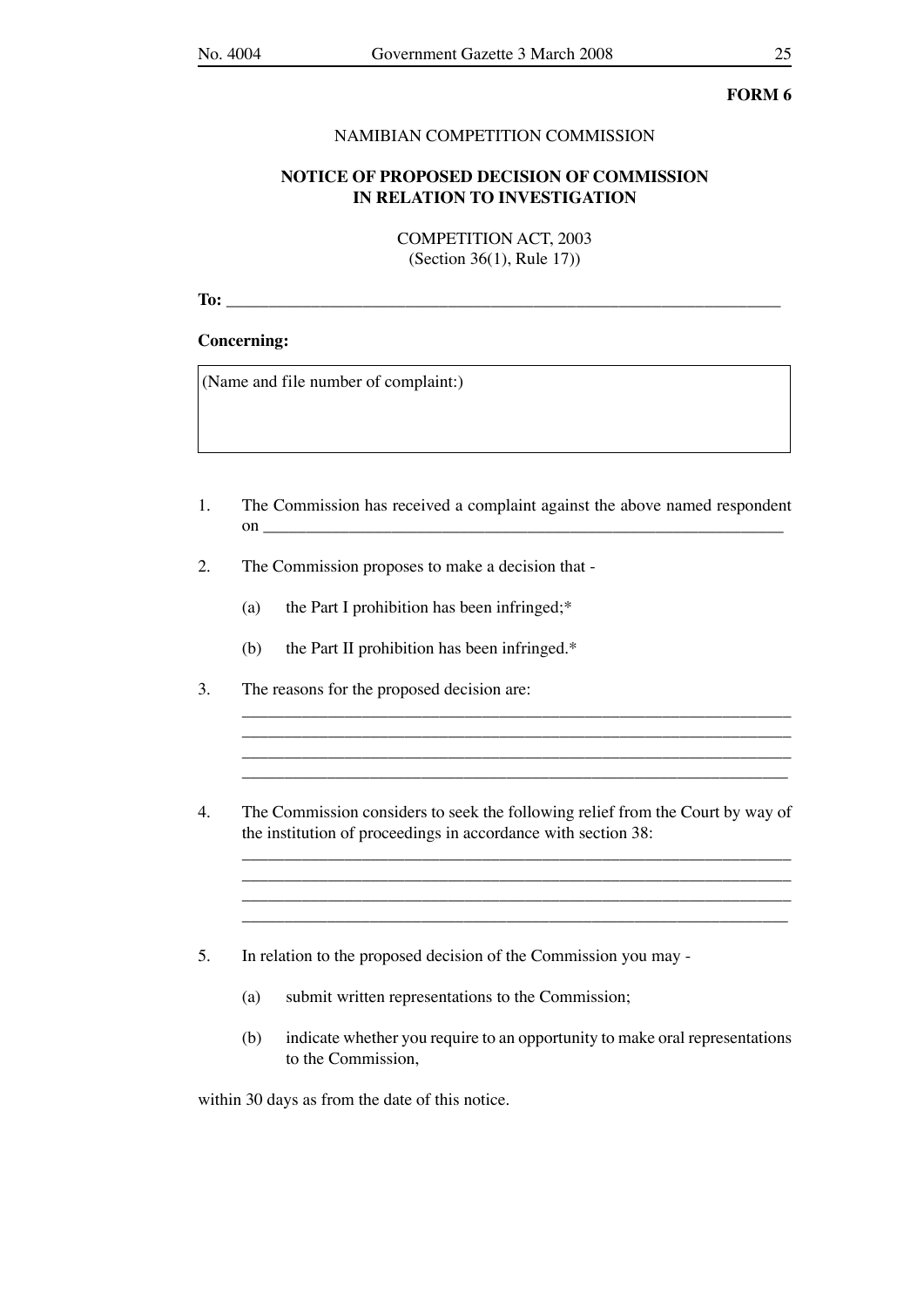\_\_\_\_\_\_\_\_\_\_\_\_\_\_\_\_\_\_\_\_\_\_\_\_\_\_\_\_\_\_\_\_\_\_\_\_\_\_\_\_\_\_\_\_\_\_\_\_\_\_\_\_\_\_\_\_\_\_\_\_\_\_\_\_\_\_\_\_\_

# **FORM 6** (Continue)

# **Name and title of person authorised to sign on behalf of the Commission:**

| <b>Authorised signature:</b> | Date: |  |
|------------------------------|-------|--|
|                              |       |  |

# **Please note:**

\* Delete whichever is not applicable.

This notice must be send to every undertaking which may be affected by the proposed decision.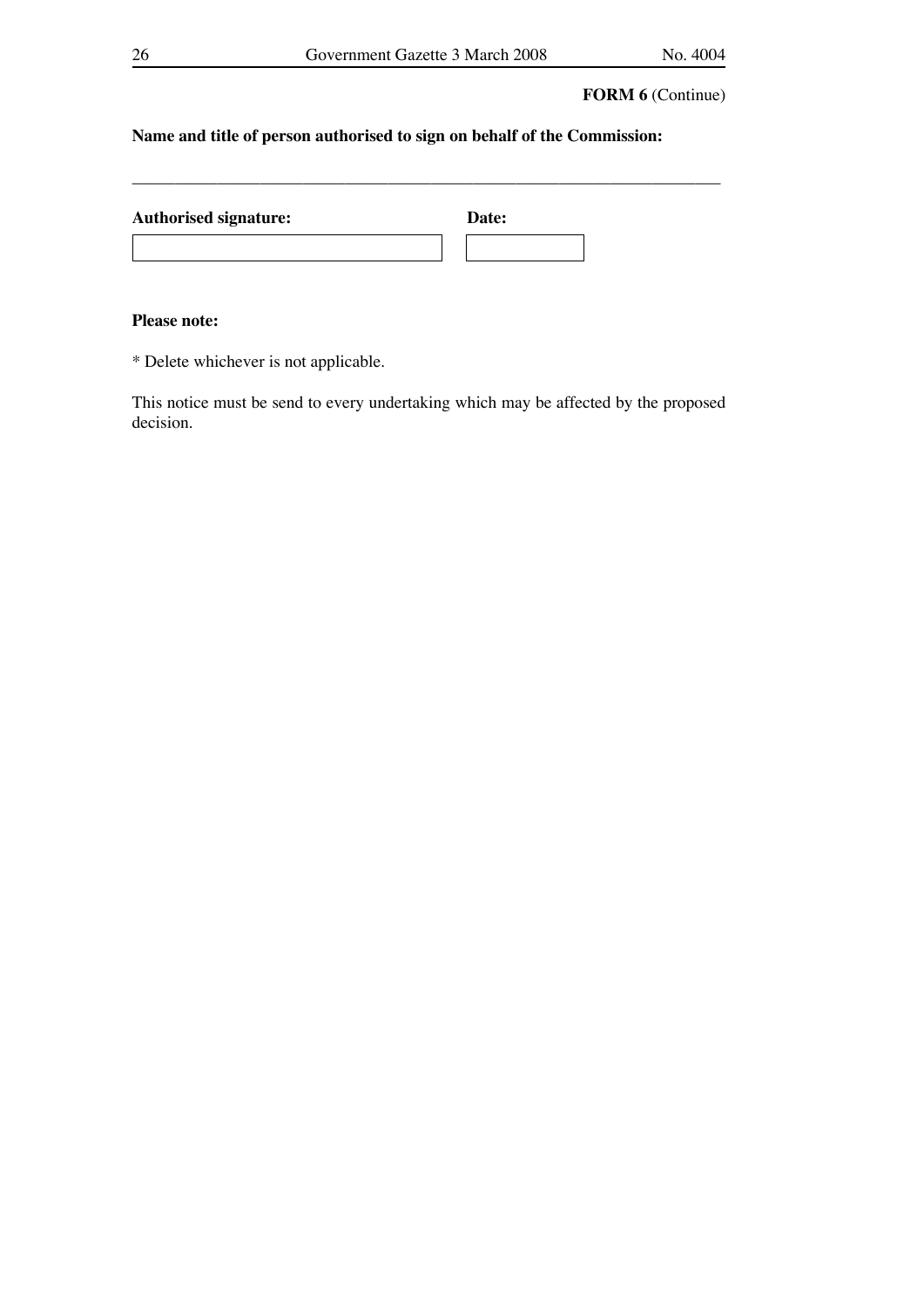### NAMIBIAN COMPETITION COMMISSION

## **NOTICE OF ACTION TO BE TAKEN UNDER SECTION 38**

COMPETITION ACT, 2003 (Section 41, Rule 18(1))

# **Concerning:**

(Name and file number of complaint:)

- 1. The Commission has received a complaint against the above named respondent on \_\_\_\_\_\_\_\_\_\_\_\_\_\_\_\_\_\_\_\_\_\_\_\_\_\_\_\_\_\_\_\_\_\_\_\_\_ and has given notice of its proposed decision on \_\_\_\_\_\_\_\_\_\_\_\_\_\_\_\_\_\_\_\_\_\_\_\_\_\_\_\_\_\_\_\_\_\_.
- 2. The Commission gives notice that it intends to take the following action under section 38: \_\_\_\_\_\_\_\_\_\_\_\_\_\_\_\_\_\_\_\_\_\_\_\_\_\_\_\_\_\_\_\_\_\_\_\_\_\_\_\_\_\_\_\_\_\_\_\_\_\_\_\_\_\_\_

\_\_\_\_\_\_\_\_\_\_\_\_\_\_\_\_\_\_\_\_\_\_\_\_\_\_\_\_\_\_\_\_\_\_\_\_\_\_\_\_\_\_\_\_\_\_\_\_\_\_\_\_\_\_\_\_\_\_\_\_\_\_\_\_ \_\_\_\_\_\_\_\_\_\_\_\_\_\_\_\_\_\_\_\_\_\_\_\_\_\_\_\_\_\_\_\_\_\_\_\_\_\_\_\_\_\_\_\_\_\_\_\_\_\_\_\_\_\_\_\_\_\_\_\_\_\_\_\_

against: \*\_\_\_\_\_\_\_\_\_\_\_\_\_\_\_\_\_\_\_\_\_\_\_\_\_\_\_\_\_\_\_\_\_\_\_\_\_\_\_\_\_\_\_\_\_\_\_\_\_\_\_\_\_\_\_\_

\_\_\_\_\_\_\_\_\_\_\_\_\_\_\_\_\_\_\_\_\_\_\_\_\_\_\_\_\_\_\_\_\_\_\_\_\_\_\_\_\_\_\_\_\_\_\_\_\_\_\_\_\_\_\_\_\_\_\_\_\_\_\_\_

\_\_\_\_\_\_\_\_\_\_\_\_\_\_\_\_\_\_\_\_\_\_\_\_\_\_\_\_\_\_\_\_\_\_\_\_\_\_\_\_\_\_\_\_\_\_\_\_\_\_\_\_\_\_\_\_\_\_\_\_\_\_\_\_ \_\_\_\_\_\_\_\_\_\_\_\_\_\_\_\_\_\_\_\_\_\_\_\_\_\_\_\_\_\_\_\_\_\_\_\_\_\_\_\_\_\_\_\_\_\_\_\_\_\_\_\_\_\_\_\_\_\_\_\_\_\_\_\_

3. The nature of the conduct that is the subject of the action is:

**Name and title of person authorised to sign on behalf of the Commission:**

\_\_\_\_\_\_\_\_\_\_\_\_\_\_\_\_\_\_\_\_\_\_\_\_\_\_\_\_\_\_\_\_\_\_\_\_\_\_\_\_\_\_\_\_\_\_\_\_\_\_\_\_\_\_\_\_\_\_\_\_\_\_\_\_\_\_\_\_\_

| <b>Authorised signature:</b> | Date: |  |
|------------------------------|-------|--|
|                              |       |  |

### **Please note:**

\* Please mention the name of every undertaking involved.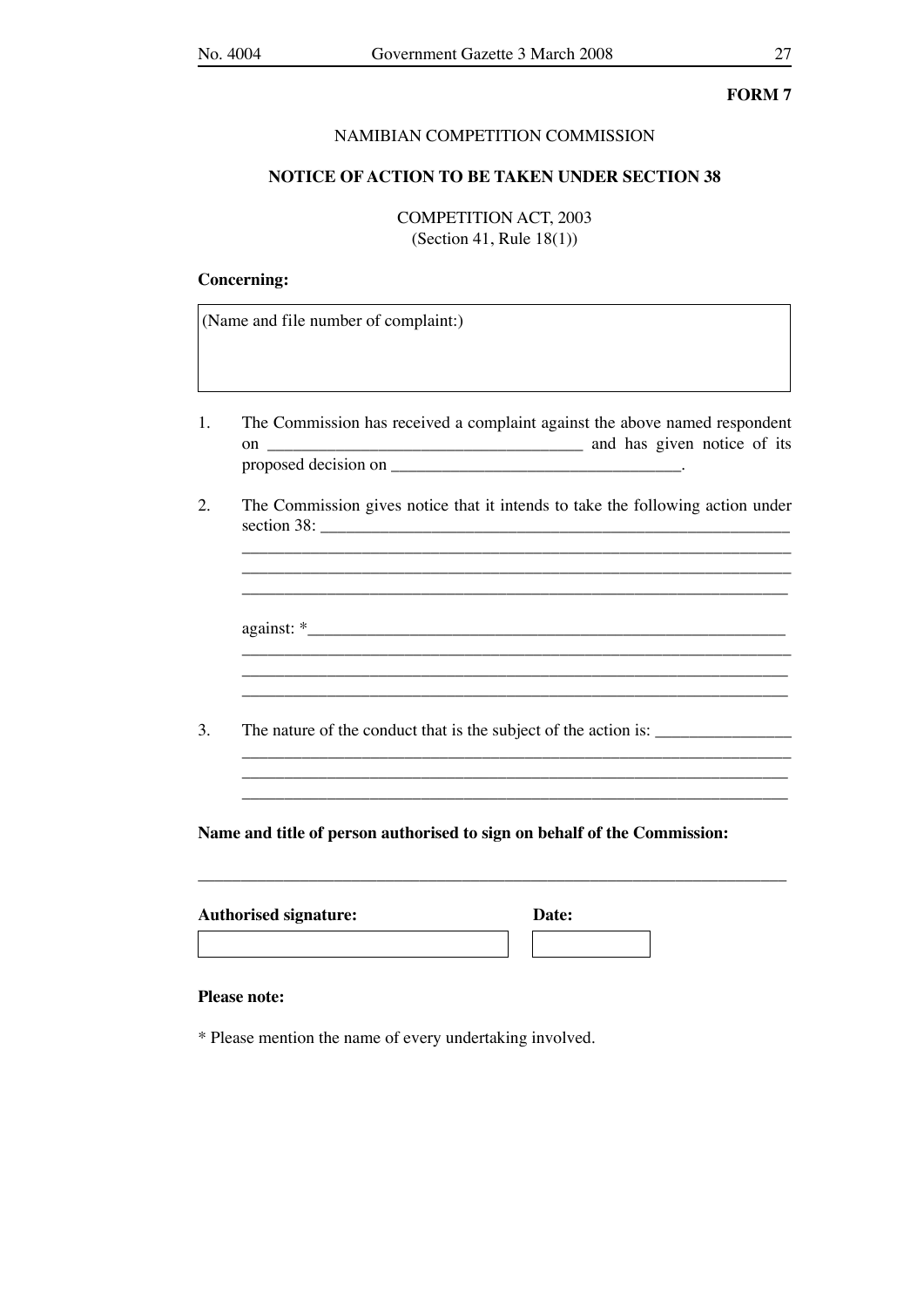# NAMIBIAN COMPETITION COMMISSION

# **INSTITUTION OF PROCEEDINGS IN COURT FOR ORDER**

COMPETITION ACT, 2003 (Section 38, Rule 18(2))

## **Concerning:**

(Name and file number of complaint:)

1. The Commission has received a complaint against the above named respondent on \_\_\_\_\_\_\_\_\_\_\_\_\_\_\_\_\_\_\_\_\_\_\_\_\_\_\_\_\_\_\_\_\_ and has given notice of its proposed  $\Delta$  decision on  $\Box$ 

 $\mathcal{L}_\text{max}$  , and the set of the set of the set of the set of the set of the set of the set of the set of the set of the set of the set of the set of the set of the set of the set of the set of the set of the set of the \_\_\_\_\_\_\_\_\_\_\_\_\_\_\_\_\_\_\_\_\_\_\_\_\_\_\_\_\_\_\_\_\_\_\_\_\_\_\_\_\_\_\_\_\_\_\_\_\_\_\_\_\_\_\_\_\_\_\_\_\_\_\_\_\_\_\_\_\_\_\_\_\_\_\_\_\_\_\_\_\_\_\_\_\_\_\_\_\_\_\_\_\_\_\_\_\_\_\_\_\_\_\_\_\_\_\_\_\_\_\_\_\_\_\_\_\_\_\_\_\_\_\_ \_\_\_\_\_\_\_\_\_\_\_\_\_\_\_\_\_\_\_\_\_\_\_\_\_\_\_\_\_\_\_\_\_\_\_\_\_\_\_\_\_\_\_\_\_\_\_\_\_\_\_\_\_\_\_\_\_\_\_\_\_\_\_\_

against: \_\_\_\_\_\_\_\_\_\_\_\_\_\_\_\_\_\_\_\_\_\_\_\_\_\_\_\_\_\_\_\_\_\_\_\_\_\_\_\_\_\_\_\_\_\_\_\_\_\_\_\_\_\_\_\_\_

\_\_\_\_\_\_\_\_\_\_\_\_\_\_\_\_\_\_\_\_\_\_\_\_\_\_\_\_\_\_\_\_\_\_\_\_\_\_\_\_\_\_\_\_\_\_\_\_\_\_\_\_\_\_\_\_\_\_\_\_\_\_\_\_

on the grounds:

\_\_\_\_\_\_\_\_\_\_\_\_\_\_\_\_\_\_\_\_\_\_\_\_\_\_\_\_\_\_\_\_\_\_\_\_\_\_\_\_\_\_\_\_\_\_\_\_\_\_\_\_\_\_\_\_\_\_\_\_\_\_\_\_ \_\_\_\_\_\_\_\_\_\_\_\_\_\_\_\_\_\_\_\_\_\_\_\_\_\_\_\_\_\_\_\_\_\_\_\_\_\_\_\_\_\_\_\_\_\_\_\_\_\_\_\_\_\_\_\_\_\_\_\_\_\_\_\_

 $\mathcal{L}_\text{max} = \mathcal{L}_\text{max} = \mathcal{L}_\text{max} = \mathcal{L}_\text{max} = \mathcal{L}_\text{max} = \mathcal{L}_\text{max} = \mathcal{L}_\text{max} = \mathcal{L}_\text{max} = \mathcal{L}_\text{max} = \mathcal{L}_\text{max} = \mathcal{L}_\text{max} = \mathcal{L}_\text{max} = \mathcal{L}_\text{max} = \mathcal{L}_\text{max} = \mathcal{L}_\text{max} = \mathcal{L}_\text{max} = \mathcal{L}_\text{max} = \mathcal{L}_\text{max} = \mathcal{$ 

2. The Commission hereby institutes proceedings in the Court for an order:

**Name and title of person authorised to sign on behalf of the Commission:**

\_\_\_\_\_\_\_\_\_\_\_\_\_\_\_\_\_\_\_\_\_\_\_\_\_\_\_\_\_\_\_\_\_\_\_\_\_\_\_\_\_\_\_\_\_\_\_\_\_\_\_\_\_\_\_\_\_\_\_\_\_\_\_\_\_\_\_\_\_

| <b>Authorised signature:</b> | Date: |  |
|------------------------------|-------|--|
|                              |       |  |

### **Please note:**

Please mention in paragraph 2 the order which the Commission sought, the name(s) of the undertaking(s) involved and grounds on which the order is sought.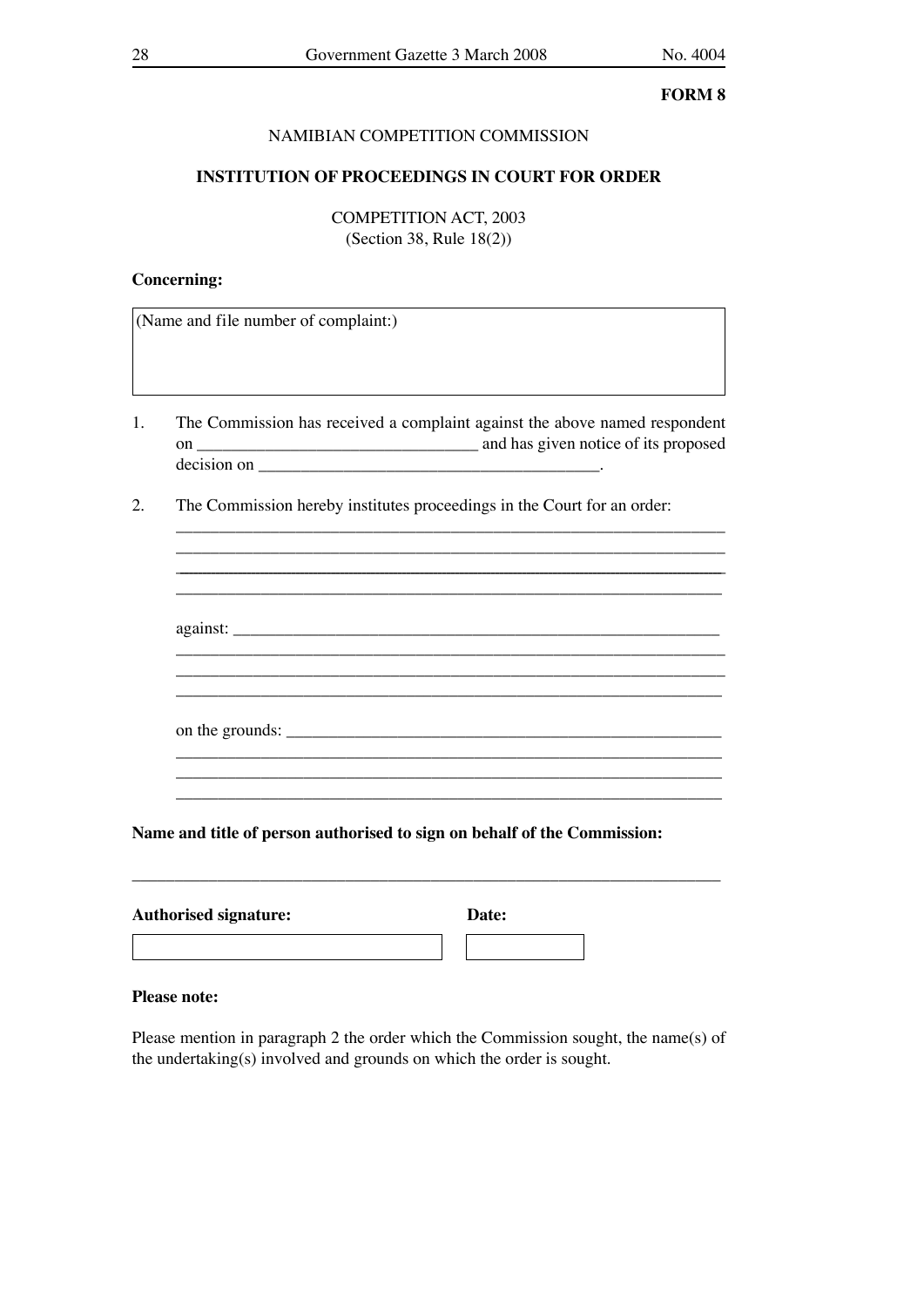### NAMIBIAN COMPETITION COMMISSION

### **APPLICATION TO COURT FOR INTERIM ORDER**

COMPETITION ACT, 2003 (Section 39(1), Rule 19)

# **Concerning:**

(Name of undertaking concerned)

1. The Commission on reasonable grounds believes that the undertaking(s) mentioned above:

 $\overline{\phantom{a}}$  ,  $\overline{\phantom{a}}$  ,  $\overline{\phantom{a}}$  ,  $\overline{\phantom{a}}$  ,  $\overline{\phantom{a}}$  ,  $\overline{\phantom{a}}$  ,  $\overline{\phantom{a}}$  ,  $\overline{\phantom{a}}$  ,  $\overline{\phantom{a}}$  ,  $\overline{\phantom{a}}$  ,  $\overline{\phantom{a}}$  ,  $\overline{\phantom{a}}$  ,  $\overline{\phantom{a}}$  ,  $\overline{\phantom{a}}$  ,  $\overline{\phantom{a}}$  ,  $\overline{\phantom{a}}$ \_\_\_\_\_\_\_\_\_\_\_\_\_\_\_\_\_\_\_\_\_\_\_\_\_\_\_\_\_\_\_\_\_\_\_\_\_\_\_\_\_\_\_\_\_\_\_\_\_\_\_\_\_\_\_\_\_\_\_\_\_\_\_\_ \_\_\_\_\_\_\_\_\_\_\_\_\_\_\_\_\_\_\_\_\_\_\_\_\_\_\_\_\_\_\_\_\_\_\_\_\_\_\_\_\_\_\_\_\_\_\_\_\_\_\_\_\_\_\_\_\_\_\_\_\_\_\_\_ \_\_\_\_\_\_\_\_\_\_\_\_\_\_\_\_\_\_\_\_\_\_\_\_\_\_\_\_\_\_\_\_\_\_\_\_\_\_\_\_\_\_\_\_\_\_\_\_\_\_\_\_\_\_\_\_\_\_\_\_\_\_\_\_

 and that it is necessary for the Commission to act as a matter of urgency for the purpose -

- (a) of preventing serious, irreparable damage to any person or category of persons; or\*
- (b) of protecting the public interest.
- 2. The Commission therefore applies to the Court for an interim order restraining the undertaking or undertakings from engaging in the conduct referred to in paragraph 1.

\_\_\_\_\_\_\_\_\_\_\_\_\_\_\_\_\_\_\_\_\_\_\_\_\_\_\_\_\_\_\_\_\_\_\_\_\_\_\_\_\_\_\_\_\_\_\_\_\_\_\_\_\_\_\_\_\_\_\_\_\_\_\_\_\_\_\_\_\_

### **Name and title of person authorised to sign on behalf of the Commission:**

| <b>Authorised signature:</b> | Date: |  |
|------------------------------|-------|--|
|                              |       |  |

### **Please note:**

Please mention in paragraph 1 the conduct of the undertaking on which the application of the Commission is bases, as contemplated in section 39(1).

\* Delete whichever is not applicable.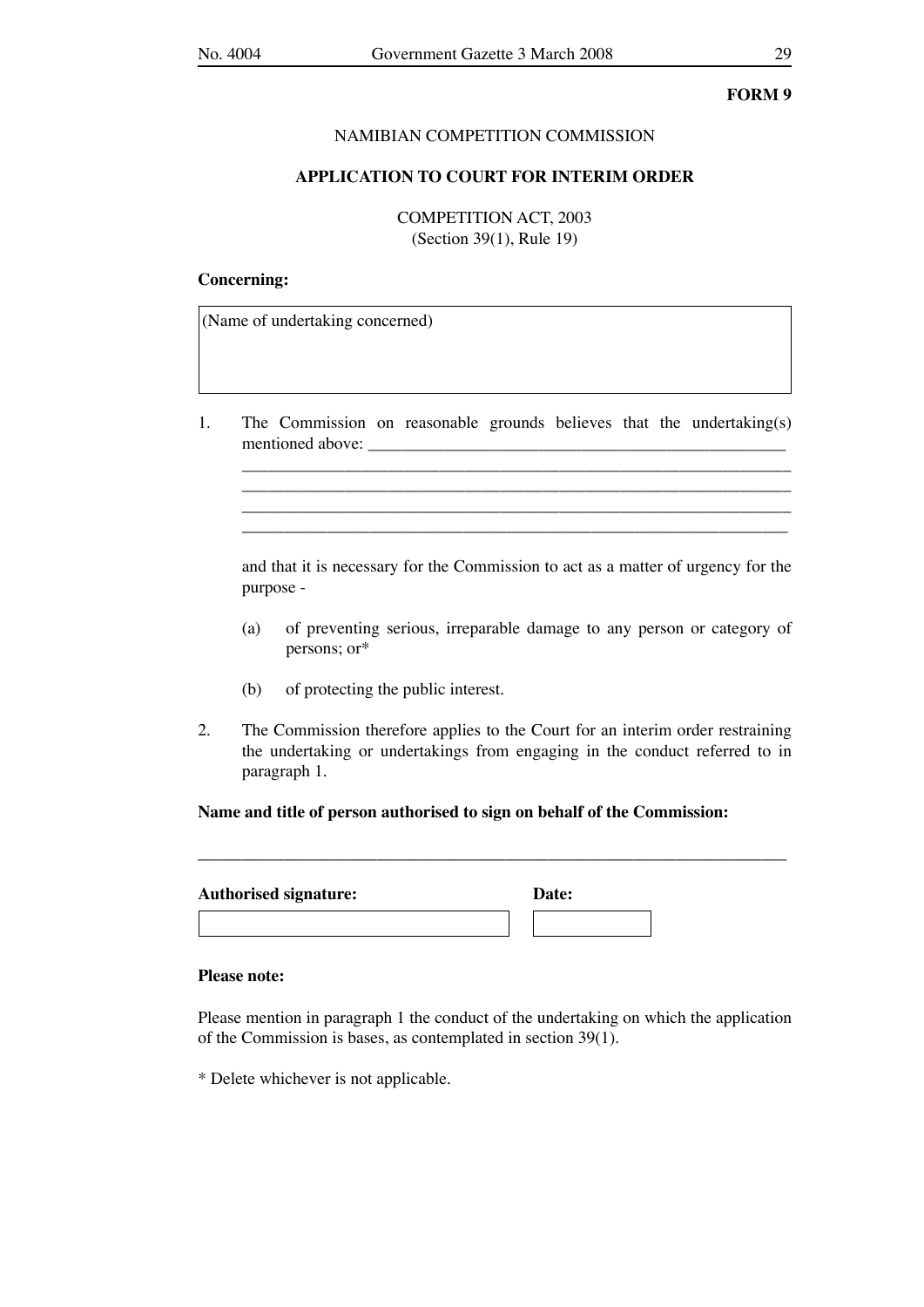# NAMIBIAN COMPETITION COMMISSION

# **NOTICE OF CONSENT AGREEMENT TO BE SUBMITTED TO COURT**

COMPETITION ACT, 2003 (Section 41, Rule 20(1))

### **Concerning:**

(Name and file number of complaint:)

- 1. The Commission has received a complaint against the above named respondent on \_\_\_\_\_\_\_\_\_\_\_\_\_\_\_\_\_\_\_\_\_\_\_\_\_\_\_\_\_\_\_\_\_\_\_\_\_ and has given notice of its proposed decision on
- 2. The Commission gives notice that it intends to submit the attached consent  $a$ greement with:  $*$

 $\overline{\phantom{a}}$  ,  $\overline{\phantom{a}}$  ,  $\overline{\phantom{a}}$  ,  $\overline{\phantom{a}}$  ,  $\overline{\phantom{a}}$  ,  $\overline{\phantom{a}}$  ,  $\overline{\phantom{a}}$  ,  $\overline{\phantom{a}}$  ,  $\overline{\phantom{a}}$  ,  $\overline{\phantom{a}}$  ,  $\overline{\phantom{a}}$  ,  $\overline{\phantom{a}}$  ,  $\overline{\phantom{a}}$  ,  $\overline{\phantom{a}}$  ,  $\overline{\phantom{a}}$  ,  $\overline{\phantom{a}}$ \_\_\_\_\_\_\_\_\_\_\_\_\_\_\_\_\_\_\_\_\_\_\_\_\_\_\_\_\_\_\_\_\_\_\_\_\_\_\_\_\_\_\_\_\_\_\_\_\_\_\_\_\_\_\_\_\_\_\_\_\_\_\_\_ \_\_\_\_\_\_\_\_\_\_\_\_\_\_\_\_\_\_\_\_\_\_\_\_\_\_\_\_\_\_\_\_\_\_\_\_\_\_\_\_\_\_\_\_\_\_\_\_\_\_\_\_\_\_\_\_\_\_\_\_\_\_\_\_  $\mathcal{L}_\text{max} = \frac{1}{2} \sum_{i=1}^n \mathcal{L}_\text{max}(\mathbf{z}_i - \mathbf{z}_i)$ 

 to the Court for confirmation as an order of the Court as contemplated in section 40(1) of the Act.

3. The nature of the conduct that is the subject of the consent agreement is:

 \_\_\_\_\_\_\_\_\_\_\_\_\_\_\_\_\_\_\_\_\_\_\_\_\_\_\_\_\_\_\_\_\_\_\_\_\_\_\_\_\_\_\_\_\_\_\_\_\_\_\_\_\_\_\_\_\_\_\_\_\_\_\_\_ \_\_\_\_\_\_\_\_\_\_\_\_\_\_\_\_\_\_\_\_\_\_\_\_\_\_\_\_\_\_\_\_\_\_\_\_\_\_\_\_\_\_\_\_\_\_\_\_\_\_\_\_\_\_\_\_\_\_\_\_\_\_\_\_ \_\_\_\_\_\_\_\_\_\_\_\_\_\_\_\_\_\_\_\_\_\_\_\_\_\_\_\_\_\_\_\_\_\_\_\_\_\_\_\_\_\_\_\_\_\_\_\_\_\_\_\_\_\_\_\_\_\_\_\_\_\_\_\_ \_\_\_\_\_\_\_\_\_\_\_\_\_\_\_\_\_\_\_\_\_\_\_\_\_\_\_\_\_\_\_\_\_\_\_\_\_\_\_\_\_\_\_\_\_\_\_\_\_\_\_\_\_\_\_\_\_\_\_\_\_\_\_\_ \_\_\_\_\_\_\_\_\_\_\_\_\_\_\_\_\_\_\_\_\_\_\_\_\_\_\_\_\_\_\_\_\_\_\_\_\_\_\_\_\_\_\_\_\_\_\_\_\_\_\_\_\_\_\_\_\_\_\_\_\_\_\_\_

\_\_\_\_\_\_\_\_\_\_\_\_\_\_\_\_\_\_\_\_\_\_\_\_\_\_\_\_\_\_\_\_\_\_\_\_\_\_\_\_\_\_\_\_\_\_\_\_\_\_\_\_\_\_\_\_\_\_\_\_\_\_\_\_\_\_\_\_\_

# **Name and title of person authorised to sign on behalf of the Commission:**

| <b>Authorised signature:</b> | Date: |  |
|------------------------------|-------|--|
|                              |       |  |

# **Please note:**

\* Please mention the name of every undertaking involved.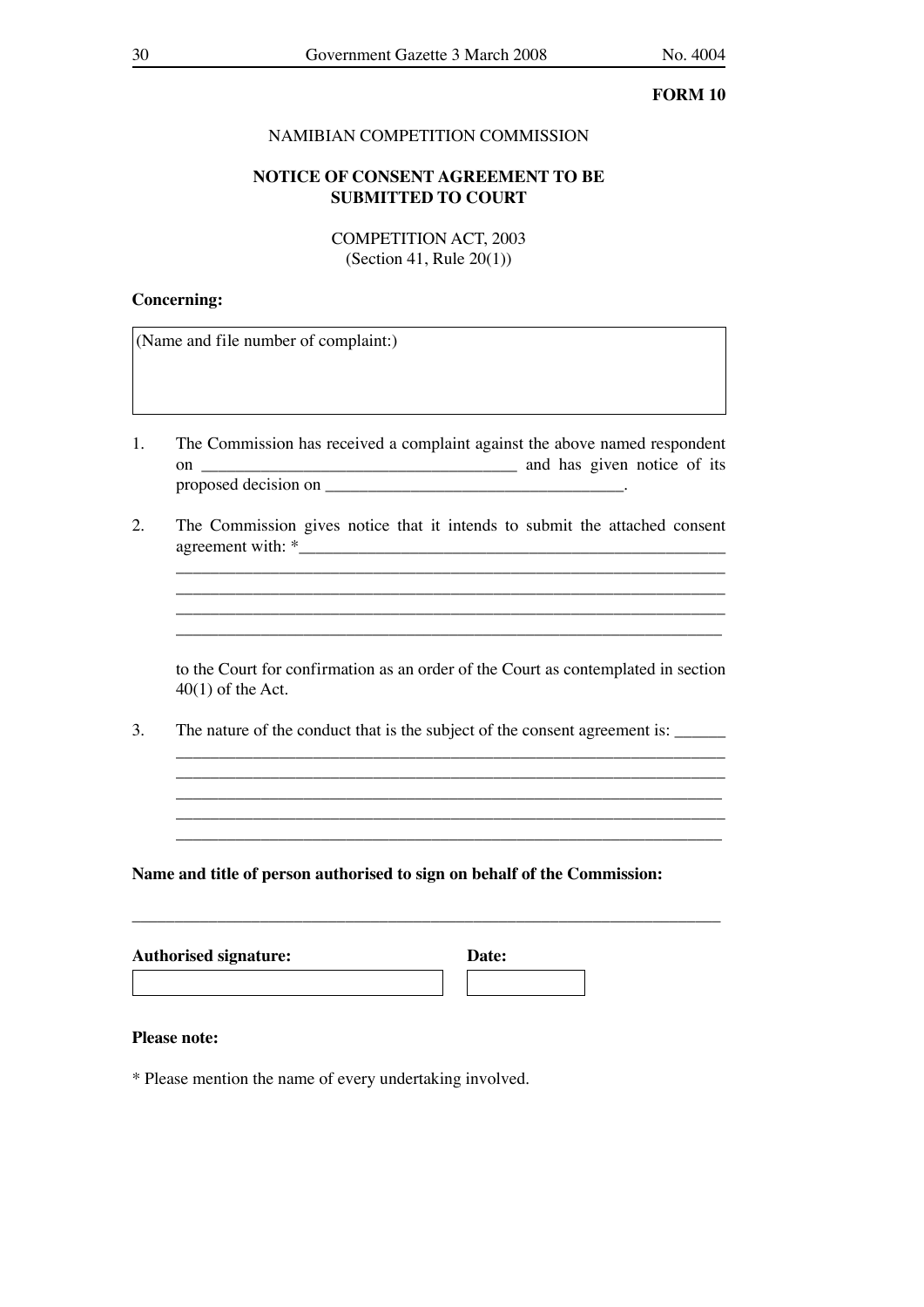### NAMIBIAN COMPETITION COMMISSION

# **APPLICATION TO COURT FOR CONFIRMATION OF SETTLEMENT AGREEMENT AS ORDER OF COURT**

COMPETITION ACT, 2003 (Section 40(1), Rule 20(2))

### **Concerning:**

(Name and file number of complaint:)

- 1. The Commission has received a complaint against the above named respondent on \_\_\_\_\_\_\_\_\_\_\_\_\_\_\_\_\_\_\_\_\_\_\_\_\_\_\_\_\_\_\_\_\_\_\_\_\_ and has given notice -
	- (a) of its proposed decision on  $\overline{\phantom{a}}$ ;
	- (b) in the *Gazette* of the consent agreement to be submitted to the Court for confirmation as an order to the Court on \_\_\_\_\_\_\_\_\_\_\_\_\_\_\_\_\_\_\_\_.

\_\_\_\_\_\_\_\_\_\_\_\_\_\_\_\_\_\_\_\_\_\_\_\_\_\_\_\_\_\_\_\_\_\_\_\_\_\_\_\_\_\_\_\_\_\_\_\_\_\_\_\_\_\_\_\_\_\_\_\_\_\_\_\_ \_\_\_\_\_\_\_\_\_\_\_\_\_\_\_\_\_\_\_\_\_\_\_\_\_\_\_\_\_\_\_\_\_\_\_\_\_\_\_\_\_\_\_\_\_\_\_\_\_\_\_\_\_\_\_\_\_\_\_\_\_\_\_\_

2. The Commission hereby applies to the Court for confirmation as an order of the Court of the attached consent agreement with: \*

 \_\_\_\_\_\_\_\_\_\_\_\_\_\_\_\_\_\_\_\_\_\_\_\_\_\_\_\_\_\_\_\_\_\_\_\_\_\_\_\_\_\_\_\_\_\_\_\_\_\_\_\_\_\_\_\_\_\_\_\_\_\_\_\_  $\overline{\phantom{a}}$  ,  $\overline{\phantom{a}}$  ,  $\overline{\phantom{a}}$  ,  $\overline{\phantom{a}}$  ,  $\overline{\phantom{a}}$  ,  $\overline{\phantom{a}}$  ,  $\overline{\phantom{a}}$  ,  $\overline{\phantom{a}}$  ,  $\overline{\phantom{a}}$  ,  $\overline{\phantom{a}}$  ,  $\overline{\phantom{a}}$  ,  $\overline{\phantom{a}}$  ,  $\overline{\phantom{a}}$  ,  $\overline{\phantom{a}}$  ,  $\overline{\phantom{a}}$  ,  $\overline{\phantom{a}}$ 

\_\_\_\_\_\_\_\_\_\_\_\_\_\_\_\_\_\_\_\_\_\_\_\_\_\_\_\_\_\_\_\_\_\_\_\_\_\_\_\_\_\_\_\_\_\_\_\_\_\_\_\_\_\_\_\_\_\_\_\_\_\_\_\_\_\_\_\_\_

## **Name and title of person authorised to sign on behalf of the Commission:**

| <b>Authorised signature:</b> | Date: |
|------------------------------|-------|
|------------------------------|-------|

| <b>Date:</b> |  |  |
|--------------|--|--|
|              |  |  |

### **Please note:**

\* Please mention the name of every undertaking involved.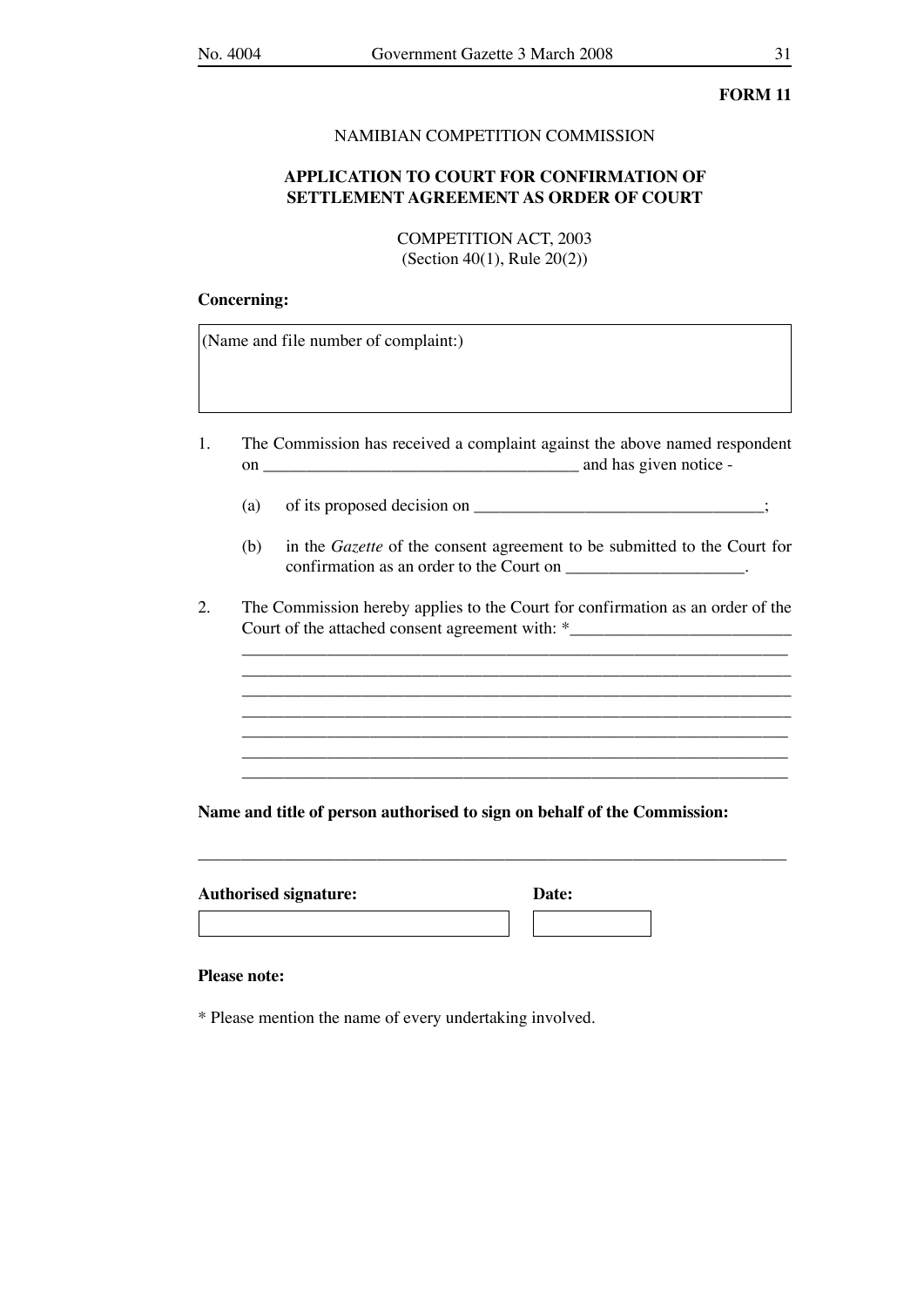# NAMIBIAN COMPETITION COMMISSION

# **APPLICATION FOR EXEMPTION IN RESPECT OF CERTAIN RESTRICTIVE PRACTICES**

COMPETITION ACT, 2003 (Section 27(1), Rule 21(1))

# **To:** The Competition Commission

# **From:**

Use only:

|    | (Name of Applicant:)                                                                                                                                              |
|----|-------------------------------------------------------------------------------------------------------------------------------------------------------------------|
|    | (Name of undertaking:)                                                                                                                                            |
| 1. | We apply in terms of section $27(1)$ of the Act for an exemption from the provisions<br>of Part I* / Part II* of Chapter 3 of the Act in respect of -             |
|    | a single agreement<br>a category of agreements                                                                                                                    |
|    | a decision<br>a category of decisions                                                                                                                             |
|    | a concerted practice<br>a category of concerted practices,                                                                                                        |
|    | as described in the attached document.                                                                                                                            |
| 2. |                                                                                                                                                                   |
| 3. | In respect of this matter, has a previous exemption been:                                                                                                         |
|    | Granted?<br>Yes<br>No                                                                                                                                             |
|    | Refused?<br>Yes<br>No                                                                                                                                             |
| 4. | If you have answered "yes" to either question above, please provide the case<br>number for the previous exemption application ___________________________________ |
|    | Name and title of person authorised to sign:                                                                                                                      |
|    | <b>Authorised Signature:</b><br>Date:                                                                                                                             |
|    |                                                                                                                                                                   |
|    | For office Commission file number:<br>Date filed:                                                                                                                 |

\_\_\_\_\_\_\_\_\_\_\_\_\_\_\_\_\_\_\_\_\_\_\_\_\_ \_\_\_\_\_\_\_\_\_\_\_\_\_\_\_\_\_\_\_\_\_\_\_\_\_\_\_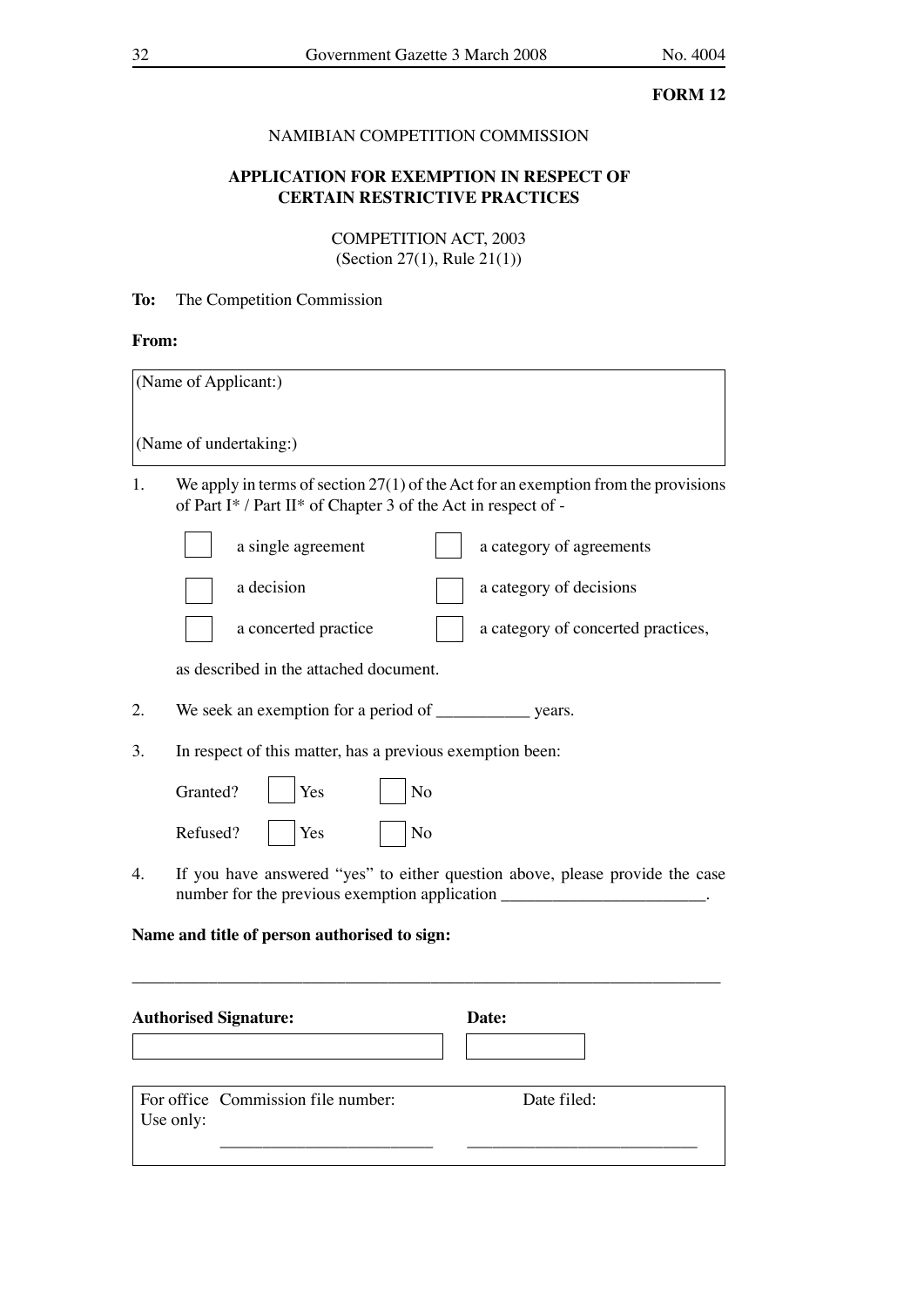### **FORM 12** (Continue)

### **Please note:**

- 1. The following information must be included in your description of the agreement, decision or practice for which you seek an exemption:
	- (a) Your address in Namibia for service of documents.
	- (b) A short description of your business.
	- (c) A brief description of the agreement, decision or practice which you seek to have exempted from the application of Chapter 2, and, if an agreement or decision has already been made, its date, as well as a certified copy thereof.
	- (d) The names and addresses of other parties to that agreement, decision or practice.
	- (e) The objective in terms of section 28(3) of the Act on which you rely.
	- (f) The facts and contentions on which you rely.
	- (g) The sections of the Act that you believe may be contravened by the agreement, decision, practice, or category of agreements, decisions or practices you have described, and a motivation for the belief.
- 2. Generally, information relating to this application is part of the public record. You have the right to identify information that you believe is confidential, by completing Form 1 and submitting it with this application.
- \* Delete whichever is not applicable.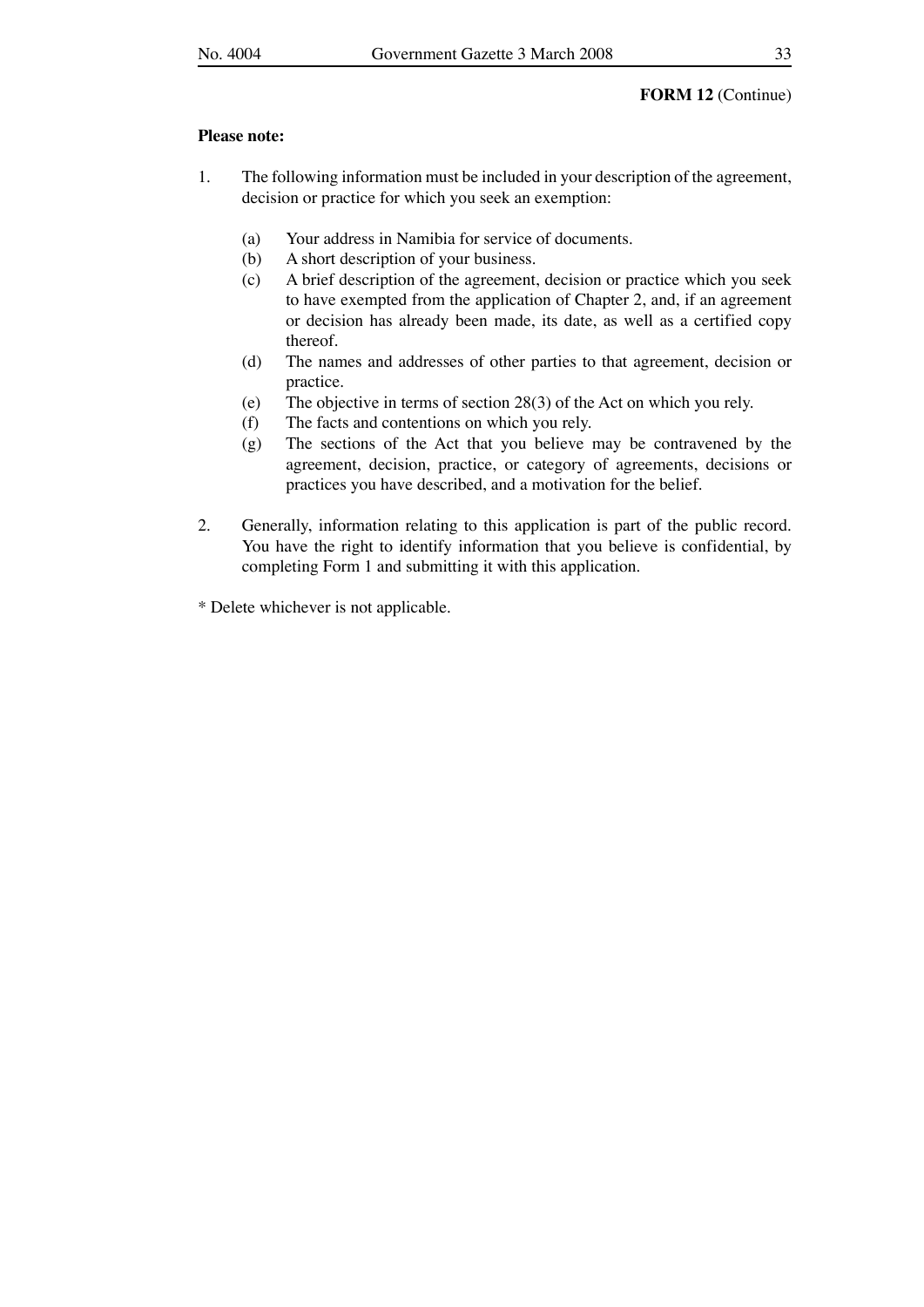# NAMIBIAN COMPETITION COMMISSION

# **NOTICE OF RECEIPT OF APPLICATION FOR EXEMPTION IN RESPECT OF CERTAIN RESTRICTIVE PRACTICES**

Competition Act, 2003 (Act No. 2 of 2003)

(Section 27(3), Rule 21(2))

### **Concerning:**

(Name and file number of applicant:)

1. The Commission gives notice that it has received an application for exemption in respect of certain restrictive practices from the above named applicant on  $\qquad$ 

\_\_\_\_\_\_\_\_\_\_\_\_\_\_\_\_\_\_\_\_\_\_\_\_\_\_\_\_\_\_\_\_\_\_\_\_\_\_\_\_\_\_\_\_\_\_\_\_\_\_\_\_\_\_\_\_\_\_\_\_\_\_\_\_ \_\_\_\_\_\_\_\_\_\_\_\_\_\_\_\_\_\_\_\_\_\_\_\_\_\_\_\_\_\_\_\_\_\_\_\_\_\_\_\_\_\_\_\_\_\_\_\_\_\_\_\_\_\_\_\_\_\_\_\_\_\_\_\_

\_\_\_\_\_\_\_\_\_\_\_\_\_\_\_\_\_\_\_\_\_\_\_\_\_\_\_\_\_\_\_\_\_\_\_\_\_\_\_\_\_\_\_\_\_\_\_\_\_\_\_\_\_\_\_\_\_\_\_\_\_\_\_\_

\_\_\_\_\_\_\_\_\_\_\_\_\_\_\_\_\_\_\_\_\_\_\_\_\_\_\_\_\_\_\_\_\_\_\_\_\_\_\_\_\_\_\_\_\_\_\_\_\_\_\_\_\_\_\_\_\_\_\_\_\_\_\_\_ \_\_\_\_\_\_\_\_\_\_\_\_\_\_\_\_\_\_\_\_\_\_\_\_\_\_\_\_\_\_\_\_\_\_\_\_\_\_\_\_\_\_\_\_\_\_\_\_\_\_\_\_\_\_\_\_\_\_\_\_\_\_\_\_

\_\_\_\_\_\_\_\_\_\_\_\_\_\_\_\_\_\_\_\_\_\_\_\_\_\_\_\_\_\_\_\_\_\_\_\_\_\_\_\_\_\_\_\_\_\_\_\_\_\_\_\_\_\_\_\_\_\_\_\_\_\_\_\_ \_\_\_\_\_\_\_\_\_\_\_\_\_\_\_\_\_\_\_\_\_\_\_\_\_\_\_\_\_\_\_\_\_\_\_\_\_\_\_\_\_\_\_\_\_\_\_\_\_\_\_\_\_\_\_\_\_\_\_\_\_\_\_\_

 $\mathcal{L}_\text{max} = \mathcal{L}_\text{max} = \mathcal{L}_\text{max} = \mathcal{L}_\text{max} = \mathcal{L}_\text{max} = \mathcal{L}_\text{max} = \mathcal{L}_\text{max} = \mathcal{L}_\text{max} = \mathcal{L}_\text{max} = \mathcal{L}_\text{max} = \mathcal{L}_\text{max} = \mathcal{L}_\text{max} = \mathcal{L}_\text{max} = \mathcal{L}_\text{max} = \mathcal{L}_\text{max} = \mathcal{L}_\text{max} = \mathcal{L}_\text{max} = \mathcal{L}_\text{max} = \mathcal{$ 

2. The nature of the exemption sought by the applicant is:\_\_\_\_\_\_\_\_\_\_\_\_\_\_\_\_\_\_\_\_\_\_

3. Interested persons are invited to submit to the Commission, within 30 days as from the date of this notice, any written representations that they may wish to make in regard to the application.

\_\_\_\_\_\_\_\_\_\_\_\_\_\_\_\_\_\_\_\_\_\_\_\_\_\_\_\_\_\_\_\_\_\_\_\_\_\_\_\_\_\_\_\_\_\_\_\_\_\_\_\_\_\_\_\_\_\_\_\_\_\_\_\_

**Name and title of person authorised to sign on behalf of the Commission:**

| <b>Authorised signature:</b> | Date: |
|------------------------------|-------|
|                              |       |
|                              |       |

\_\_\_\_\_\_\_\_\_\_\_\_\_\_\_\_\_\_\_\_\_\_\_\_\_\_\_\_\_\_\_\_\_\_\_\_\_\_\_\_\_\_\_\_\_\_\_\_\_\_\_\_\_\_\_\_\_\_\_\_\_\_\_\_\_\_\_\_\_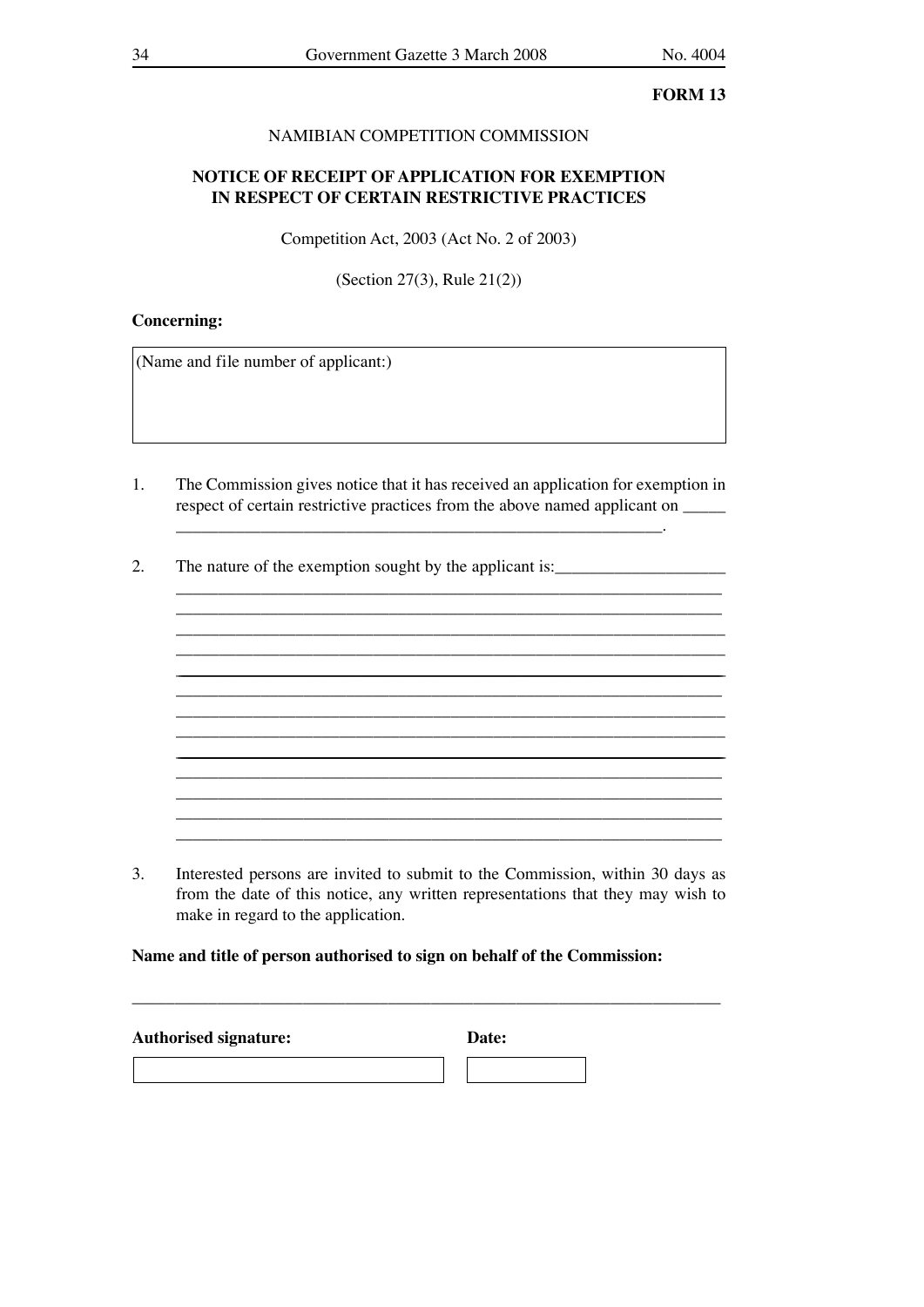### NAMIBIAN COMPETITION COMMISSION

# **EXEMPTION CERTIFICATE IN RESPECT OF CERTAIN RESTRICTIVE PRACTICES**

Competition Act, 2003 (Act No. 2 of 2003)

(Section 28(1)(a), Rule 21(4)(a))

**To:** \_\_\_\_\_\_\_\_\_\_\_\_\_\_\_\_\_\_\_\_\_\_\_\_\_\_\_\_\_\_\_\_\_\_\_\_\_\_\_\_\_\_\_\_\_\_\_\_\_\_\_\_\_\_\_\_\_\_\_\_\_\_\_\_\_

(Name and file number of Applicant:)

- 1. You have applied to the Commission on: \_\_\_\_\_\_\_\_\_\_\_\_\_\_\_\_\_\_\_\_\_\_\_\_\_\_\_\_\_ for an exemption in respect of certain restrictive practices, as contemplated in section  $27(1)$  of the Act.
- 2. Because the agreement, decision or practice concerned contributes to the objective set out in section  $28(3)$   $\qquad \qquad$  \*of the Act, the Commission grants an exemption in terms of section 28(1)(a) of the Act for a period of \_\_\_\_\_\_\_\_\_\_\_ years, ending on \_\_\_\_\_\_\_\_\_\_\_\_\_\_\_\_\_\_\_\_\_\_\_\_\_\_\_\_\_\_\_\_\_, for:

| a single agreement   | a category of agreements           |
|----------------------|------------------------------------|
| a decision           | a category of decisions            |
| a concerted practice | a category of concerted practices, |

as described in your application. This exemption is subject to:

conditions

the conditions listed on the attached sheet.

- 3. The Commission has the authority in terms of section 29(1) of the Act to revoke or amend this exemption if -
	- (a) the exemption was granted on materially incorrect or misleading information;
	- (b) there has been a material change of circumstances since the exemption was granted; or
	- (c) a condition upon which the exemption was granted, has not been complied with.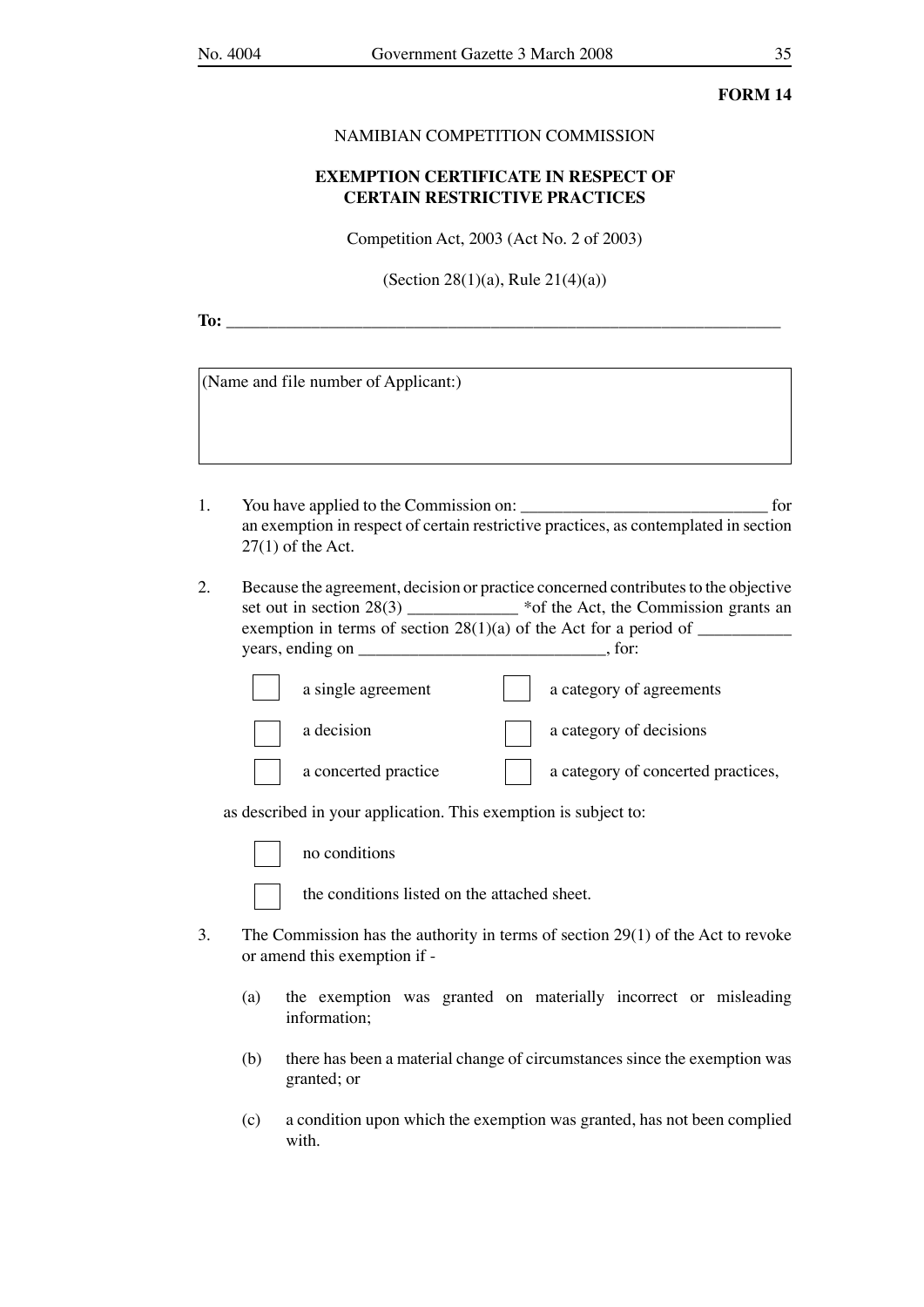\_\_\_\_\_\_\_\_\_\_\_\_\_\_\_\_\_\_\_\_\_\_\_\_\_\_\_\_\_\_\_\_\_\_\_\_\_\_\_\_\_\_\_\_\_\_\_\_\_\_\_\_\_\_\_\_\_\_\_\_\_\_\_\_\_\_\_\_\_

# **FORM 14** (Continue)

Name and title of person authorised to sign on behalf of the Commission:

| <b>Authorised Signature:</b> | Date |
|------------------------------|------|
|                              |      |

# **Please note:**

\* Please insert the appropriate paragraph of section 28(3) of the Act.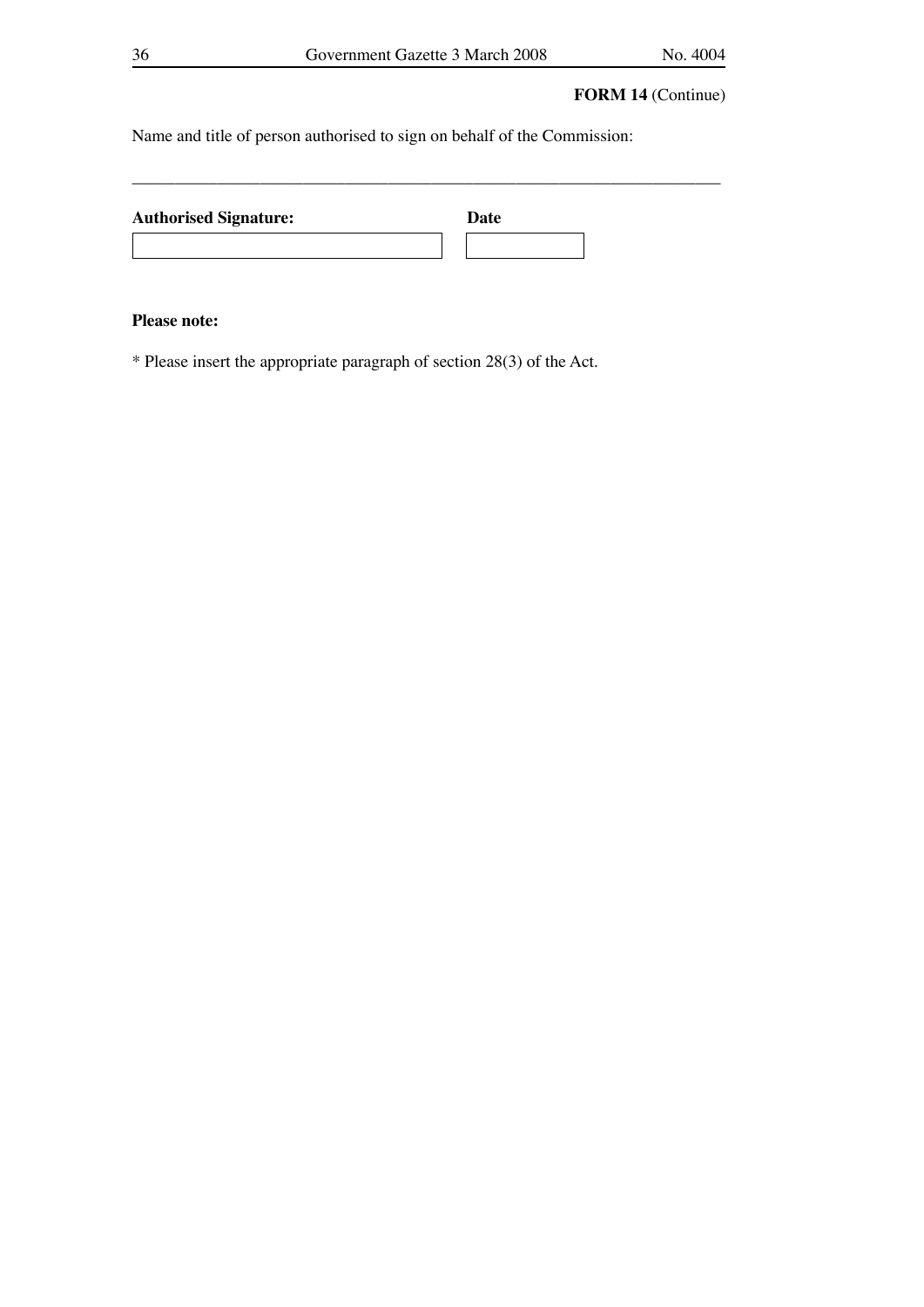#### NAMIBIAN COMPETITION COMMISSION

#### **NOTICE OF REFUSAL TO GRANT EXEMPTION**

Competition Act, 2003 (Act No. 2 of 2003)

(Section 28(1)(b), Rule 21(4)(b))

**To:** \_\_\_\_\_\_\_\_\_\_\_\_\_\_\_\_\_\_\_\_\_\_\_\_\_\_\_\_\_\_\_\_\_\_\_\_\_\_\_\_\_\_\_\_\_\_\_\_\_\_\_\_\_\_\_\_\_\_\_\_\_\_\_\_\_

|                                                                                                                                                                    | (Name and file number of Applicant:) |  |                          |  |  |
|--------------------------------------------------------------------------------------------------------------------------------------------------------------------|--------------------------------------|--|--------------------------|--|--|
|                                                                                                                                                                    |                                      |  |                          |  |  |
| 1.<br>You have applied to the Commission on<br>for an exemption in respect of certain restrictive practices, as contemplated in<br>section $27(1)$ of the Act for: |                                      |  |                          |  |  |
|                                                                                                                                                                    | a single agreement                   |  | a category of agreements |  |  |
|                                                                                                                                                                    | a decision                           |  | a category of decisions  |  |  |

as described in your application.

2. After reviewing the information you provided, the Commission refuses to grant an exemption for the reasons mentioned in the accompanied statement.

a concerted practice a category of concerted practices,

**Name and title of person authorised to sign on behalf of the Competition Commission:**

\_\_\_\_\_\_\_\_\_\_\_\_\_\_\_\_\_\_\_\_\_\_\_\_\_\_\_\_\_\_\_\_\_\_\_\_\_\_\_\_\_\_\_\_\_\_\_\_\_\_\_\_\_\_\_\_\_\_\_\_\_\_\_\_\_\_\_\_\_

| <b>Authorised Signature:</b> | Date |  |
|------------------------------|------|--|
|                              |      |  |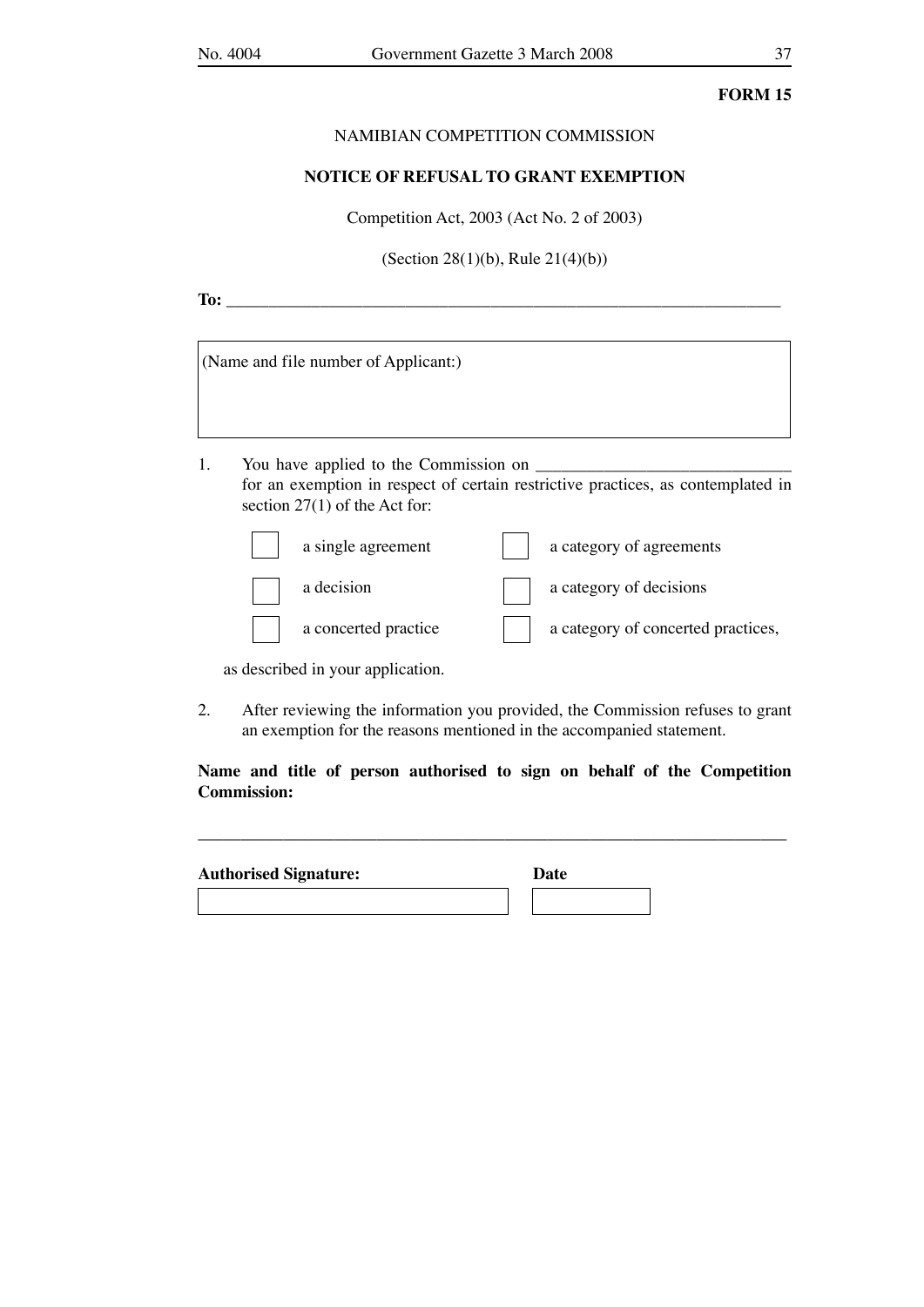## NAMIBIAN COMPETITION COMMISSION

## **NOTICE OF DECISION OF COMMISSION REGARDING EXEMPTION**

Competition Act, 2003 (Act No. 2 of 2003)

(Section 28, Rule 21(5))

### **Concerning:**

(Name and file number of applicant:)

1. The above named applicant has applied to the Commission on \_\_\_\_\_\_\_\_\_\_\_\_\_\_\_ for an exemption in respect of certain restrictive practices, as contemplated in section 27(1) of the Act for:

| a single agreement   | a category of agreements           |
|----------------------|------------------------------------|
| a decision           | a category of decisions            |
| a concerted practice | a category of concerted practices, |

as described in his or her or its application.

2. The Commission gives notice of its decision in terms of section  $28(1)(a)$ <sup>\*</sup> or (b)<sup>\*</sup> of its decision to grant \* / refuse\* the exemption concerned.

\_\_\_\_\_\_\_\_\_\_\_\_\_\_\_\_\_\_\_\_\_\_\_\_\_\_\_\_\_\_\_\_\_\_\_\_\_\_\_\_\_\_\_\_\_\_\_\_\_\_\_\_\_\_\_\_\_\_\_\_\_\_\_\_\_\_\_\_\_

## **Name and title of person authorised to sign on behalf of the Commission:**

| <b>Authorised signature:</b> |  | Date: |  |
|------------------------------|--|-------|--|
|                              |  |       |  |

#### **Please note:**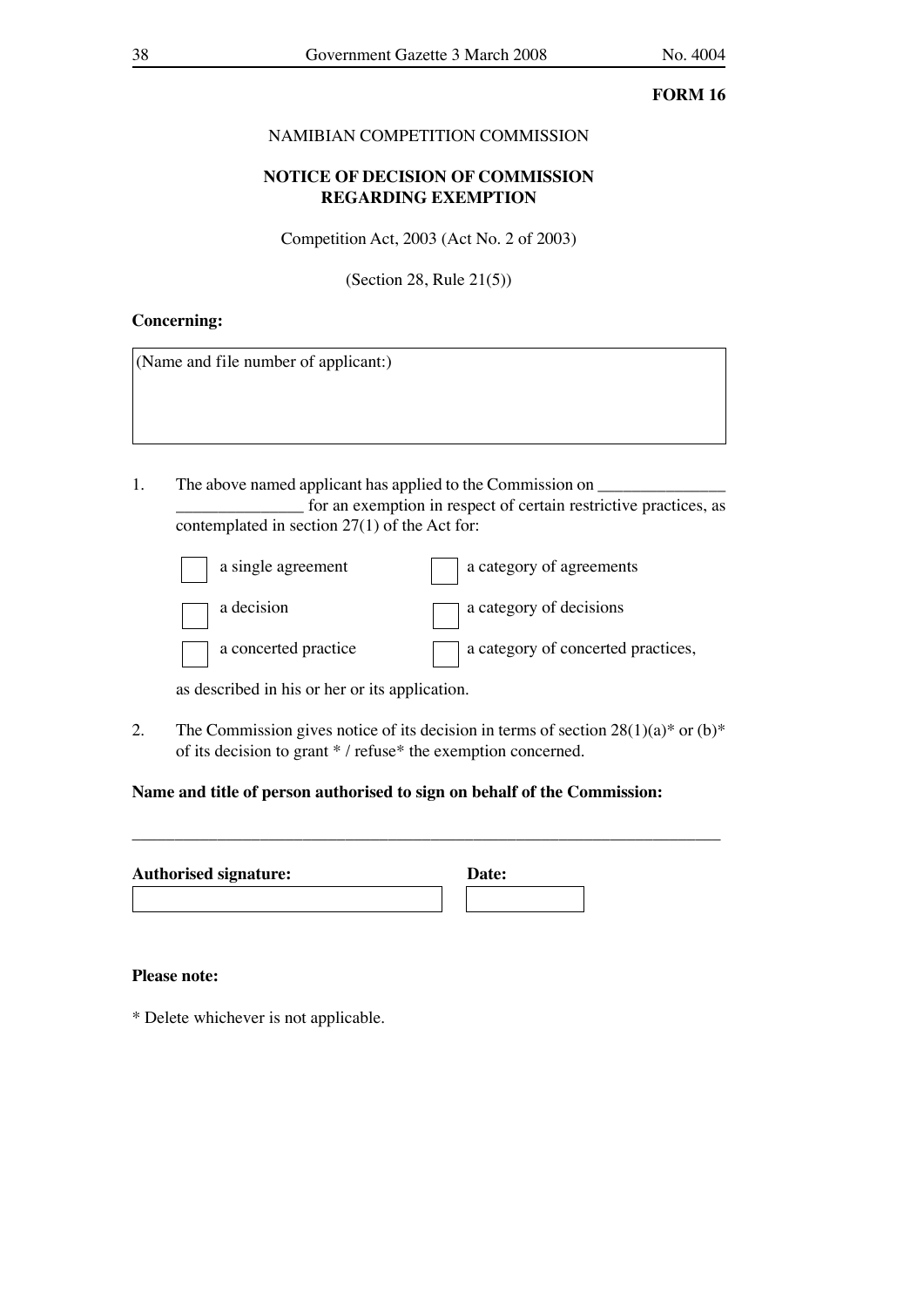### NAMIBIAN COMPETITION COMMISSION

## **CERTIFICATE OF CLEARANCE IN RESPECT OF CERTAIN RESTRICTIVE PRACTICES**

Competition Act, 2003 (Act No. 2 of 2003)

(Section 28(1)(c), Rule 21(6))

**To: To: Contract the contract of**  $\overline{C}$ 

| (Name and file number of Applicant:) |  |  |
|--------------------------------------|--|--|
|                                      |  |  |
|                                      |  |  |

1. You have applied to the Commission on  $\Box$ for an exemption in respect of certain restrictive practices, as contemplated in section 27(1) of the Act for:

| a single agreement   | a category of agreements           |
|----------------------|------------------------------------|
| a decision           | a category of decisions            |
| a concerted practice | a category of concerted practices, |

as described in your application.

2. In the opinion of the Commission, based on the facts in its possession, the agreement, decision or concerted practice or the category of agreements, decisions or concerted practices concerned, does not constitute an infringement of the Part I<sup>\*</sup> / Part II<sup>\*</sup> prohibition as contemplated in section  $28(1)(c)$  of the Act.

## **Name and title of person authorised to sign on behalf of the Competition Commission:**

\_\_\_\_\_\_\_\_\_\_\_\_\_\_\_\_\_\_\_\_\_\_\_\_\_\_\_\_\_\_\_\_\_\_\_\_\_\_\_\_\_\_\_\_\_\_\_\_\_\_\_\_\_\_\_\_\_\_\_\_\_\_\_\_\_\_\_\_\_

| <b>Authorised Signature:</b> | Date |  |
|------------------------------|------|--|
|                              |      |  |

#### **Please note:**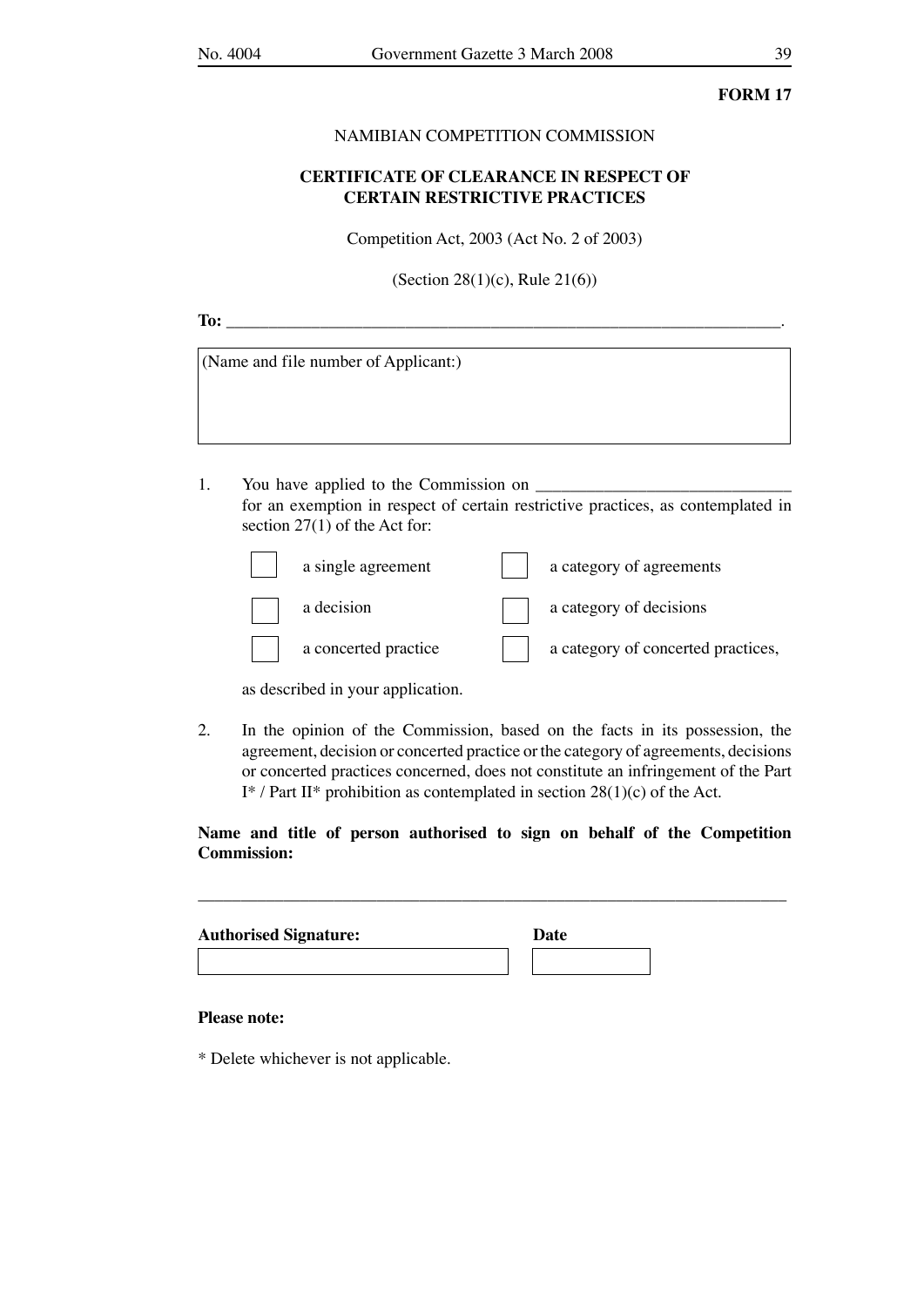## NAMIBIAN COMPETITION COMMISSION

## **NOTICE OF PROPOSED REVOCATION OR AMENDMENT OF EXEMPTION / REVOCATION OF CLEARANCE CERTIFICATE**

Competition Act, 2003 (Act No. 2 of 2003)

(Section 29 $(2)(a)$  and (b), Rule 22 $(1)$ )

**To:**  $\blacksquare$ 

#### **Concerning:**

(Name and file number of applicant:)

- 1. The Commission has issued an exemption certificate\* / clearance certificate\* to the above named applicant on \_\_\_\_\_\_\_\_\_\_\_\_\_\_\_\_\_\_\_\_\_\_\_\_\_\_\_\_\_\_\_\_\_\_\_\_.
- 2. The Commission gives notice that it intends to revoke\* / amend\* the exemption concerned\* / revoke the clearance certificate concerned\* on the ground that -
	- (a) the exemption was granted\* / the certificate of clearance\* was issued on materially incorrect\* / misleading information\*;\*
	- (b) there has been a material change of circumstances since the exemption was granted\* / the certificate was issued\*;\*
	- (c) a condition upon which an exemption was granted has not been complied with. \*
- 3. You may submit to the Commission, within 30 days as from the date of receipt of this notice, any written representations that you may wish to make in regard to the proposed revocation\* / amendment\* of the exemption\* / revocation of the clearance certificate\*.

#### **Name and title of person authorised to sign on behalf of the Commission:**

| <b>Authorised signature:</b> | Date: |
|------------------------------|-------|
|                              |       |

\_\_\_\_\_\_\_\_\_\_\_\_\_\_\_\_\_\_\_\_\_\_\_\_\_\_\_\_\_\_\_\_\_\_\_\_\_\_\_\_\_\_\_\_\_\_\_\_\_\_\_\_\_\_\_\_\_\_\_\_\_\_\_\_\_\_\_\_\_

**Please note:** \* Delete whichever is not applicable.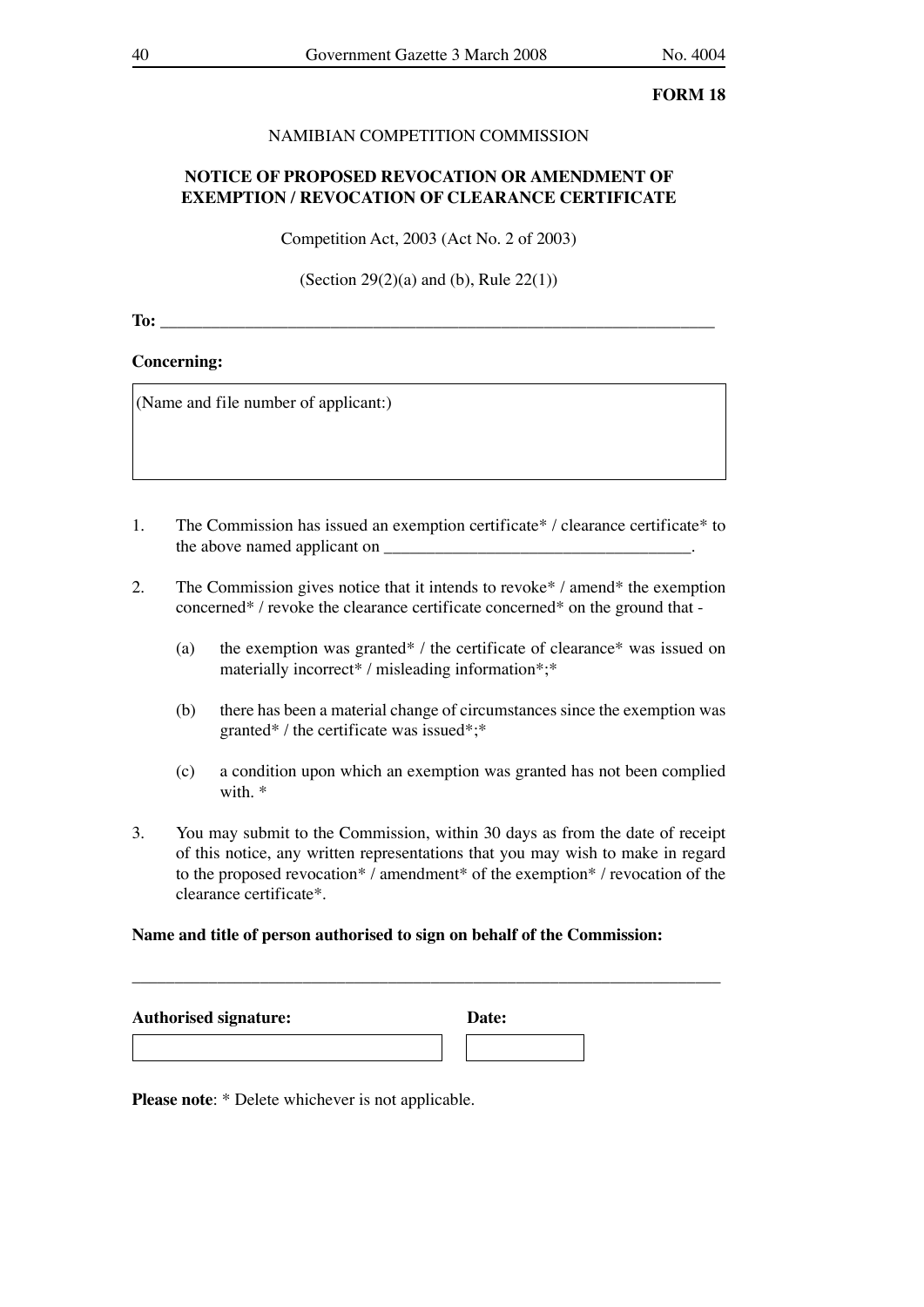#### NAMIBIAN COMPETITION COMMISSION

## **REVOCATION OR AMENDMENT OF EXEMPTION / REVOCATION OF CLEARANCE CERTIFICATE**

Competition Act, 2003 (Act No. 2 of 2003)

(Section 29(1)(a) and (b), Rule 22(2))

**To:** \_\_\_\_\_\_\_\_\_\_\_\_\_\_\_\_\_\_\_\_\_\_\_\_\_\_\_\_\_\_\_\_\_\_\_\_\_\_\_\_\_\_\_\_\_\_\_\_\_\_\_\_\_\_\_\_\_\_\_\_\_\_\_\_\_

#### **Concerning:**

(Name and file number of applicant:)

- 1. The Commission has issued an exemption certificate\* / clearance certificate\* to the above named applicant on \_\_\_\_\_\_\_\_\_\_\_\_\_\_\_\_\_\_\_\_\_\_\_\_\_\_\_\_\_\_\_\_\_\_\_\_\_, and has given notice on \_\_\_\_\_\_\_\_\_\_\_\_\_\_\_\_\_\_\_\_\_\_\_\_\_\_\_\_\_\_\_\_ that it intends to revoke\* / amend\* the exemption concerned\* / revoke the clearance certificate concerned\*.
- 2. The Commission hereby, in terms of section 29(1) of the Act, revokes\* / amends\* the exemption concerned\* / revokes the clearance certificate concerned\* on the ground that -
	- (a) the exemption was granted\* / the certificate of clearance\* was issued on materially incorrect\* / misleading information\*;\*
	- (b) there has been a material change of circumstances since the exemption was granted\* / the certificate was issued\*;\*
	- (c) a condition upon which an exemption was granted has not been complied with. \*

#### **Name and title of person authorised to sign on behalf of the Commission:**

\_\_\_\_\_\_\_\_\_\_\_\_\_\_\_\_\_\_\_\_\_\_\_\_\_\_\_\_\_\_\_\_\_\_\_\_\_\_\_\_\_\_\_\_\_\_\_\_\_\_\_\_\_\_\_\_\_\_\_\_\_\_\_\_\_\_\_\_\_

| <b>Authorised signature:</b> | Date: |
|------------------------------|-------|
|                              |       |

**Please note:** \* Delete whichever is not applicable.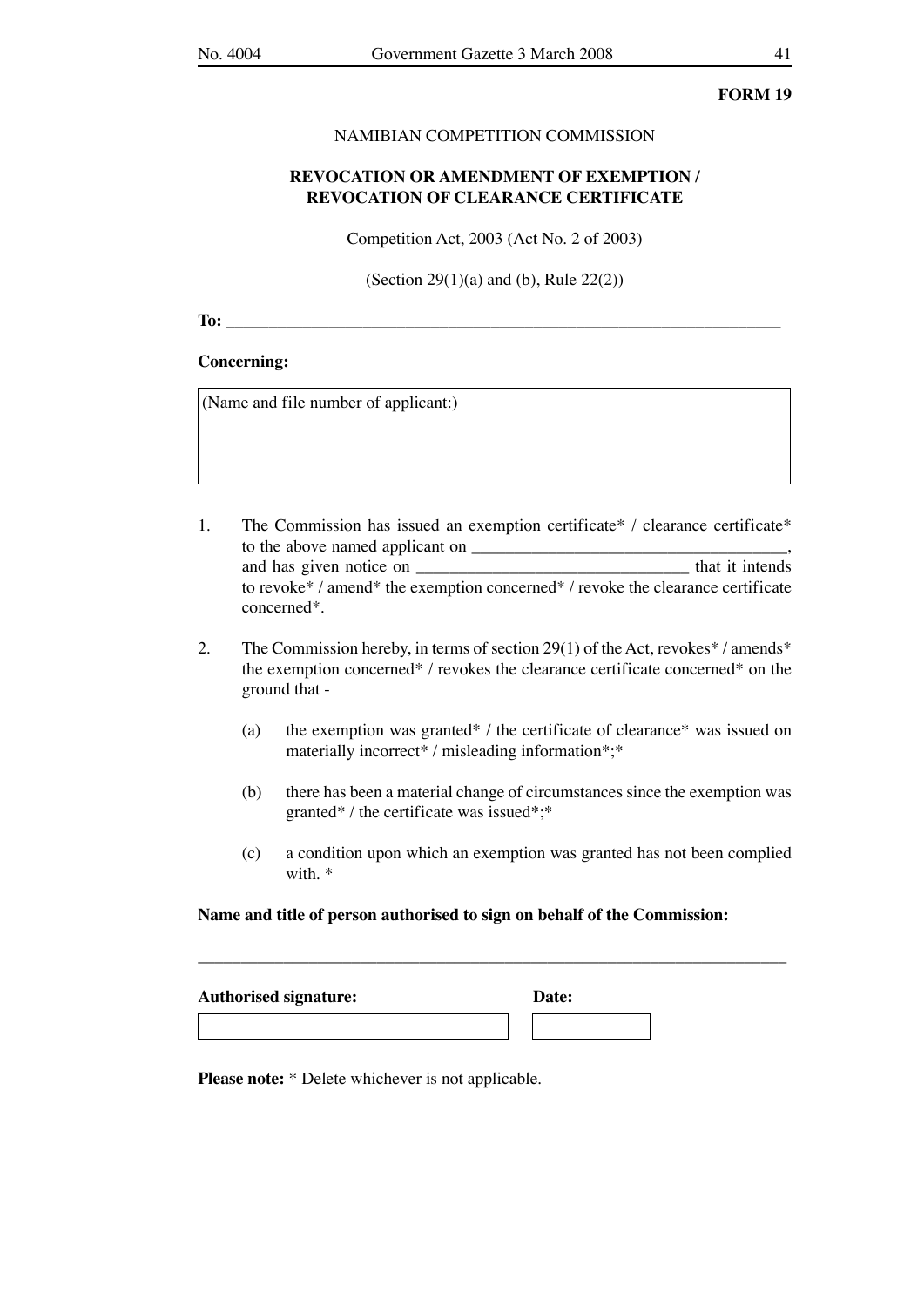## NAMIBIAN COMPETITION COMMISSION

### **APPLICATION TO COURT FOR PECUNIARY PENALTY**

Competition Act, 2003 (Act No. 2 of 2003)

(Section 29(3), Rule 22(3))

### **Concerning:**

(Name and file number of applicant:)

- 1. The Commission has granted an exemption to the above named applicant for an exemption in respect of certain restrictive practices, as contemplated in section 27(1) of the Act and has issued an exemption certificate to the above named applicant on  $\blacksquare$
- 2. The exemption concerned has been made subject to the conditions listed on the attached sheet.
- 3. Due to the fact that there has been non-compliance with a condition of the exemption concerned, namely

 the Commission hereby applies to the Court for the imposition of a pecuniary penalty of N\$\_\_\_\_\_\_\_\_\_-\_\_\_\_ in respect of the non-compliance concerned.

**Name and title of person authorised to sign on behalf of the Commission:**

\_\_\_\_\_\_\_\_\_\_\_\_\_\_\_\_\_\_\_\_\_\_\_\_\_\_\_\_\_\_\_\_\_\_\_\_\_\_\_\_\_\_\_\_\_\_\_\_\_\_\_\_\_\_\_\_\_\_\_\_\_\_\_\_\_\_\_\_\_

**Authorised signature: Date:**

 $\mathcal{L}_\mathcal{L}$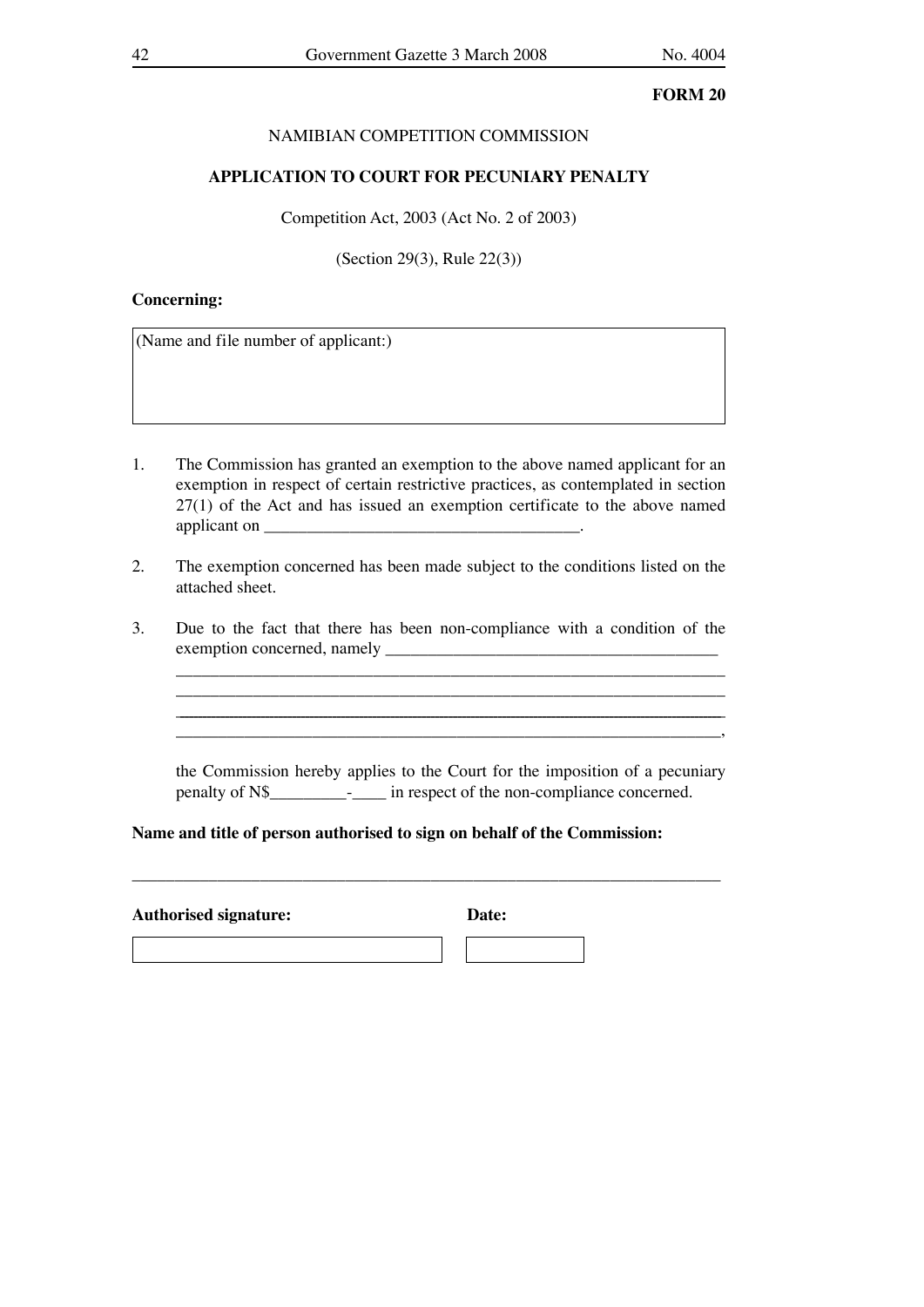### NAMIBIAN COMPETITION COMMISSION

## **APPLICATION FOR EXEMPTION IN RESPECT OF INTELLECTUAL PROPERTY RIGHTS**

Competition Act, 2003 (Act No. 2 of 2003)

(Section 30(1)), Rule 23(1))

**To:** The Competition Commission

#### **From:**

(Name of Applicant:)

(Name of undertaking:)

1. We apply in terms of section 30(1) of the Act for an exemption from the provisions of Part I\* / Part II\* of Chapter 3 of the Act in respect of -

 $\mathsf{r}$ 

|  | concerted practice |
|--|--------------------|
|--|--------------------|

| a single agreement   | a category of agreements           |
|----------------------|------------------------------------|
| a concerted practice | a category of concerted practices, |

 relating to the exercise of any right or interest acquired or protected in terms of any law relating to copyright, patents, designs, trade marks, plant varieties or any other intellectual property rights, as described in the attached document.

- 2. We seek an exemption for a period of \_\_\_\_\_\_\_\_\_\_\_\_ years.
- 3. In respect of this matter, has a previous exemption been:

| Granted? | Yes | Jо |
|----------|-----|----|
| Refused? | Yes | ٧o |

4. If you have answered "yes" to either question above, please provide the case number for the previous exemption application \_\_\_\_\_\_\_\_\_\_\_\_\_\_\_\_\_\_\_\_\_\_\_\_\_\_\_\_\_\_\_\_\_\_

### **Name and title of person authorised to sign:**

| <b>Authorised Signature:</b>                    | Date:       |  |
|-------------------------------------------------|-------------|--|
| For office Commission file number:<br>Use only: | Date filed: |  |

\_\_\_\_\_\_\_\_\_\_\_\_\_\_\_\_\_\_\_\_\_\_\_\_\_\_\_\_\_\_\_\_\_\_\_\_\_\_\_\_\_\_\_\_\_\_\_\_\_\_\_\_\_\_\_\_\_\_\_\_\_\_\_\_\_\_\_\_\_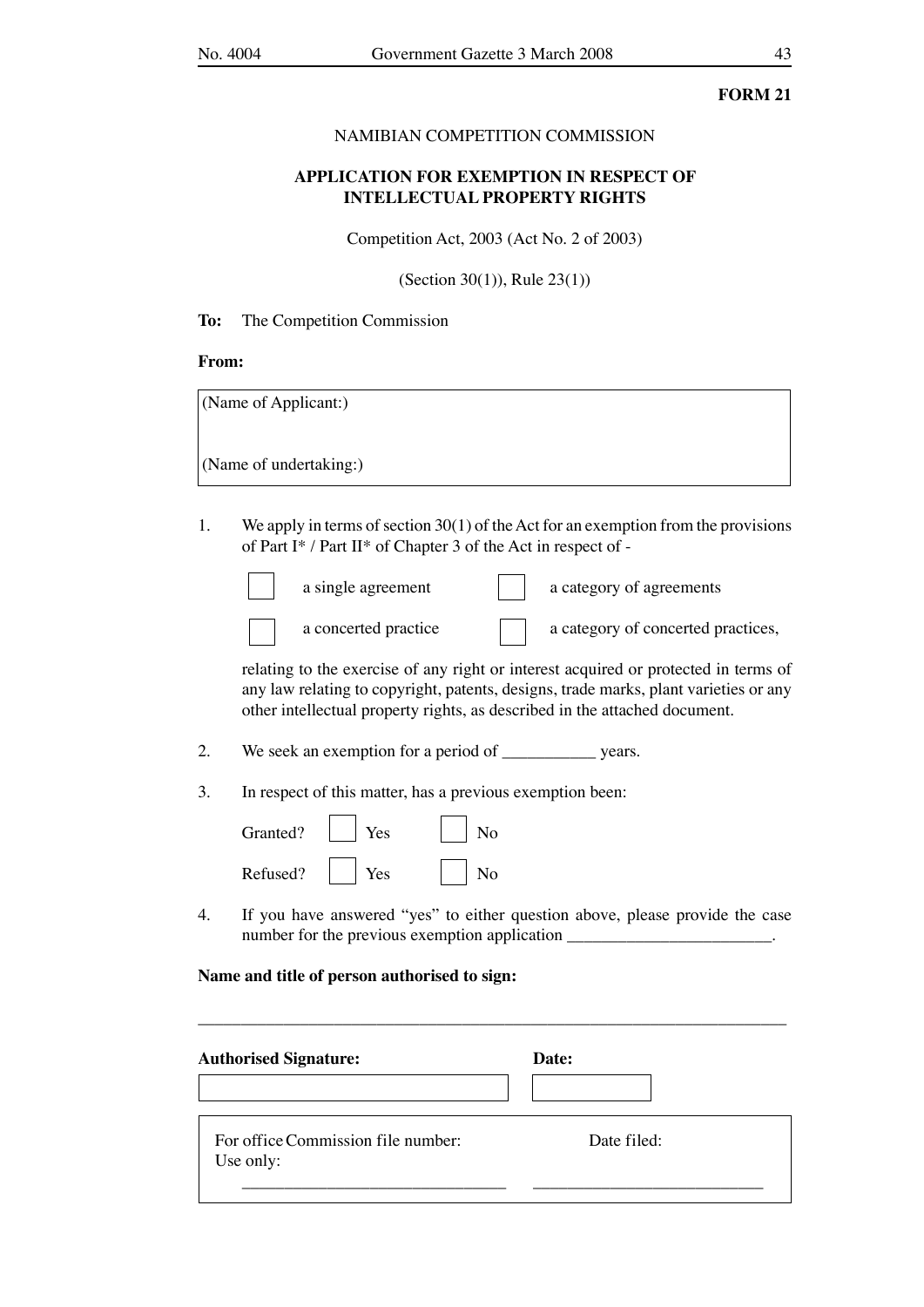## **Please note:**

- 1. The following information must be included in your description of the agreement or practice for which you seek an exemption:
	- (a) Your address in Namibia for service of documents.
	- (b) A short description of your business.
	- (c) A brief description of the agreement or practice which you seek to have exempted from the application of Chapter 2, and, if an agreement has already been made, its date, as well as a certified copy thereof.
	- (d) The names and addresses of other parties to that agreement or practice.
	- (e) The objective in terms of section 28(3) of the Act on which you rely.
	- (f) The facts and contentions on which you rely.
	- (g) The sections of the Act that you believe may be contravened by the agreement, practice, or category of agreements or practices you have described, and a motivation for the belief.
- 2. Generally, information relating to this application is part of the public record. You have the right to identify information that you believe is confidential, by completing Form 1 and submitting it with this application.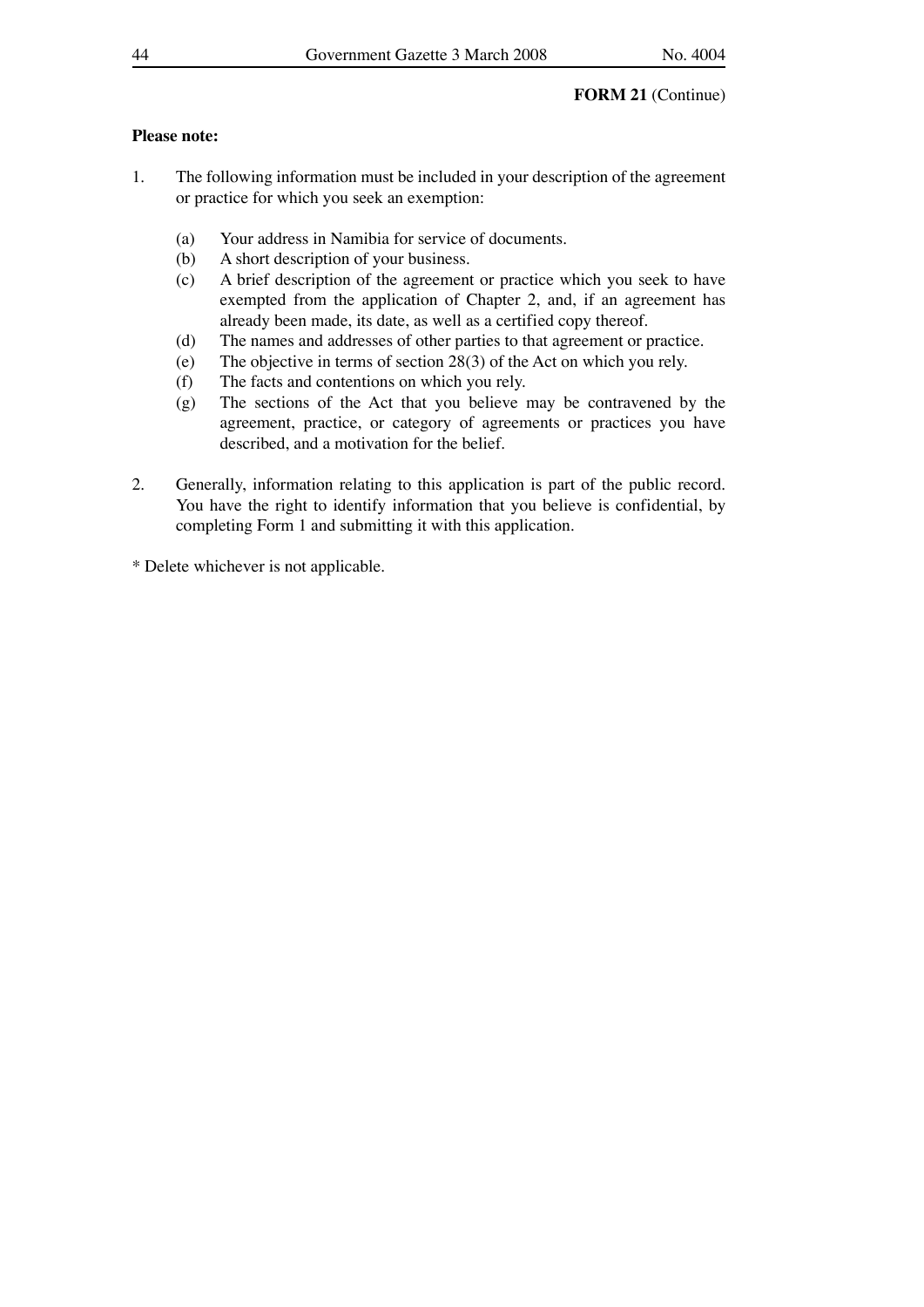### NAMIBIAN COMPETITION COMMISSION

## **NOTICE OF RECEIPT OF APPLICATION FOR EXEMPTION IN RESPECT OF INTELLECTUAL PROPERTY RIGHTS**

Competition Act, 2003 (Act No. 2 of 2003)

(Section 30(2)), Rule 23(2))

### **Concerning:**

(Name and file number of applicant:)

1. The Commission gives notice that it has received an application for exemption from the above-named applicant in respect of an agreement or practice relating to the exercise of any right or interest acquired or protected in terms of any law relating to copyright, patents, designs, trade marks, plant varieties or any other intellectual property rights on \_\_\_\_\_\_\_\_\_\_\_\_\_\_\_\_\_\_\_\_\_\_\_\_\_\_\_\_\_\_\_.

\_\_\_\_\_\_\_\_\_\_\_\_\_\_\_\_\_\_\_\_\_\_\_\_\_\_\_\_\_\_\_\_\_\_\_\_\_\_\_\_\_\_\_\_\_\_\_\_\_\_\_\_\_\_\_\_\_\_\_\_\_\_\_\_ \_\_\_\_\_\_\_\_\_\_\_\_\_\_\_\_\_\_\_\_\_\_\_\_\_\_\_\_\_\_\_\_\_\_\_\_\_\_\_\_\_\_\_\_\_\_\_\_\_\_\_\_\_\_\_\_\_\_\_\_\_\_\_\_

\_\_\_\_\_\_\_\_\_\_\_\_\_\_\_\_\_\_\_\_\_\_\_\_\_\_\_\_\_\_\_\_\_\_\_\_\_\_\_\_\_\_\_\_\_\_\_\_\_\_\_\_\_\_\_\_\_\_\_\_\_\_\_\_ <u> 1989 - Johann Barnett, fransk politik (d. 1989)</u> \_\_\_\_\_\_\_\_\_\_\_\_\_\_\_\_\_\_\_\_\_\_\_\_\_\_\_\_\_\_\_\_\_\_\_\_\_\_\_\_\_\_\_\_\_\_\_\_\_\_\_\_\_\_\_\_\_\_\_\_\_\_\_\_ \_\_\_\_\_\_\_\_\_\_\_\_\_\_\_\_\_\_\_\_\_\_\_\_\_\_\_\_\_\_\_\_\_\_\_\_\_\_\_\_\_\_\_\_\_\_\_\_\_\_\_\_\_\_\_\_\_\_\_\_\_\_\_\_  $\overline{\phantom{a}}$  ,  $\overline{\phantom{a}}$  ,  $\overline{\phantom{a}}$  ,  $\overline{\phantom{a}}$  ,  $\overline{\phantom{a}}$  ,  $\overline{\phantom{a}}$  ,  $\overline{\phantom{a}}$  ,  $\overline{\phantom{a}}$  ,  $\overline{\phantom{a}}$  ,  $\overline{\phantom{a}}$  ,  $\overline{\phantom{a}}$  ,  $\overline{\phantom{a}}$  ,  $\overline{\phantom{a}}$  ,  $\overline{\phantom{a}}$  ,  $\overline{\phantom{a}}$  ,  $\overline{\phantom{a}}$  \_\_\_\_\_\_\_\_\_\_\_\_\_\_\_\_\_\_\_\_\_\_\_\_\_\_\_\_\_\_\_\_\_\_\_\_\_\_\_\_\_\_\_\_\_\_\_\_\_\_\_\_\_\_\_\_\_\_\_\_\_\_\_\_ \_\_\_\_\_\_\_\_\_\_\_\_\_\_\_\_\_\_\_\_\_\_\_\_\_\_\_\_\_\_\_\_\_\_\_\_\_\_\_\_\_\_\_\_\_\_\_\_\_\_\_\_\_\_\_\_\_\_\_\_\_\_\_\_

2. The nature of the exemption sought by the applicant is:

3. Interested persons are invited to submit to the Commission, within 30 days as from the date of this notice, any written representations that they may wish to make in regard to the application.

\_\_\_\_\_\_\_\_\_\_\_\_\_\_\_\_\_\_\_\_\_\_\_\_\_\_\_\_\_\_\_\_\_\_\_\_\_\_\_\_\_\_\_\_\_\_\_\_\_\_\_\_\_\_\_\_\_\_\_\_\_\_\_\_\_\_\_\_\_

**Name and title of person authorised to sign on behalf of the Commission:**

| <b>Authorised signature:</b> | Date: |  |
|------------------------------|-------|--|
|                              |       |  |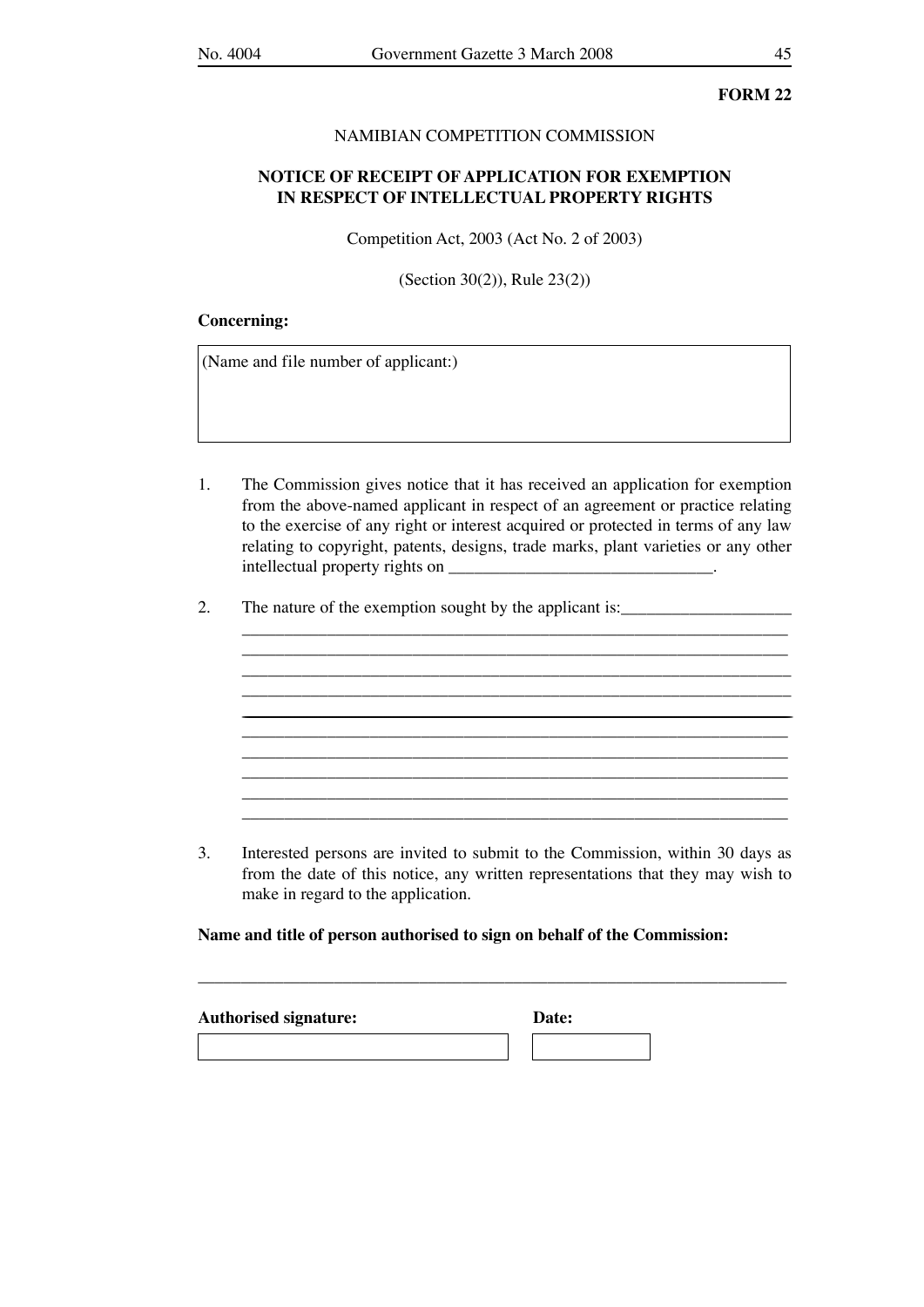#### NAMIBIAN COMPETITION COMMISSION

## **EXEMPTION CERTIFICATE IN RESPECT OF INTELLECTUAL PROPERTY RIGHTS**

Competition Act, 2003 (Act No. 2 of 2003)

(Section 30(1), Rule 23(4)(a))

**To:** \_\_\_\_\_\_\_\_\_\_\_\_\_\_\_\_\_\_\_\_\_\_\_\_\_\_\_\_\_\_\_\_\_\_\_\_\_\_\_\_\_\_\_\_\_\_\_\_\_\_\_\_\_\_\_\_\_\_\_\_\_\_\_\_\_

(Name and file number of Applicant:)

- 1. You have applied to the Commission on: \_\_\_\_\_\_\_\_\_\_\_\_\_\_\_\_\_\_\_\_\_\_\_\_\_\_\_\_\_ for an exemption in respect of intellectual property rights, as contemplated in section 30(1) of the Act.
- 2. After reviewing the information you provided, the Commission grants an exemption in terms of section 30(1) of the Act in respect of an agreement or practice relating to the exercise of any right or interest acquired or protected in terms of any law relating to copyright, patents, designs, trade marks, plant varieties or any other intellectual property rights as described in your application. This exemption is subject to:



no conditions



the conditions listed on the attached sheet.

- 3. The Commission has the authority in terms of section 30(2) of the Act to revoke or amend this exemption if -
	- (a) the exemption was granted on materially incorrect or misleading information;
	- (b) there has been a material change of circumstances since the exemption was granted; or
	- (c) a condition upon which the exemption was granted, has not been complied with.

**Name and title of person authorised to sign on behalf of the Commission:**

| <b>Authorised Signature:</b> | Date |  |
|------------------------------|------|--|
|                              |      |  |

\_\_\_\_\_\_\_\_\_\_\_\_\_\_\_\_\_\_\_\_\_\_\_\_\_\_\_\_\_\_\_\_\_\_\_\_\_\_\_\_\_\_\_\_\_\_\_\_\_\_\_\_\_\_\_\_\_\_\_\_\_\_\_\_\_\_\_\_\_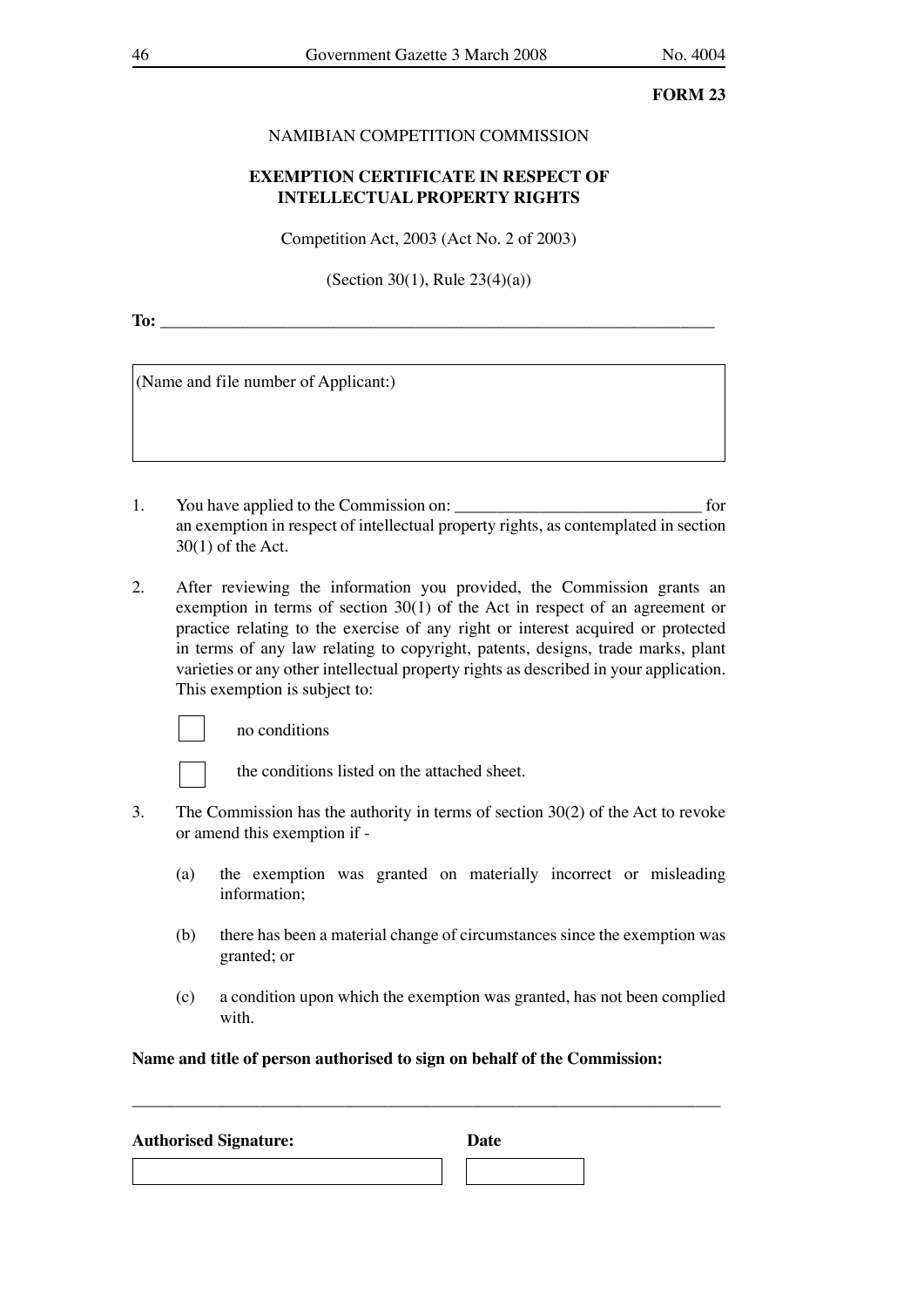#### NAMIBIAN COMPETITION COMMISSION

## **NOTICE OF REFUSAL TO GRANT EXEMPTION IN RESPECT OF INTELLECTUAL PROPERTY RIGHTS**

Competition Act, 2003 (Act No. 2 of 2003)

(Section 30(1), Rule 23(4)(b))

## **To:**

|    | (Name and file number of Applicant:)                                                                                                                            |
|----|-----------------------------------------------------------------------------------------------------------------------------------------------------------------|
|    |                                                                                                                                                                 |
| 1. | You have applied to the Commission on:<br>for<br>an exemption in respect of intellectual property rights, as contemplated in section<br>$30(1)$ of the Act for: |
|    | a single agreement<br>a category of agreements                                                                                                                  |

|  | a singivagiveme          |  |
|--|--------------------------|--|
|  |                          |  |
|  | تمامسون التمشيم مامرماما |  |

a concerted practice a category of concerted practices,

as described in your application.

2. After reviewing the information you provided the Commission refuses to grant an exemption for the reasons mentioned in the accompanied statement.

\_\_\_\_\_\_\_\_\_\_\_\_\_\_\_\_\_\_\_\_\_\_\_\_\_\_\_\_\_\_\_\_\_\_\_\_\_\_\_\_\_\_\_\_\_\_\_\_\_\_\_\_\_\_\_\_\_\_\_\_\_\_\_\_\_\_\_\_\_

**Name and title of person authorised to sign on behalf of the Commission:**

| <b>Authorised Signature:</b> | Date |  |
|------------------------------|------|--|
|                              |      |  |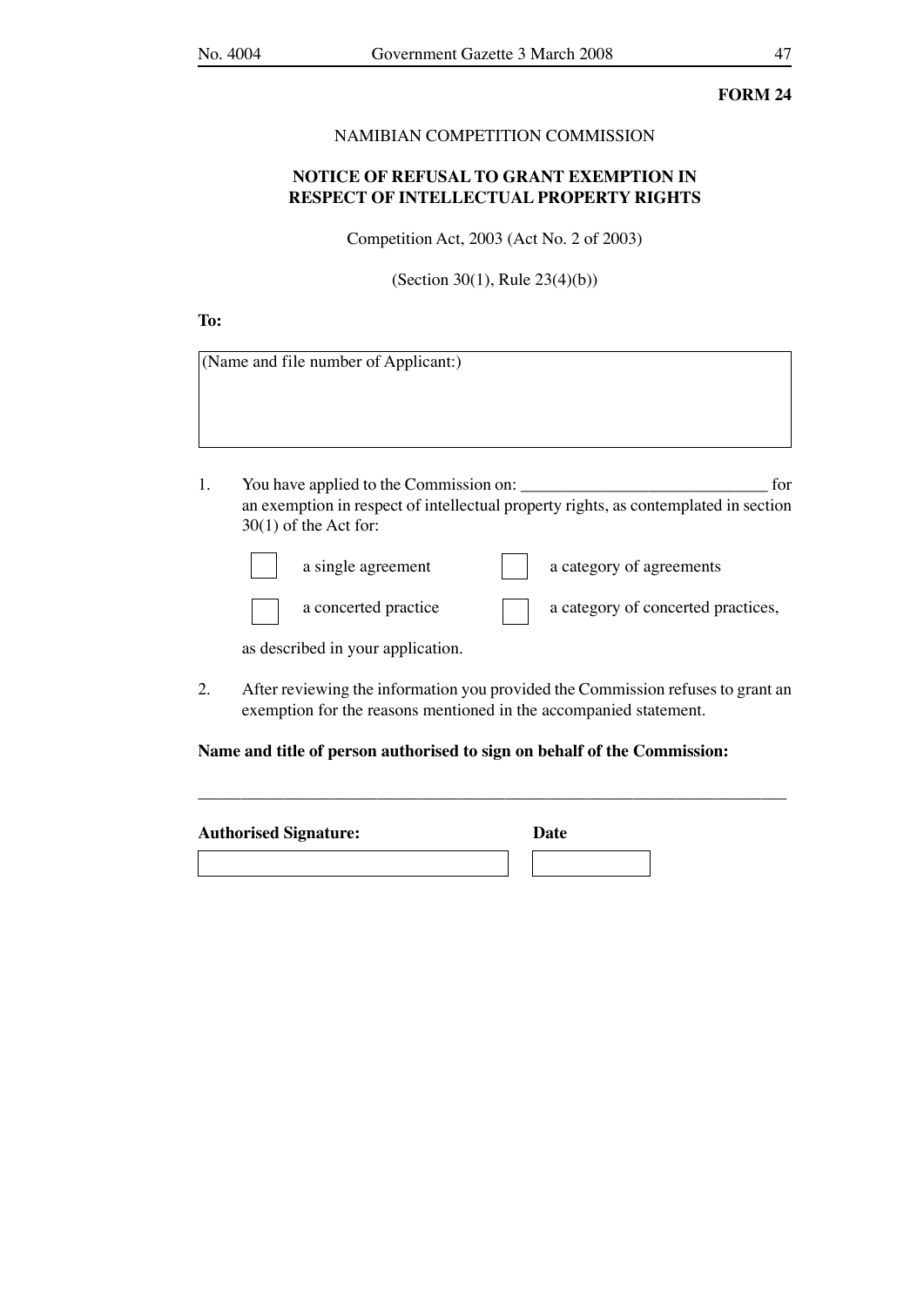## NAMIBIAN COMPETITION COMMISSION

## **NOTICE OF DECISION OF COMMISSION REGARDING EXEMPTION IN RESPECT OF INTELLECTUAL PROPERTY RIGHTS**

Competition Act, 2003 (Act No. 2 of 2003)

(Section 30(2), Rule 23(5))

#### **Concerning:**

(Name and file number of applicant:)

1. The above named applicant has applied to the Commission on \_\_\_\_\_\_\_\_\_\_\_\_\_\_\_\_ for an exemption in respect of intellectual property rights as contemplated in section 30(1) of the Act for:

a single agreement a category of agreements

a concerted practice a category of concerted practices,

as described in his or her or its application.

2. The Commission gives notice of its decision in terms of section 30(1) of the Act of its decision to grant \* / refuse\* the exemption concerned.

\_\_\_\_\_\_\_\_\_\_\_\_\_\_\_\_\_\_\_\_\_\_\_\_\_\_\_\_\_\_\_\_\_\_\_\_\_\_\_\_\_\_\_\_\_\_\_\_\_\_\_\_\_\_\_\_\_\_\_\_\_\_\_\_\_\_\_\_\_

## **Name and title of person authorised to sign on behalf of the Commission:**

| <b>Authorised signature:</b> | Date: |
|------------------------------|-------|
|                              |       |

#### **Please note:**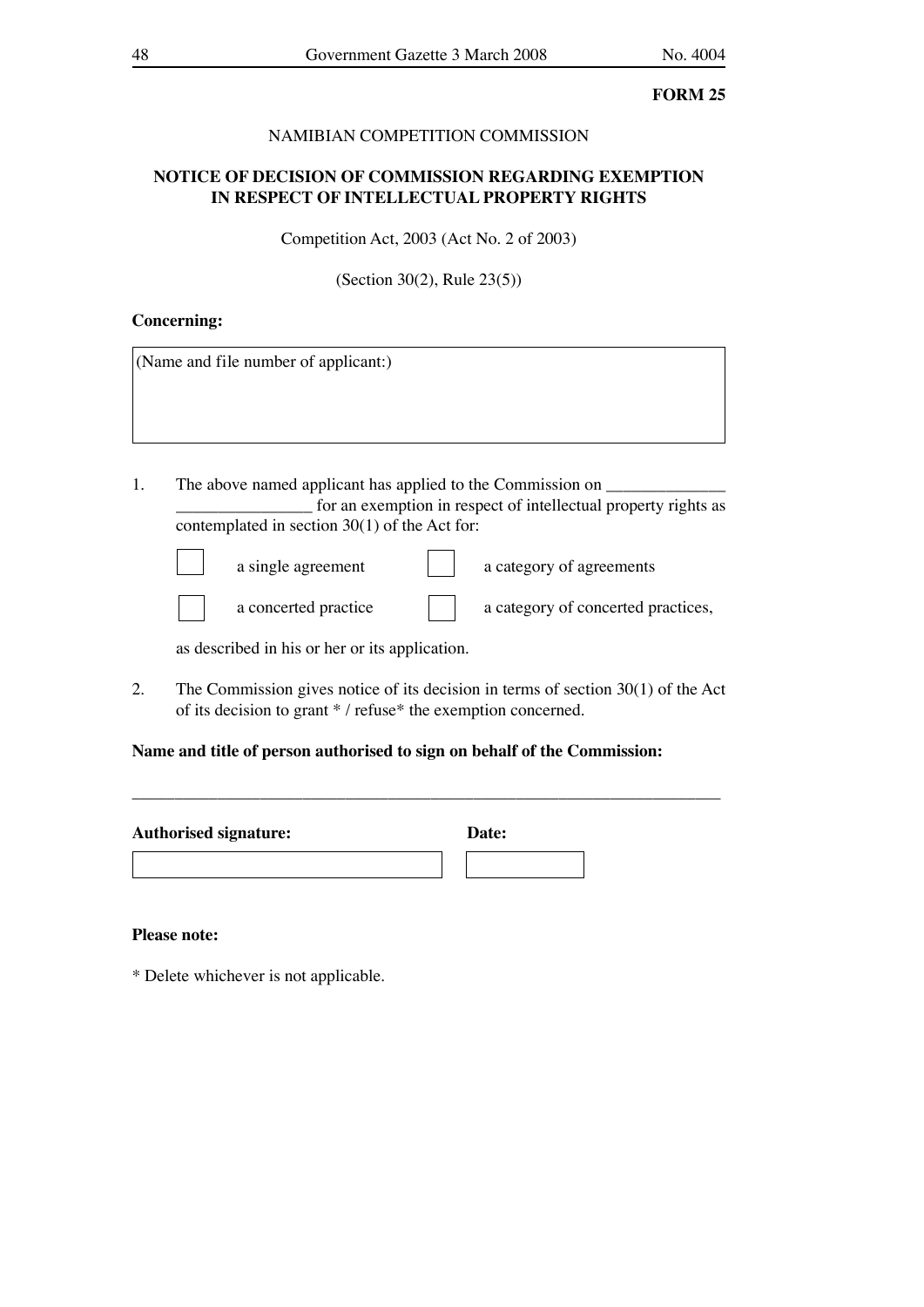#### NAMIBIAN COMPETITION COMMISSION

## **CERTIFICATE OF CLEARANCE IN RESPECT OF INTELLECTUAL PROPERTY RIGHTS**

Competition Act, 2003 (Act No. 2 of 2003)

(Section 30(2), Rule 23(6))

| -- | ___ |
|----|-----|
|    |     |

(Name and file number of Applicant:)

1. You have applied to the Commission on: \_\_\_\_\_\_\_\_\_\_\_\_\_\_\_\_\_\_\_\_\_\_\_\_\_\_\_\_\_ for an exemption in respect of intellectual property rights, as contemplated in section 30(1) of the Act for:

a single agreement a category of agreements

a concerted practice a category of concerted practices,

as described in your application.

2. In the opinion of the Commission, based on the facts in its possession, the agreement or concerted practice or the category of agreements or concerted practices concerned, does not constitute an infringement of the Part I\* / the Part  $II^*$  prohibition as contemplated in section 30(1) of the Act.

## **Name and title of person authorised to sign on behalf of the Competition Commission:**

\_\_\_\_\_\_\_\_\_\_\_\_\_\_\_\_\_\_\_\_\_\_\_\_\_\_\_\_\_\_\_\_\_\_\_\_\_\_\_\_\_\_\_\_\_\_\_\_\_\_\_\_\_\_\_\_\_\_\_\_\_\_\_\_\_\_\_\_\_

| <b>Authorised Signature:</b> | Date |  |
|------------------------------|------|--|
|                              |      |  |

#### **Please note:**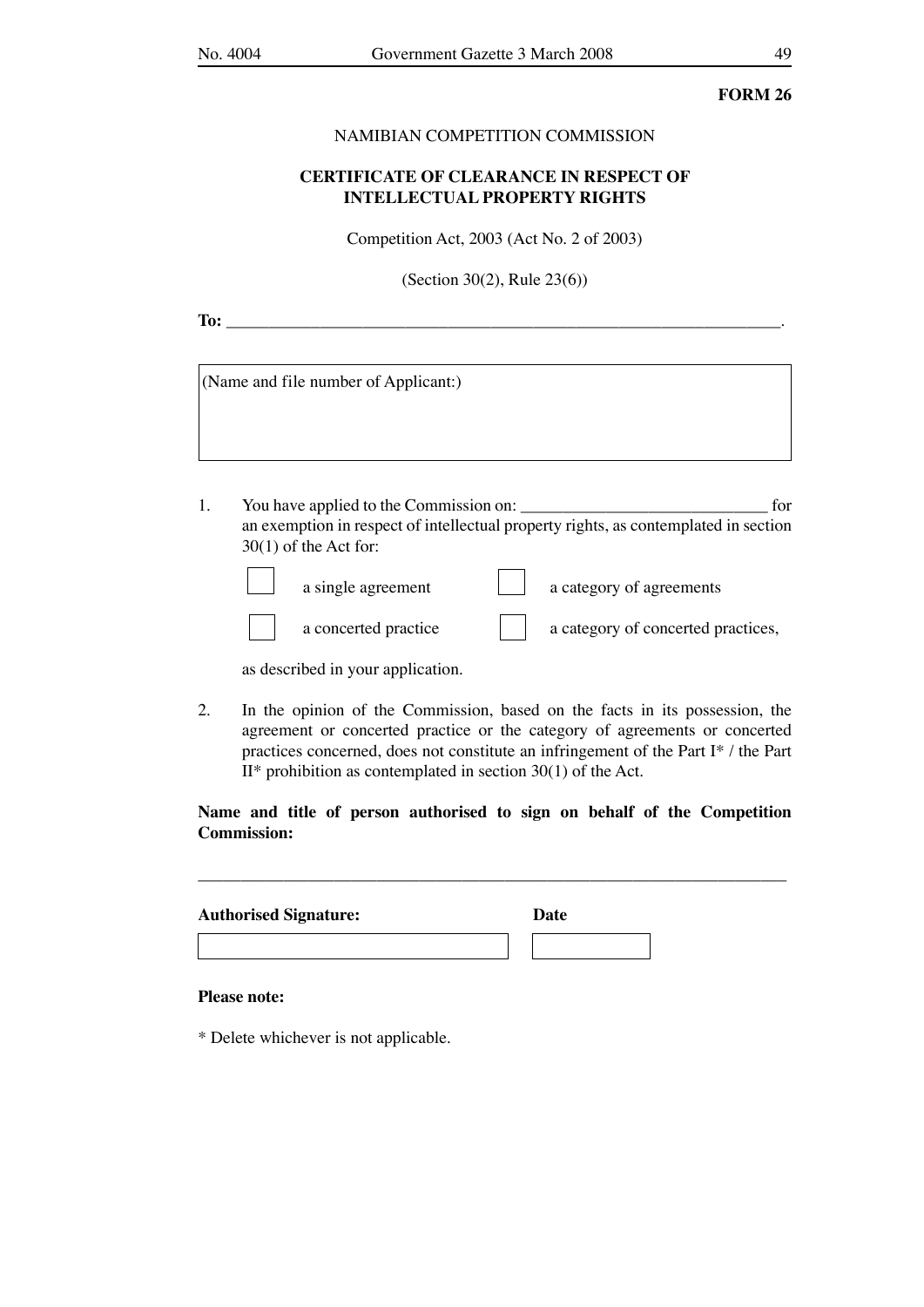## NAMIBIAN COMPETITION COMMISSION

## **NOTICE OF PROPOSED REVOCATION OR AMENDMENT OF EXEMPTION / REVOCATION OF CLEARANCE CERTIFICATE IN RESPECT OF INTELLECTUAL PROPERTY RIGHTS**

Competition Act, 2003 (Act No. 2 of 2003)

(Section 30(2), Rule 24(1))

**To:**  $\blacksquare$ 

## **Concerning:**

(Name and file number of applicant:)

- 1. The Commission has issued an exemption certificate\* / clearance certificate\* to the above named applicant on \_\_\_\_\_\_\_\_\_\_\_\_\_\_\_\_\_\_\_\_\_\_\_\_\_\_\_\_\_\_\_\_\_\_\_\_.
- 2. The Commission gives notice that it intends to revoke\* / amend\* the exemption concerned\* / revoke the clearance certificate concerned\* on the ground that -
	- (a) the exemption was granted\* / the certificate of clearance\* was issued on materially incorrect\* / misleading information\*;\*
	- (b) there has been a material change of circumstances since the exemption was granted\* / the certificate was issued\*;\*
	- (c) a condition upon which an exemption was granted has not been complied with. \*
- 3. You may submit to the Commission, within 30 days as from the date of receipt of this notice, any written representations that you may wish to make in regard to the proposed revocation\* / amendment\* of the exemption\* / revocation of the clearance certificate\*.

#### **Name and title of person authorised to sign on behalf of the Commission:**

| <b>Authorised signature:</b> | Date: |
|------------------------------|-------|
|                              |       |

\_\_\_\_\_\_\_\_\_\_\_\_\_\_\_\_\_\_\_\_\_\_\_\_\_\_\_\_\_\_\_\_\_\_\_\_\_\_\_\_\_\_\_\_\_\_\_\_\_\_\_\_\_\_\_\_\_\_\_\_\_\_\_\_\_\_\_\_\_

**Please note:** \* Delete whichever is not applicable.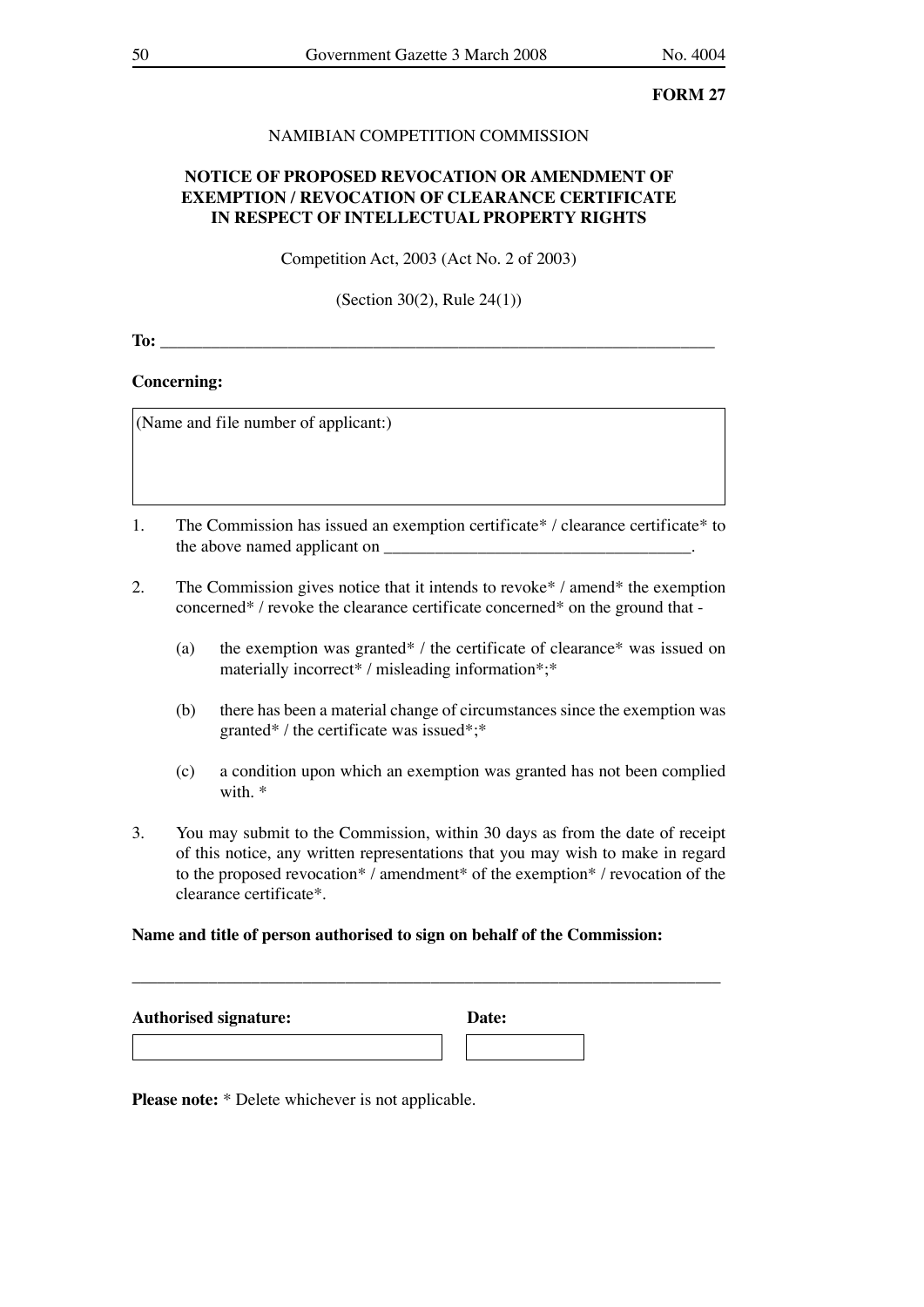#### NAMIBIAN COMPETITION COMMISSION

## **REVOCATION OR AMENDMENT OF EXEMPTION / REVOCATION OF CLEARANCE CERTIFICATE IN RESPECT OF INTELLECTUAL PROPERTY RIGHTS**

Competition Act, 2003 (Act No. 2 of 2003)

(Section 30(2), Rule 24(2))

**To:**  $\blacksquare$ 

### **Concerning:**

(Name and file number of applicant:)

- 1. The Commission has issued an exemption certificate\* / clearance certificate\* to the above named applicant on \_\_\_\_\_\_\_\_\_\_\_\_\_\_\_\_\_\_\_\_\_\_\_\_\_\_\_\_\_\_\_\_\_\_\_\_\_, and has given notice on to revoke\* / amend\* the exemption concerned\* / revoke the clearance certificate concerned\*.
- 2. The Commission hereby, in terms of section 30(2) of the Act, revokes\* / amends\* the exemption concerned\* / revokes the clearance certificate concerned\* on the ground that -
	- (a) the exemption was granted\* / the certificate of clearance\* was issued on materially incorrect\* / misleading information\*;\*
	- (b) there has been a material change of circumstances since the exemption was granted\* / the certificate was issued\*;\*
	- (c) a condition upon which an exemption was granted has not been complied with. \*

#### **Name and title of person authorised to sign on behalf of the Commission:**

\_\_\_\_\_\_\_\_\_\_\_\_\_\_\_\_\_\_\_\_\_\_\_\_\_\_\_\_\_\_\_\_\_\_\_\_\_\_\_\_\_\_\_\_\_\_\_\_\_\_\_\_\_\_\_\_\_\_\_\_\_\_\_\_\_\_\_\_\_

| <b>Authorised signature:</b> | Date: |  |
|------------------------------|-------|--|
|                              |       |  |

**Please note:** \* Delete whichever is not applicable.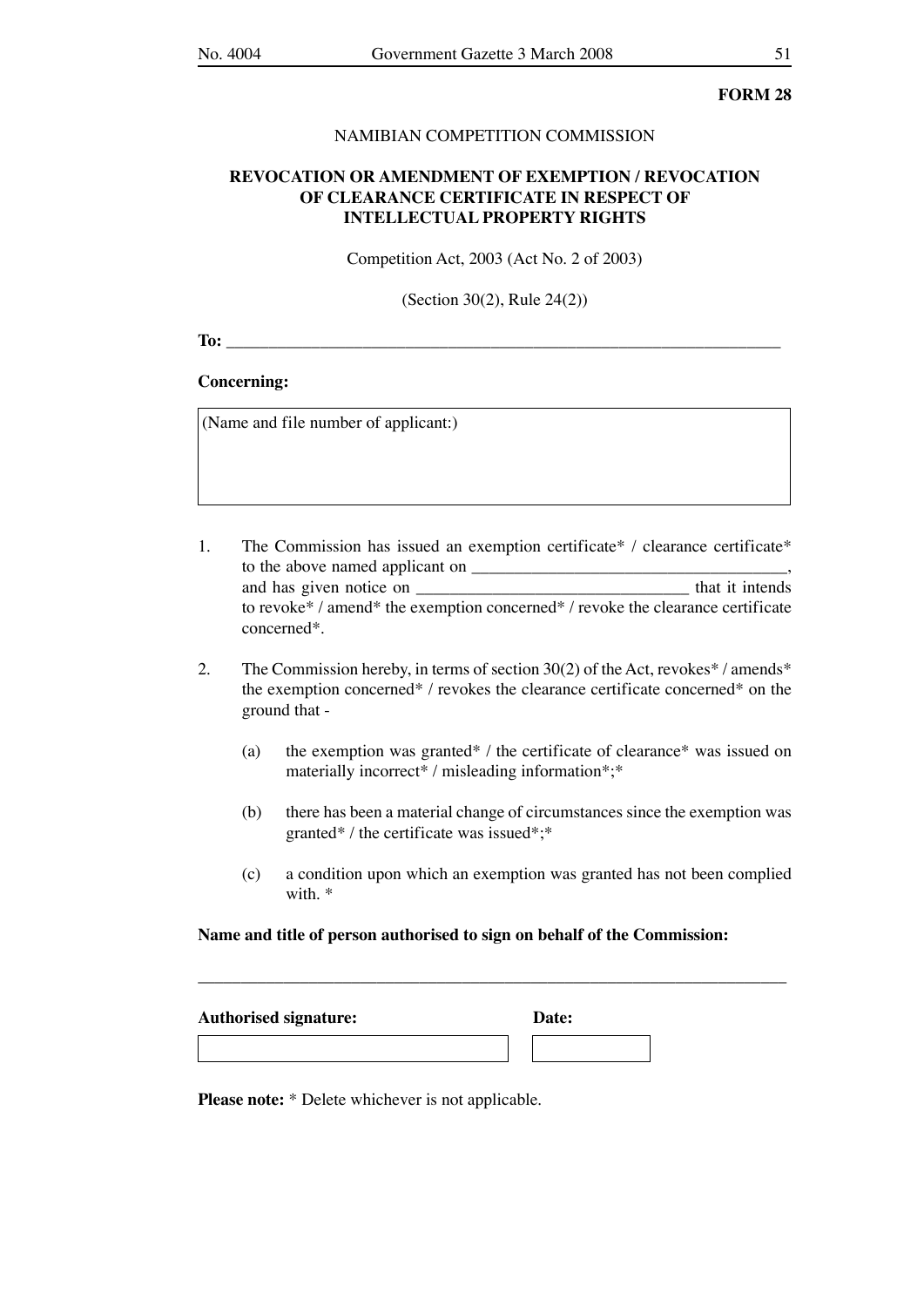## NAMIBIAN COMPETITION COMMISSION

### **APPLICATION TO COURT FOR PECUNIARY PENALTY**

Competition Act, 2003 (Act No. 2 of 2003)

(Section 30(2), Rule 24(3))

### **Concerning:**

(Name and file number of applicant:)

\_\_\_\_\_\_\_\_\_\_\_\_\_\_\_\_\_\_\_\_\_\_\_\_.

- 1. The Commission has granted an exemption to the above named applicant in respect of an agreement or practice relating to the exercise of any right or interest acquired or protected in terms of any law relating to copyright, patents, designs, trade marks, plant varieties or any other intellectual property rights. on
- 2. The exemption concerned has been made subject to the conditions listed on the attached sheet.
- 3. Due to the fact that there has been non-compliance with a condition of the exemption concerned, namely \_\_\_\_\_\_\_\_\_\_\_\_\_\_\_\_\_\_\_\_\_\_\_\_\_\_\_\_\_\_\_\_\_\_\_\_\_\_\_

 the Commission hereby applies to the Court for the imposition of a pecuniary penalty of N\$\_\_\_\_\_\_\_\_\_-\_\_\_\_ in respect of the non-compliance concerned.

\_\_\_\_\_\_\_\_\_\_\_\_\_\_\_\_\_\_\_\_\_\_\_\_\_\_\_\_\_\_\_\_\_\_\_\_\_\_\_\_\_\_\_\_\_\_\_\_\_\_\_\_\_\_\_\_\_\_\_\_\_\_\_\_  $\mathcal{L} = \{ \mathcal{L} = \{ \mathcal{L} = \{ \mathcal{L} = \{ \mathcal{L} = \{ \mathcal{L} = \{ \mathcal{L} = \{ \mathcal{L} = \{ \mathcal{L} = \{ \mathcal{L} = \{ \mathcal{L} = \{ \mathcal{L} = \{ \mathcal{L} = \{ \mathcal{L} = \{ \mathcal{L} = \{ \mathcal{L} = \{ \mathcal{L} = \{ \mathcal{L} = \{ \mathcal{L} = \{ \mathcal{L} = \{ \mathcal{L} = \{ \mathcal{L} = \{ \mathcal{L} = \{ \mathcal{L} = \{ \mathcal{$ \_\_\_\_\_\_\_\_\_\_\_\_\_\_\_\_\_\_\_\_\_\_\_\_\_\_\_\_\_\_\_\_\_\_\_\_\_\_\_\_\_\_\_\_\_\_\_\_\_\_\_\_\_\_\_\_\_\_\_\_\_\_\_\_,

### **Name and title of person authorised to sign on behalf of the Commission:**

| <b>Authorised signature:</b> | Date: |
|------------------------------|-------|
|                              |       |

\_\_\_\_\_\_\_\_\_\_\_\_\_\_\_\_\_\_\_\_\_\_\_\_\_\_\_\_\_\_\_\_\_\_\_\_\_\_\_\_\_\_\_\_\_\_\_\_\_\_\_\_\_\_\_\_\_\_\_\_\_\_\_\_\_\_\_\_\_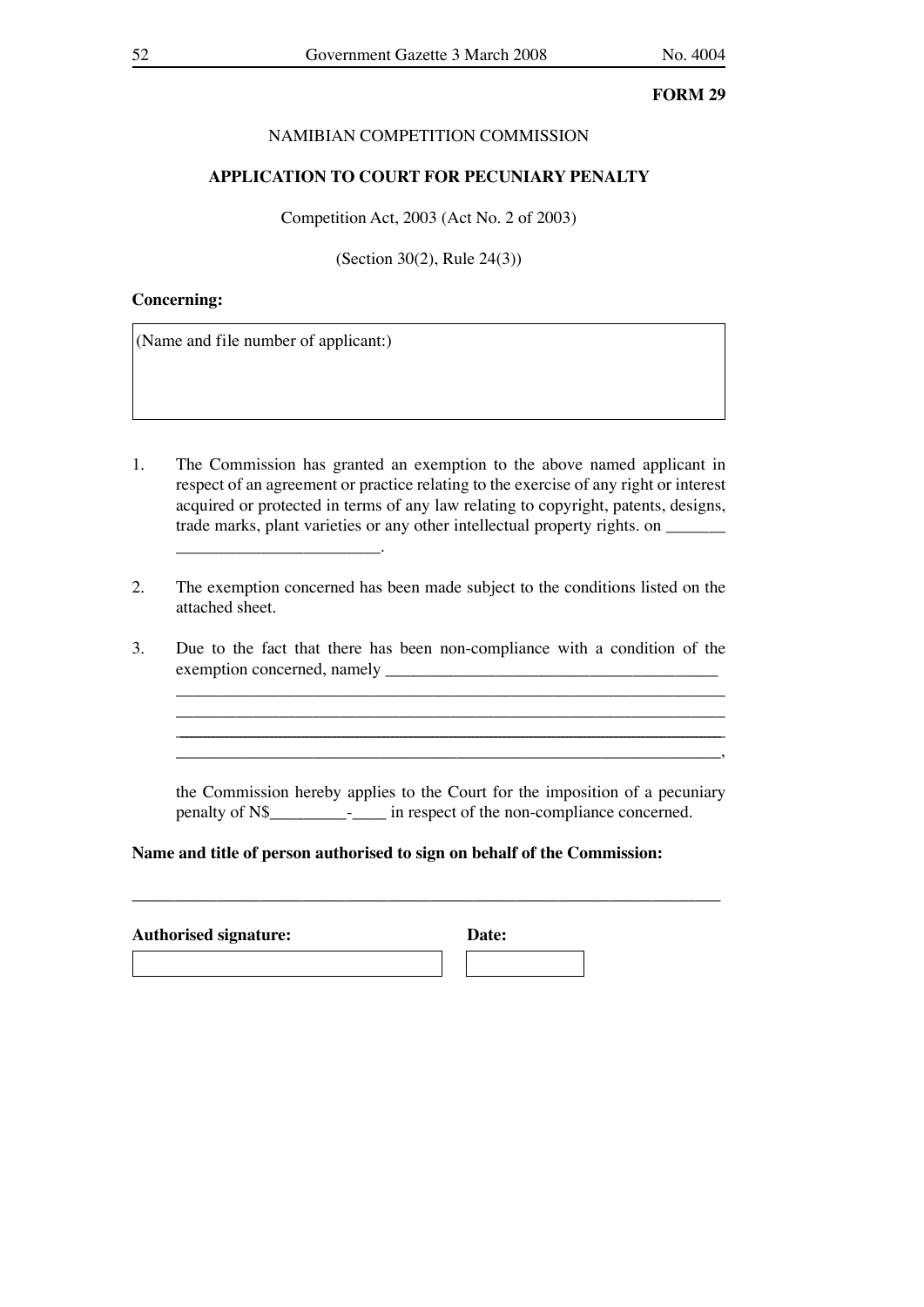## NAMIBIAN COMPETITION COMMISSION

## **APPLICATION FOR EXEMPTION IN RESPECT OF PROFESSIONAL RULES**

Competition Act, 2003 (Act No. 2 of 2003)

(Section 31(1), Rule 25(1))

## **To:** The Competition Commission

## **From:**

|    | (Name of applicant association:)                                                                                                                                                       |
|----|----------------------------------------------------------------------------------------------------------------------------------------------------------------------------------------|
| 1. | We apply in terms of section $31(1)$ of the Act to exempt the professional rules of<br>the applicant association from the provisions of Part I* / Part II* of Chapter 3 of<br>the Act. |
| 2. | This profession $\parallel$ is registered**<br>is not registered** in terms of                                                                                                         |
|    | (insert name of Act).                                                                                                                                                                  |
| 3. |                                                                                                                                                                                        |
| 4. | The exemption is required in order to maintain -                                                                                                                                       |
|    | Professional<br>the orderly function of the<br><b>Standards</b><br>profession,                                                                                                         |
|    | as motivated in the attached document, which also sets out -                                                                                                                           |
|    | our address in Namibia for service of documents;<br>(a)                                                                                                                                |
|    | (b)<br>the facts and contentions on which we rely; and                                                                                                                                 |
|    | the sections of the Act which we believe our rules may contravene, and a<br>(c)<br>motivation for that belief.                                                                         |
| 6. |                                                                                                                                                                                        |
|    | <b>Authorised Signature:</b><br>Date:                                                                                                                                                  |
|    | For office Commission file number:<br>Date filed:<br>Use only:                                                                                                                         |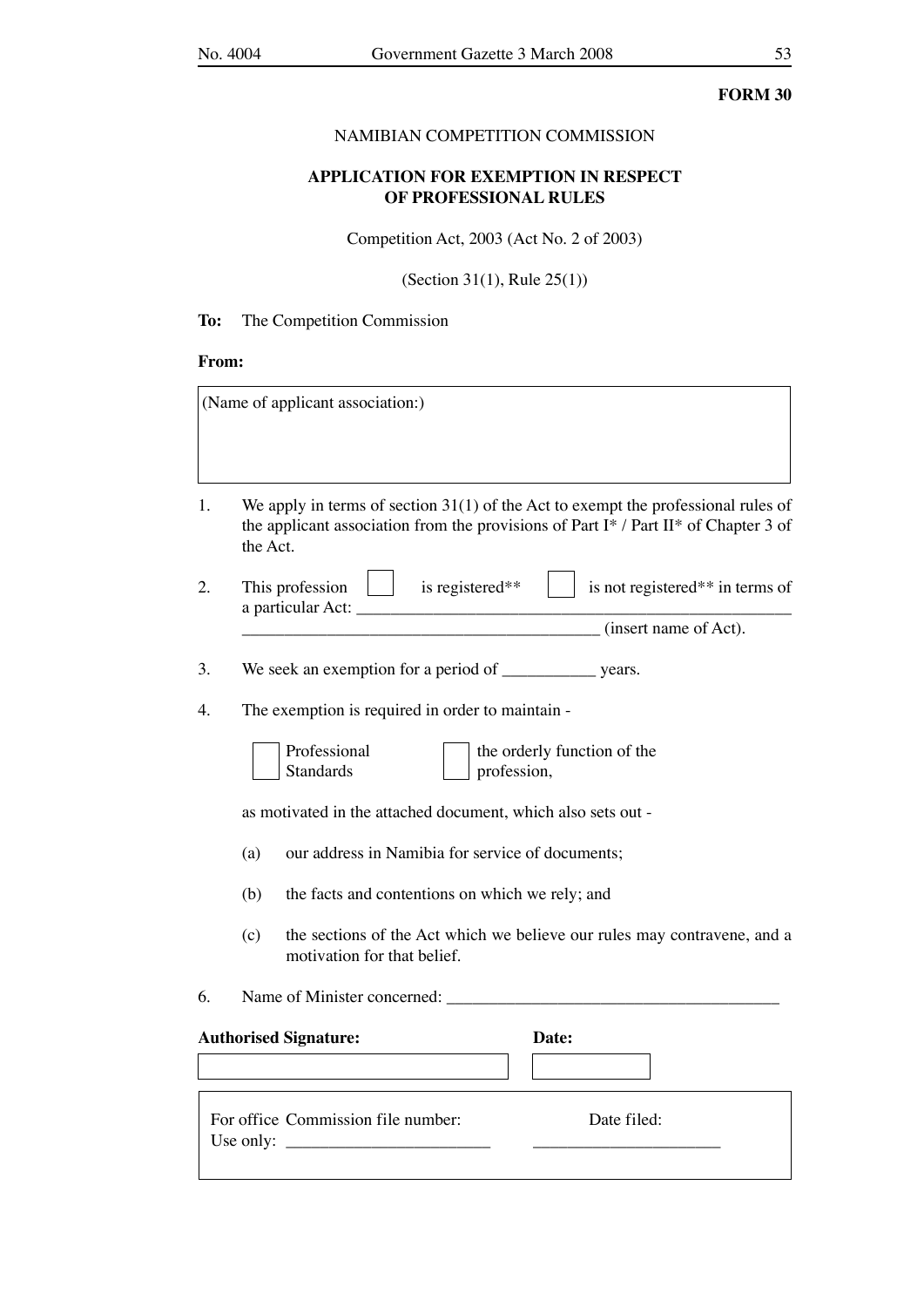## **Please note:**

- 1. Generally, information relating to this application is part of the public record. You have a right to identify information that you believe is confidential, by completing Form 1 and submitting it with this application.
- \* Delete whichever is not applicable.
- \*\* If the applicant association is registered, attach a copy of the registration certificate, or other comparable proof of registration.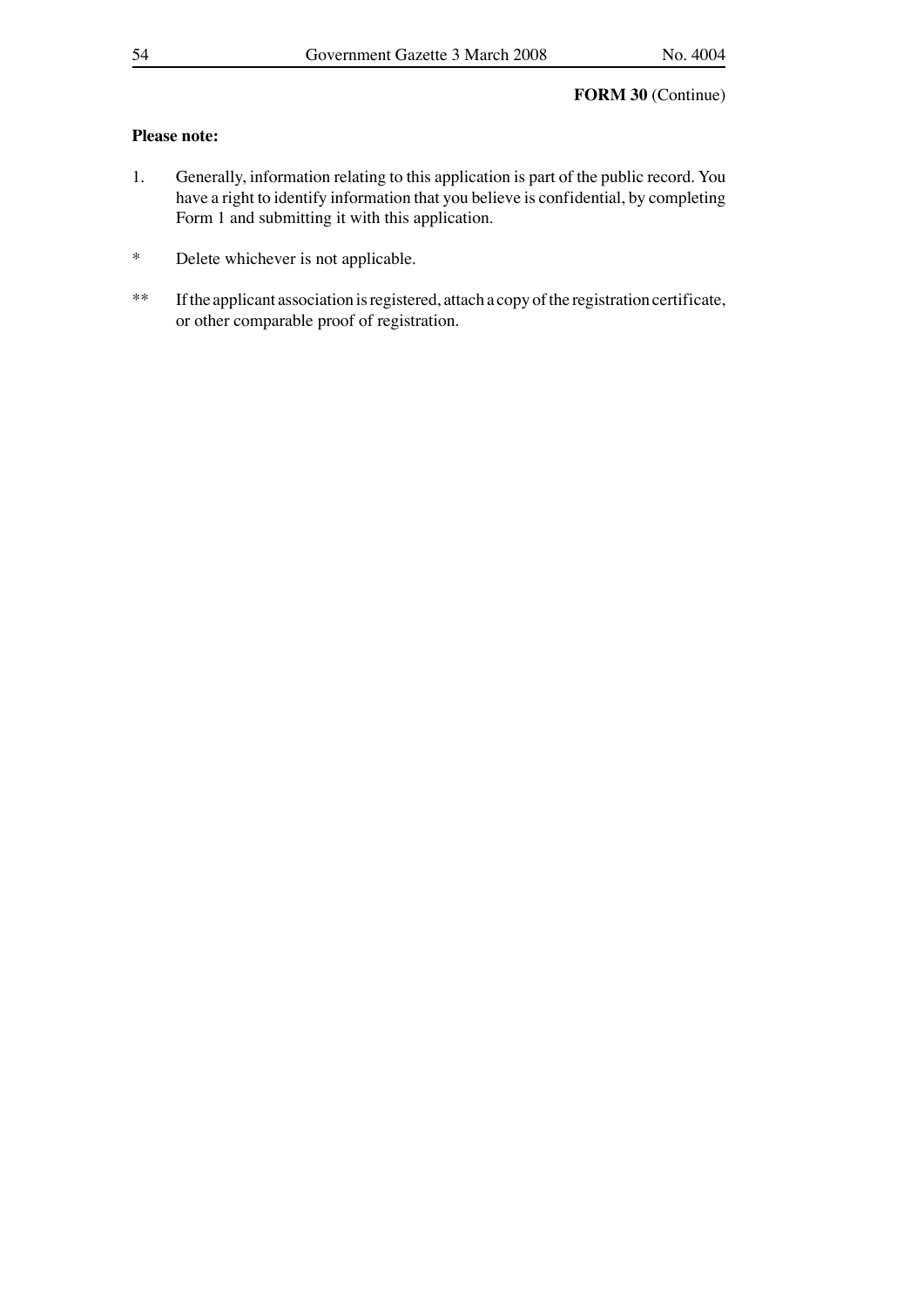### NAMIBIAN COMPETITION COMMISSION

## **NOTICE OF RECEIPT OF APPLICATION FOR EXEMPTION IN RESPECT OF PROFESSIONAL RULES**

Competition Act, 2003 (Act No. 2 of 2003)

(Section 31(3)), Rule 25(2))

### **Concerning:**

(Name and file number of applicant association)

1. The Commission gives notice that it has on received an application from the above-named applicant association for exemption from the provisions of Part 1\* / Part \* of Chapter 3 of the Act in respect of professional rules.

\_\_\_\_\_\_\_\_\_\_\_\_\_\_\_\_\_\_\_\_\_\_\_\_\_\_\_\_\_\_\_\_\_\_\_\_\_\_\_\_\_\_\_\_\_\_\_\_\_\_\_\_\_\_\_\_\_\_\_\_\_\_\_\_ \_\_\_\_\_\_\_\_\_\_\_\_\_\_\_\_\_\_\_\_\_\_\_\_\_\_\_\_\_\_\_\_\_\_\_\_\_\_\_\_\_\_\_\_\_\_\_\_\_\_\_\_\_\_\_\_\_\_\_\_\_\_\_\_ \_\_\_\_\_\_\_\_\_\_\_\_\_\_\_\_\_\_\_\_\_\_\_\_\_\_\_\_\_\_\_\_\_\_\_\_\_\_\_\_\_\_\_\_\_\_\_\_\_\_\_\_\_\_\_\_\_\_\_\_\_\_\_\_ \_\_\_\_\_\_\_\_\_\_\_\_\_\_\_\_\_\_\_\_\_\_\_\_\_\_\_\_\_\_\_\_\_\_\_\_\_\_\_\_\_\_\_\_\_\_\_\_\_\_\_\_\_\_\_\_\_\_\_\_\_\_\_\_ \_\_\_\_\_\_\_\_\_\_\_\_\_\_\_\_\_\_\_\_\_\_\_\_\_\_\_\_\_\_\_\_\_\_\_\_\_\_\_\_\_\_\_\_\_\_\_\_\_\_\_\_\_\_\_\_\_\_\_\_\_\_\_\_ \_\_\_\_\_\_\_\_\_\_\_\_\_\_\_\_\_\_\_\_\_\_\_\_\_\_\_\_\_\_\_\_\_\_\_\_\_\_\_\_\_\_\_\_\_\_\_\_\_\_\_\_\_\_\_\_\_\_\_\_\_\_\_\_ \_\_\_\_\_\_\_\_\_\_\_\_\_\_\_\_\_\_\_\_\_\_\_\_\_\_\_\_\_\_\_\_\_\_\_\_\_\_\_\_\_\_\_\_\_\_\_\_\_\_\_\_\_\_\_\_\_\_\_\_\_\_\_\_ \_\_\_\_\_\_\_\_\_\_\_\_\_\_\_\_\_\_\_\_\_\_\_\_\_\_\_\_\_\_\_\_\_\_\_\_\_\_\_\_\_\_\_\_\_\_\_\_\_\_\_\_\_\_\_\_\_\_\_\_\_\_\_\_ \_\_\_\_\_\_\_\_\_\_\_\_\_\_\_\_\_\_\_\_\_\_\_\_\_\_\_\_\_\_\_\_\_\_\_\_\_\_\_\_\_\_\_\_\_\_\_\_\_\_\_\_\_\_\_\_\_\_\_\_\_\_\_\_ \_\_\_\_\_\_\_\_\_\_\_\_\_\_\_\_\_\_\_\_\_\_\_\_\_\_\_\_\_\_\_\_\_\_\_\_\_\_\_\_\_\_\_\_\_\_\_\_\_\_\_\_\_\_\_\_\_\_\_\_\_\_\_\_

2. The nature of the exemption sought by the applicant is:

3. Interested persons are invited to submit to the Commission, within 30 days as from the date of this notice, any written representations that they may wish to make concerning the application.

\_\_\_\_\_\_\_\_\_\_\_\_\_\_\_\_\_\_\_\_\_\_\_\_\_\_\_\_\_\_\_\_\_\_\_\_\_\_\_\_\_\_\_\_\_\_\_\_\_\_\_\_\_\_\_\_\_\_\_\_\_\_\_\_\_\_\_\_\_

#### **Name and title of person authorised to sign on behalf of the Commission:**

| <b>Authorised signature:</b> | Date: |
|------------------------------|-------|
|------------------------------|-------|

### **Please note:**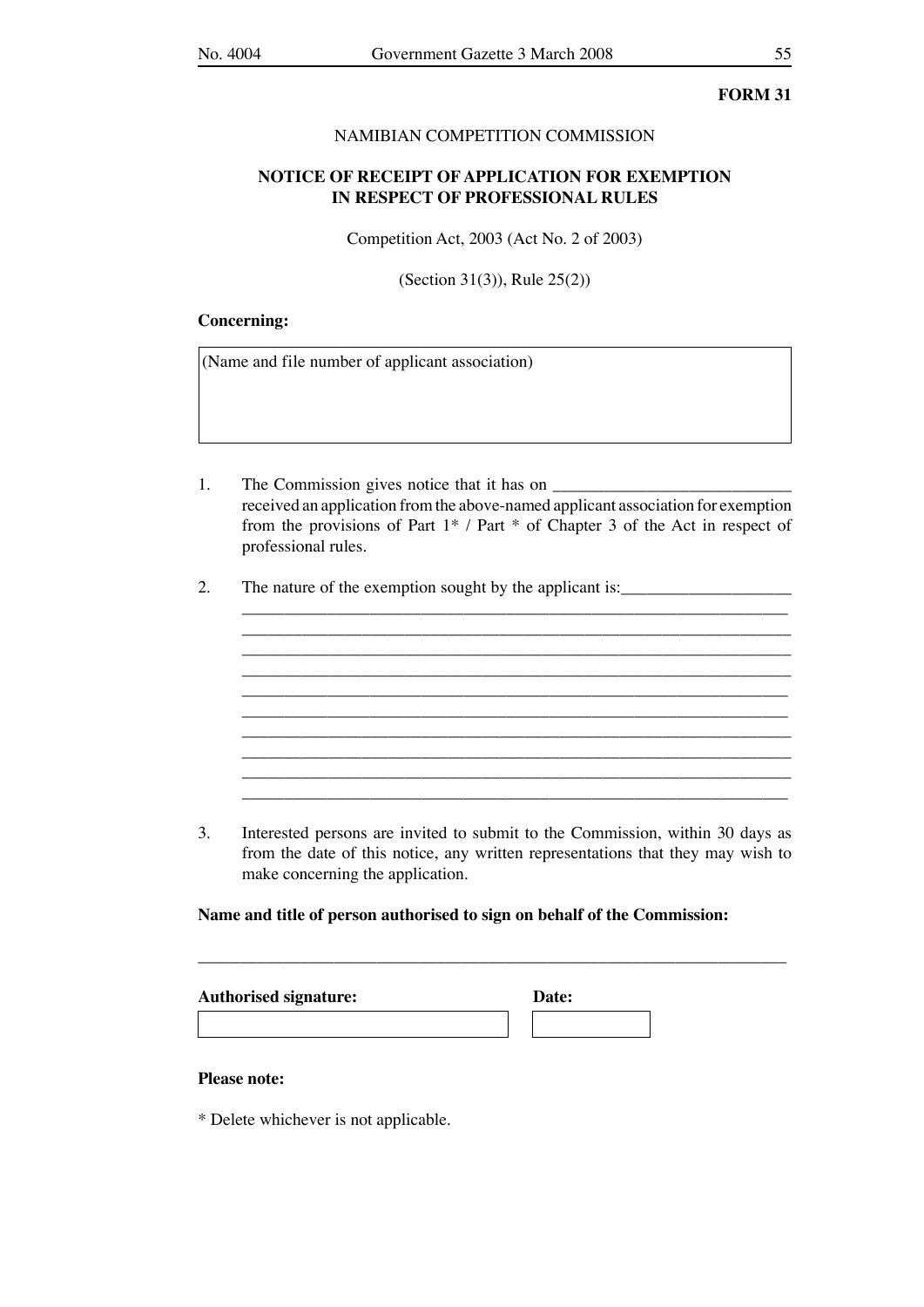## NAMIBIAN COMPETITION COMMISSION

## **EXEMPTION CERTIFICATE IN RESPECT OF PROFESSIONAL RULES**

Competition Act, 2003 (Act No. 2 of 2003)

(Section 31(4), Rule 25(4)(a)

**To:** 

(Name and file number of applicant association:)

- 1. You have applied to the Commission on: \_\_\_\_\_\_\_\_\_\_\_\_\_\_\_\_\_\_\_\_\_\_\_\_\_\_\_\_\_ for an exemption in respect of professional rules, as contemplated in section 31(1) of the Act.
- 2. After reviewing the information you provided and after consulting with the responsible Minister, the Commission grants an exemption in terms of section 31(4) of the Act in respect of all the professional rules\* / part of the professional rules as indicated on the attached sheet\*. This exemption is subject to:



no conditions

the conditions listed on the attached sheet.

3. The Commission has the authority in terms of section 31(5) of the Act to revoke this exemption if the Commission considers that any rules, either wholly or any part thereof should no longer be exempt under section 31.

## **Name and title of person authorised to sign on behalf of the Commission:**

| <b>Authorised Signature:</b> | Date |
|------------------------------|------|
|                              |      |

\_\_\_\_\_\_\_\_\_\_\_\_\_\_\_\_\_\_\_\_\_\_\_\_\_\_\_\_\_\_\_\_\_\_\_\_\_\_\_\_\_\_\_\_\_\_\_\_\_\_\_\_\_\_\_\_\_\_\_\_\_\_\_\_\_\_\_\_\_

#### **Please note:**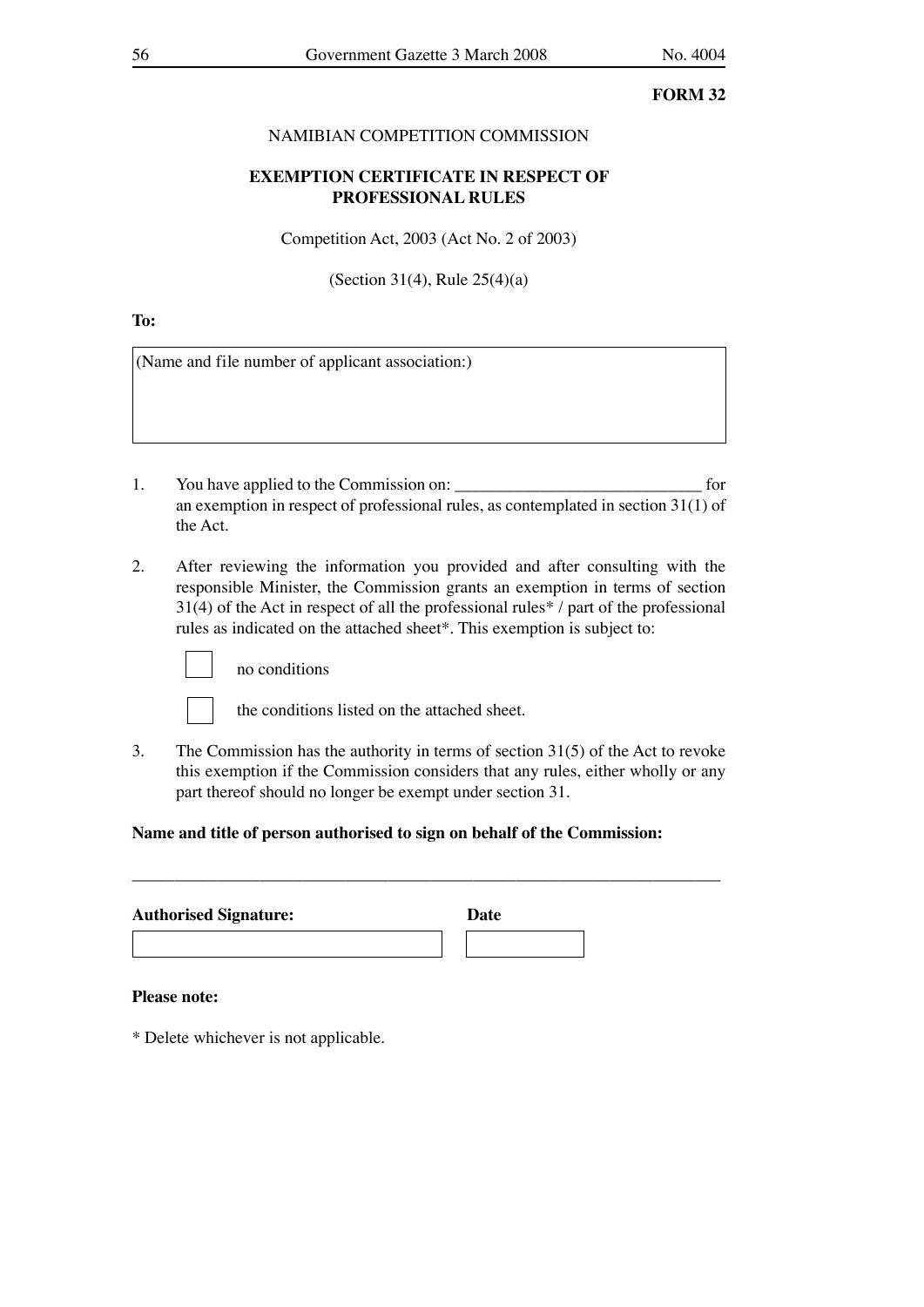#### NAMIBIAN COMPETITION COMMISSION

## **NOTICE OF REFUSAL TO GRANT EXEMPTION IN RESPECT OF PROFESSIONAL RULES**

Competition Act, 2003 (Act No. 2 of 2003)

(Section 31(4), Rule 25(4)(b))

**To:** 

(Name and file number of applicant association:)

- 1. You have applied to the Commission on: \_\_\_\_\_\_\_\_\_\_\_\_\_\_\_\_\_\_\_\_\_\_\_\_\_\_\_\_\_ for an exemption in respect of professional rules, as contemplated in section 31(1) of the Act.
- 2. After reviewing the information you provided the Commission refuses to grant an exemption for the reasons mentioned in the accompanied statement.

\_\_\_\_\_\_\_\_\_\_\_\_\_\_\_\_\_\_\_\_\_\_\_\_\_\_\_\_\_\_\_\_\_\_\_\_\_\_\_\_\_\_\_\_\_\_\_\_\_\_\_\_\_\_\_\_\_\_\_\_\_\_\_\_\_\_\_\_\_

**Name and title of person authorised to sign on behalf of the Commission:**

| <b>Authorised Signature:</b> | Date |  |
|------------------------------|------|--|
|                              |      |  |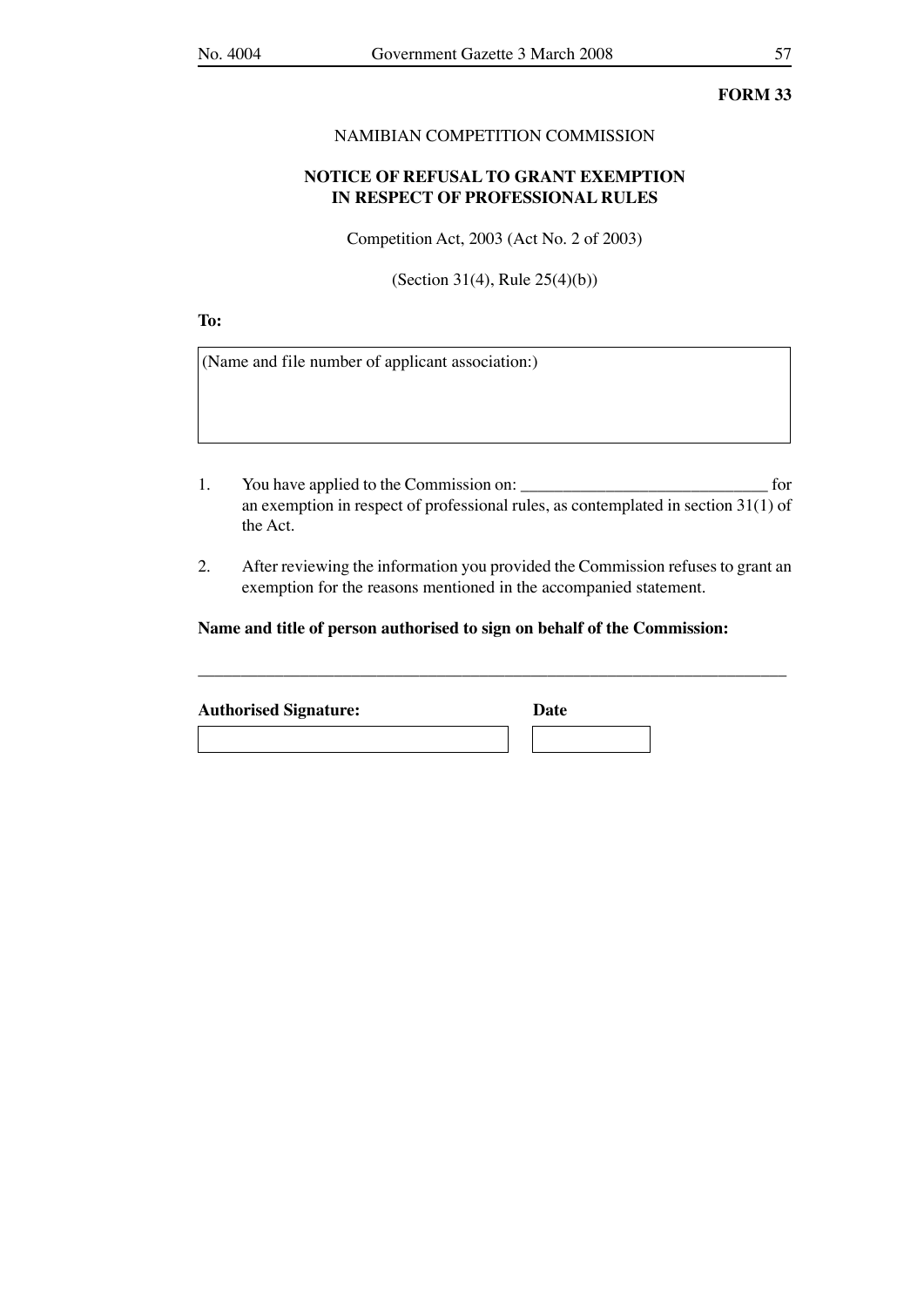## NAMIBIAN COMPETITION COMMISSION

## **NOTICE OF DECISION OF COMMISSION REGARDING EXEMPTION IN RESPECT OF PROFESSIONAL RULES**

Competition Act, 2003 (Act No. 2 of 2003)

(Section 31(4), Rule 25(5))

## **Concerning:**

(Name and file number of applicant association:)

- 1. The above named applicant association has applied to the Commission on \_\_\_\_\_\_\_\_\_\_\_\_\_\_\_\_\_\_\_\_\_\_\_\_\_ for an exemption in respect of professional rules as contemplated in section 31(1) of the Act.
- 2. The Commission gives notice of its decision in terms of section  $31(4)(c)$  of the Act of its decision to grant \* / refuse\* the exemption concerned.

## **Name and title of person authorised to sign on behalf of the Commission:**

| <b>Authorised signature:</b> | Date: |  |
|------------------------------|-------|--|
|                              |       |  |

\_\_\_\_\_\_\_\_\_\_\_\_\_\_\_\_\_\_\_\_\_\_\_\_\_\_\_\_\_\_\_\_\_\_\_\_\_\_\_\_\_\_\_\_\_\_\_\_\_\_\_\_\_\_\_\_\_\_\_\_\_\_\_\_\_\_\_\_\_

#### **Please note:**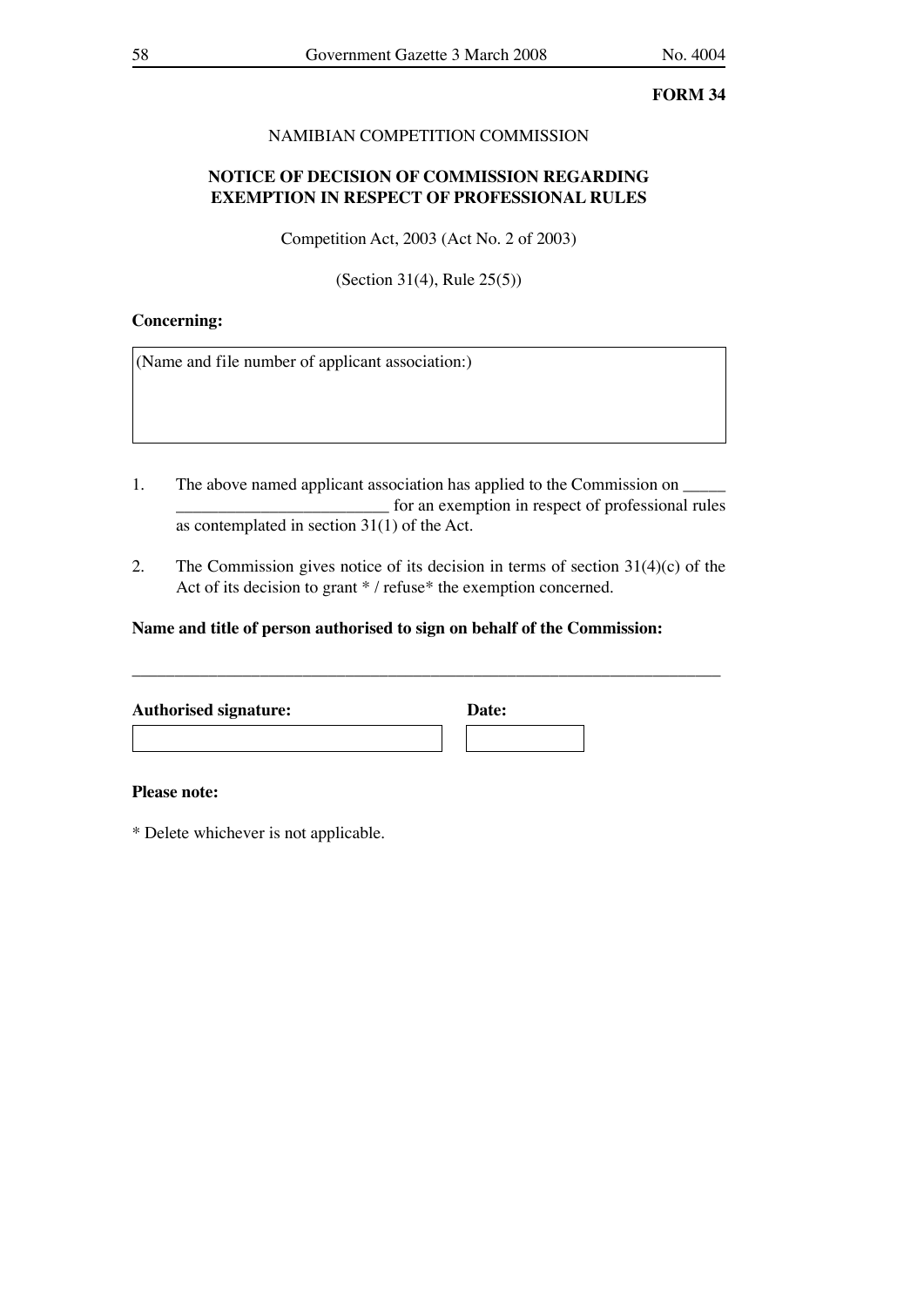### NAMIBIAN COMPETITION COMMISSION

## **CERTIFICATE OF CLEARANCE IN RESPECT OF PROFESSIONAL RULES**

Competition Act, 2003 (Act No. 2 of 2003)

(Section 31, Rule 25(6))

**To:** 

(Name and file number of applicant association:)

- 1. You have applied to the Commission on: \_\_\_\_\_\_\_\_\_\_\_\_\_\_\_\_\_\_\_\_\_\_\_\_\_\_\_\_\_ for an exemption in respect of professional rules, as contemplated in section 31(1) of the Act.
- 2. In the opinion of the Commission, based on the facts in its possession, the professional rules concerned do not contain a restriction that has the effect of preventing or substantially lessening competition in a market as contemplated in section 31(1) of the Act.

## **Name and title of person authorised to sign on behalf of the Competition Commission:**

\_\_\_\_\_\_\_\_\_\_\_\_\_\_\_\_\_\_\_\_\_\_\_\_\_\_\_\_\_\_\_\_\_\_\_\_\_\_\_\_\_\_\_\_\_\_\_\_\_\_\_\_\_\_\_\_\_\_\_\_\_\_\_\_\_\_\_\_\_

**Authorised Signature: Date**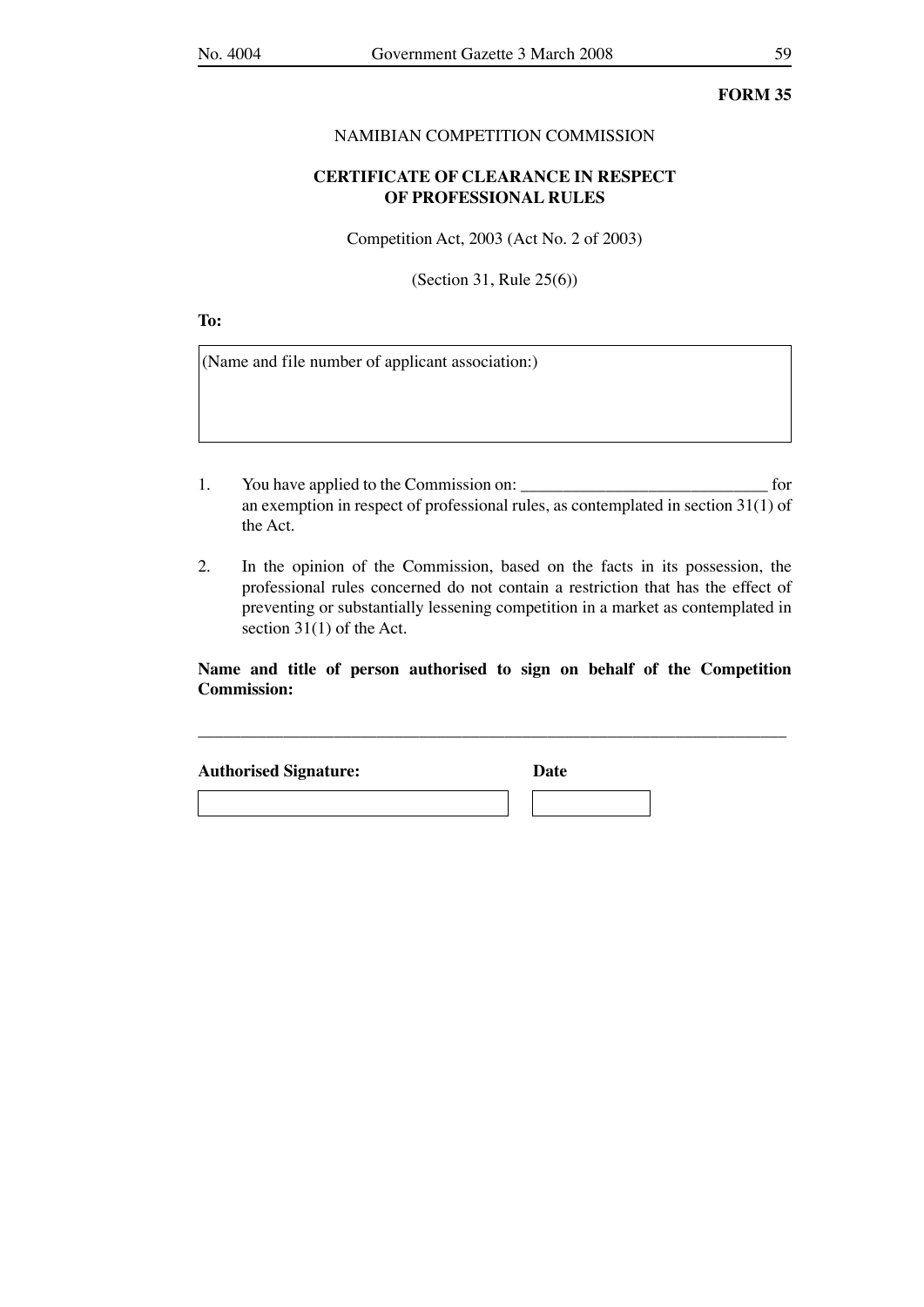## NAMIBIAN COMPETITION COMMISSION

## **NOTICE OF PROPOSED REVOCATION OF EXEMPTION IN RESPECT OF PROFESSIONAL RULES**

Competition Act, 2003 (Act No. 2 of 2003)

(Section 31(5), Rule 26(1))

**To:**  $\blacksquare$ 

#### **Concerning:**

(Name and file number of applicant association:)

- 1. The Commission has issued an exemption certificate to the above named applicant association on \_\_\_\_\_\_\_\_\_\_\_\_\_\_\_\_\_\_\_\_\_\_\_\_\_\_\_\_\_\_\_\_\_\_\_\_\_\_\_\_\_\_.
- 2. The Commission considers, after it has consulted the responsible Minister concerned, that the professional rules \* / part of the professional rules as indicated on the attached sheet\* should no longer be exempt under section 31(1) of the Act, and gives notice that it intends to revoke the exemption concerned.
- 3. You may submit to the Commission, within 30 days as from the date of this notice, any written representations that you may wish to make in regard to the proposed revocation of the exemption.

## **Name and title of person authorised to sign on behalf of the Commission:**

| <b>Authorised signature:</b> | Date: |  |
|------------------------------|-------|--|
|                              |       |  |

\_\_\_\_\_\_\_\_\_\_\_\_\_\_\_\_\_\_\_\_\_\_\_\_\_\_\_\_\_\_\_\_\_\_\_\_\_\_\_\_\_\_\_\_\_\_\_\_\_\_\_\_\_\_\_\_\_\_\_\_\_\_\_\_\_\_\_\_\_

#### **Please note:**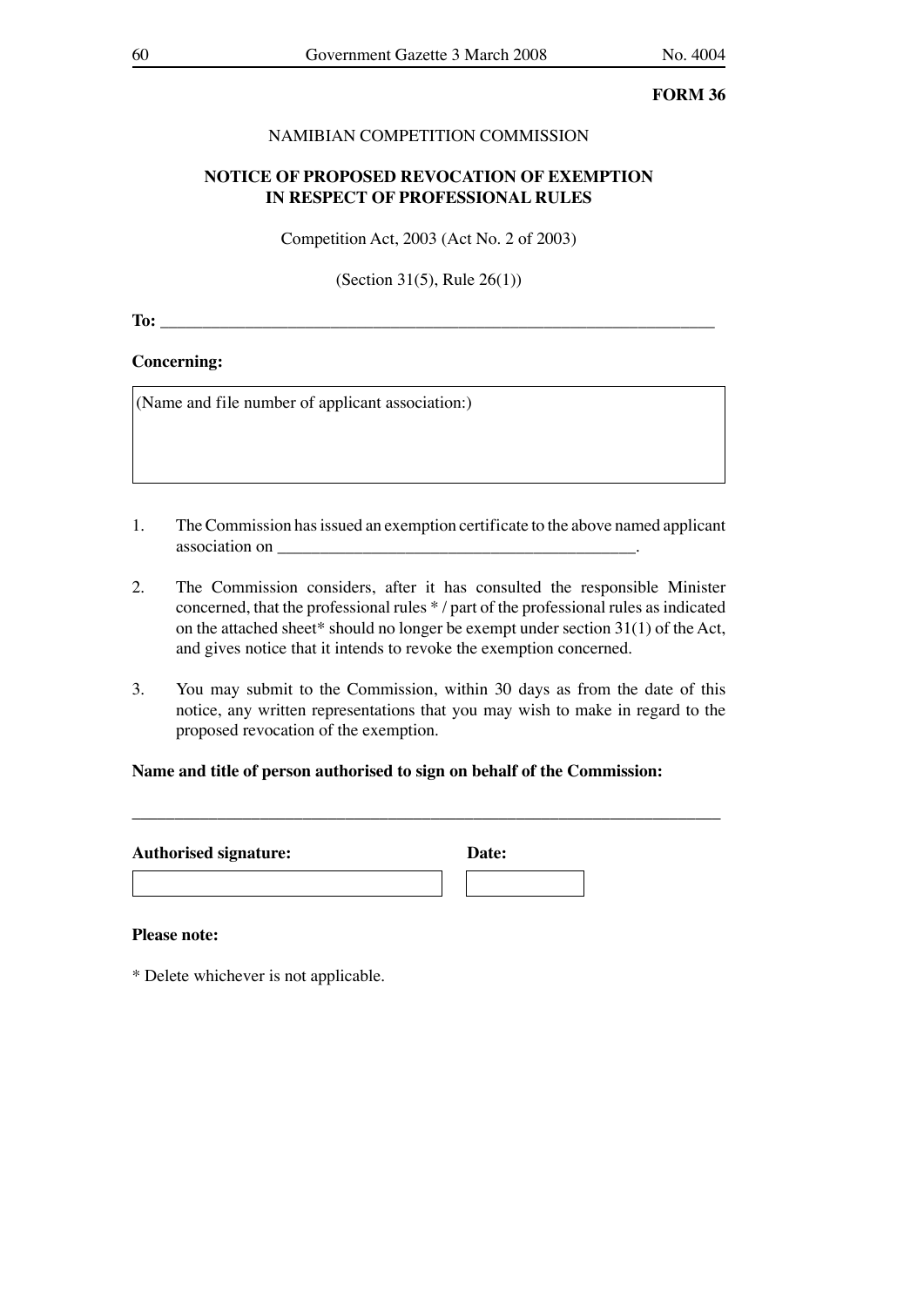### NAMIBIAN COMPETITION COMMISSION

## **REVOCATION OF EXEMPTION IN RESPECT OF PROFESSIONAL RULES**

Competition Act, 2003 (Act No. 2 of 2003)

(Section 31(5), Rule 26(2))

**To:**  $\blacksquare$ 

## **Concerning:**

(Name and file number of applicant:)

- 1. The Commission has issued an exemption certificate\*to the above named applicant association on \_\_\_\_\_\_\_\_\_\_\_\_\_\_\_\_\_\_\_\_\_\_\_\_\_\_\_\_\_\_\_\_\_\_\_\_\_, and has given notice on \_\_\_\_\_\_\_\_\_\_\_\_\_\_\_\_\_\_\_\_\_\_\_\_\_\_\_\_\_\_\_\_ that it intends to revoke the exemption concerned.
- 2. The Commission hereby, in terms of section 31(5) of the Act, revokes the exemption concerned on the ground that the Commission considers that the professional rules\* / part of the professional rules as indicated on the attached sheet\* should no longer be exempt under section 31 of the Act.

\_\_\_\_\_\_\_\_\_\_\_\_\_\_\_\_\_\_\_\_\_\_\_\_\_\_\_\_\_\_\_\_\_\_\_\_\_\_\_\_\_\_\_\_\_\_\_\_\_\_\_\_\_\_\_\_\_\_\_\_\_\_\_\_\_\_\_\_\_

### **Name and title of person authorised to sign on behalf of the Commission:**

| <b>Authorised signature:</b> | Date: |  |
|------------------------------|-------|--|
|                              |       |  |

### **Please note:**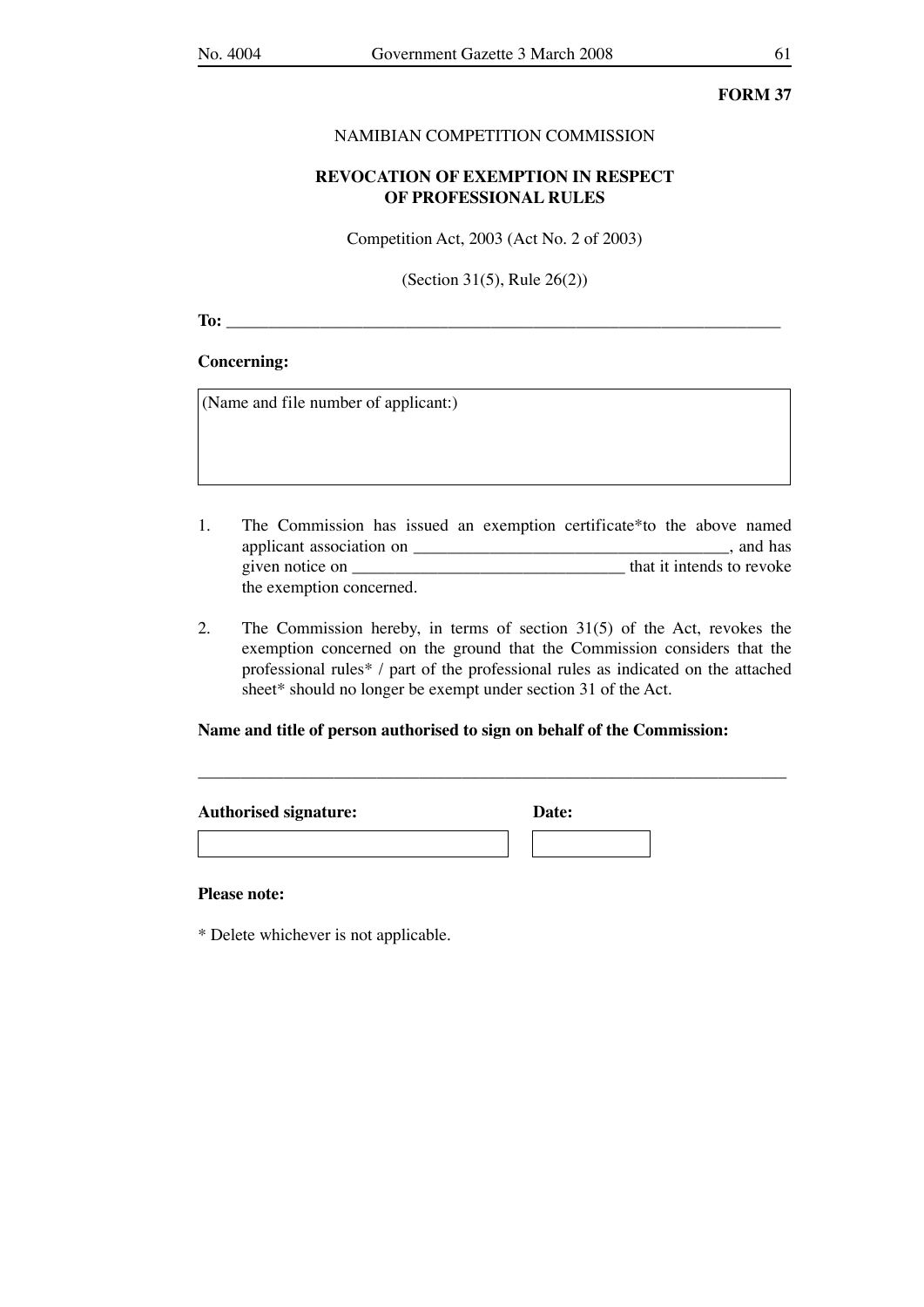## NAMIBIAN COMPETITION COMMISSION

## **MERGER NOTICE**

## Competition Act, 2003 (Act No. 2 of 2003)

(Section 44(1), Rule 28)

## **To:** The Competition Commission

### **From:**

|    | (Name, address and contact numbers of undertaking reporting the merger)                                                                                                                                   |                    |    |
|----|-----------------------------------------------------------------------------------------------------------------------------------------------------------------------------------------------------------|--------------------|----|
| 1. | Please take notice of a proposed merger as contemplated in section $44(1)$ of the<br>Act involving the reporting undertaking as -<br>the primary<br>the primary<br>acquiring undertaking<br>and involving | target undertaking |    |
|    | the primary<br>the primary<br>target undertaking.<br>acquiring undertaking                                                                                                                                |                    | as |

- 2. A summary of the effect of the proposed merger on employment, is attached as Schedule 1 to this Notice.
- 3. Particulars of the merger are set out in the attached Statement of Merger Information in the form of Form 38, which forms part of this Notice.
- 4. Notices and other documents concerning this merger may be served on the following person at the address and contact number shown below:

\_\_\_\_\_\_\_\_\_\_\_\_\_\_\_\_\_\_\_\_\_\_\_\_\_\_\_\_\_\_\_ \_\_\_\_\_\_\_\_\_\_\_\_\_\_\_\_\_\_\_\_\_\_\_\_\_\_\_

|           | For office Commission file number: |
|-----------|------------------------------------|
| Use only: |                                    |

Date filed:

(Name and file number of merger:)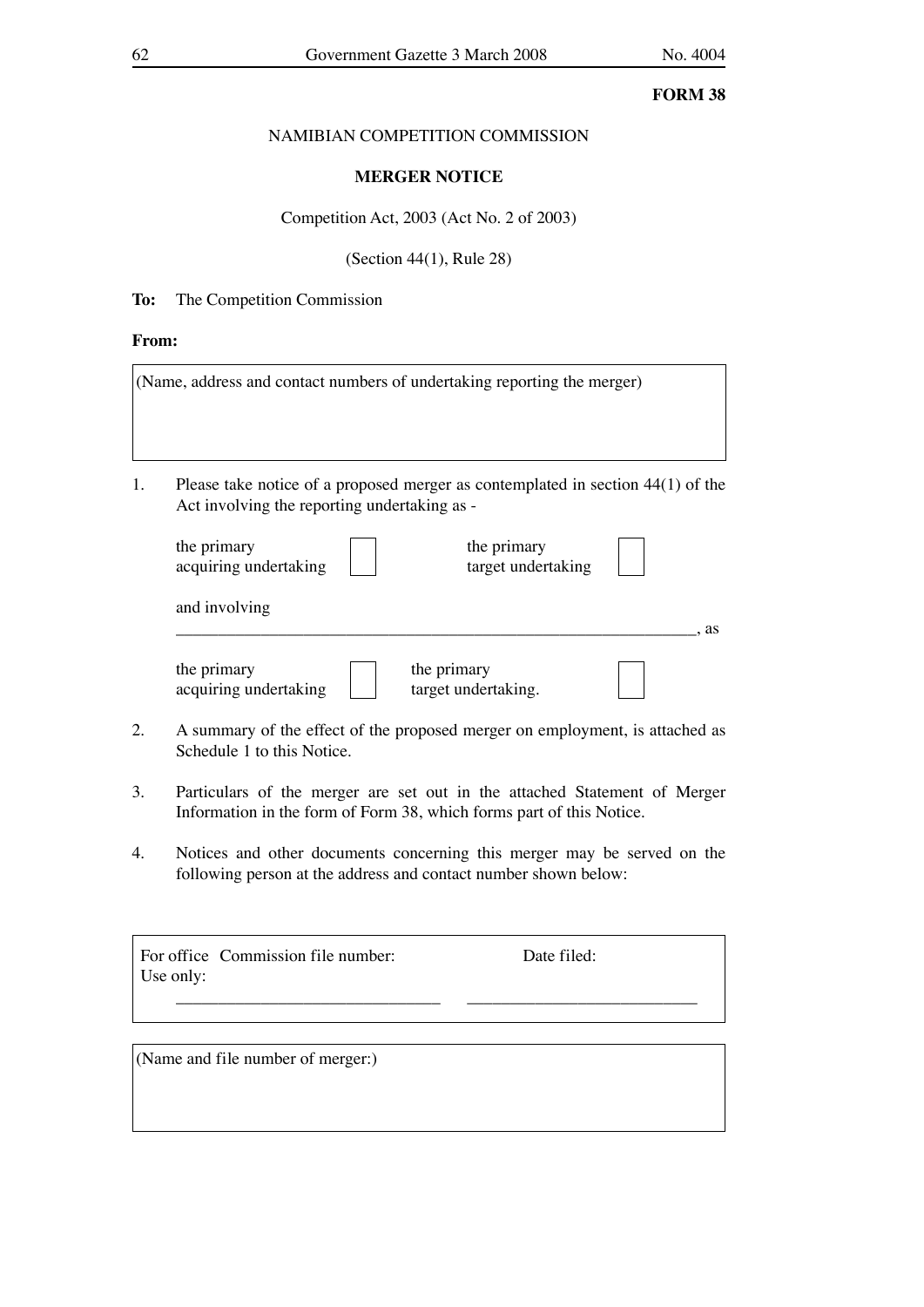### **Certification of Accuracy:**

 $\mathrm{I}, \_\_$ 

have prepared, or supervised those who prepared, this Merger Notice.

To the best of my knowledge, the information contained in this document, and the attachments to it, is true, correct and complete in terms of the Act and Rules made in terms thereof, except to the extent that I have indicated -

- (a) that requested data is not available in books or records, and reasonable estimates have been used instead; or
- (b) complete information has not been provided because it is unavailable, in which case I have attached an affidavit sworn by me, explaining why the information is unavailable.

I understand -

- (a) that it is an offence in terms of the Act to provide false information to the Commission in any manner, including in these documents; and
- (b) that section 63 of the Act provides for a penalty of a fine, or imprisonment, or both, if I am found guilty of knowingly providing false information to the Commission.

#### **Name and title of person authorised to sign:**

| <b>Authorised Signature:</b>                    | Date:       |  |
|-------------------------------------------------|-------------|--|
| For office Commission file number:<br>Use only: | Date filed: |  |

### **Please note:**

- 1. Two copies of this form, and Schedule 1 as noted, together with a completed Statement of Merger Information in Form 38 must be filed in accordance with Rules 27 and 28.
- 2. Complete and sign the Statement of Accuracy on the second page.
- 3. If any required information is not available, please attach a sworn affidavit explaining why that information is unavailable.
- 4. An approval or conditional approval of a merger may be revoked, if it is subsequently discovered that this Notice does not provide correct and complete information.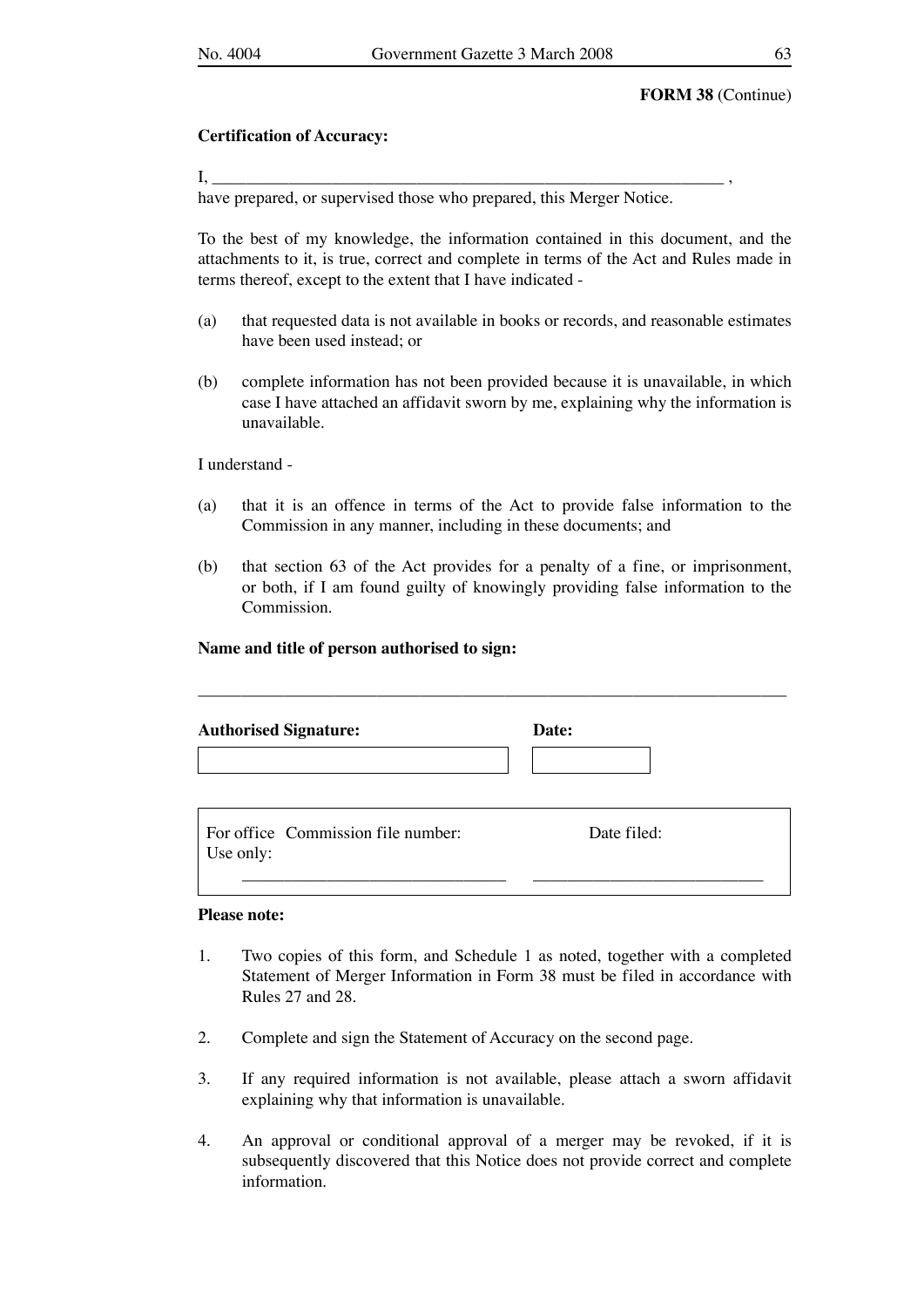## NAMIBIAN COMPETITION COMMISSION

## **STATEMENT OF MERGER INFORMATION**

Competition Act, 2003 (Act No. 2 of 2003)

(Section 44, Rule 28)

## **To:** The Competition Commission

## **From:**

(Name of undertaking filing this Statement)

1. The undertaking filing this statement is:

| The primary acquiring undertaking |  |  |
|-----------------------------------|--|--|
|-----------------------------------|--|--|

The primary target undertaking

- 2. In a separate document, titled Schedule 2, provide the following information in the order listed in subparagraphs (a) to (h):
	- (a) State the name and principal business address of the party filing this Notice.
	- (b) State the name and principal business address of all undertakings directly controlling you.
	- (c) List the name and principal business address of each undertaking directly or indirectly controlled by each undertaking referred to in subparagraph (b).
	- (d) List the name and principal business address of each undertaking you directly or indirectly control.
	- (e) If you are an acquiring party, and you or any of the undertakings controlling you are owned or controlled by historically disadvantaged persons as defined in section 1 of the Act, state the name(s) of the person(s) and the nature and extent of their ownership or control.
	- (f) State your annual turnover in, into or from Namibia for your preceding financial year and the range of months covered by your financial year.
	- (g) State the value of your assets in Namibia as of the end of your preceding financial year, and as of the date of the Merger Notice.
	- (h) State your annual turnover in, into or from Namibia as of the date of the Merger Notice.

\_\_\_\_\_\_\_\_\_\_\_\_\_\_\_\_\_\_\_\_\_\_\_\_\_\_\_\_\_\_\_ \_\_\_\_\_\_\_\_\_\_\_\_\_\_\_\_\_\_\_\_\_\_\_\_\_\_\_

For office Commission file number: Date filed: Use only: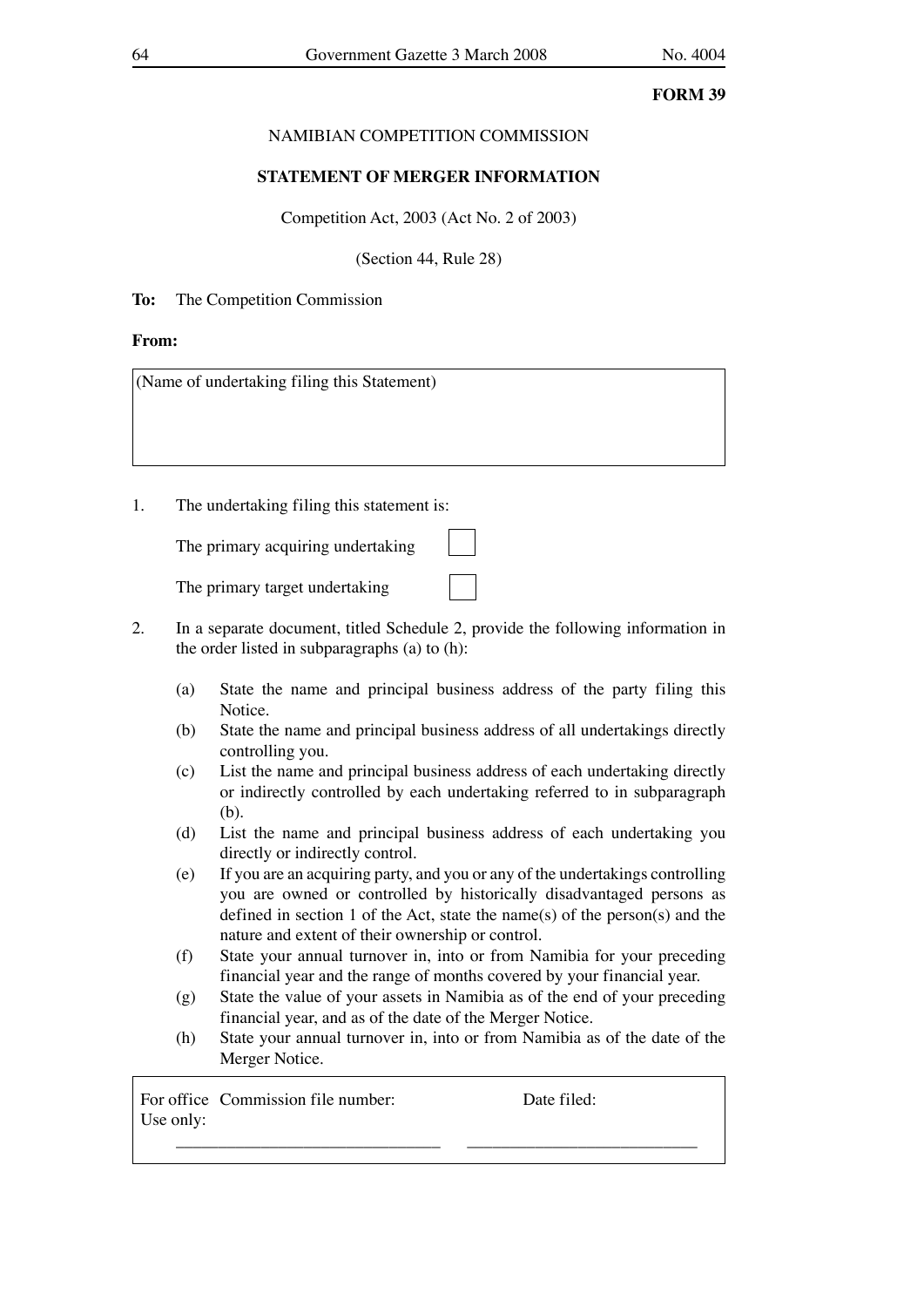#### **FORM 39** (Continue)

- 3. In a separate document, titled Schedule 3, provide the following information in the order listed in subparagraphs (a) to (e):
	- (a) Indicate whether the party filing this Notice is
		- (i) acquiring assets, shares, or other interests;
		- (ii) selling assets, shares, or other interests;
		- (iii) acquiring and selling assets, shares, or other interests.
	- (b) Indicate whether the transaction involves
		- (i) foreign direct investment;
		- (ii) a management buy-out;
		- (iii) a buy-back of shares.
	- (c) Describe the merger, including the parties to the transaction; the assets, shares, or other interests being acquired; whether the assets, shares, or other interests are being purchased, leased, combined or otherwise transferred; the consideration, the contemplated timing for any major events required to bring about the completion of the transaction; and the intended structure of ownership and control of the completion of the merger.
	- (d) Unless you have submitted a report addressing the issues listed below, please provide the following details:
		- (i) the estimated market shares of the merging parties and their competitors;
		- (ii) information concerning barriers to entry, such as regulatory requirements, capital requirements and sunk costs, the time it will take for potential entrants to enter the market, the names and contact details of entrants to the market during the past three years;
		- (iii) information concerning import competition, such as existing import duties;
		- (iv) countervailing power (customers or suppliers).
	- (e) If you are relying on a "failing undertaking defence", please include the following information:
		- (i) financial information demonstrating that the undertaking will be unable to meet its financial obligations in future;
		- (ii) information concerning efforts taken to elicit reasonable alternative offers;
		- (iii) information indicating that the failing undertaking would reasonably be expected to exit the market unless the merger is implemented.
- 4. In a separate document, titled Schedule 4, provide the following information in the order listed in subparagraphs (a) to (e):
	- (a) Identify each product that you or another acquiring undertaking (or target undertaking, if applicable) sell, and each service you or that other undertaking provide in, into or from Namibia. In addition, identify any products or services that you believe are considered by buyers as reasonably interchangeable with, or a substitute for, a product or service provided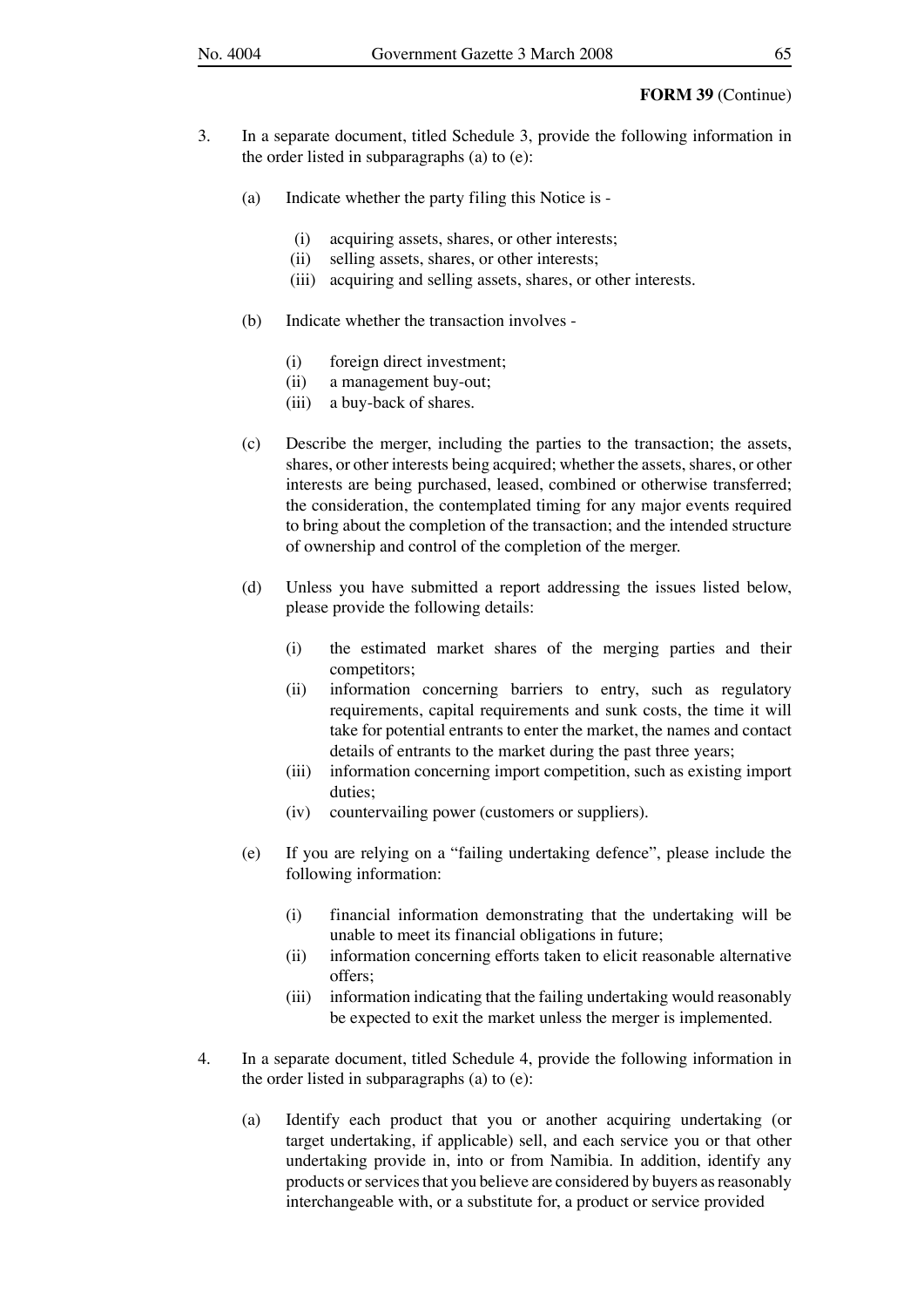### **FORM 39** (Continue)

 in, into or from Namibia by another party to the merger. Use the 5 digit standard industrial codes to identify products, if possible.

- (b) For each identified product or service, state the geographical area(s) in Namibia in which you sell.
- (c) For each identified product or service, identify, and provide contact details for the five producers or providers in each identified geographic area with the largest estimated turnover in value, and their estimated share of the total turnover during the last full 12 months.
- (d) For each identified product or service, state your turnover in each identified geographic area during the last full 12 months.
- (e) For each identified product or service, identify and provide contact details for your five customers in each identified geographic area with the largest aggregate purchases in value during the last full 12 months.
- 5. In a separate document, titled Schedule 5
	- (a) state the name of any other acquiring undertaking (or target undertaking, if applicable), that sells to you;
	- (b) identify each product or service sold;
	- (c) for each such product or service, show the value of that product or service sold during your preceding financial year.

## **Certification of Accuracy:**

1, \_\_\_\_\_\_\_\_\_\_\_\_\_\_\_\_\_\_\_\_\_\_\_\_\_\_\_\_\_\_\_\_\_\_\_\_\_\_\_\_\_\_\_\_\_\_\_\_\_\_\_\_\_\_\_\_\_\_\_\_\_\_\_\_\_\_ ,

have prepared, or supervised those who prepared, this Statement of Merger Information.

To the best of my knowledge, the information contained in this document, and the attachments to it, is true, correct and complete in terms of the Act and Rules, except to the extent that I have indicated -

- (a) that requested data is not available in books or records, and reasonable estimates have been used instead; or
- (b) complete information has not been provided because it is unavailable, in which case I have attached an affidavit sworn by me, explaining why the information is unavailable.

## I understand -

- (a) that it is an offence in terms of the Act to provide false information to the Commission in any manner, including in these documents; and
- (b) that section 63 of the Act provide for a penalty of a fine, or imprisonment, or both, if I am found guilty of knowingly providing false information to the Commission.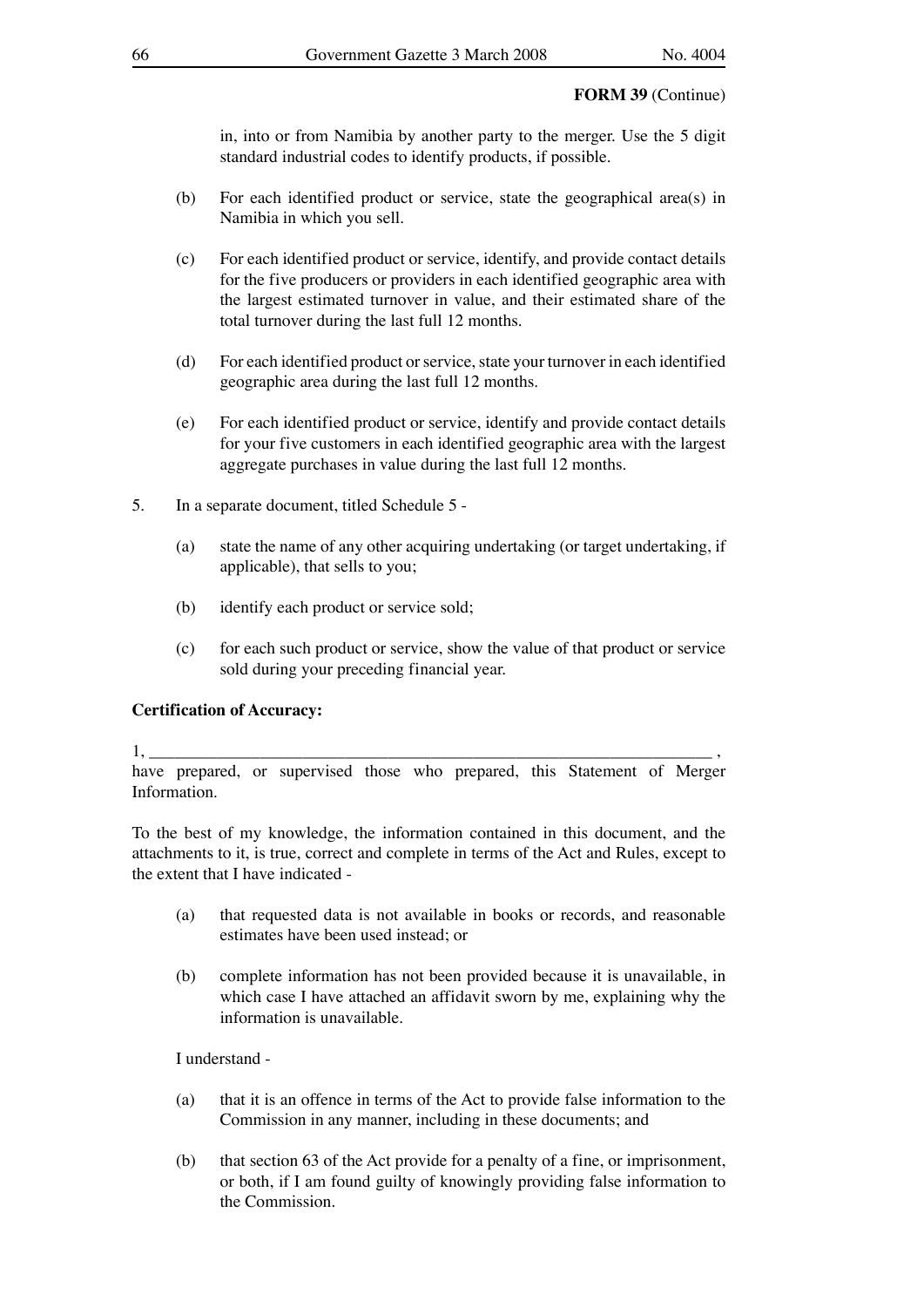\_\_\_\_\_\_\_\_\_\_\_\_\_\_\_\_\_\_\_\_\_\_\_\_\_\_\_\_\_\_\_\_\_\_\_\_\_\_\_\_\_\_\_\_\_\_\_\_\_\_\_\_\_\_\_\_\_\_\_\_\_\_\_\_\_\_\_\_\_

| <b>Authorised Signature:</b> | Date: |
|------------------------------|-------|
|                              |       |

#### **Please note:**

- 1. Attach to this Form the following items
	- (a) the most recent version of all documents constituting the merger agreement;
	- (b) each report or other document assessing the transaction with respect to competitive conditions;
	- (c) any document, including minutes, reports, presentations and summaries, prepared for the Board of Directors regarding the transaction;
	- (d) your most recent business plan.
- 2. If any required information is not available, you must attach a sworn affidavit explaining why that information is unavailable.
- 3. Approval or conditional approval of a merger may be revoked if it is subsequently discovered that this Statement of Information is not accurate.
- 4. Until the Commission has reached a decision concerning the merger, you must submit any revised or final version of each document referred to in paragraph 1 above, as it becomes available.
- 5. When describing the merger, please indicate any relevant facts concerning the impact of the merger on employment, or other public interest issues contemplated in section  $47(2)(a)$  to (h) of the Act.
- 6. You may include any other relevant information that you want the Commission to consider.
- 7. Approval or conditional approval of a merger may be revoked if it is subsequently discovered that this Statement of Information is not accurate.
- 8. Generally, information relating to this merger is not part of the public record while the Commission is considering the merger.
- 9. You have a right to identify information that you believe is confidential, by completing Form 1 and submitting it with this Statement.
- 10. If any required information is not available, please attach a sworn affidavit explaining why that information is unavailable.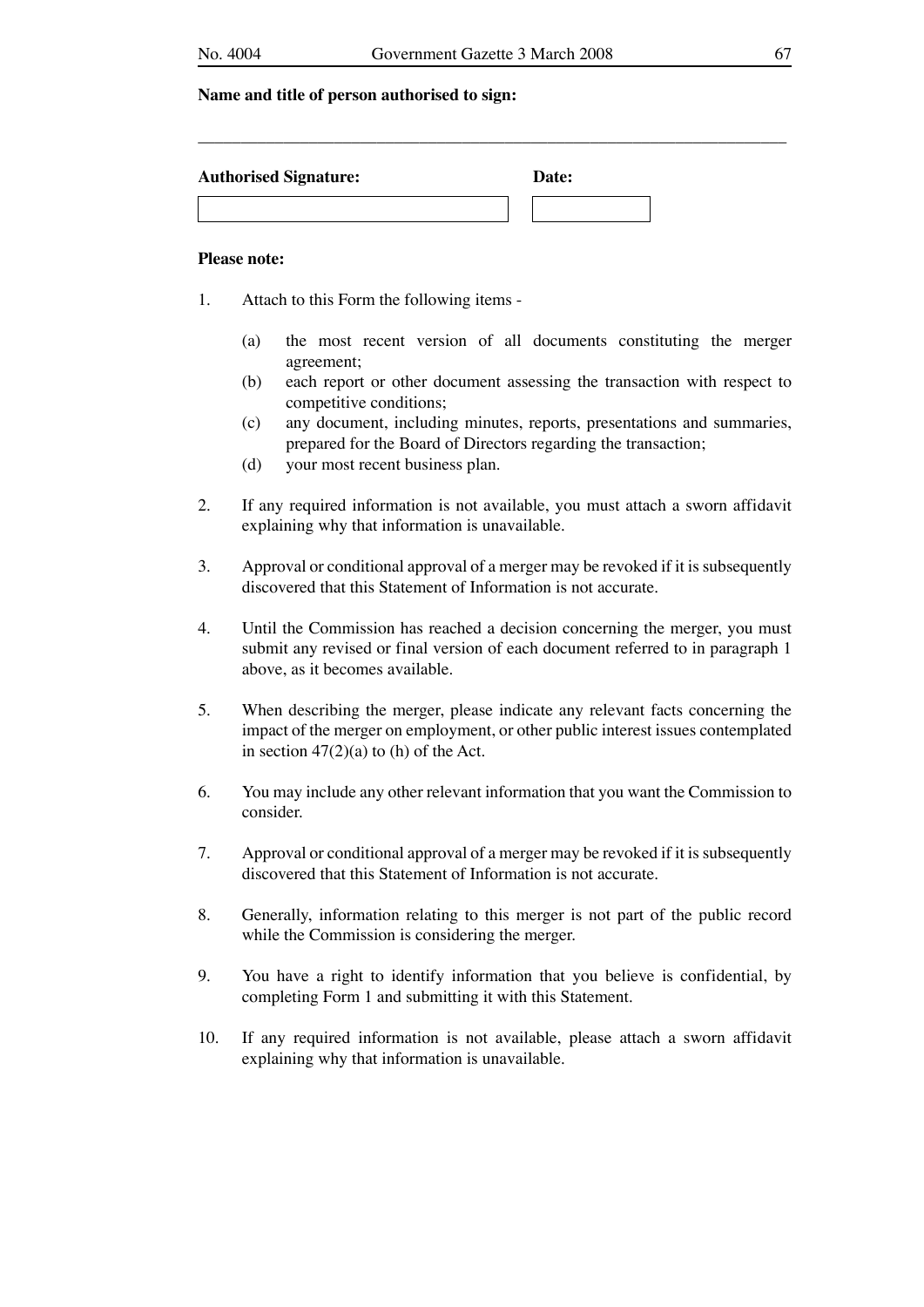## NAMIBIAN COMPETITION COMMISSION

## **NOTICE OF REFERRAL TO INSPECTOR FOR INVESTIGATION AND REPORT**

Competition Act, 2003 (Act No. 2 of 2003)

(Section 47(3), Rule 29)

**To:**  $\blacksquare$ 

### **Concerning:**

(Name and file number of proposed merger:)

- 1. The Commission has received notification of the abovementioned proposed merger on  $\blacksquare$
- 2. Please note that the Commission has referred the particulars of the proposed merger to an inspector for investigation and a report in relation to the criteria referred to in section 47(1) of the Act.

\_\_\_\_\_\_\_\_\_\_\_\_\_\_\_\_\_\_\_\_\_\_\_\_\_\_\_\_\_\_\_\_\_\_\_\_\_\_\_\_\_\_\_\_\_\_\_\_\_\_\_\_\_\_\_\_\_\_\_\_\_\_\_\_\_\_\_\_\_

### **Name and title of person authorised to sign on behalf of the Commission:**

| <b>Authorised signature:</b> | Date: |  |
|------------------------------|-------|--|
|                              |       |  |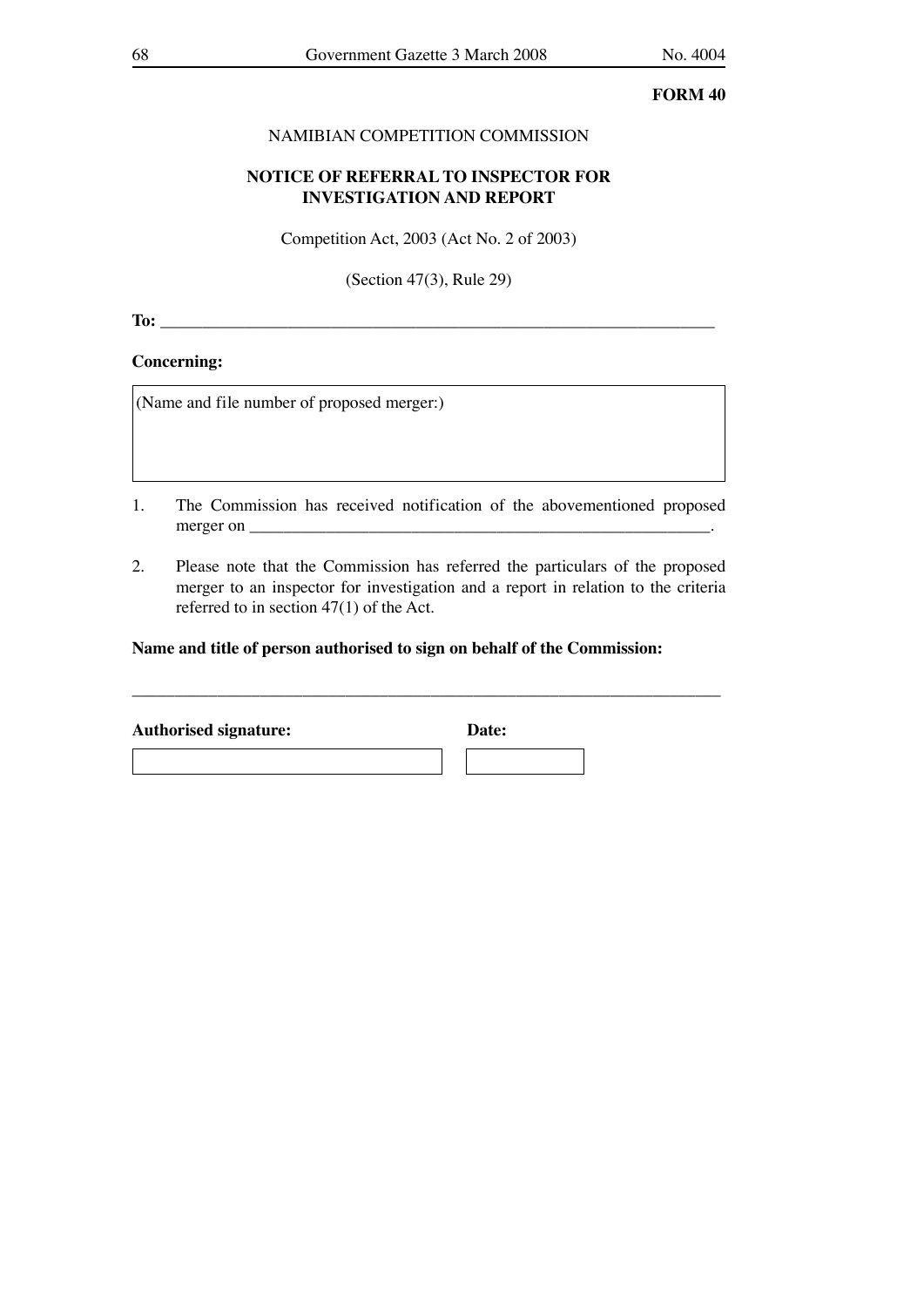#### NAMIBIAN COMPETITION COMMISSION

## **NOTICE OF DETERMINATION MADE BY COMMISSION IN RELATION TO PROPOSED MERGER**

Competition Act, 2003 (Act No. 2 of 2003)

(Section 47(7), Rule 30)

**To:**  $\blacksquare$ 

### **Concerning:**

(Name and file number of proposed merger:)

no conditions

- 1. The Commission has received notification of the abovementioned proposed merger on  $\blacksquare$
- 2. Please note that the Commission has approved\* / conditionally approved\* / prohibited\* the proposed merger.
- 3. The approval\* / conditional approval\* of the proposed merger is subject to:

the conditions listed on the attached sheet.

4. The reasons for the conditional approval\* / prohibition\* of the proposed merger  $\text{are:}\n \overline{\phantom{a}}$ 

 \_\_\_\_\_\_\_\_\_\_\_\_\_\_\_\_\_\_\_\_\_\_\_\_\_\_\_\_\_\_\_\_\_\_\_\_\_\_\_\_\_\_\_\_\_\_\_\_\_\_\_\_\_\_\_\_\_\_\_\_\_\_\_\_ \_\_\_\_\_\_\_\_\_\_\_\_\_\_\_\_\_\_\_\_\_\_\_\_\_\_\_\_\_\_\_\_\_\_\_\_\_\_\_\_\_\_\_\_\_\_\_\_\_\_\_\_\_\_\_\_\_\_\_\_\_\_\_\_

 $\overline{\phantom{a}}$  ,  $\overline{\phantom{a}}$  ,  $\overline{\phantom{a}}$  ,  $\overline{\phantom{a}}$  ,  $\overline{\phantom{a}}$  ,  $\overline{\phantom{a}}$  ,  $\overline{\phantom{a}}$  ,  $\overline{\phantom{a}}$  ,  $\overline{\phantom{a}}$  ,  $\overline{\phantom{a}}$  ,  $\overline{\phantom{a}}$  ,  $\overline{\phantom{a}}$  ,  $\overline{\phantom{a}}$  ,  $\overline{\phantom{a}}$  ,  $\overline{\phantom{a}}$  ,  $\overline{\phantom{a}}$  \_\_\_\_\_\_\_\_\_\_\_\_\_\_\_\_\_\_\_\_\_\_\_\_\_\_\_\_\_\_\_\_\_\_\_\_\_\_\_\_\_\_\_\_\_\_\_\_\_\_\_\_\_\_\_\_\_\_\_\_\_\_\_\_ \_\_\_\_\_\_\_\_\_\_\_\_\_\_\_\_\_\_\_\_\_\_\_\_\_\_\_\_\_\_\_\_\_\_\_\_\_\_\_\_\_\_\_\_\_\_\_\_\_\_\_\_\_\_\_\_\_\_\_\_\_\_\_\_ \_\_\_\_\_\_\_\_\_\_\_\_\_\_\_\_\_\_\_\_\_\_\_\_\_\_\_\_\_\_\_\_\_\_\_\_\_\_\_\_\_\_\_\_\_\_\_\_\_\_\_\_\_\_\_\_\_\_\_\_\_\_\_\_  $\overline{\phantom{a}}$  ,  $\overline{\phantom{a}}$  ,  $\overline{\phantom{a}}$  ,  $\overline{\phantom{a}}$  ,  $\overline{\phantom{a}}$  ,  $\overline{\phantom{a}}$  ,  $\overline{\phantom{a}}$  ,  $\overline{\phantom{a}}$  ,  $\overline{\phantom{a}}$  ,  $\overline{\phantom{a}}$  ,  $\overline{\phantom{a}}$  ,  $\overline{\phantom{a}}$  ,  $\overline{\phantom{a}}$  ,  $\overline{\phantom{a}}$  ,  $\overline{\phantom{a}}$  ,  $\overline{\phantom{a}}$  $\overline{\phantom{a}}$  ,  $\overline{\phantom{a}}$  ,  $\overline{\phantom{a}}$  ,  $\overline{\phantom{a}}$  ,  $\overline{\phantom{a}}$  ,  $\overline{\phantom{a}}$  ,  $\overline{\phantom{a}}$  ,  $\overline{\phantom{a}}$  ,  $\overline{\phantom{a}}$  ,  $\overline{\phantom{a}}$  ,  $\overline{\phantom{a}}$  ,  $\overline{\phantom{a}}$  ,  $\overline{\phantom{a}}$  ,  $\overline{\phantom{a}}$  ,  $\overline{\phantom{a}}$  ,  $\overline{\phantom{a}}$ \_\_\_\_\_\_\_\_\_\_\_\_\_\_\_\_\_\_\_\_\_\_\_\_\_\_\_\_\_\_\_\_\_\_\_\_\_\_\_\_\_\_\_\_\_\_\_\_\_\_\_\_\_\_\_\_\_\_\_\_\_\_\_\_

 $\overline{\phantom{a}}$  , and the contract of the contract of the contract of the contract of the contract of the contract of the contract of the contract of the contract of the contract of the contract of the contract of the contrac

- 5. The Commission has the authority in terms of section 48(1) of the Act to revoke a decision approving the implementation of a proposed merger if -
- (a) the decision was based on materially incorrect or misleading information for which a party to the merger is responsible; or
- (b) any condition attached to the approval of the merger that is material to the implementation is not complied with.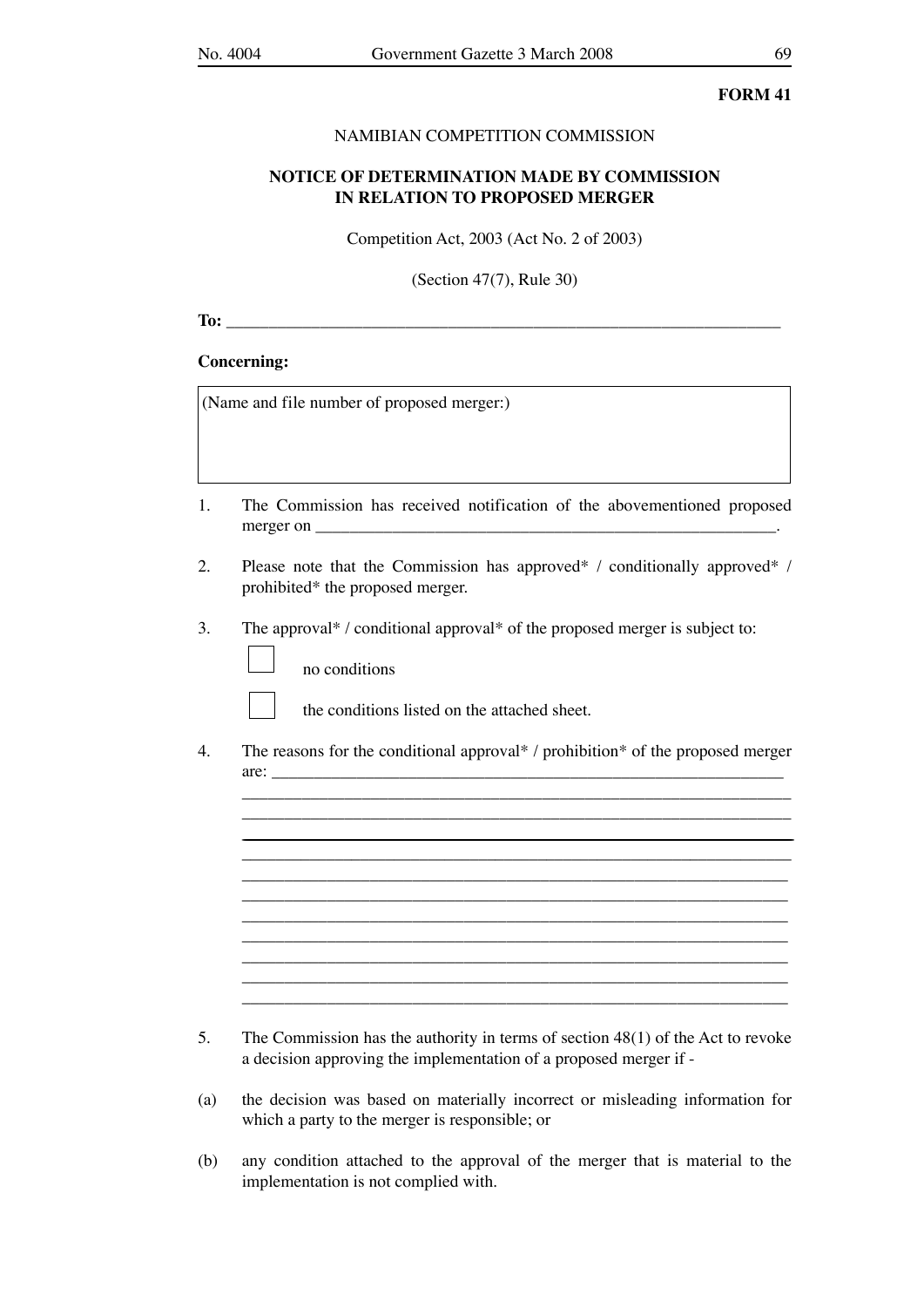# **Name and title of person authorised to sign on behalf of the Commission:**

| <b>Authorised signature:</b> | Date: |
|------------------------------|-------|
|                              |       |

## **Please note:**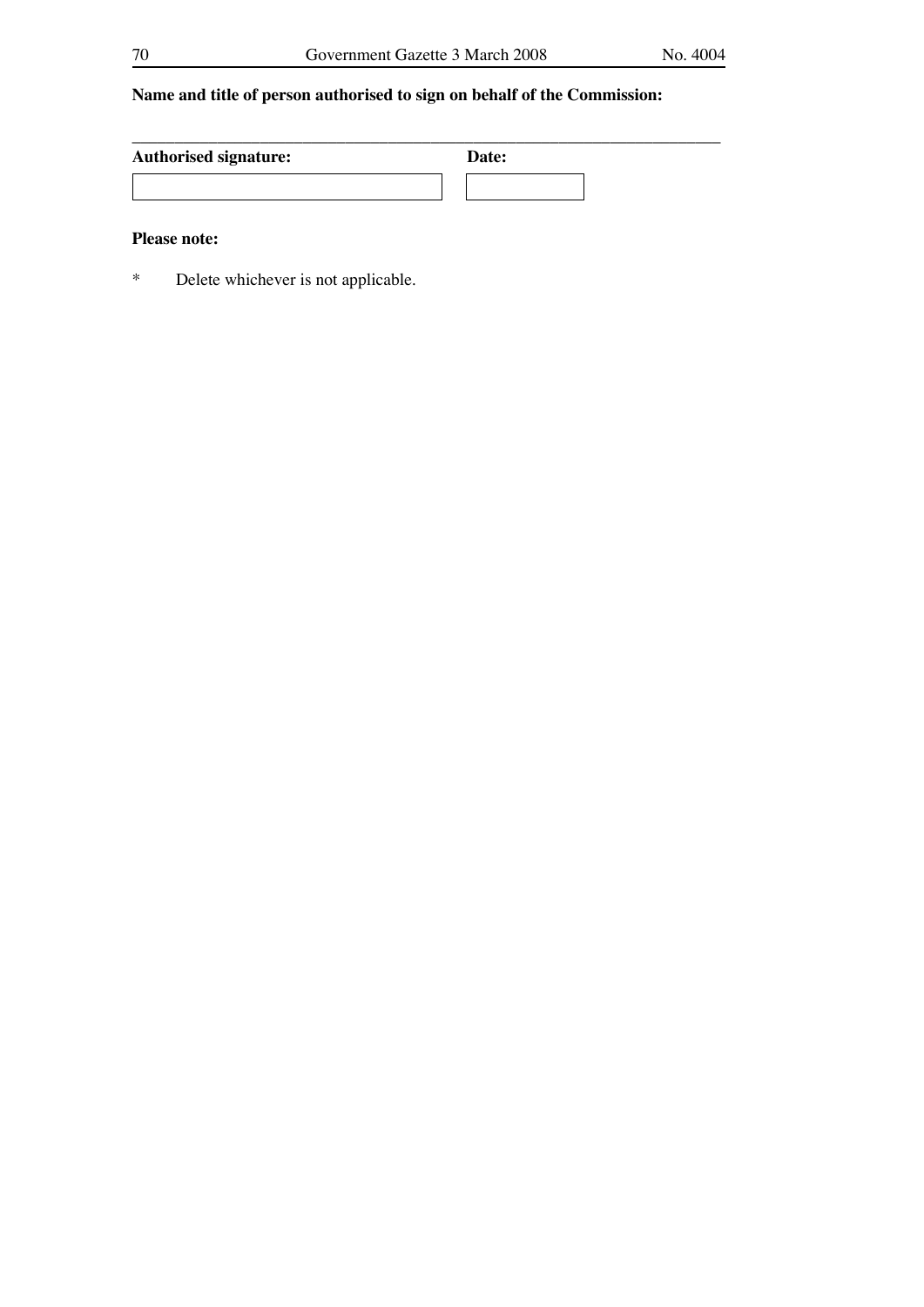#### NAMIBIAN COMPETITION COMMISSION

## **NOTICE OF PROPOSED REVOCATION OF DECISION TO APPROVE IMPLEMENTATION OF PROPOSED MERGER**

Competition Act, 2003 (Act No. 2 of 2003)

(Section 48(2), Rule 31(1))

**To:** \_\_\_\_\_\_\_\_\_\_\_\_\_\_\_\_\_\_\_\_\_\_\_\_\_\_\_\_\_\_\_\_\_\_\_\_\_\_\_\_\_\_\_\_\_\_\_\_\_\_\_\_\_\_\_\_\_\_\_\_\_\_\_\_\_

#### **Concerning:**

(Name and file number of approved merger:)

1. The Commission has given notice of its decision to approve\* / conditionally approve\* the implementation of the above-mentioned approved merger on \_\_\_\_

\_\_\_\_\_\_\_\_\_\_\_\_\_\_\_\_\_\_\_\_\_\_\_\_\_\_\_\_\_\_\_\_\_\_\_\_\_\_\_\_\_\_\_\_\_\_\_\_\_\_\_\_\_\_\_\_\_\_.

- 2. The Commission gives notice that it proposes to revoke its decision to approve\* / conditionally approve\* the implementation of the approved merger concerned on the ground that -
	- (a) the decision was based on materially incorrect or misleading information for which a party to the merger is responsible\*; or
	- (b) any condition attached to the approval of the merger that is material to the implementation is not complied with.\*
- 3. You may submit to the Commission, within 30 days as from the date of receipt of this notice, any written representations that you may wish to make in regard to the proposed revocation of the decision to approve\* / conditionally approve\* the implementation of the above-mentioned approved merger.

\_\_\_\_\_\_\_\_\_\_\_\_\_\_\_\_\_\_\_\_\_\_\_\_\_\_\_\_\_\_\_\_\_\_\_\_\_\_\_\_\_\_\_\_\_\_\_\_\_\_\_\_\_\_\_\_\_\_\_\_\_\_\_\_\_\_\_\_\_

#### **Name and title of person authorised to sign on behalf of the Commission:**

| <b>Authorised signature:</b> | Date: |  |
|------------------------------|-------|--|
|                              |       |  |

#### **Please note:**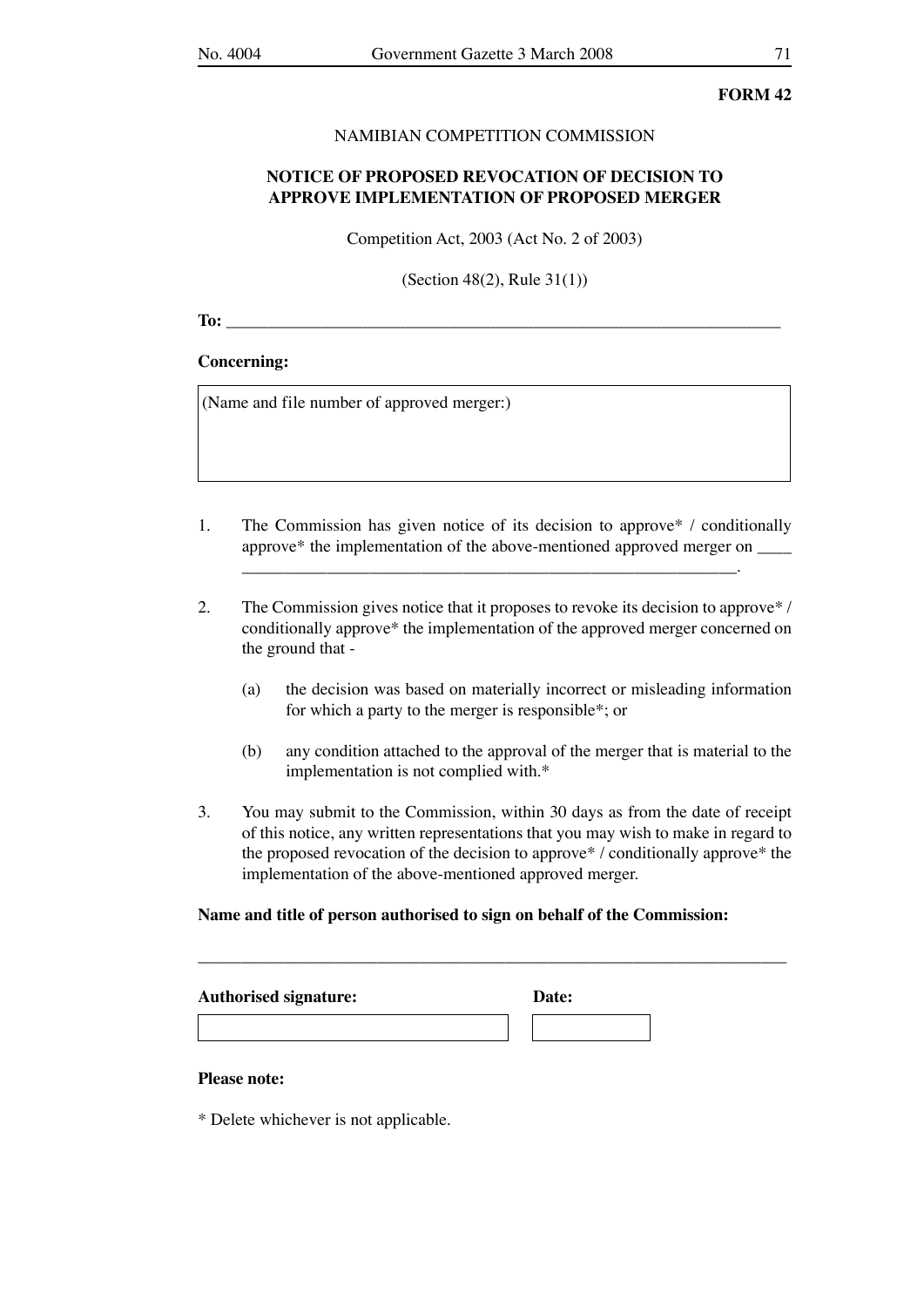## NAMIBIAN COMPETITION COMMISSION

## **REVOCATION OF DECISION TO APPROVE IMPLEMENTATION OF PROPOSED MERGER**

Competition Act, 2003 (Act No. 2 of 2003)

(Section 48(1), Rule 31(2))

**To:**  $\blacksquare$ 

#### **Concerning:**

(Name and file number of approved merger:)

- 1. The Commission has given notice on that it intends to revoke its decision to approve\* / conditionally approve\* the implementation of the above-mentioned approved merger.
- 2. The Commission hereby, in terms of section 48(1) of the Act, revokes its decision to approve\* / conditionally approve\* the implementation of the above-mentioned approved merger on the ground that -
	- (a) the decision was based on materially incorrect or misleading information for which a party to the merger is responsible\*; or
	- (b) any condition attached to the approval of the merger that is material to the implementation is not complied with.\*

### **Name and title of person authorised to sign on behalf of the Commission:**

\_\_\_\_\_\_\_\_\_\_\_\_\_\_\_\_\_\_\_\_\_\_\_\_\_\_\_\_\_\_\_\_\_\_\_\_\_\_\_\_\_\_\_\_\_\_\_\_\_\_\_\_\_\_\_\_\_\_\_\_\_\_\_\_\_\_\_\_\_

| <b>Authorised signature:</b> | Date: |
|------------------------------|-------|
|                              |       |

#### **Please note:**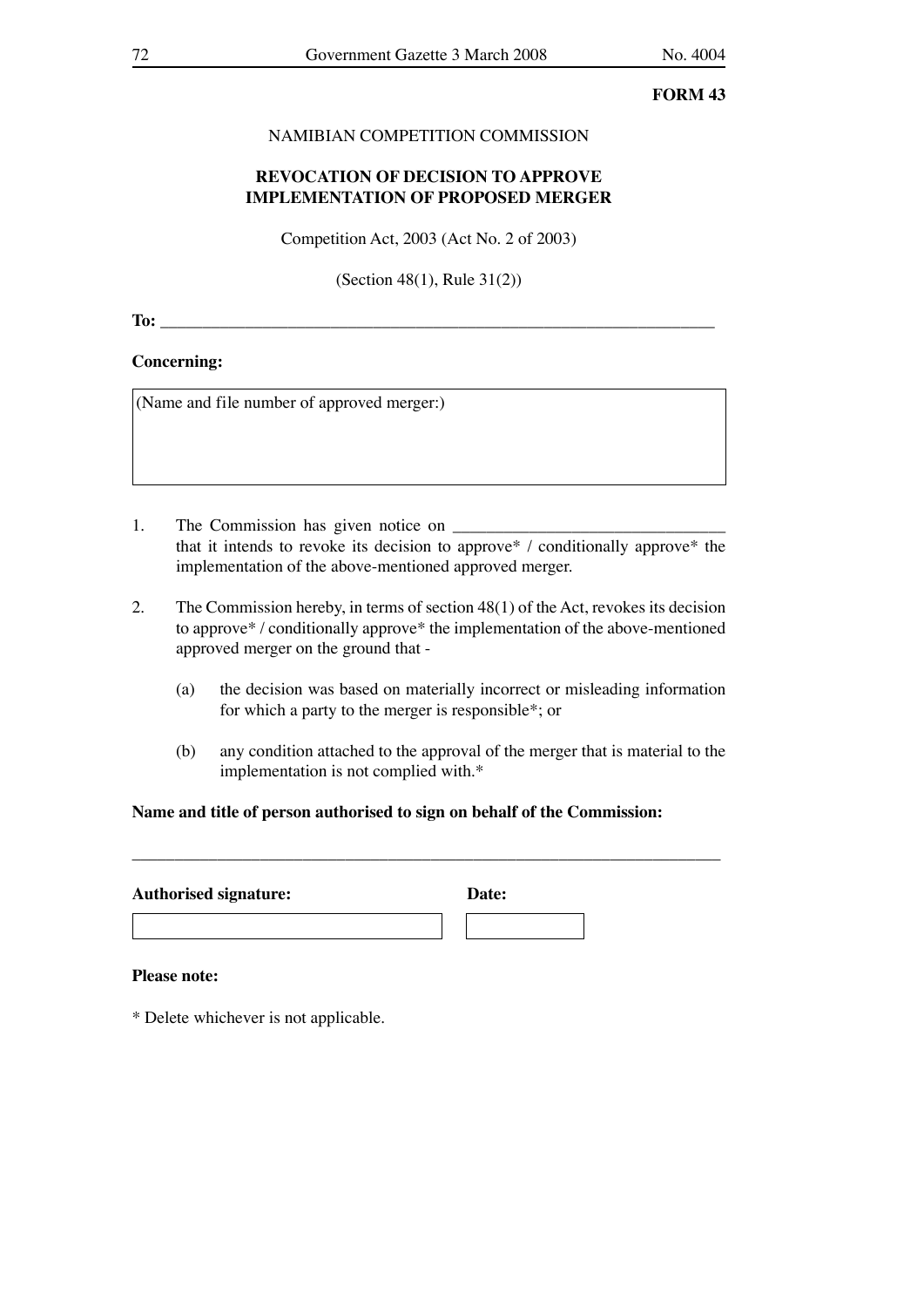#### MINISTRY OF TRADE AND INDUSTRY

# **NOTICE OF APPLICATION FOR REVIEW OF DECISION OF COMMISSION IN RELATION TO PROPOSED MERGER**

Competition Act, 2003 (Act No. 2 of 2003)

(Section 49(2), Rule 32(1))

#### **Concerning:**

(Name and file number of proposed merger:)

- 1. Please take notice that the Commission has on approved\* / conditionally approved\* / prohibited\* the proposed merger.
- 2. Notice is hereby given that I have on \_\_\_\_\_\_\_\_\_\_\_\_\_\_\_\_\_\_\_\_\_\_\_\_\_\_\_\_\_\_\_\_\_\_ received an application from \_\_\_\_\_\_\_\_\_\_\_\_\_\_\_\_\_\_\_\_\_\_\_\_\_\_\_\_\_\_\_\_\_\_\_\_\_\_\_\_\_

\_\_\_\_\_\_\_\_\_\_\_\_\_\_\_\_\_\_\_\_\_\_\_\_\_\_\_\_\_\_\_\_\_\_\_\_\_\_\_\_\_\_\_\_\_\_\_\_\_\_\_\_\_\_\_\_\_\_\_\_\_\_\_\_ for review of the decision of the Commission in relation to the merger concerned.

 $\mathcal{L}_\text{max}$ 

\_\_\_\_\_\_\_\_\_\_\_\_\_\_\_\_\_\_\_\_\_\_\_\_\_\_\_\_\_\_\_\_\_\_\_\_\_\_\_\_\_\_\_\_\_\_\_\_\_\_\_\_\_\_\_\_\_\_\_\_\_\_\_\_

 $3.$  The nature of the review is:

 Interested parties are invited to make written submissions, within 30 days after the date of this notice, to me in regard to any matter to be reviewed.

\_\_\_\_\_\_\_\_\_\_\_\_\_\_\_\_\_\_\_\_\_\_\_\_\_\_\_\_\_\_\_\_\_\_\_\_\_\_ \_\_\_\_\_\_\_\_\_\_\_\_\_\_\_\_\_\_\_\_\_\_\_

\_\_\_\_\_\_\_\_\_\_\_\_\_\_\_\_\_\_\_\_\_\_\_\_\_\_\_\_\_\_\_\_\_\_\_\_\_\_\_\_\_\_\_\_\_\_\_\_\_\_\_\_\_\_\_\_\_\_\_\_\_\_\_\_\_\_\_\_\_\_\_\_\_\_\_\_\_\_\_\_\_\_\_\_\_\_\_\_\_\_\_\_\_\_\_\_\_\_\_\_\_\_\_\_\_\_\_\_\_\_\_\_\_\_\_\_\_\_\_\_\_\_\_\_\_\_\_\_\_\_\_\_\_\_\_\_\_\_\_\_\_\_\_\_\_\_\_\_\_\_\_\_\_\_\_\_\_\_\_\_\_\_\_\_\_\_\_\_\_\_\_\_\_\_\_\_\_\_\_\_\_\_\_\_\_\_ \_\_\_\_\_\_\_\_\_\_\_\_\_\_\_\_\_\_\_\_\_\_\_\_\_\_\_\_\_\_\_\_\_\_\_\_\_\_\_\_\_\_\_\_\_\_\_\_\_\_\_\_\_\_\_\_\_\_\_\_\_\_\_\_

#### **Signature of Minister of Trade and Industry Date**

#### **Please note:**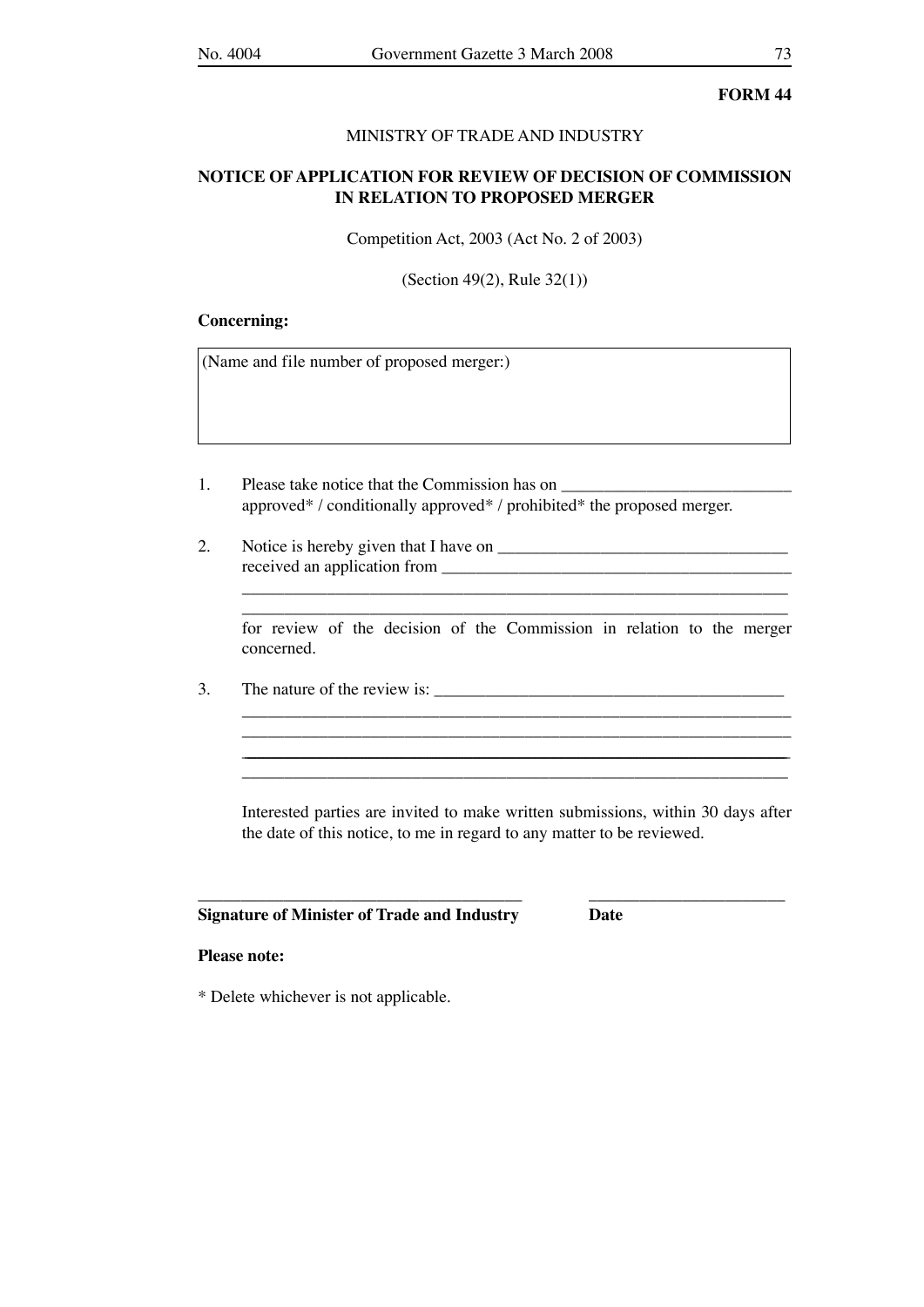# MINISTRY OF TRADE AND INDUSTRY

# **NOTICE OF DETERMINATION MADE BY MINISTER IN RELATION TO REVIEW OF DECISION OF COMMISSION IN RELATION TO PROPOSED MERGER**

Competition Act, 2003 (Act No. 2 of 2003)

(Section 49(4), Rule 32(2))

**To:** \_\_\_\_\_\_\_\_\_\_\_\_\_\_\_\_\_\_\_\_\_\_\_\_\_\_\_\_\_\_\_\_\_\_\_\_\_\_\_\_\_\_\_\_\_\_\_\_\_\_\_\_\_\_\_\_\_\_\_\_\_\_\_\_\_

# **Concerning:**

(Name and file number of proposed merger:)

1. Please take note that I have on received from \_\_\_\_\_\_\_\_\_\_\_\_\_\_\_\_\_\_\_\_\_\_\_\_\_\_\_\_\_\_\_\_\_\_\_\_\_\_\_\_\_\_\_\_\_\_\_\_\_\_\_\_

 $\overline{\phantom{a}}$  ,  $\overline{\phantom{a}}$  ,  $\overline{\phantom{a}}$  ,  $\overline{\phantom{a}}$  ,  $\overline{\phantom{a}}$  ,  $\overline{\phantom{a}}$  ,  $\overline{\phantom{a}}$  ,  $\overline{\phantom{a}}$  ,  $\overline{\phantom{a}}$  ,  $\overline{\phantom{a}}$  ,  $\overline{\phantom{a}}$  ,  $\overline{\phantom{a}}$  ,  $\overline{\phantom{a}}$  ,  $\overline{\phantom{a}}$  ,  $\overline{\phantom{a}}$  ,  $\overline{\phantom{a}}$  an application for review of the decision of the Commission in relation to the merger concerned.

- 2. Notice is hereby given that I have determined to
	- (a) overturn the decision of the Commission;\*
	- (b) amend the decision of the Commission by ordering the following restrictions\* / including the following conditions\*;\*
	- (c) confirm the decision of the Commission.\*
- 4. The reasons for the determination contemplated in paragraph 2 above are set out on the attached sheet.

# **Name and title of person authorised to sign on behalf of the Commission:**

| <b>Authorised signature:</b> | Date: |  |
|------------------------------|-------|--|
|                              |       |  |

### **Please note:**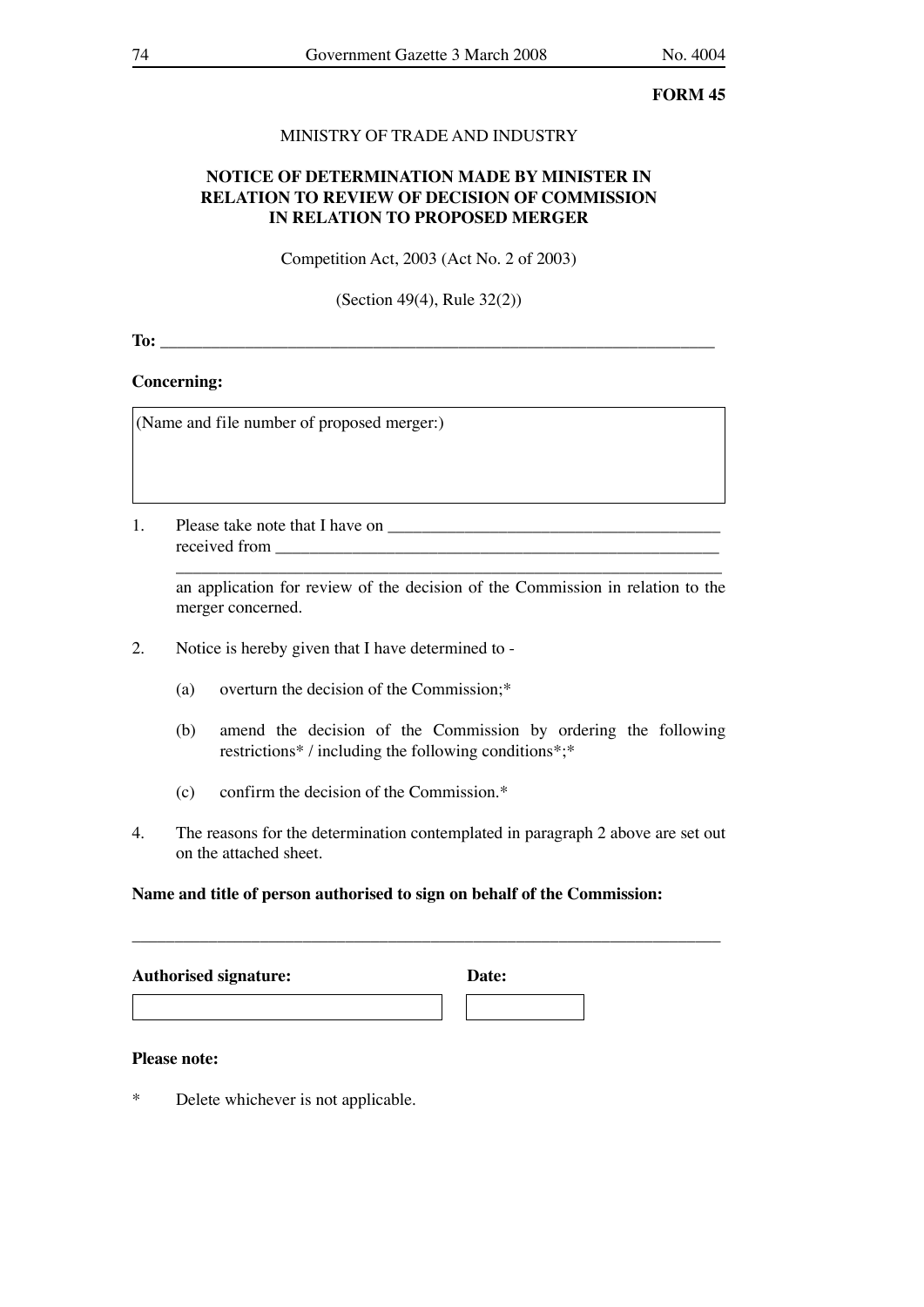### NAMIBIAN COMPETITION COMMISSION

### **APPLICATION TO COURT IN TERMS OF SECTION 51**

Competition Act, 2003 (Act No. 2 of 2003)

(Section 51, Rule 33)

#### **Concerning:**

(Name and file number of proposed merger:)

- 1. The Commission on reasonable grounds believes that the above mentioned merger is being\* / has been implemented\* in contravention of the provisions of Chapter 4 of the Act, and therefore applies to the Court for -
	- (a) an interdict restraining the parties involved from implementing the merger;\*
	- (b) an order directing any party to the merger to sell or dispose of in any other specified manner, any shares, interest or other assets it has acquired pursuant to the merger;\*
	- (c) declaring void any agreement or provision of an agreement to which the merger was subject;\*
	- (d) the imposition of a pecuniary penalty of  $N\$
- 2. The reasons of the Commission for the belief mentioned in paragraph 1 above are set out on the attached sheet.

\_\_\_\_\_\_\_\_\_\_\_\_\_\_\_\_\_\_\_\_\_\_\_\_\_\_\_\_\_\_\_\_\_\_\_\_\_\_\_\_\_\_\_\_\_\_\_\_\_\_\_\_\_\_\_\_\_\_\_\_\_\_\_\_\_\_\_\_\_

### **Name and title of person authorised to sign on behalf of the Commission:**

| <b>Authorised signature:</b> | <b>Date:</b> |  |
|------------------------------|--------------|--|
|                              |              |  |

#### **Please note:**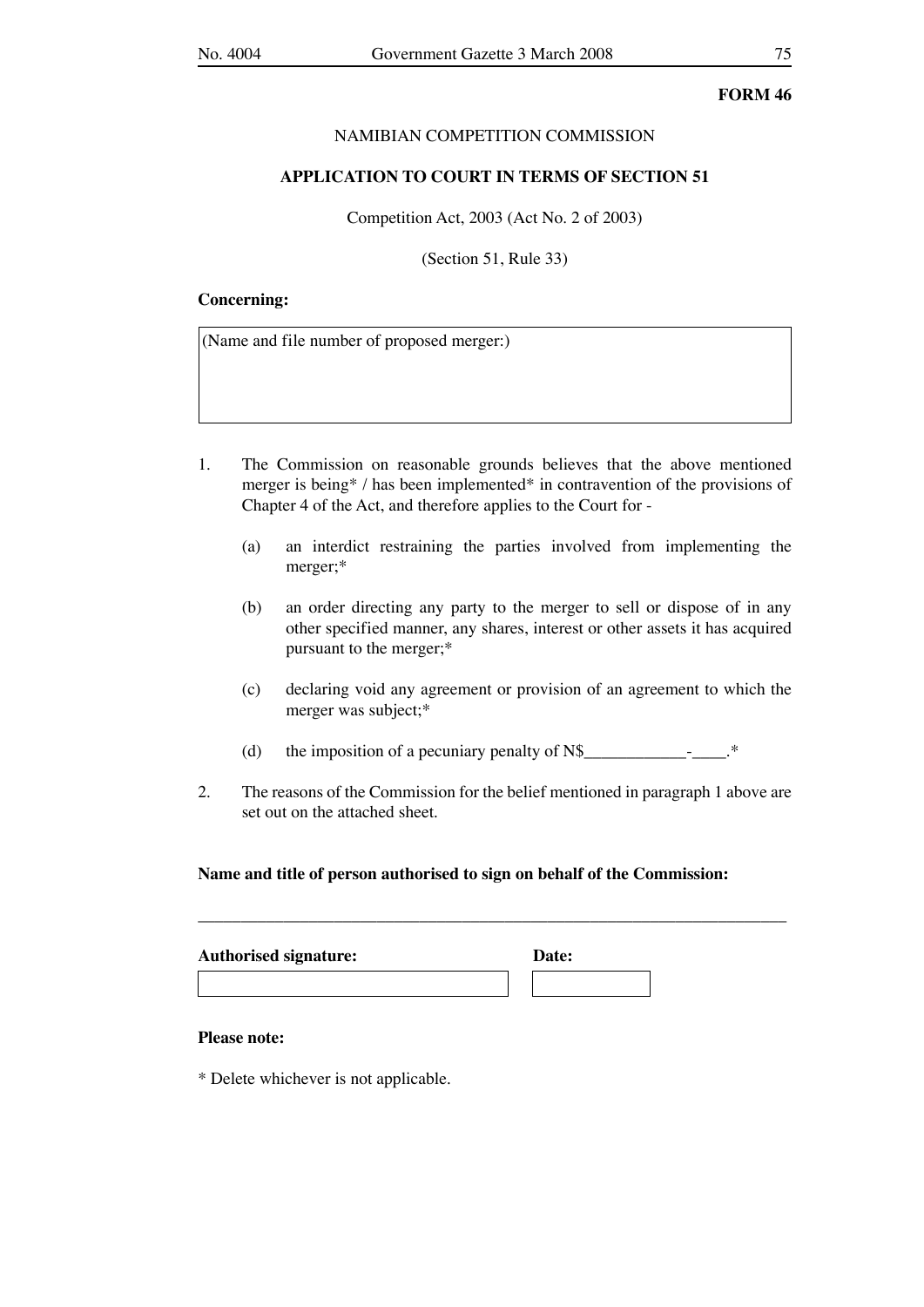# NAMIBIAN COMPETITION COMMISSION

# **NOTICE FROM CHAIRPERSON OF COMMISSION REGARDING SUFFERING OF ALLEGED DAMAGES**

Competition Act, 2003 (Act No. 2 of 2003)

(Section 54, Rule 37)

#### **Concerning:**

(Name and file number of complaint:)

- 1. The Commission has received a complaint against the above named respondent on \_\_\_\_\_\_\_\_\_\_\_\_\_\_\_\_\_\_\_\_\_\_\_\_\_\_\_\_\_\_\_\_\_\_\_\_\_ and has given notice of its proposed decision on  $\blacksquare$
- 2. The complainant has not been awarded damages in the attached consent agreement, and I hereby certify -
	- (a) that the conduct on which the action is based has on  $\frac{1}{\sqrt{2}}$ **Example 2.5** been found by the Court, following proceedings instituted by the Commission in terms of section 38, to be an infringement of the Part I or the Part II prohibition;\*
	- (b) that a consent agreement was confirmed in accordance with section 40 in relation to the conduct on which the action is based, and that no award for damages is provided for in that agreement for the benefit of the plaintiff, for the following reasons:

\_\_\_\_\_\_\_\_\_\_\_\_\_\_\_\_\_\_\_\_\_\_\_\_\_\_\_\_\_\_\_\_\_\_\_\_\_\_\_\_\_\_\_\_\_\_\_\_\_\_\_\_\_\_\_\_\_\_\_ \_\_\_\_\_\_\_\_\_\_\_\_\_\_\_\_\_\_\_\_\_\_\_\_\_\_\_\_\_\_\_\_\_\_\_\_\_\_\_\_\_\_\_\_\_\_\_\_\_\_\_\_\_\_\_\_\_\_\_\_\_\_\_\_\_\_\_\_\_\_\_\_\_\_\_\_\_\_\_\_\_\_\_\_\_\_\_\_\_\_\_\_\_\_\_\_\_\_\_\_\_\_\_\_\_\_ \_\_\_\_\_\_\_\_\_\_\_\_\_\_\_\_\_\_\_\_\_\_\_\_\_\_\_\_\_\_\_\_\_\_\_\_\_\_\_\_\_\_\_\_\_\_\_\_\_\_\_\_\_\_\_\_\_\_\_

\_\_\_\_\_\_\_\_\_\_\_\_\_\_\_\_\_\_\_\_\_\_\_\_\_\_\_\_\_\_\_\_\_\_\_\_\_\_\_\_\_\_\_\_\_\_\_\_\_\_\_\_\_\_\_\_\_\_\_

 \_\_\_\_\_\_\_\_\_\_\_\_\_\_\_\_\_\_\_\_\_\_\_\_\_\_\_\_\_\_\_\_\_\_\_\_\_\_\_\_\_\_\_\_\_\_\_\_\_\_\_\_\_\_\_\_\_\_\_ \_\_\_\_\_\_\_\_\_\_\_\_\_\_\_\_\_\_\_\_\_\_\_\_\_\_\_\_\_\_\_\_\_\_\_\_\_\_\_\_\_\_\_\_\_\_\_\_\_\_\_\_\_\_\_\_\_\_\_  $\ast$  \_\_\_\_\_\_\_\_\_\_\_\_\_\_\_\_\_\_\_\_\_\_\_\_\_\_\_\_\_\_\_\_\_\_\_\_\_\_\_\_\_\_\_\_\_\_\_\_\_\_\_\_\_\_\_\_\_\_\* (c) that, following an investigation by the Commission in accordance with Part IV of Chapter 3 into the conduct on which the action is based, the Commission has decided not to take any action contemplated in section 38,

> \_\_\_\_\_\_\_\_\_\_\_\_\_\_\_\_\_\_\_\_\_\_\_\_\_\_\_\_\_\_\_\_\_\_\_\_\_\_\_\_\_\_\_\_\_\_\_\_\_\_\_\_\_\_\_\_\_\_\_ \_\_\_\_\_\_\_\_\_\_\_\_\_\_\_\_\_\_\_\_\_\_\_\_\_\_\_\_\_\_\_\_\_\_\_\_\_\_\_\_\_\_\_\_\_\_\_\_\_\_\_\_\_\_\_\_\_\_\_ \_\_\_\_\_\_\_\_\_\_\_\_\_\_\_\_\_\_\_\_\_\_\_\_\_\_\_\_\_\_\_\_\_\_\_\_\_\_\_\_\_\_\_\_\_\_\_\_\_\_\_\_\_\_\_\_\_\_\_

for the following reasons: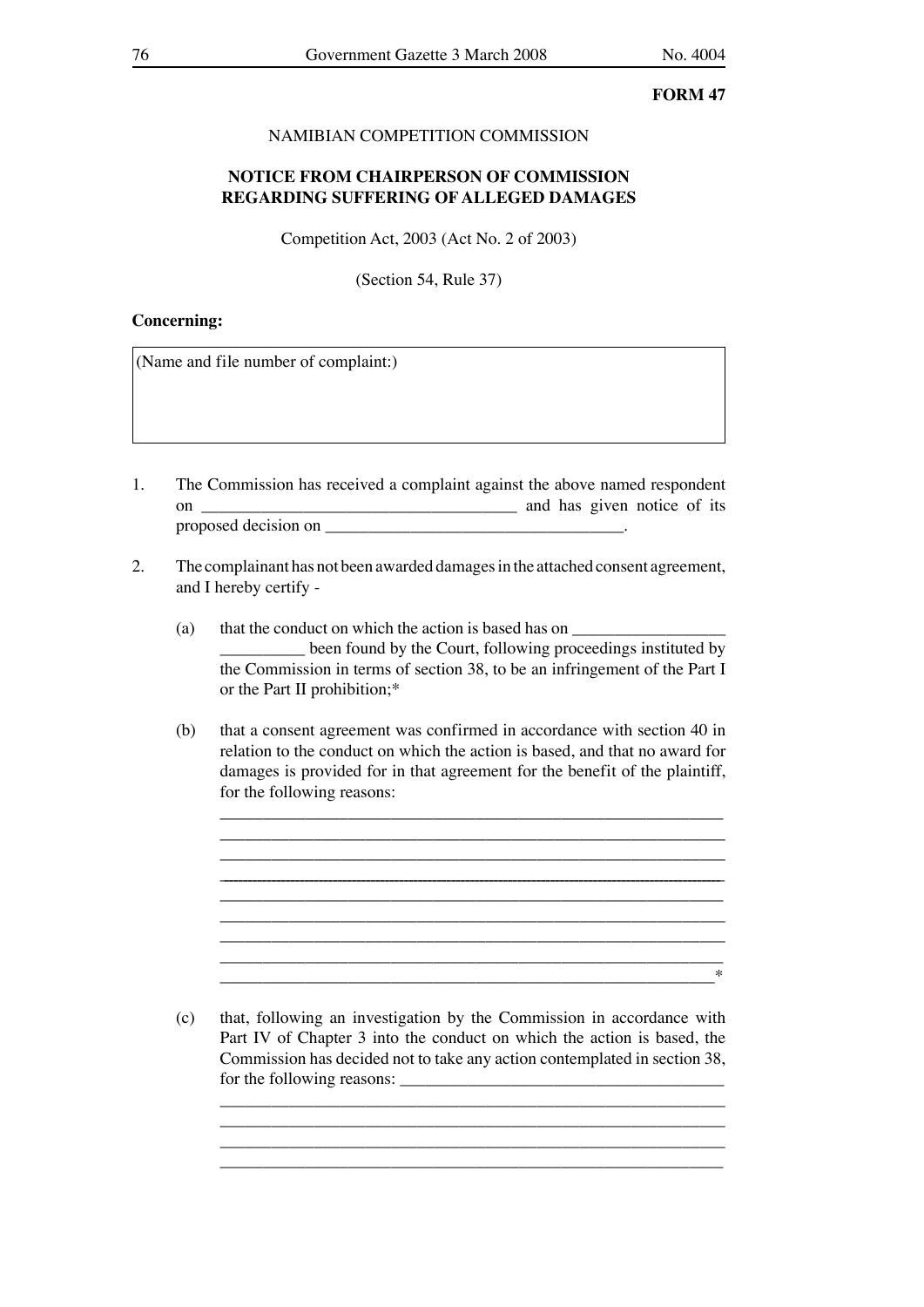$\overline{\phantom{a}}$  ,  $\overline{\phantom{a}}$  ,  $\overline{\phantom{a}}$  ,  $\overline{\phantom{a}}$  ,  $\overline{\phantom{a}}$  ,  $\overline{\phantom{a}}$  ,  $\overline{\phantom{a}}$  ,  $\overline{\phantom{a}}$  ,  $\overline{\phantom{a}}$  ,  $\overline{\phantom{a}}$  ,  $\overline{\phantom{a}}$  ,  $\overline{\phantom{a}}$  ,  $\overline{\phantom{a}}$  ,  $\overline{\phantom{a}}$  ,  $\overline{\phantom{a}}$  ,  $\overline{\phantom{a}}$  $\frac{1}{2}$  ,  $\frac{1}{2}$  ,  $\frac{1}{2}$  ,  $\frac{1}{2}$  ,  $\frac{1}{2}$  ,  $\frac{1}{2}$  ,  $\frac{1}{2}$  ,  $\frac{1}{2}$  ,  $\frac{1}{2}$  ,  $\frac{1}{2}$  ,  $\frac{1}{2}$  ,  $\frac{1}{2}$  ,  $\frac{1}{2}$  ,  $\frac{1}{2}$  ,  $\frac{1}{2}$  ,  $\frac{1}{2}$  ,  $\frac{1}{2}$  ,  $\frac{1}{2}$  ,  $\frac{1$ 

 (d) that the Commission, having received a complaint or a request to investigate an alleged infringement of the Part I or the Part II prohibition in respect of the conduct on which the action is based, has in terms of section 33(2) decided not to conduct an investigation, for the following reasons:

\_\_\_\_\_\_\_\_\_\_\_\_\_\_\_\_\_\_\_\_\_\_\_\_\_\_\_\_\_\_\_\_\_\_\_\_\_\_\_\_\_\_\_\_\_\_\_\_\_\_\_\_\_\_\_\_\_\_\_ \_\_\_\_\_\_\_\_\_\_\_\_\_\_\_\_\_\_\_\_\_\_\_\_\_\_\_\_\_\_\_\_\_\_\_\_\_\_\_\_\_\_\_\_\_\_\_\_\_\_\_\_\_\_\_\_\_\_\_\_\_\_\_\_\_\_\_\_\_\_\_\_\_\_\_\_\_\_\_\_\_\_\_\_\_\_\_\_\_\_\_\_\_\_\_\_\_\_\_\_\_\_\_\_\_\_\_ \_\_\_\_\_\_\_\_\_\_\_\_\_\_\_\_\_\_\_\_\_\_\_\_\_\_\_\_\_\_\_\_\_\_\_\_\_\_\_\_\_\_\_\_\_\_\_\_\_\_\_\_\_\_\_\_\_\_\*

\_\_\_\_\_\_\_\_\_\_\_\_\_\_\_\_\_\_\_\_\_\_\_\_\_\_\_\_\_\_\_\_\_\_\_\_\_\_\_\_\_\_\_\_\_\_\_\_\_\_\_\_\_\_\_\_\_\_\_\_\_\_\_\_\_\_\_\_\_ **Signature of chairperson: Date:**

#### **Please note:**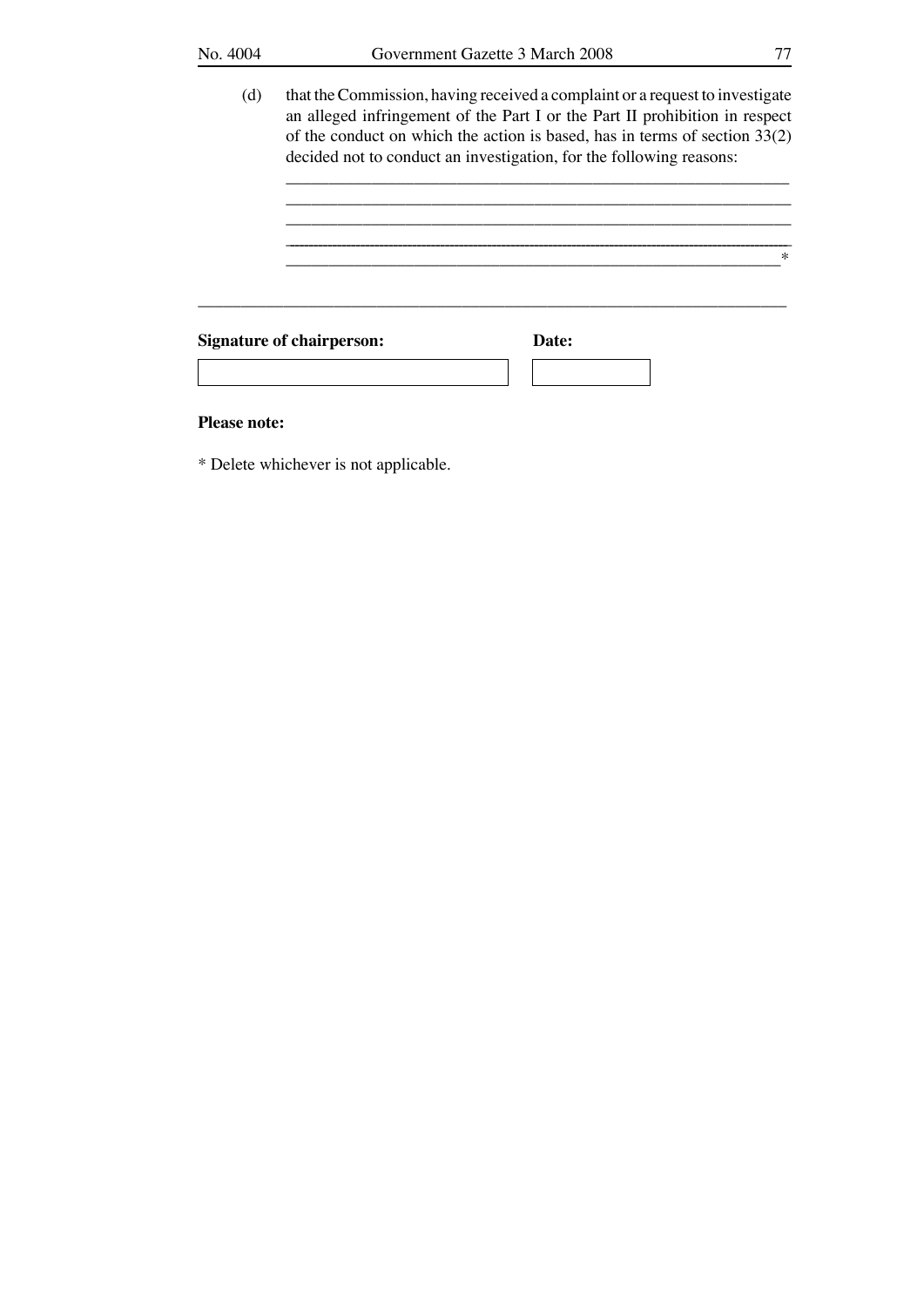# ANNEXURE B

# **CATEGORIES OF SMALL UNDERTAKINGS**

# (Rule 34)

| Co1umn 1                                                      | Column <sub>2</sub>     | Column 3                                                                      | Column 4                                            | Column 5                                                                       |
|---------------------------------------------------------------|-------------------------|-------------------------------------------------------------------------------|-----------------------------------------------------|--------------------------------------------------------------------------------|
| Sector or<br><b>Sub-sectors</b>                               | Size or<br><b>Class</b> | <b>Total full-time</b><br>equivalent of<br>paid employees<br><b>Less than</b> | <b>Total Annual</b><br><b>Turnover Less</b><br>than | <b>Total gross</b><br>asset value<br>(fixed property<br>excluded) Less<br>than |
| Agriculture                                                   | Medium                  | 100                                                                           | N\$4.00 m                                           | N\$4.00 m                                                                      |
|                                                               | Small                   | 50                                                                            | N\$2.00 m                                           | N\$2.00 m                                                                      |
|                                                               | Very small              | 10                                                                            | N\$0.40 m                                           | N\$0.40 m                                                                      |
|                                                               | Micro                   | 5                                                                             | N\$0.15 m                                           | N\$0.10 m                                                                      |
| Mining and<br>quarrying                                       | Medium                  | 200                                                                           | N\$30.00 m                                          | N\$18.00 m                                                                     |
|                                                               | Small                   | 50                                                                            | N\$7.50 m                                           | N\$4.50 m                                                                      |
|                                                               | Very small              | 20                                                                            | N\$3.00 m                                           | N\$1.80 m                                                                      |
|                                                               | Micro                   | 5                                                                             | N\$0.15 m                                           | N\$0.10 m                                                                      |
|                                                               |                         |                                                                               |                                                     |                                                                                |
| Manufacturing                                                 | Medium                  | 200                                                                           | N\$40.00 m                                          | N\$15.00 m                                                                     |
|                                                               | Small                   | 50                                                                            | N\$10.00 m                                          | N\$3.75 m                                                                      |
|                                                               | Very small              | 20                                                                            | N\$4.00 m                                           | N\$1.50 m                                                                      |
|                                                               | Micro                   | 5                                                                             | N\$0.15 m                                           | N\$0.10 m                                                                      |
|                                                               |                         |                                                                               |                                                     |                                                                                |
| Electricity, gas and                                          | Medium                  | 200                                                                           | N\$40.00 m                                          | N\$15.00 m                                                                     |
| Water                                                         | Small                   | 50                                                                            | N\$10.00 m                                          | N\$3.75 m                                                                      |
|                                                               | Very small              | 20                                                                            | N\$4.00 m                                           | N\$1.50 m                                                                      |
|                                                               | Micro                   | 5                                                                             | N\$0.15 m                                           | N\$0.10 m                                                                      |
|                                                               |                         |                                                                               |                                                     |                                                                                |
| Construction                                                  | Medium                  | 200                                                                           | N\$20.00 m                                          | N\$4.00 m                                                                      |
|                                                               | Small                   | 50                                                                            | N\$5.00 m                                           | N\$1.00 m                                                                      |
|                                                               | Very small              | 20                                                                            | N\$2.00 m                                           | N\$0.40 m                                                                      |
|                                                               | Micro                   | 5                                                                             | N\$0.15 m                                           | N\$0.10 m                                                                      |
|                                                               |                         |                                                                               |                                                     |                                                                                |
| Retail and motor                                              | Medium                  | 100                                                                           | N\$30.00 m                                          | N\$5.00 m                                                                      |
| tradeand repair<br>services                                   | Small                   | 50                                                                            | N\$15.00 m                                          | N\$2.50 m                                                                      |
|                                                               | Very small              | 10                                                                            | N\$3.00 m                                           | N\$0.50 m                                                                      |
|                                                               | Micro                   | 5                                                                             | N\$0.15 m                                           | N\$0.10 m                                                                      |
|                                                               |                         |                                                                               |                                                     |                                                                                |
| Wholesale, trade,<br>commercial agents<br>and allied services | Medium                  | 100                                                                           | N\$50.00 m                                          | N\$8.00 m                                                                      |
|                                                               | Small                   | 50                                                                            | N\$25.00 m                                          | N\$4.00 m                                                                      |
|                                                               | Very small              | 10                                                                            | N\$5.00 m                                           | N\$0.50 m                                                                      |
|                                                               | Micro                   | 5                                                                             | N\$0.15 m                                           | N\$0.10 m                                                                      |
|                                                               |                         |                                                                               |                                                     |                                                                                |